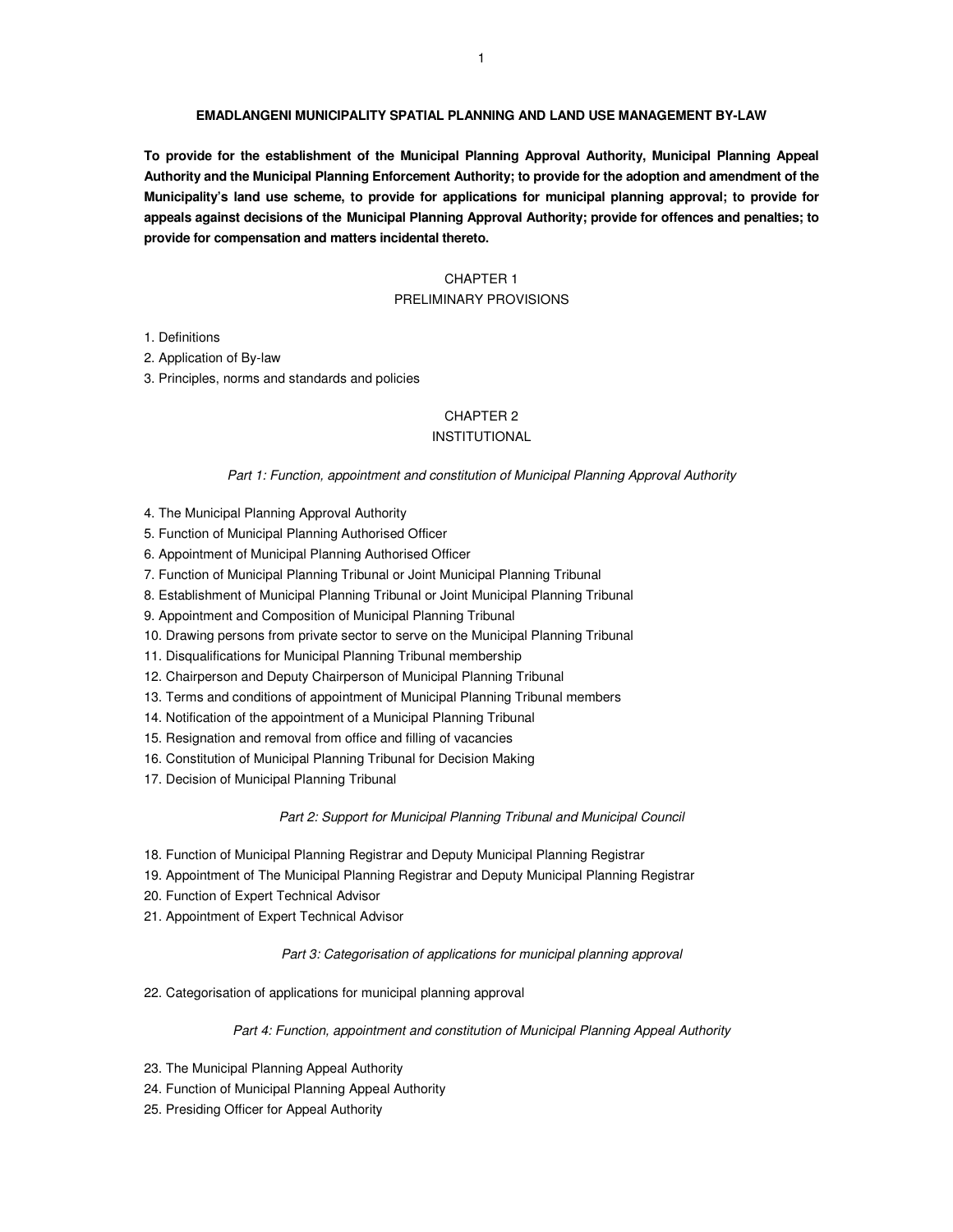26. Function of Municipal Planning Appeal Authority Registrar and Deputy Municipal Planning Appeal Authority **Registrar** 

27. Appointment of Municipal Planning Appeal Authority Registrar and Deputy Municipal Planning Appeal Authority **Registrar** 

- 28. Function of Expert Technical Advisor
- 29. Appointment of Expert Technical Advisor

#### Part 6: Function and appointment of the Municipal Planning Enforcement Authority

- 30. Function of Municipal Planning Enforcement Officer
- 31. Appointment of Municipal Planning Enforcement Officer

#### Part 7: Independence, conflict of interest, liability and indemnity

- 32. Independence of Municipal Planning Approval Authority and Municipal Planning Appeal Authority
- 33. Declaration of Interest
- 34. Holding more than one office simultaneously
- 35. Recusal
- 36. Conflict of interest of Municipal Planning Enforcement Officer
- 37. Liability of Municipal Planning Approval Authority, Municipal Planning Appeal Authority and their support staff
- 38. Legal indemnification

# CHAPTER 3

# LAND USE SCHEME

39. Purpose of land use scheme

40. Contents of land use scheme

- 41. Legal effect of land use scheme
- 42. Existing land use scheme
- 43. Adoption of land use scheme

44. Inclusion of land that is occupied in an unstructured manner by a traditional community or indigent households in the land use scheme

45. Review of land use scheme

# CHAPTER 4

### MUNICIPAL PLANNING APPROVAL

46. Activities for which an application for municipal planning approval is required

47. Activities for which an application for municipal planning approval is not required

48. Restrictive conditions of title and servitudes that may be removed, amended or suspended in terms of this Bylaw

- 49. Conditions of title and servitudes that may not be removed, amended or suspended in terms of this By-law
- 50. Relationship between municipal planning approval and the Municipality's Integrated Development Plan
- 51. Relationship between land use scheme and other municipal planning approvals
- 52. Relationship between municipal planning approval and other approvals
- 53. Procedure for municipal planning approval
- 54. Municipal Planning Approval Authority's decision
- 55. Record of Decision
- 56. Persons who must be informed of a Municipal Planning Approval Authority's decision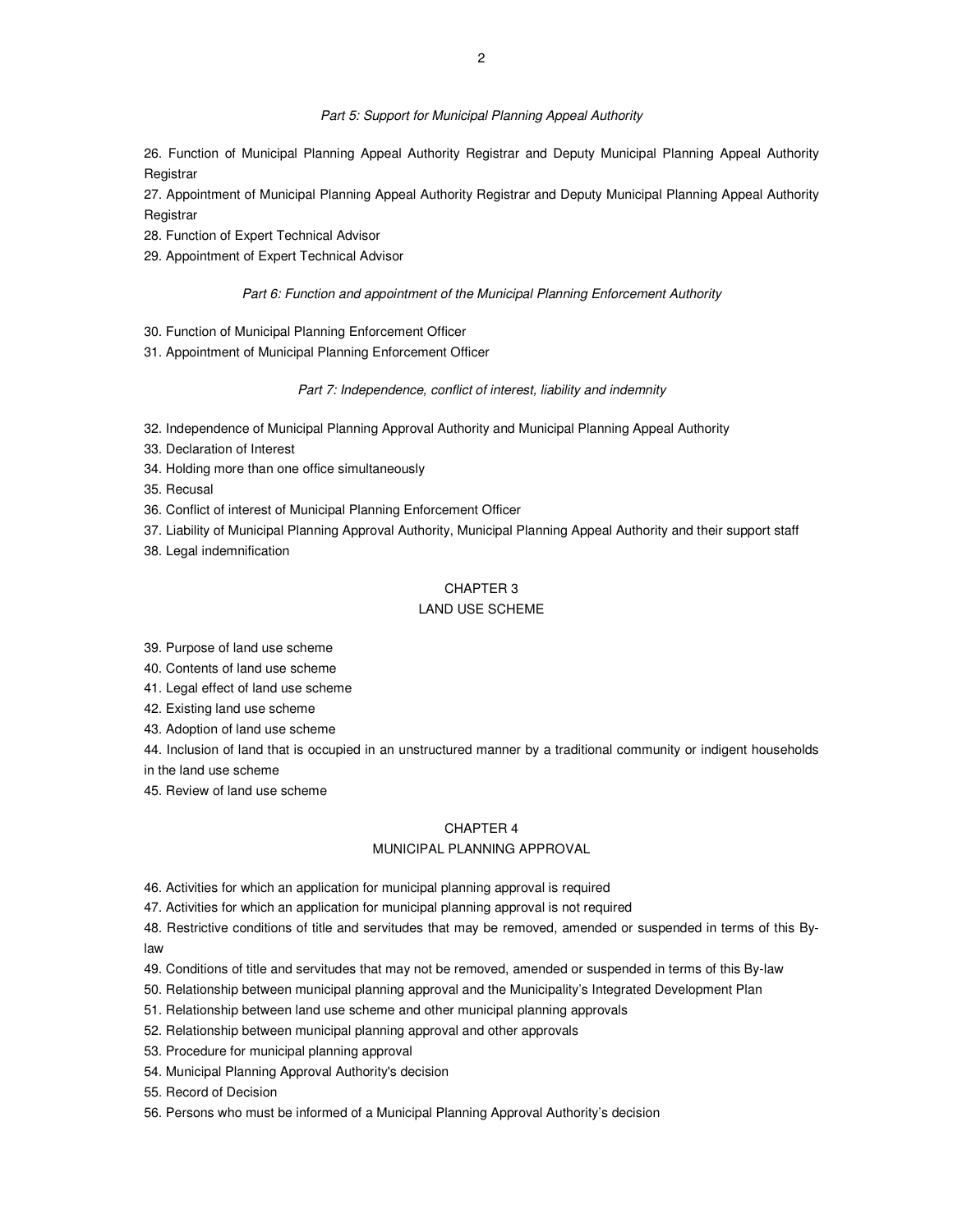57. Appeal against Municipal Planning Approval Authority's decision

58. Effective date of Municipal Planning Approval Authority's decision on application

59. Prohibition on making a substantially similar application, if an application was refused

60. Certification of compliance with conditions of approval

61. Transfer of roads, parks and other open spaces

62. Disclosure that land is not registrable before compliance with conditions

63. Vesting of ownership of land after permanent closure of municipal road or public place

64. Lodging of plans and documents with Surveyor-General for the subdivision of land, consolidation of land or the permanent closure of a municipal road or public place

65. Diagram and general plan for the subdivision of land or consolidation of land

66. Registration of ownership for subdivision of land, consolidated of land or opening of township register

67. Lodging of deeds, plans and documents with Registrar of Deeds for permanent closure of municipal road or public place

68. Lodging of deeds, plans and documents with Registrar of Deeds pursuant to an application for the removal, amendment, or suspension of a restrictive condition of title or servitude and certificate of compliance with certain conditions of approval

69. Application for an amendment to a Municipal Planning Approval Authority 's Record of Decision to correct an error in the wording of the decision, correct a spelling error, update a property description, or update a reference to a law, person, institution, place name or street name

70. Application for a non-material amendment to a decision on an application or cancellation of municipal planning approval

71. Cancellation or partial cancellation by Municipality of rights that have not been fully exercised

72. Process for the cancellation or partial cancellation of rights by Municipality that have not been fully exercised

# CHAPTER 5

# MUNICIPAL PLANNING PROPOSAL BY A MUNICIPALITY

73. Municipal Planning proposal by a Municipality

74. Process for municipal planning approval for a proposal by a Municipality

#### CHAPTER 6 APPEALS

75. Application of this chapter

76. Appeal processes

77. Condonation

78. Decision of Municipal Planning Appeal Authority

79. Reasons for decision of Municipal Planning Appeal Authority

80. Notification of outcome of appeal

81. Legal effect of decision of Municipal Planning Appeal Authority

82. Relationship between appeals in terms of this By-law and appeals in terms of section 62 of the Municipal Systems Act

83. Proceedings before Municipal Planning Appeal Authority open to public

84. Costs

85. Offences in connection with proceedings before Municipal Planning Appeal Authority

86. Municipal Planning Appeal Authority Registrar must keep records relating to appeals

# CHAPTER 7 ENFORCEMENT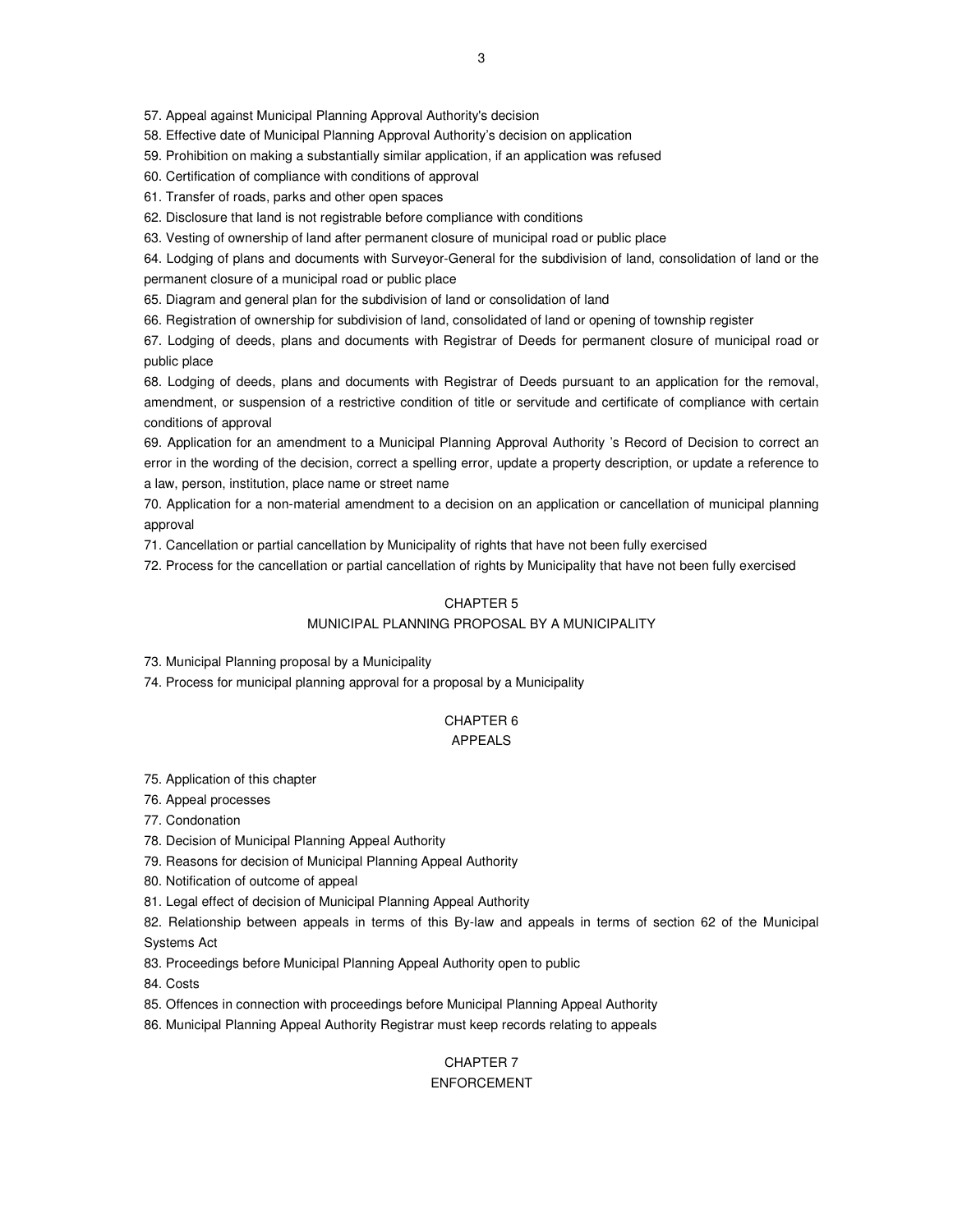#### Part 1: Offences, penalties and disconnection of services

87. Offences and penalties in relation to municipal planning approval

88. Additional penalties

89. Reduction or disconnection of engineering services to prevent the continuation of activity that constitutes an offence

#### Part 2: Prosecution

90. Lodging of complaint

91. Powers of Municipal Planning Enforcement Officer

92. Warrant of entry for enforcement purposes

93. Observance of confidentiality pertaining to entry for enforcement purposes

94. Presumption that member of the managing body of a corporate body or partner in a partnership committed activity that constitutes an offence

95. Failure by land owner's association, body corporate or share block company to execute obligation in terms of condition of approval

96. Relief by court

97. Relationship between remedies provided for in this By-law and other statutory and common law remedies

98. Display of notice on land that activity is unlawful

99. Persons who may approach High Court for enforcement of rights granted by Act, a land use scheme adopted in terms of this By-law or municipal planning approval in terms of this By-law

Part 3: Subsequent application for municipal planning approval

100. Subsequent application for municipal planning approval

Part 4: Offence and misconduct by official approving the use of land or erection buildings or contrary to the Act, a land use scheme or a restrictive condition of title or servitude registered against land

101. Offence and misconduct by official employed by organ of state who approves the erection of buildings or use of land without prior approval in terms of the Act

102. Offence by owner for failure to lodge diagrams, plans and documents with the Surveyor-General after cancellation or partial cancellation of municipal planning approval for subdivision or consolidation of land or township establishment

103. Offence by owner for failure to lodge deeds, plans and documents with Registrar of Deeds after cancellation or partial cancellation of municipal planning approval for subdivision or consolidation of land or township establishment

#### CHAPTER 8

#### **COMPENSATION**

104. Compensation arising from a proposal by a Municipality to zone a privately-owned land for a purpose which makes it impossible to develop any part thereof

105. Compensation arising from removal, amendment or suspension of a condition of title

106. Compensation arising from permanent closure of municipal road or public place by Municipality

107. Amount of compensation

#### CHAPTER 9

# SERVICE OF DOCUMENTS

108. Service of documents

109. Service of documents on Municipal Planning Registrar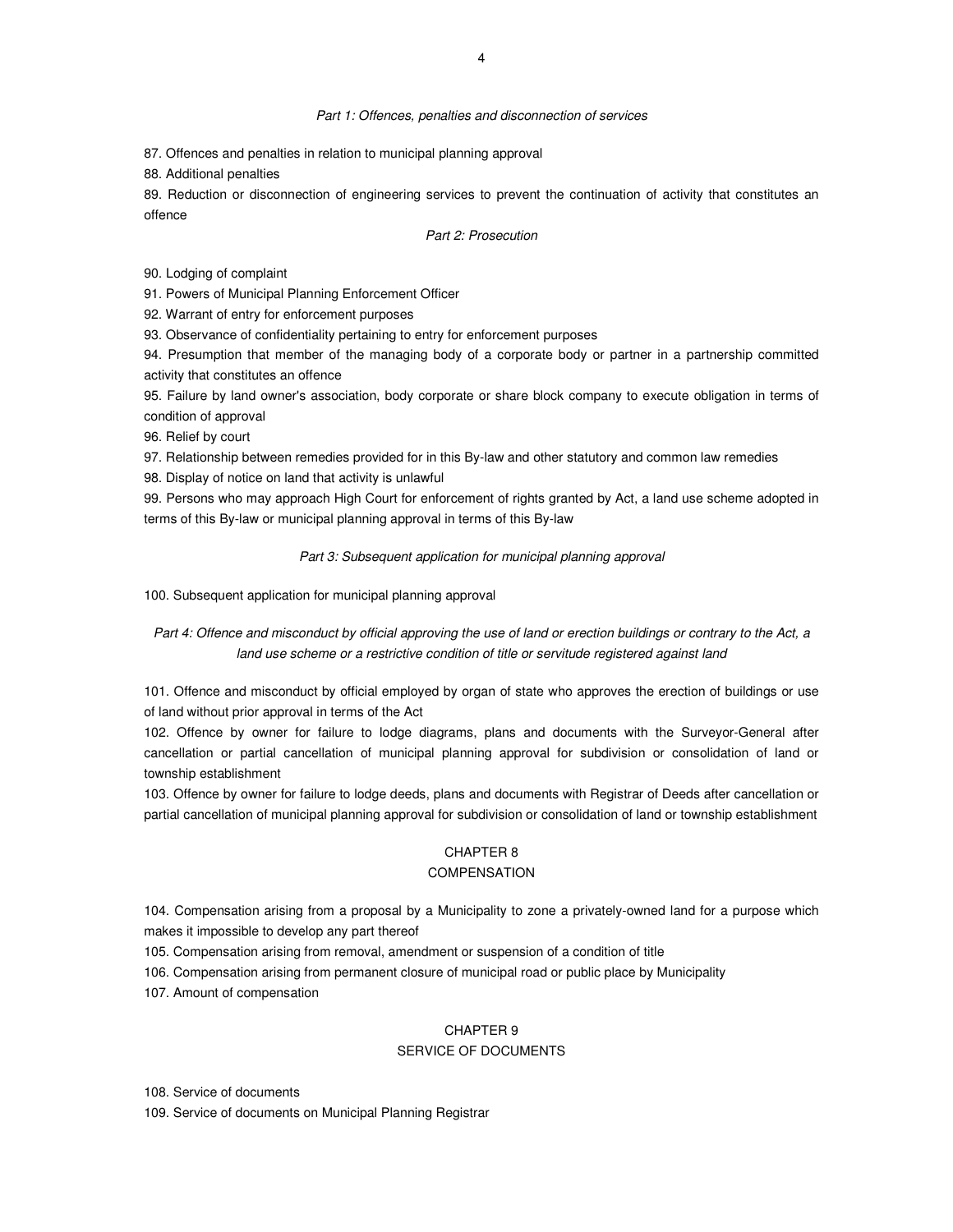110. Service of documents on Municipal Planning Appeal Authority Registrar

111. Date of service of document

# CHAPTER 10 DELEGATIONS AND AGENCY AGREEMENTS

112. Agency agreement between municipalities for performance of functions in terms of Act

- 113. Agency agreement with traditional council
- 114. Delegations by Municipality

# CHAPTER 11

# KEEPING OF RECORDS AND ACCESS TO INFORMATION

115. Record of a land use scheme

116. Record of applications for municipal planning approval

117. Notice of approval of sectional title plan, diagram and general plan

118. Notice of allocation of land in terms of the customary law

119. Access to information held by Municipal Planning Registrar

120. Access to information held by Municipal Planning Appeal Authority Registrar

121. Access to information held by Municipal Manager

# CHAPTER 12

# GENERAL PROVISIONS

122. Declaration of land as land for the settlement in an unstructured manner by a traditional community or indigent households

123. Calculation of number of days

124. Effect of change of ownership of land to which an application for municipal planning approval relates

125. Ceding of rights associated with a person who commented on an application for municipal planning approval to new land owner

126. Application for leave to intervene in application for municipal planning approval or appeal

127. Transitional arrangements and savings

128. Short title and commencement

# SCHEDULE 1

# MATTERS THAT MUST BE ADDRESSED IN AN AGREEMENT TO ESTABLISH A JOINT MUNICIPAL PLANNING TRIBUNAL

1. Matters that must be addressed in an agreement to establish a Joint Municipal Planning Tribunal

# SCHEDULE 2

# CATEGORISATION OF APPLICATIONS FOR DECISION BY THE MUNICIPAL PLANNING APPROVAL AUTHORITY

1. Applications for municipal planning approval that may be decided by a Municipal Planning Authorised Officer

2. Applications for municipal planning approval that must be decided by the Chairperson of a Municipal Planning Tribunal or a tribunal member designated by the Chairperson

3. Applications for municipal planning approval that must be decided by the Municipal Planning Tribunal

4. Applications for municipal planning approval that must be decided by the Municipal Council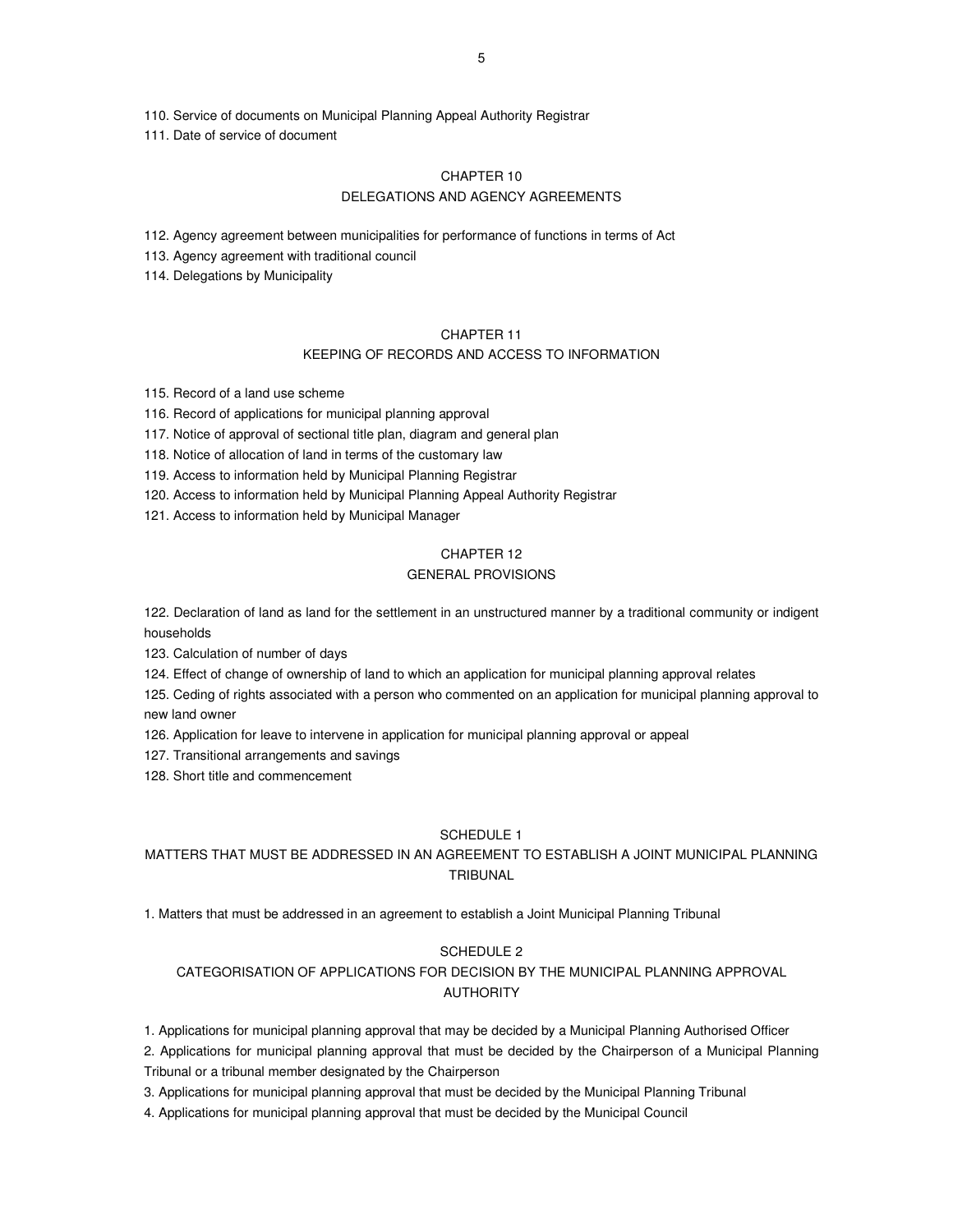# SCHEDULE 3

# ACTIVITIES IN AREAS SITUATED OUTSIDE THE AREA OF A LAND USE SCHEME THAT REQUIRE MUNICIPAL PLANNING APPROVAL

1. Activities that require municipal planning approval outside the area of a land use scheme

2. Land use definitions

### SCHEDULE 4

# APPLICATION PROCESSES: ALL APPLICATIONS, EXCEPT AN APPLICATION FOR A DWELLING ON LAND DEMARCATED FOR THE SETTLEMENT IN AN UNSTRUCTURED MANNER BY A TRADITIONAL COMMUNITY OR INDIGENT HOUSEHOLDS (SCHEDULE 7)

1. Persons who may make an application

2. Applications that must be prepared by a person with a qualification and experience in land use planning or law

3. Pre-application procedure

4. Failure by an organ of state to comment on an application for municipal planning approval

5. Lodging of application

6. Records of receipt of application, request for additional information and confirmation that application is complete

7. Provision of additional information

8. Confirmation of lodging of complete application, if additional information was required

- 9. Referral of application affecting the national interest to the Minister of Rural Development and Land Reform
- 10. Monitoring of application by the responsible Member of the Executive Council

11. Public notice of application

12. Applicant's right to respond

13. Referral of application to Municipal Planning Approval Authority

14. Site inspection

15. Public hearing

16. Registered planner's report on an application

17. Time in which a Municipal Planning Authorised Officer or a Municipal Planning Tribunal must decide an application

18. Municipal Planning Tribunal's recommendation on an application that must be decided by the Municipal Council

19. Referral of application that must be decided by the Municipal Council to the council

20. Time in which a Municipal Council must decide an application

# SCHEDULE 5

### PUBLIC NOTICE

1. Methods of public notice

2. Contents of public notice

3. Joint public notice for an application for municipal planning approval and an application for environmental authorisation

4. Joint public notice for an application for municipal planning approval and an application for a mining right

### SCHEDULE 6

# PROCEDURE FOR AMENDING AN APPLICATION OR DECISION FOR MUNICIPAL PLANNING APPROVAL AND CANCELLATION OF MUNICIPAL PLANNING APPROVAL

1. Application for an amendment to an application for municipal planning prior to notice of decision on the main application

2. Application for an amendment to a Municipal Planning Approval Authority's Record of Decision to correct an error or update a reference.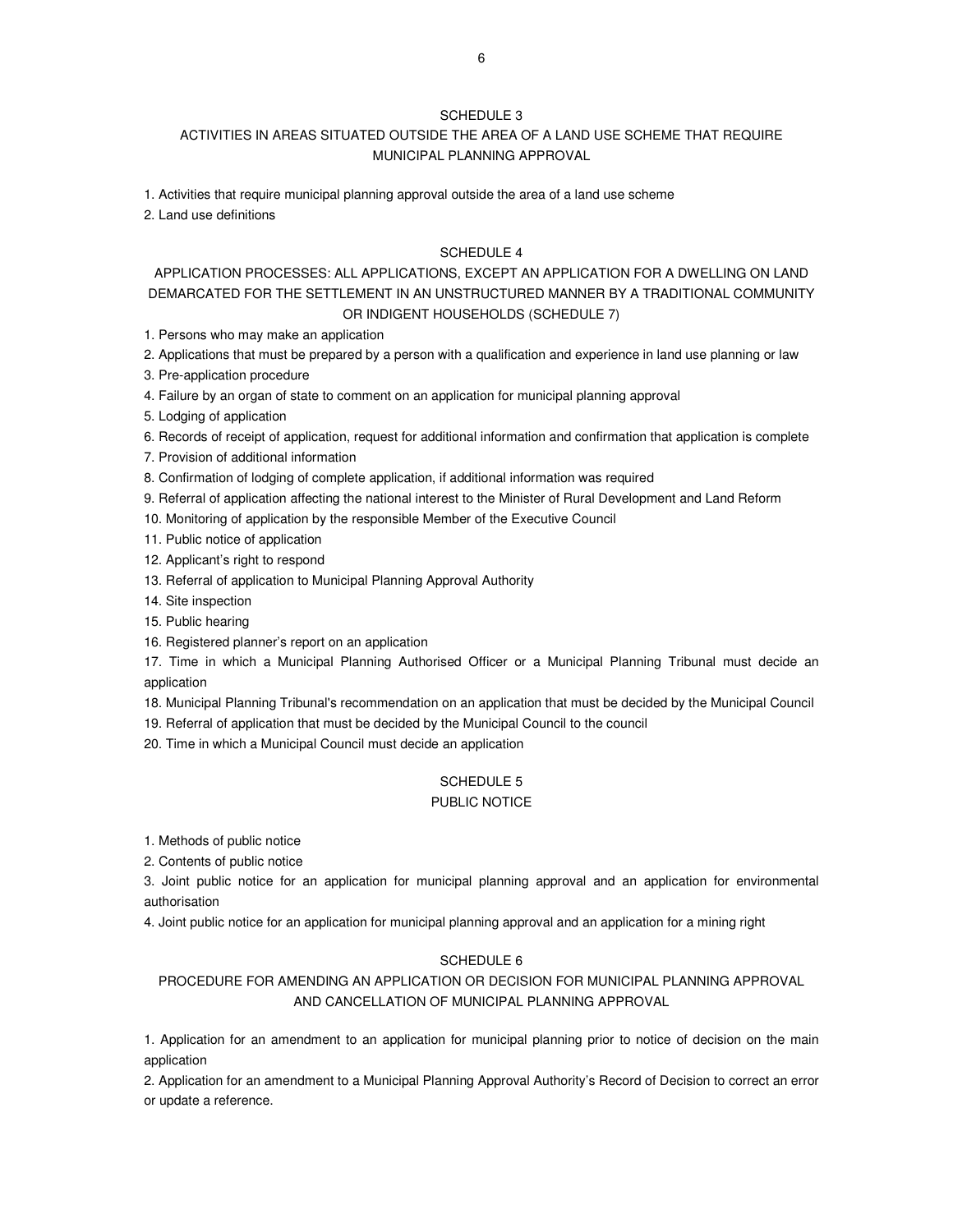3. Application for a non-material amendment to a decision on an application or cancellation of municipal planning approval

4. Matters that a Municipal Planning Approval Authority must consider when deciding if an application qualifies as an application for a non-material amendment to a decision

# SCHEDULE 7

# APPLICATION PROCESS FOR A DWELLING ON LAND DEMARCATED FOR THE SETTLEMENT IN AN UNSTRUCTURED MANNER BY A TRADITIONAL COMMUNITY OR INDIGENT HOUSEHOLDS

- 1. Persons who may make an application
- 2. Lodging of application
- 3. Confirming availability of the site
- 4. Granting of municipal planning approval
- 5. Transfer of municipal planning approval

# SCHEDULE 8

# MATTERS THAT A MUNICIPAL PLANNING APPROVAL AUTHORITY MUST CONSIDER WHEN IT DECIDES OR MAKES A RECOMMENDATION ON AN APPLICATION FOR MUNICIPAL PLANNING APPROVAL

1. Matters that a Municipal Planning Approval Authority must consider when it decides or makes a recommendation on an application for municipal planning approval

# SCHEDULE 9

# INFORMATION THAT MUST BE INCLUDED IN RECORD OF DECISION

1. Information that must be included in a Record of Decision on an application for municipal planning approval

# SCHEDULE 10

# APPEAL PROCESS

# Part 1: Lodging of memorandum of appeal, lodging of responding memorandum, summonsing of person to lodge document and collation of documents

- 1. Lodging of memorandum of appeal
- 2. Lodging of responding memorandum
- 3. Parties to an appeal hearing
- 4. Withdrawal of appeal or opposition to appeal
- 5. Powers of Municipal Planning Appeal Authority with regard to witness
- 6. Issuing and service of subpoena to secure attendance of witness
- 7. Powers of Municipal Planning Appeal Authority with regard to document required to decide appeal
- 8. Issuing and service of subpoena to obtain document
- 9. Collation of documents required to decide appeal

## Part 2: Setting down of appeal for hearing, site inspection and hearing of appeal

- 10. Setting down of appeal for hearing
- 11. Rescinding of an appeal due to undue delay by appellant
- 12. Postponement of site inspection or hearing
- 13. Site inspection
- 14. Hearing
- 15. Hearing of appeal in absence of parties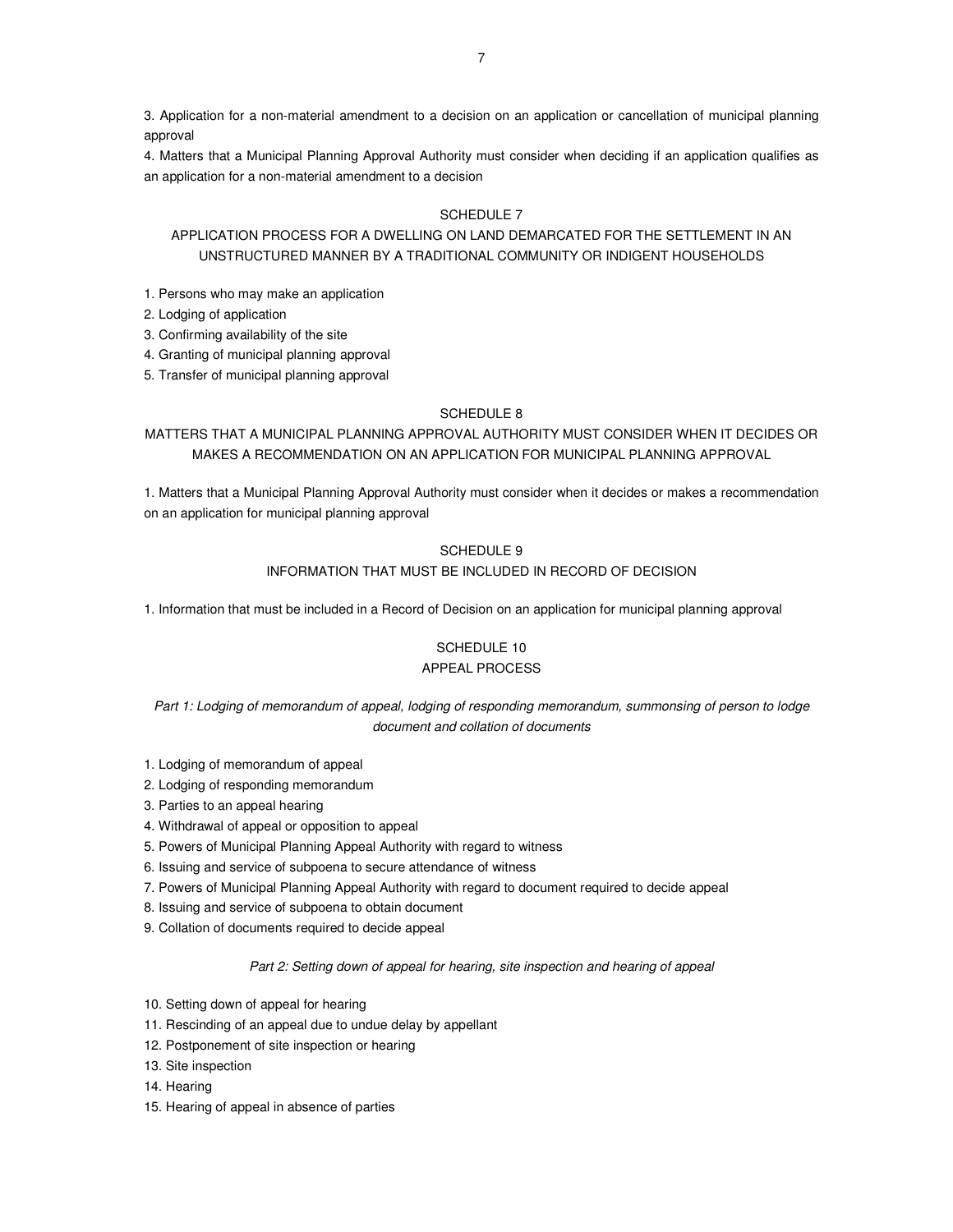16. Circumstances in which hearing may be dispensed with

#### SCHEDULE 11

# APPLICATION FOR LATE LODGING OF MEMORANDUM OF APPEAL

1. Application for late lodging of memorandum of appeal

2. Opposition by an applicant to late lodging of a memorandum of appeal

3. Matters relevant in determining merits of late lodging of a memorandum of appeal

4. Decision on application for late lodging of a memorandum of appeal

5. Notice of decision on application for late lodging of a memorandum of appeal

# SCHEDULE 12

# URGENT APPLICATION TO THE MUNICIPAL PLANNING APPEAL AUTHORITY TO CONFIRM THAT AN APPEAL IS INVALID OR FOR THE PARTIAL COMMENCEMENT OF A DECISION APPROVING AN APPLICATION FOR MUNICIPAL PLANNING APPROVAL

1. Urgent application to the Municipal Planning Appeal Authority to confirm that an appeal is invalid or for the partial commencement of a decision approving an application for municipal planning approval

2. Opposition to an urgent application

3. Matters relevant in determining merits of an urgent application to confirm that an appeal is invalid

4. Matters relevant in determining merits of an urgent application for the partial commencement of a decision approving an application for municipal planning approval

5. Decision on urgent application

6. Notice of decision on urgent application

### SCHEDULE 13

# TRANSITIONAL MEASURES

#### Part 1: Ordinance

1. Application for special consent approved in terms of the Ordinance

2. Application for special consent in terms of the Ordinance not finalised before commencement of this By-law

#### Part 3: Less Formal Township Establishment Act

3. Less formal settlement or township approved in terms of the Less Formal Township Establishment Act

#### Part 3: Development Facilitation Act

4. Development approved in terms of the Development Facilitation Act

5. Functions of designated officer may be performed by Municipality

6. Power reserved by Development Tribunal or Development Appeal Tribunal in a decision on an application in terms of the Development Facilitation Act

#### Part 4: KwaZulu-Natal Planning and Development Act

7. Application approved in terms of KwaZulu-Natal Planning and Development Act

8. Application in terms of a repealed planning law that must regarded as an application approved in terms of KwaZulu-Natal Planning and Development Act

9. Application in terms of KwaZulu-Natal Planning and Development Act not finalised before commencement of this By-law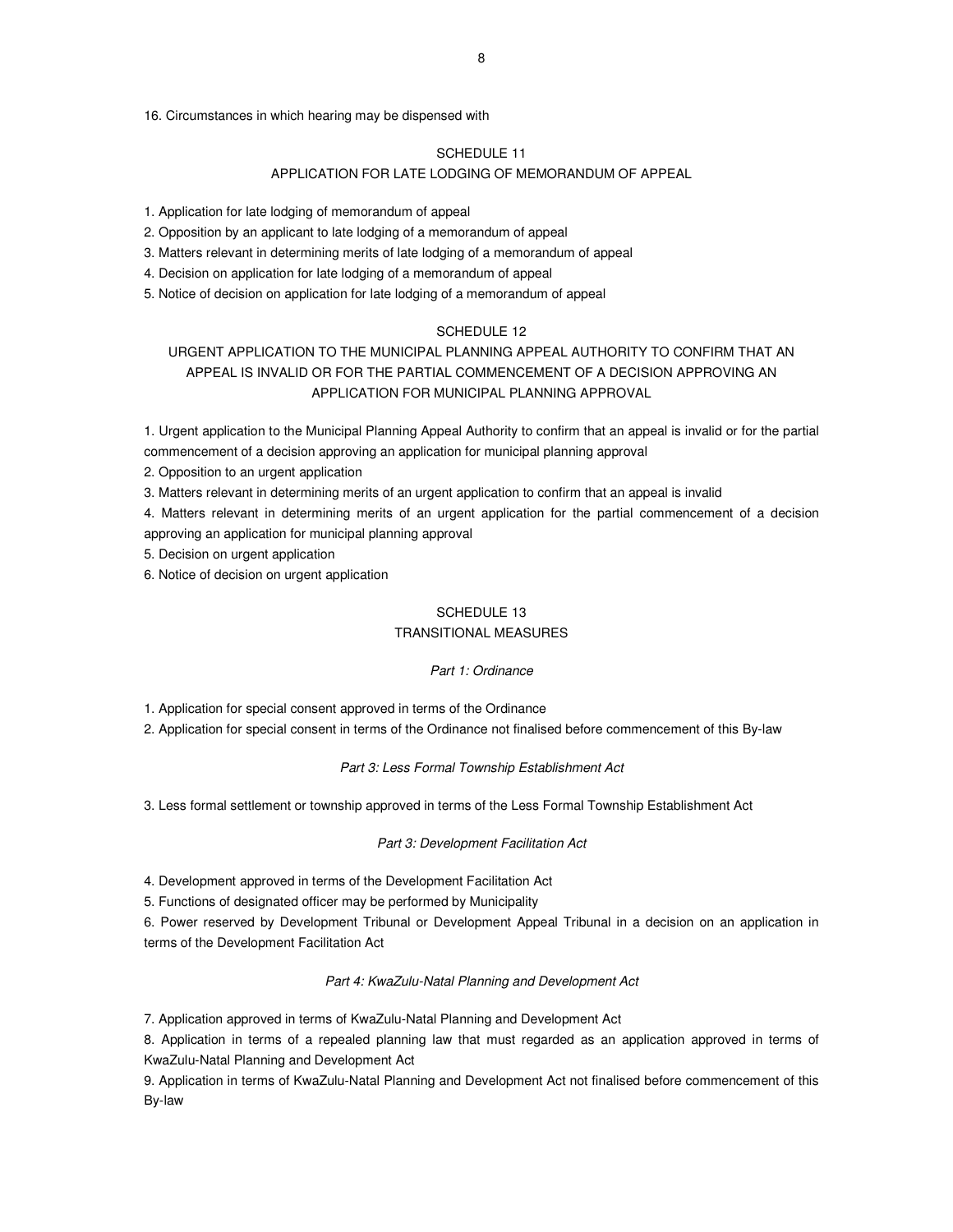10. Validation of decision made in terms of KwaZulu-Natal Planning and Development Act after 30 June 2015 but before the commencement of this By-law

# CHAPTER 1 PRELIMINARY PROVISIONS

#### **Definitions**

**1.** In this By-law, unless the context clearly gives it another meaning –

"**adjacent land**" means all land that borders a property and all land that would have bordered a property, if they were not separated by a river, road, railway line, power transmission line, pipeline, or a similar feature;

"**appellant**" means a person who has lodged an appeal in terms of section 57(2);

"**approval**" in relation to an application for Municipal Planning Approval means approval in terms of section 54(3)(a) of this By-law and includes the conditions of approval;

"**Architectural Profession Act**" means the Architectural Profession Act, 2000 (Act No. 44 of 2000);

"**attorneys or advocates**" means a person admitted to practice as an attorney in terms of the Attorneys Act, 1979 (Act No 53 of 1979) or as an advocate in terms of the Advocates Act 1964 (Act No. 74 of 1964);

"**building line**" means a rear space, side space or street front space;

"**Deeds Registries Act**" means the Deeds Registries Act, 1937 (Act No. 47 of 1937);

"**Deeds Registry**" means a deeds registry established in terms of section 1(1)(a) of the Deeds Registries Act, 1937 (Act No 47 of 1937);

"**Development Facilitation Act**" means the Development Facilitation Act, 1995 (Act No. 67 of 1995);

"**District Municipality**" means the Amajuba District Municipality;

"**engineering services**" means infrastructure for –

- (a) roads;
- (b) stormwater drainage;
- (c) water;

(d) electricity;

- (e) telecommunication;
- (f) sewerage disposal;
- (g) waste water disposal; and
- (h) solid waste disposal;

"**Executive Authority**" means the executive committee or executive mayor of the Municipality or, if the Municipality does not have an executive committee or executive mayor, a committee of councillors appointed by the Municipal Council;

"**Gazette**" means the KwaZulu-Natal Provincial Gazette;

"**Geomatics Professions Act**" Geomatics Professions Act, 2013, (Act No. 19 of 2013)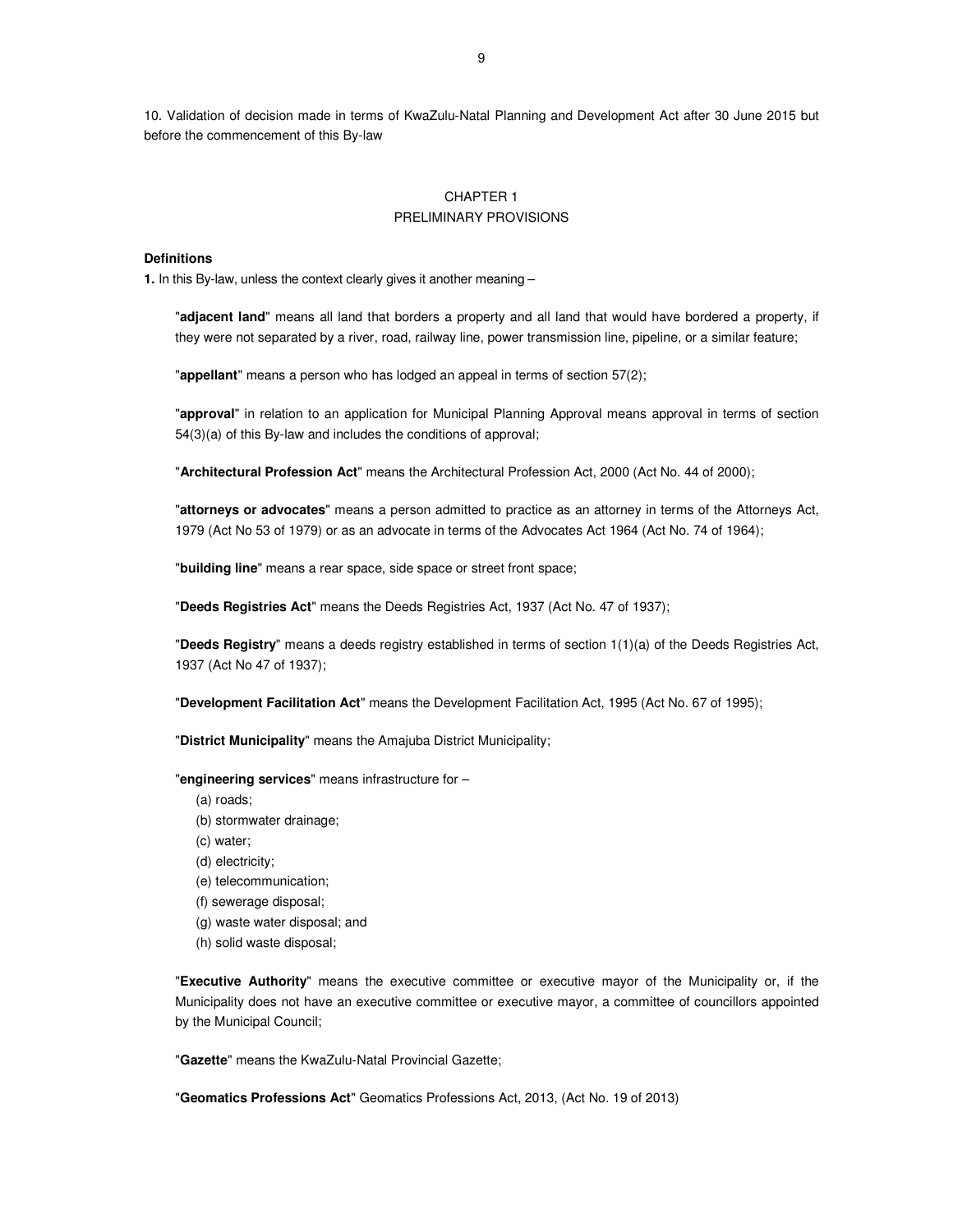"**indemnify**" means an undertaking to pay any damages, claim or taxed costs awarded by a court or agreed to by the municipality in terms of a formal settlement process;

"**Integrated Development Plan**" means the Integrated Development Plan adopted by the Municipality in terms of section 25(1) of the Municipal Systems Act;

"**land**" means −

(a) any piece of land depicted on a diagram approved by the Surveyor General and registered in the Deeds Registry, including an erf, a sectional title unit, a lot, a plot, a stand, a farm and a portion or piece of land, and

(b) unsurveyed state land;

"**land owner's association**" means an organisation established by owners of a group of properties to collectively regulate their conduct and share the costs of maintaining and improving shared infrastructure and services, including a home owner's association;

"**lodge**" has the same meaning as "serve", except in relation to the lodging of plans and documents with the Surveyor-General or the lodging of deeds, plans and documents with the Registrar of Deeds;

"**Municipality**" means the Emadlangeni Local Municipality;

"**municipal area**" means the area of jurisdiction of the Municipality determined from time to time by the Municipal Demarcation Board established by section 2 of the Local Government: Municipal Demarcation Act, 1998 (Act No 27 of 1998);

"**Municipal Council**" means the Municipal Council of the Municipality established in terms of section 18 of the Municipal Structures Act;

"**Municipal Planning Appeal Authority**" means the Municipal Planning Appeal Authority contemplated in section 23(1);

"**Municipal Planning Approval Authority**" means the Municipal Planning Approval Authority contemplated in section 4;

"**Municipal Property Rates Act**" means the Local Government: Municipal Property Rates Act, 2004 (Act No. 6 of 2004);

"**Municipal Structures Act**" means the Local Government: Municipal Structures Act, 1998 (Act No 117 of 1998);

"**Municipal Systems Act**" means the Local Government: Municipal Systems Act, 2000, (Act No 32 of 2000);

"**notify**" has a corresponding meaning as "serve";

"**Ordinance**" means the KwaZulu-Natal Town Planning Ordinance, 1949 (Ordinance No. 27 of 1949);

"**organ of state**" means an organ of state as defined in section 239 of the Constitution of the Republic of South Africa, 1996;

"**owner**" means −

(a) the person in whose name land is registered in the deeds registry for KwaZulu-Natal;

(b) the beneficial holder of a real right in land;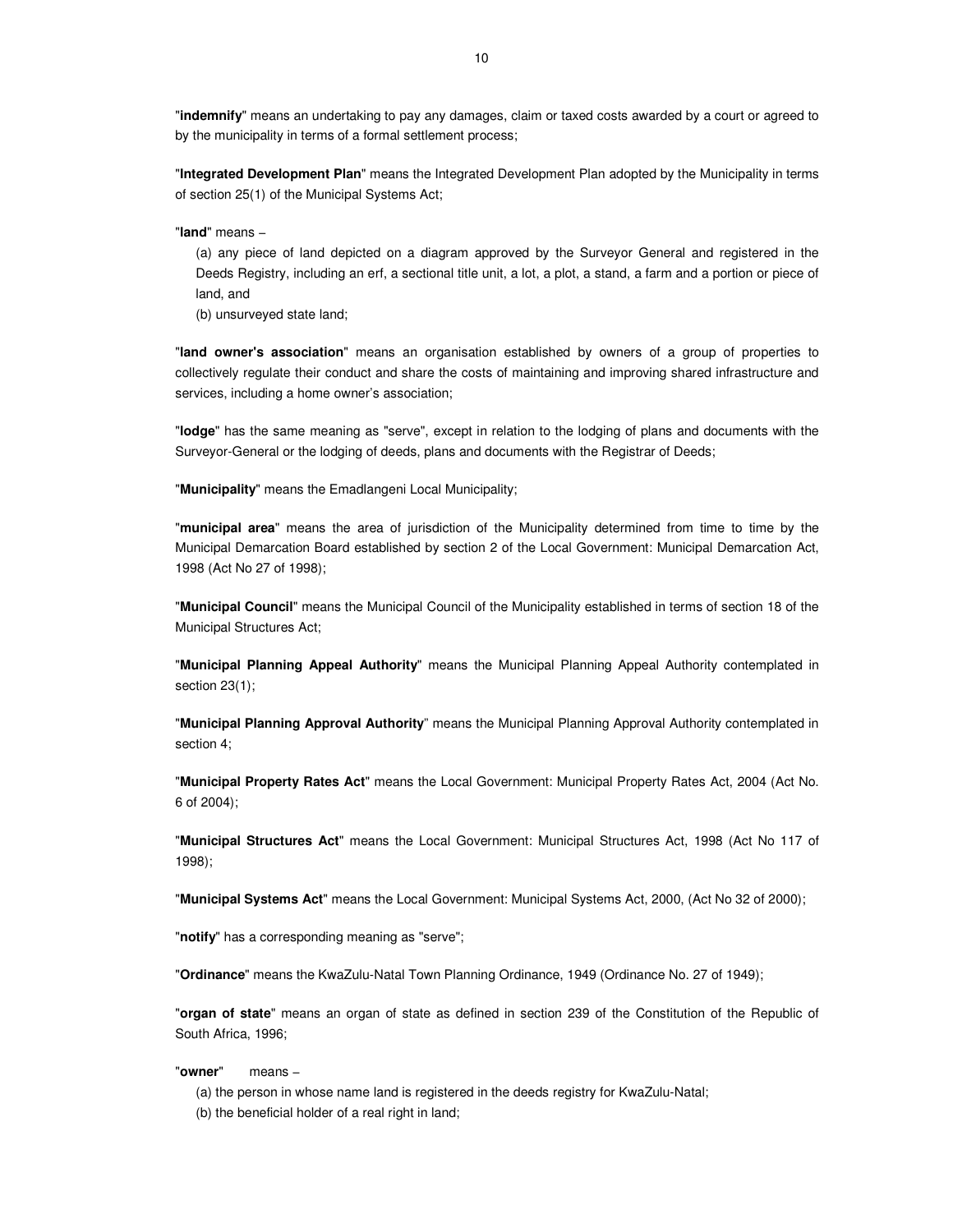(c) the person in whom land vests;

"**person**" means a natural or juristic person and includes an organ of state;

"**Planning and Development Act**" means the KwaZulu-Natal Planning and Development Act, 2008, (Act No. 6 of 2008);

#### "**Presiding Officer**" means –

(a) a member of a Municipal Planning Tribunal designated to preside over the determination of an application for municipal planning approval contemplated in section 16(5); or

(b) the Presiding Officer of the Municipal Planning Appeal Authority contemplated in section 25;

"**Promotion of Access to Information Act**" means the Promotion of Access to Information Act, 2000 (Act No. 2 of 2000)

"**public service infrastructure**" means public service infrastructure as defined in section 1 of the Municipal Property Rates Act;

"**rear space**" means a space, along the inside of a boundary of a property that does not meet a street boundary, in which no buildings may be erected, the extent of which is determined by a parallel line which is a set distance from the boundary;

"**Record of Decision**" means a Record of Decision of an application for municipal planning approval as contemplated in section 55;

"**Registered Planner**" means a professional or technical planner registered in terms of the Planning Profession Act, 2002 (Act No 36 of 2002), unless the South African Municipal Council for Planners has reserved the work to be performed by a Registered Planner in terms of section 16(2) of that Act in which case a 'Registered Planner' means the category of registered persons for whom the work has been reserved;

"**Sectional Titles Act**" means the Sectional Titles Act, 1986 (Act No. 95 of 1986);

"**serve**" in relation to a notice, order or other document means to serve the document concerned in the manner set out in section 108;

"**shared services agreement**" means an agreement entered into between two or more municipalities, including the District Municipality, whereby the participating municipalities agree to share services described in the agreement;

"**side space**" means a space, along the inside of a boundary of a property that meets a street boundary, in which no buildings may be erected, the extent of which is determined by a parallel line which is a set distance from the boundary;

"**street front space**" means a space along the inside of a boundary of a property, that is contiguous with a street, public right of way or road reservation, in which no buildings may be erected, the extent of which is determined by a parallel line which is a set distance from the boundary;

"**Spatial Planning and Land Use Management Act**" means the Spatial Planning and Land Use Management Act 2013 (Act No. 16 of 2013) and the Spatial Planning and Land Use Management Regulations: Land Use Management and General Matters, 2015 (Government Notice No. 239 of 2015);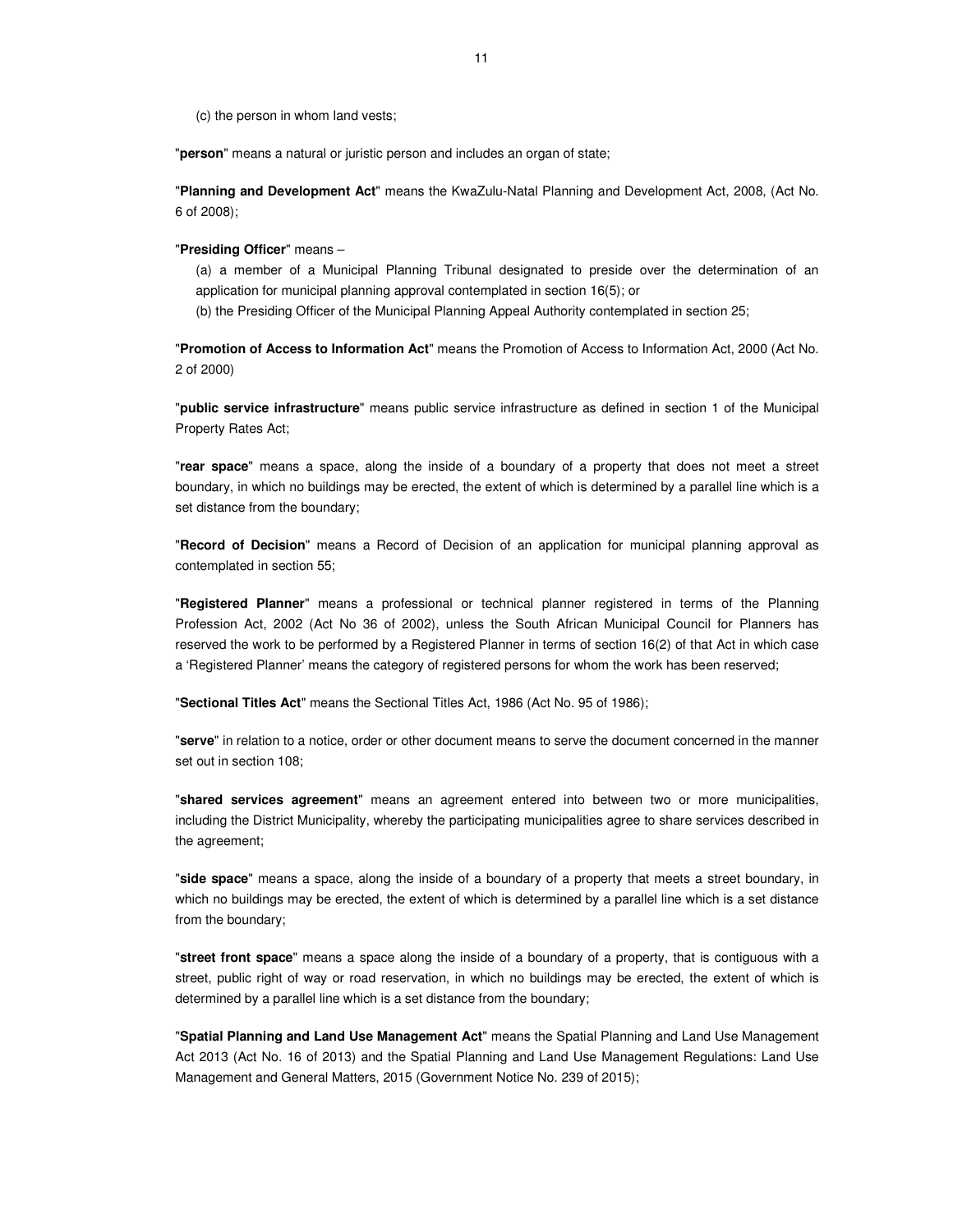"**Spatial Development Framework"** means the Spatial Development Framework adopted by the Municipality in terms of section 25(1) of the Municipal Systems Act and section 20(1) of the Spatial Planning and Land Use Management Act;

"**subdivision**" means the division of land in accordance with a layout plan into a combined total of less than fifty properties, including a remainder, but excluding land to be used for road purposes;

"**Subdivision of Agricultural Land Act**" means Subdivision of Agricultural Land Act, 1970 (Act No. 70 of 1970);

"**Surveyor-General**" means the Surveyor-General as defined in the Land Survey Act, 1997 (Act No. 8 of 1997);

"**township**" means the division of land in accordance with a layout plan into a combined total of fifty or more properties, including a remainder, but excluding land to be used for road purposes.

#### **Application of By-law**

**2.**(1) This By-law is subject to section 2(2) of the Spatial Planning and Land Use Management Act that provides that, except as provided in the Spatial Planning and Land Use Management Act, no legislation may prescribe an alternative or parallel mechanism, measure, institution or system on spatial planning, land use, land use management and land development in a manner inconsistent with it.

(2) This By-law applies to all land within the jurisdiction of the Municipality, including land owned by an organ of state and the Municipality.

(3) This By-law binds every owner and their successors-in-title and every user of land, including the state, any organ of state or the Municipality.

### **Principles, norms and standards and policies**

**3.**(1) Any development principles and any norms and standards applicable to spatial planning, land development and land use management made in terms of national or provincial legislation apply to the Municipality.

(2) The Municipal Council may adopt policies not inconsistent with national legislation, provincial legislation or this By-law to guide applications or decision making in terms of this By-law.

(3) If the Municipal Council intends to adopt or amend a policy that may materially and adversely affect the rights of any individual or the public, the Municipality must follow a participation process and procedure which meets the requirements of the Municipal Systems Act.

# CHAPTER 2

# INSTITUTIONAL

Part 1: Function, appointment and constitution of Municipal Planning Approval Authority

#### **The Municipal Planning Approval Authority**

**4.** The Municipal Planning Approval Authority comprises −

- (a) the Municipal Planning Authorised Officer
- (b) the Municipal Planning Tribunal; and
- (c) the Municipal Council.

#### **Function of Municipal Planning Authorised Officer**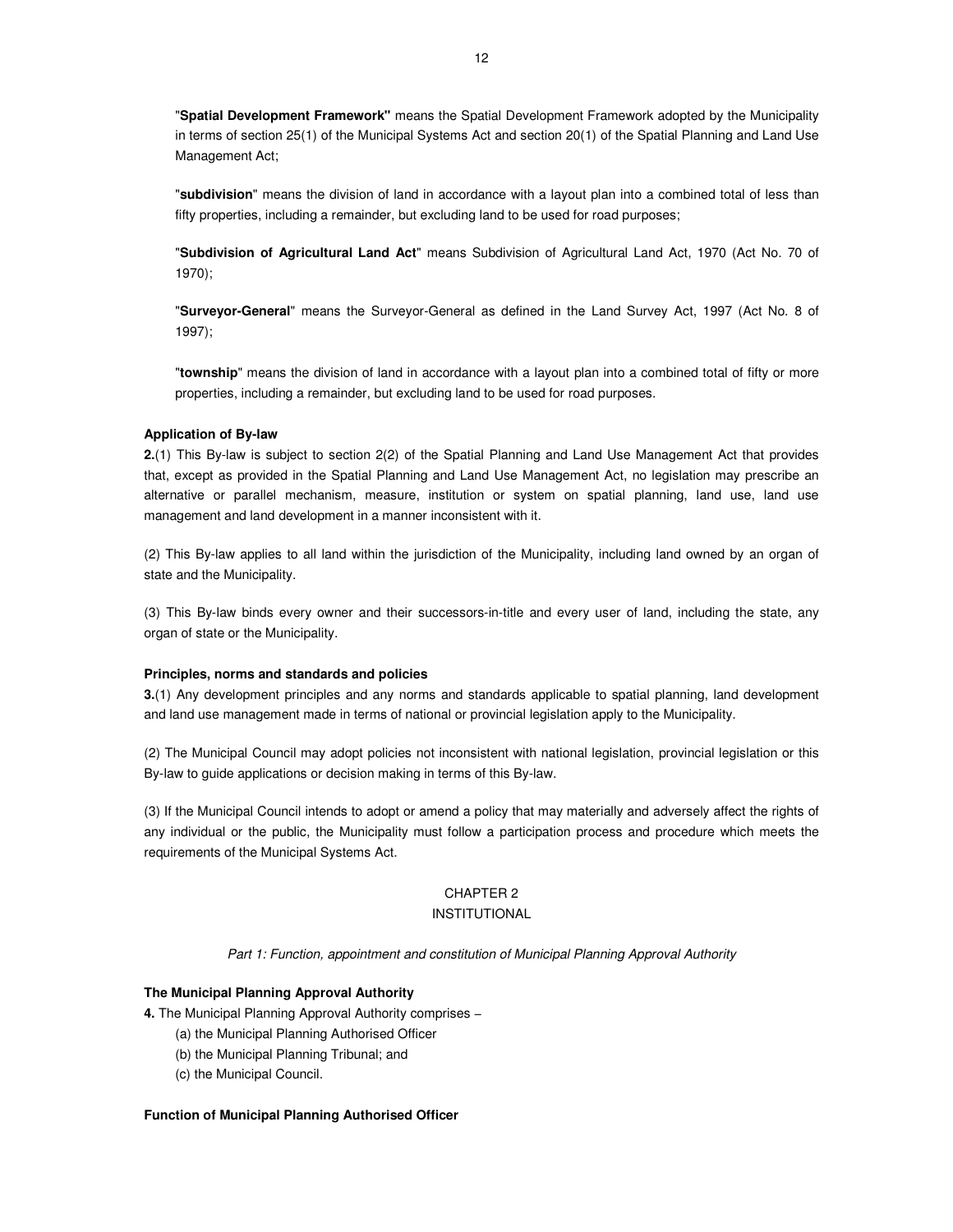**5.**(1) A Municipal Planning Authorised Officer must decide applications for municipal planning approval in terms of section 22(1)(a).

# **Appointment of Municipal Planning Authorised Officer**

**6.**(1) The Municipal Manager must in writing −

(a) appoint a Municipal Planning Authorised Officer; or

(b) determine that the incumbent of a particular post on the Municipality's post establishment shall be a Municipal Planning Authorised Officer.

(2) A Municipal Planning Authorised Officer –

(a) must be a municipal official or a municipal official employed in a full time capacity by another Municipality under a shared services agreement; and

(b) must be a Registered Planner.

(3) The Municipality may have as many Municipal Planning Authorised Officers as it requires.

#### **Function of Municipal Planning Tribunal or Joint Municipal Planning Tribunal**

**7.** A Municipal Planning Tribunal or a Joint Municipal Planning Tribunal must decide applications for municipal planning approval in terms of section 22(1)(b) or (c).

#### **Establishment of Municipal Planning Tribunal or Joint Municipal Planning Tribunal**

**8.**(1) The Municipal Council must establish –

- (a) a Municipal Planning Tribunal; or
- (b) a Joint Municipal Planning Tribunal.

(2) The Municipal Council may consider the following factors when deciding to establish a Municipal Planning Tribunal or to participate in the establishment of a Joint Municipal Planning Tribunal –

- (a) the impact of this By-law on its financial, administrative and professional capacity;
- (b) its ability to effectively implement the provisions of Chapter 4;
- (c) the average number of applications for municipal planning approval that it deals with annually; and
- (d) the development pressures in the Municipality.

(3) If the Municipality does not have capacity to implement the provisions of Chapter 4 of this By-law, it is an indication that it should be establishing a Joint Municipal Planning Tribunal.

(4) If the Municipal Council decided to establishment a Joint Municipal Planning Tribunal, it must enter into a written agreement with the other participating municipalities, including the District Municipality, in accordance with Chapter 3 of the Inter-governmental Relations Framework Act, 2005 (Act No 13 of 2005).

(5) An agreement to establish a Joint Municipal Planning Tribunal must at least address the matters set out in Schedule 1.

(6) An agreement to establish a Joint Municipal Planning Tribunal may provide for joint invitations in terms of sections 10(1) or joint notifications in terms of section 14.

(7) The provisions of sections 9 to 17 with the necessary changes apply to a Joint Municipal Planning Tribunal.

#### **Appointment and composition of Municipal Planning Tribunal**

**9.**(1) The Municipal Planning Tribunal consists of five or more members, who, by reason of their integrity, qualifications, expertise and experience are suitable for membership.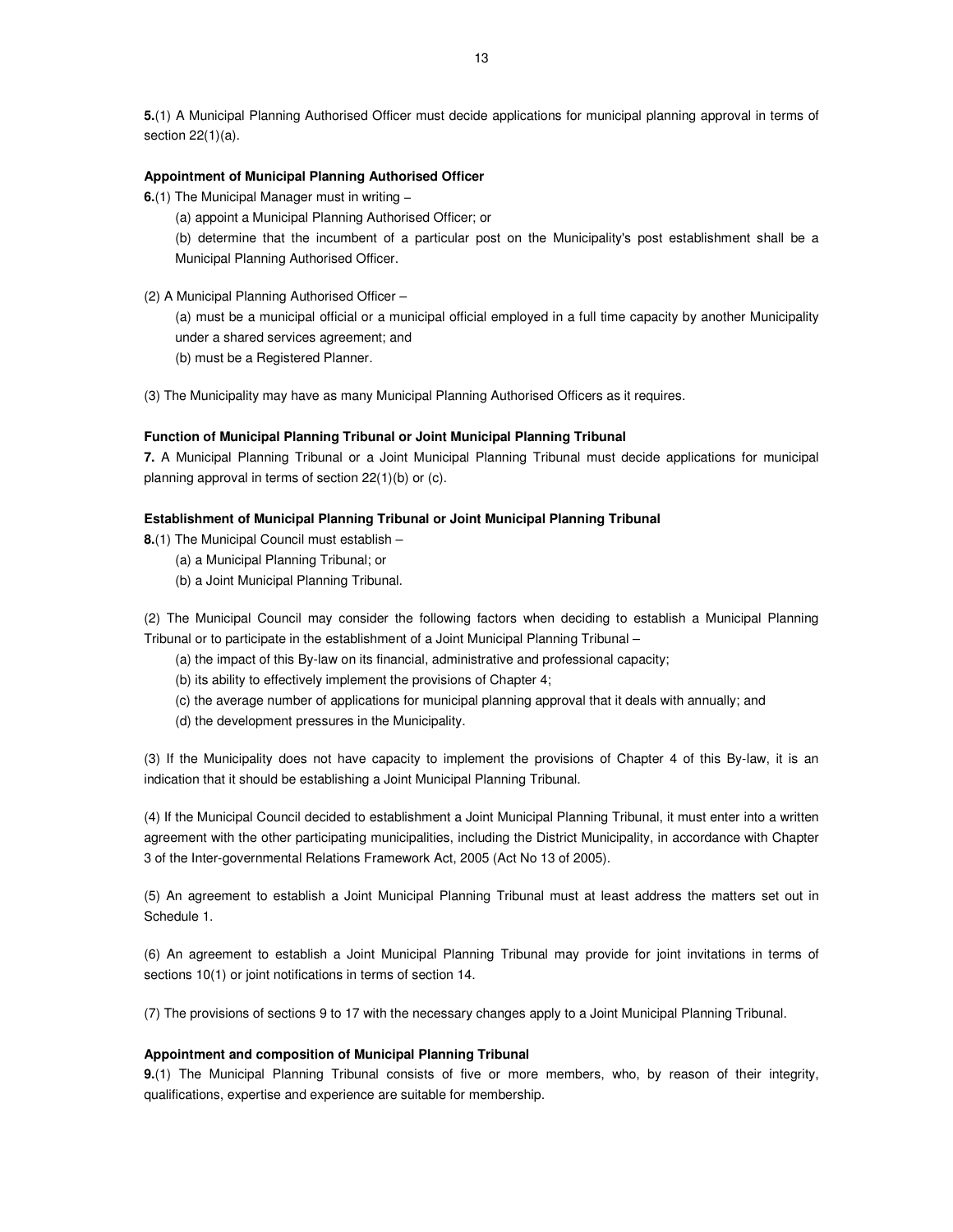(2) The Municipal Planning Tribunal must comprise of persons from the following categories −

(a) officials in the full-time service of the Municipality; and

- (b) persons who are not municipal officials.
- (3) A member of the Municipal Planning Tribunal members who is not a municipal official may be
	- (a) an official or employee of any national or provincial organ of state;
	- (b) an official or employee of organised local government in KwaZulu-Natal; or
	- (c) a person drawn from the private sector.

(4) A member of the Municipal Planning Tribunal who is drawn from the private sector must, subject to section  $10(2)$ , be –

(a) a Registered Planner;

(b) an attorney or advocate;

(c) persons registered in a category in terms of section 20(3) of the Natural Scientific Professions Act, 2003 (Act No 27 of 2003) within the field of environmental science;

(d) a person registered in a category in terms of section 18(1)(a) of the Engineering Profession Act, 2000, (Act No 46 of 2000);

(e) a person registered in a category in terms of section 18(1)(a) of the Architectural Profession; and

(f) a person registered in terms of section  $13(1)(d)$  of the Geomatics Professions Act as a as a Land Surveyor.

- (5) A person is not disqualified from serving on a Municipal Planning Tribunal by virtue of the fact that he or she
	- (a) does not reside or is not employed in the area of the Municipality concerned; or
	- (b) serves on another Municipal Planning Tribunal.

(6) If the Municipality is of the opinion that it necessary to appoint additional or new members or a new Chairperson or a new Deputy-Chairperson, it may make additional or new appointments.

(7) The procedure for the appointment of Municipal Planning Tribunal members must be followed for the appointment of new or additional members or a new Chairperson or a new Deputy-Chairperson.

(8) New or additional members will serve for the unexpired period of office of the Municipal Planning Tribunal to which he or she is appointed.

# **Drawing persons from private sector to serve on the Municipal Planning Tribunal**

**10.**(1) If the Municipality intends to appoint persons drawn from the private sector to serve on the Municipal Planning Tribunal, the Municipal Manager must –

(a) request the professions' controlling bodies to call on interested persons who qualify to apply for appointment.

(b) by notice in a newspaper circulating in its area call on interested persons who qualify to apply for appointment.

(2) If there is no or insufficient response to the notices calling on interested persons who qualify to apply for appointment, the Municipality may by notice in a newspaper circulating in its area call on interested persons who do not meet the requirements of section 9(4), but who has extensive knowledge of land use planning and development to apply for appointment.

(3) The Municipality must establish an evaluation panel consisting of officials in the service of the Municipality to evaluate nominations received in response to the call for nominations.

(4) The Municipality must consider the evaluation panel's recommendations when it appoints members drawn from the private sector who to serve on the Municipal Planning Tribunal.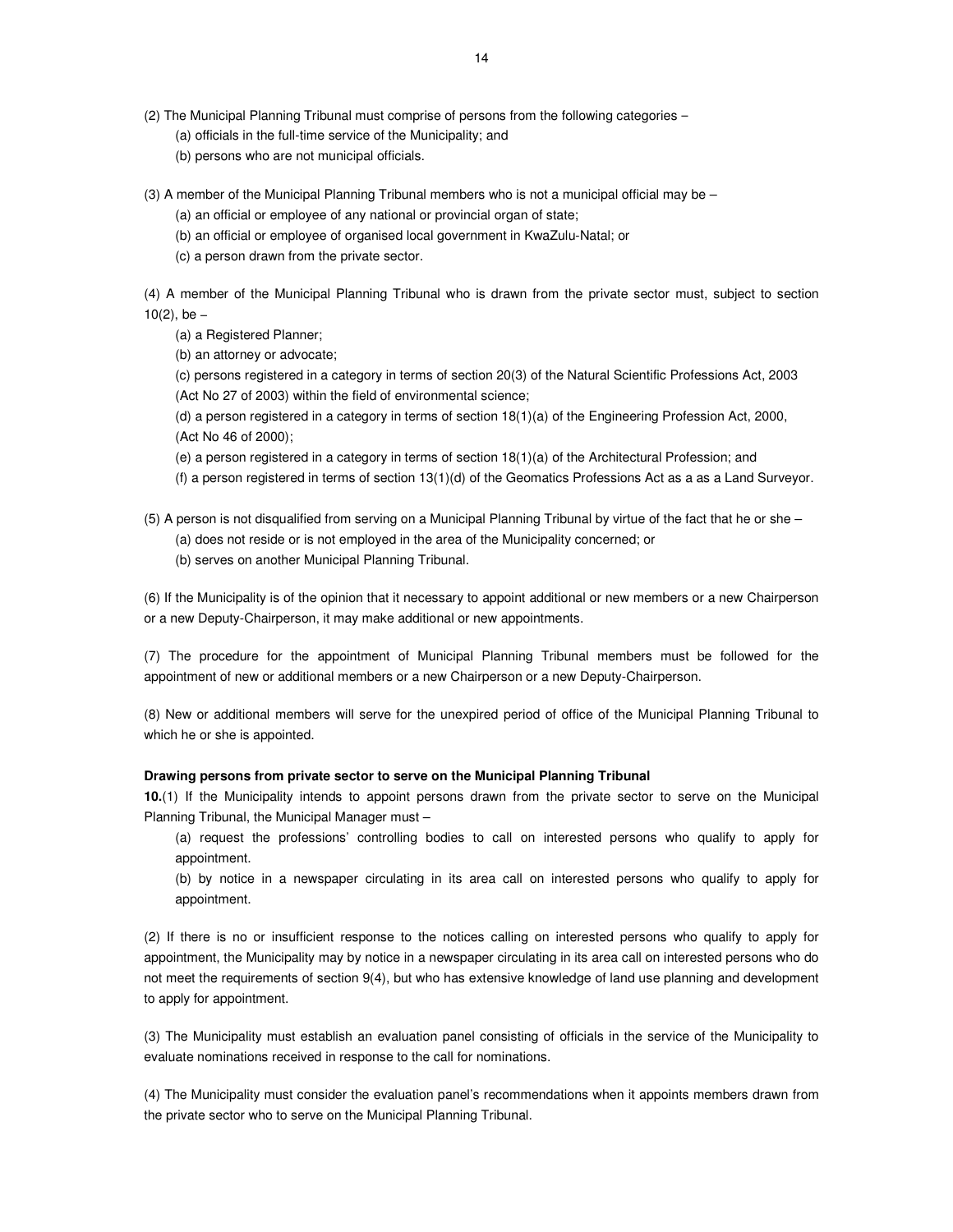(5) The Municipality may only appoint members drawn from the private sector who have responded to the invitation to serve on the Municipal Planning Tribunal.

### **Disqualifications for Municipal Planning Tribunal membership**

- **11.** A person is disqualified from appointment as a member if he or she
	- (a) is a member of the Municipal Planning Appeal Authority;
	- (b) is an un-rehabilitated insolvent;
	- (c) is declared incapable of managing his or her own affairs by a court of law or under curatorship;

(d) is a member of Parliament, the provincial legislature, a Municipal Council or a House of Traditional Leaders, or if that person is nominated as a member of Parliament, the provincial legislature, a Municipal Council or a House of Traditional Leaders;

- (e) has at any time been removed from an office of trust on account of misconduct involving theft or fraud;
- (f) fails to disclose an interest in terms of section 33(1),
- (g) attended or participated in the proceedings of the Tribunal while having such interest; or
- (h) is convicted by a court of law of
	- (i) perjury, theft, fraud, bribery or corruption or any other offence involving dishonesty;
	- (ii) any offence under this By-law; or

(iii) any other offence for which he or she was sentenced to imprisonment without the option of a fine for a period longer than six months.

# **Chairperson and Deputy Chairperson of Municipal Planning Tribunal**

**12.**(1) The Municipality must designate a Chairperson and a Deputy Chairperson for a Municipal Planning Tribunal from the members who are Registered Planners, attorneys or advocates.

(2) A Deputy Chairperson of a Municipal Planning Tribunal must act in the place of the Chairperson of a Municipal Planning Tribunal whenever –

- (a) the office of the Chairperson is vacant; or
- (b) the Chairperson is absent or for any other reason temporarily unable to exercise his or her powers.

(3) If the office of a Deputy Chairperson of a Municipal Planning Tribunal is vacant, or if a Deputy Chairperson is unable to act as Chairperson, the Municipality must designate one of the remaining members who are Registered Planners, attorneys or advocates.

### **Terms and conditions of appointment of Municipal Planning Tribunal members**

**13.**(1) A member holds office for a period of five years, or such shorter period as the Municipal Council may determine in the member's letter of appointment.

(2) A member holds office on the terms and conditions determined by the Municipality in accordance with any national norms and standards determined by the Minister of Rural Development and Land Reform in terms of section 37(2) of the Spatial Planning and Land Use Management Act.

#### (3) A member who is drawn from the private sector must −

- (a) be remunerated and reimbursed from funds appropriated for that purpose by the Municipality;
- (b) be remunerated at a daily rate, as determined by the Municipality; and
- (c) be reimbursed for travelling and subsistence expenses reasonably incurred.

#### **Notification of the appointment of a Municipal Planning Tribunal**

**14.** Notice of the appointment of members to a Municipal Planning Tribunal must be published in the Gazette and in newspapers circulating in its area of jurisdiction announcing –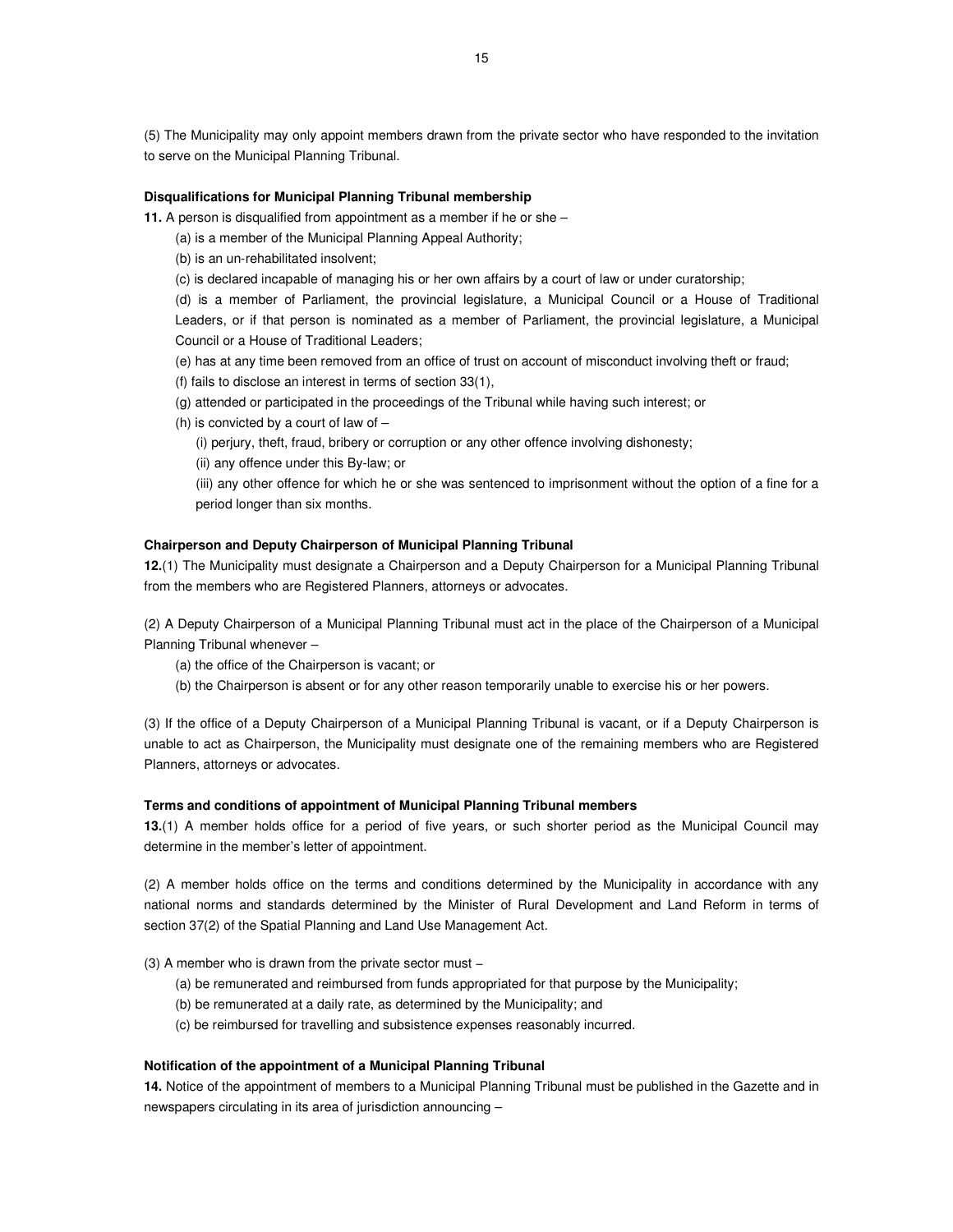(a) that it has established a Municipal Planning Tribunal;

(b) the names of the persons that it has appointed to a Municipal Planning Tribunal, including the Chairperson and Deputy Chairperson;

(c) the date from which applications for municipal planning approval can be lodged for consideration by the Municipal Planning Tribunal; and

(d) where and with whom applications for municipal planning approval can be lodged.

(e) if the Municipality has established a Joint Municipal Planning Tribunal, also –

(i) the names of the participating municipalities;

(ii) where a copy of the written agreement between the participating municipalities may be obtained.

#### **Resignation and removal from office and filling of vacancies**

**15.**(1) A member may resign from the Municipal Planning Tribunal in writing by giving not less than 30 days' written notice to the Municipal Manager.

(2) The Municipality may remove a member from the Municipal Planning Tribunal –

(a) if that person is unable to exercise or perform the powers associated with the office of a Municipal Planning Tribunal member due to physical disability or mental illness;

(b) for failing to exercise or perform the powers attached to the office of a Municipal Planning Tribunal member diligently and efficiently; or

(c) for misconduct.

(3) Any member of the Municipal Planning Tribunal who, subsequent to his or her appointment, becomes disqualified in terms of section 11 ceases immediately upon such disqualification being established to be a member of the Municipal Planning Tribunal.

(4) A member must vacate office if he or she is absent without a leave of absence having first been granted by the Chairperson of the Municipal Planning Tribunal from two consecutive meetings of the Tribunal for which reasonable notice was given to that member.

# **Constitution of Municipal Planning Tribunal for Decision Making**

**16.**(1) The Chairperson of a Municipal Planning Tribunal, in consultation with the Municipal Planning Registrar, must refer an application for municipal planning approval to at least three members of the Municipal Planning Tribunal designated by the Chairperson for the purposes of –

(a) deciding an application; or

(b) making a recommendation on a an application to the Municipality.

(2) At least one of the members to whom an application for municipal planning approval has been referred to must be a Registered Planner.

(3) At least one of the members to whom an application for municipal planning approval has been referred to must be an official in the full-time service of the Municipality.

(4) At least one of the members to whom an application for municipal planning approval has been referred to must be a person who is not a municipal official.

(5) The Chairperson of the Municipal Planning Tribunal must designate one of the members to whom an application for municipal planning approval has been referred to, to be the Presiding Officer.

(6) A member designated includes the Chairperson himself or herself for the purposes of designating members or designating a Presiding Officer.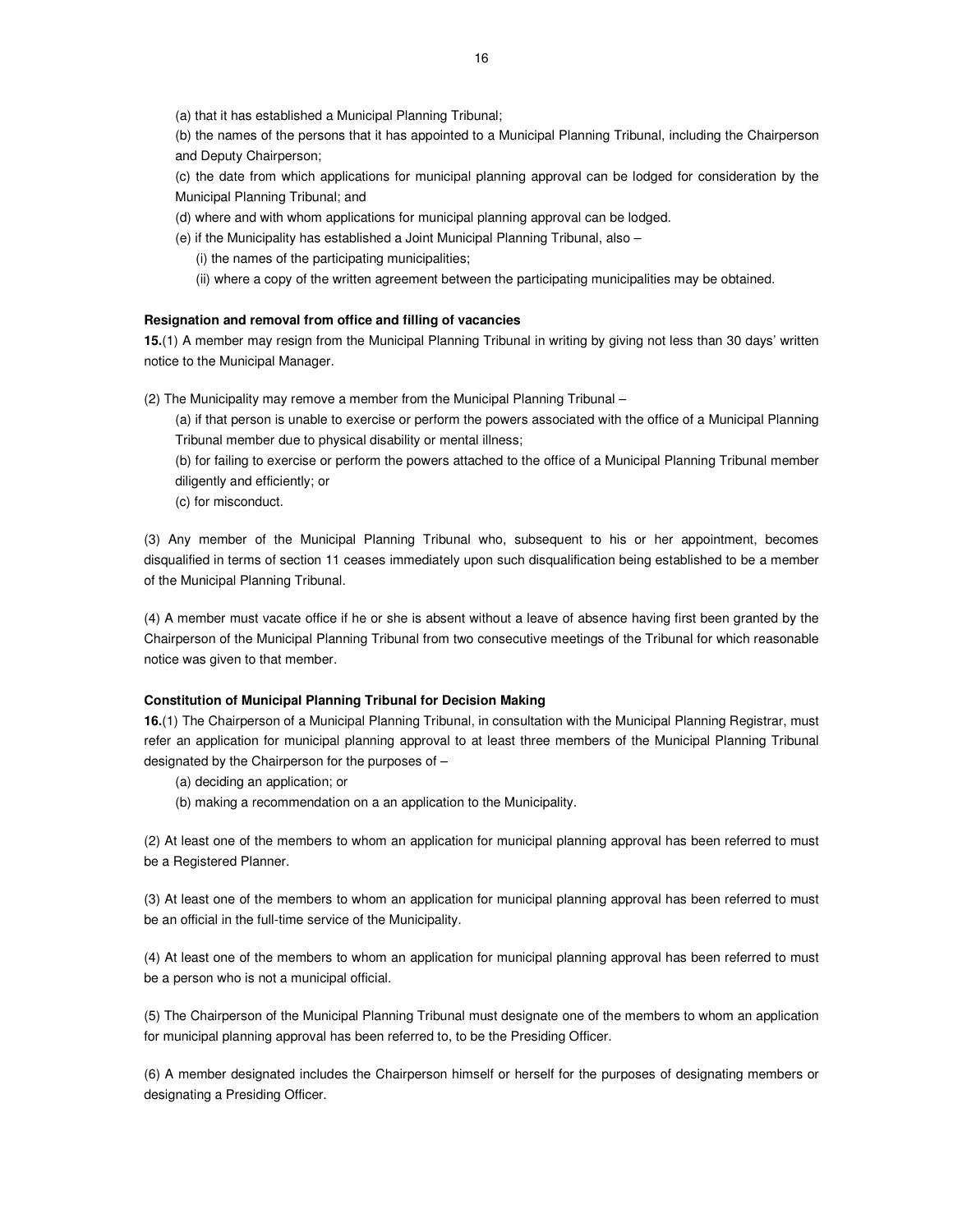### **Decision of Municipal Planning Tribunal**

**17.**(1) A recommendation or decision on an application for municipal planning approval is decided by a majority of the members designated by the Chairperson of a Municipal Planning Tribunal in terms of section 16(1) to make a recommendation or decision on the application.

(2) The Presiding Officer has a casting vote in the event of an equality of votes.

(3) The Presiding Officer must sign the decision of the Municipal Planning Tribunal.

### Part 2: Support for Municipal Planning Tribunal and Municipal Council

# **Function of Municipal Planning Registrar and Deputy Municipal Planning Registrar**

**18.**(1) The Municipal Planning Registrar must provide administrative support to the Municipality's municipal planning approval authorities.

- (2) A Deputy Municipal Planning Registrar must
	- (a) assist the Municipal Planning Registrar; and
	- (b) act as the Municipal Planning Registrar, whenever
		- (i) the office of Municipal Planning Registrar is vacant; or

(ii) the Municipal Planning Registrar is absent or for any other reason temporarily unable to exercise his or her powers.

# **Appointment of the Municipal Planning Registrar and Deputy Municipal Planning Registrar**

- **19.**(1) The Municipal Manager must
	- (a) appoint a Municipal Planning Registrar; or

(b) determine that the incumbent of a particular post on the Municipality's establishment shall be a Municipal Planning Registrar.

# (2) The Municipal Manager may –

(a) appoint a Deputy Municipal Planning Registrar; or

(b) determine that the incumbent of a particular post on the Municipality's establishment shall be a Deputy Municipal Planning Registrar.

(3) The Municipal Planning Registrar and a Deputy Municipal Planning Registrar must be municipal employees.

(4) The Municipality may have as many municipal planning registrars and deputy municipal planning registrars as it requires.

#### **Function of Expert Technical Advisor**

**20.** An Expert Technical Advisor must advise and assist a Municipal Planning Tribunal or Municipal Council to make a decision on an application for municipal planning approval.

# **Appointment of Expert Technical Advisor**

**21.**(1) A Municipal Planning Tribunal or Municipal Council may co-opt the services of an Expert Technical Advisor.

(2) An Expert Technical Advisor may be appointed on an ad hoc basis or for such period as the Municipality may decide and upon such terms and conditions as may be agreed with the Expert Technical Advisor.

(3) An Expert Technical Advisor is not a member of the Municipal Planning Tribunal or Municipal Council and has no voting rights.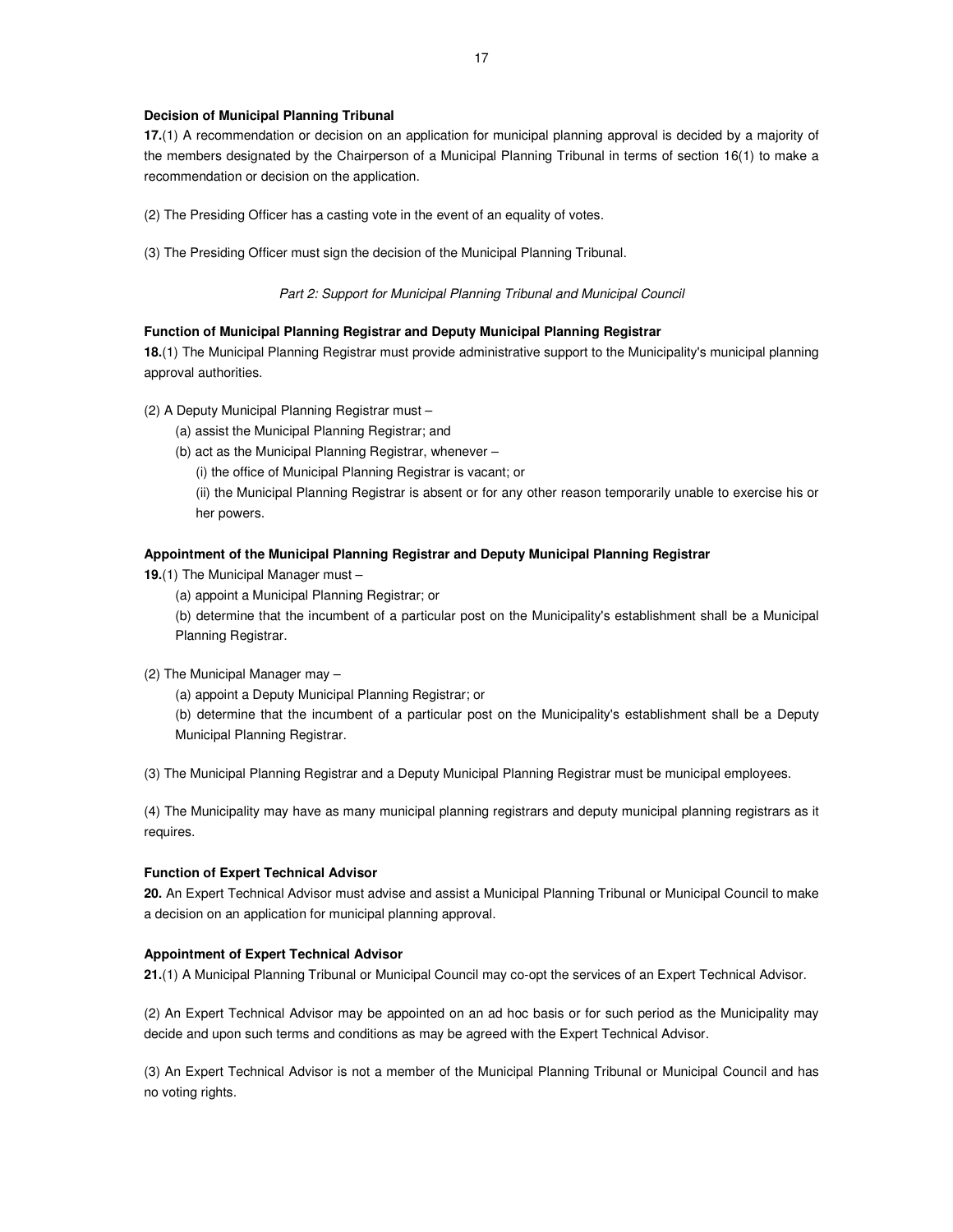(4) The Municipality may remunerate an Expert Technical Advisor who is not a national, provincial or municipal official.

# Part 3: Categorisation of applications for municipal planning approval

### **Categorisation of applications for municipal planning approval**

**22.**(1) Applications for municipal planning approval must be decided by –

(a) a Municipal Planning Authorised Officer;

(b) the Chairperson of the Municipal Planning Tribunal or a member of the Tribunal authorised by the Chairperson to do so;

(c) the Municipal Planning Tribunal; or

(d) the Municipal Council,

in accordance with Schedule 2.

(2) If a development requires both an application for municipal planning approval that must be decided by a Municipal Planning Authorised Officer and an application for municipal planning approval that must be decided by the Municipal Planning Tribunal, the Municipal Planning Tribunal must decide both applications.

(3) If a development requires both an application for municipal planning approval that may be decided by a Municipal Planning Authorised Officer and an application for municipal planning approval that must be decided by the Municipal Council, the Municipal Planning Tribunal must decide the application that could have been decided by the Municipal Planning Authorised Officer.

(4) If a development requires both an application for municipal planning approval that must be decided by a Municipal Planning Tribunal and an application for municipal planning approval that must be decided by the Municipal Council, then each must decide the application submitted to it separately, subject to section 55(2).

(5) A Municipal Planning Authorised Officer may, at any time, refer an application for municipal planning approval to a Municipal Planning Tribunal, if the Municipal Planning Authorised Officer is of the opinion that it warrants a decision by a Municipal Planning Tribunal –

(a) due to the complexity of the application, or

(b) due to the divisive nature of opinion on the application.

(6) The time frames in which an action must be completed are not affected by the referral of an application for municipal planning approval by a Municipal Planning Authorised Officer to the Municipal Planning Tribunal.

(7) An application for municipal planning approval that must be decided by a Municipal Council may not be decided by any other person or body.

(8) An application for –

(a) a material change to the Municipality's decision on an application for municipal planning approval; or

(b) the cancellation of the Municipality's decision on an application for municipal planning approval, except a decision to adopt or amend land use scheme,

must be decided by the Municipal Planning Approval Authority that made the original decision for municipal planning approval.

Part 4: Function, appointment and constitution of Municipal Planning Appeal Authority

# **The Municipal Planning Appeal Authority**

**23.**(1) The Municipal Planning Appeal Authority of the Municipality is the Executive Authority of the Municipality, unless –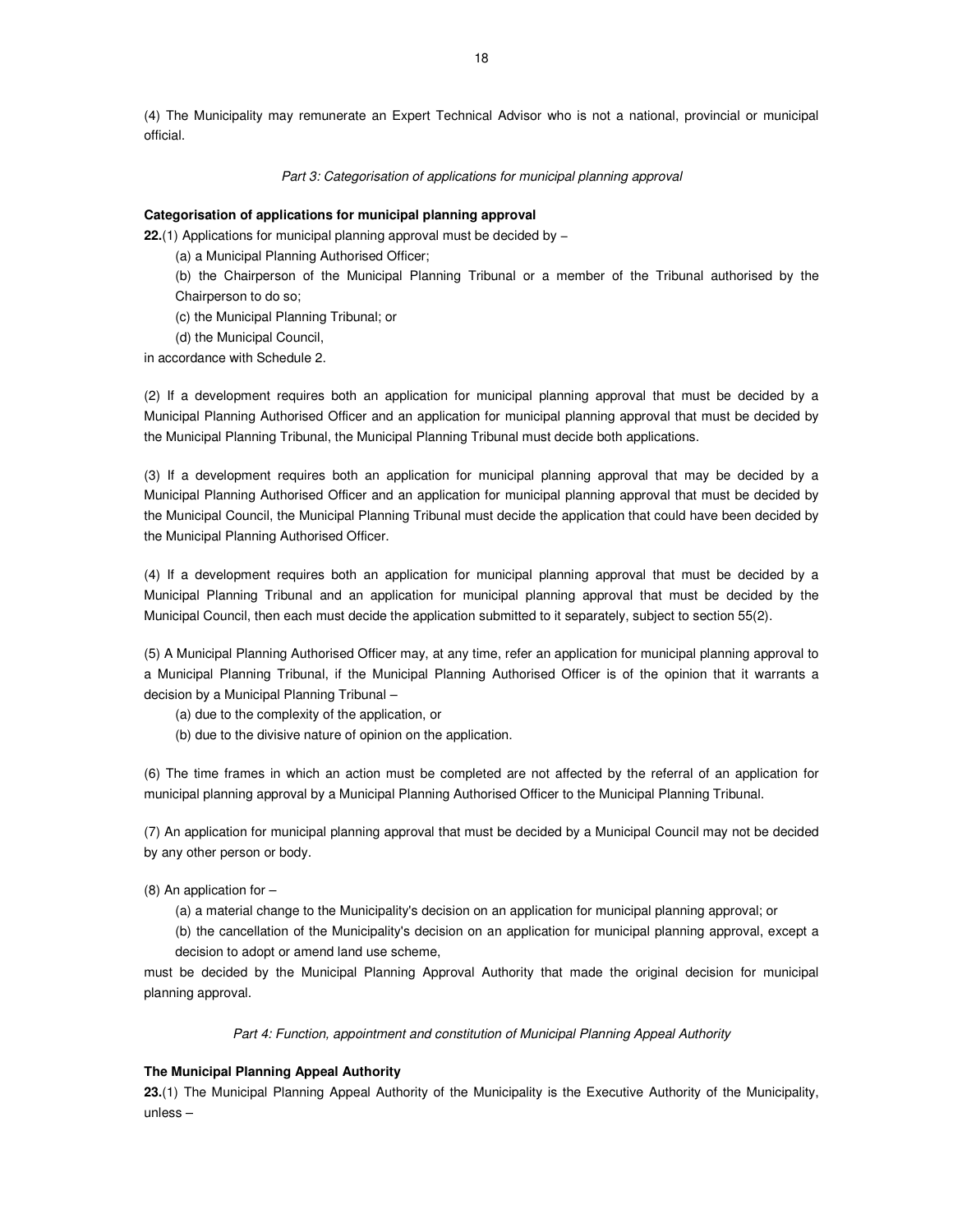- (a) the Municipal Council has delegated the power to decide appeals to
	- (i) a Municipal Councillor;
	- (ii) a committee of municipal officials; or
	- (iii) a municipal official; or

(b) the Municipality has, in the place of its Executive Authority, authorised a body or institution outside of the municipality, or in a manner regulated in terms of a provincial legislation, to assume the obligations of an appeal authority.

#### **Function of Municipal Planning Appeal Authority**

**24.** The Municipal Planning Appeal Authority must decide appeals against decisions on applications for municipal planning approval that have been decided by a Municipal Planning Authorised Officer or a Municipal Planning Tribunal.

#### **Presiding Officer for Municipal Planning Appeal Authority**

**25.** The Presiding Officer of the Municipal Planning Appeal Authority is –

(a) the Executive Mayor of the Municipality;

(b) the Chairperson of the Executive Committee of the Municipality;

(c) the Chairperson of the Committee of Councillors, if a Municipality does not have an Executive Committee or Executive Mayor;

(d) the Municipal Councillor, Chairperson of the committee of municipal officials, or municipal official to whom the Municipal Council has delegated the power to decide appeals; or

(e) the Chairperson or a Presiding Officer appointed by the Chairperson of a body or institution outside of the Municipality that it has authorised to assume the obligations of an appeal authority.

#### Part 5: Support for Municipal Planning Appeal Authority

# **Function of Municipal Planning Appeal Authority Registrar and Deputy Municipal Planning Appeal Authority Registrar**

**26.**(1) The Municipal Planning Appeal Authority Registrar and Deputy Municipal Planning Appeal Authority Registrar must provide administrative support to the Municipal Planning Appeal Authority, including –

(a) making arrangements for site inspections to be conducted by the Municipal Planning Appeal Authority;

(b) making arrangements suitable venues for all appeal hearings; and

(c) the recording and transcription of proceedings of the Municipal Planning Appeal Authority.

(2) The provisions of section 18(2) apply to the functions of a Deputy Municipal Planning Appeal Authority Registrar, except that –

(a) a reference to the Municipal Planning Registrar must be regarded as a reference to the Municipal Planning Appeal Authority Registrar; and

(b) a reference to a Deputy Municipal Planning Registrar must be regarded as a reference to a Deputy Municipal Planning Appeal Authority Registrar.

# **Appointment of Municipal Planning Appeal Authority Registrar and Deputy Municipal Planning Appeal Authority Registrar**

**27.**(1) The provisions of section 19 apply to the appointment of a Municipal Planning Appeal Authority Registrar or Deputy Municipal Planning Appeal Authority Registrar, except that –

(a) a reference to the Municipal Planning Registrar must be regarded as a reference to the Municipal Planning Appeal Authority Registrar; and

(b) a reference to a Deputy Municipal Planning Registrar must be regarded as a reference to a Deputy Municipal Planning Appeal Authority Registrar.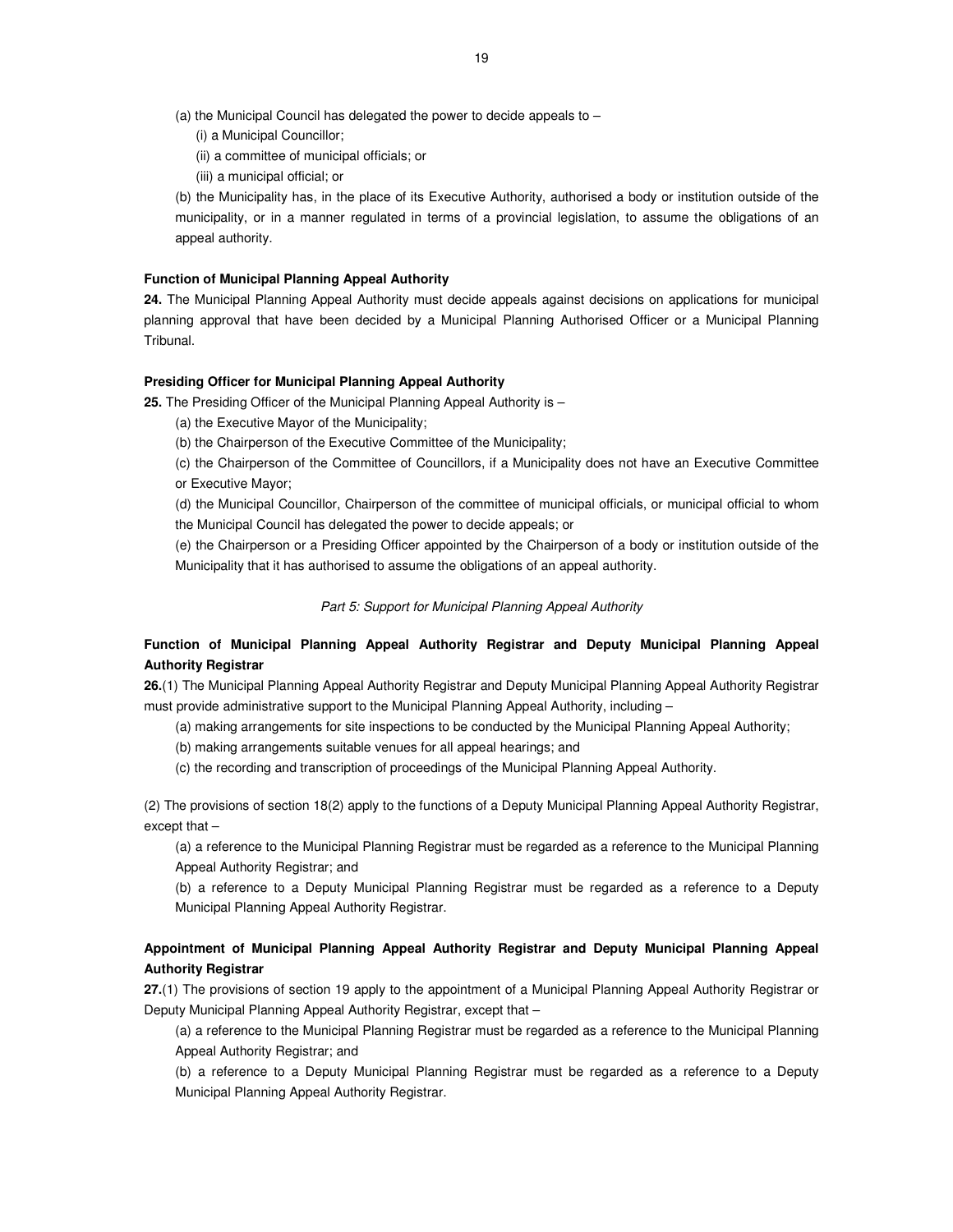(2) If the Municipal Manager has not appointed a Registrar or Deputy Registrar as contemplated in this section, he or she must perform the functions of a Municipal Planning Appeal Authority Registrar.

(3) It is not necessary for the Municipal Manager to appoint a Municipal Planning Appeal Authority Registrar, if the Municipal Council has authorised a provincial body in terms of provincial legislation to perform this function.

#### **Function of Expert Technical Advisor**

**28.** An Expert Technical Advisor must advise and assist the Municipal Planning Appeal Authority to make a decision on an appeal against a decision by a Municipal Planning Authorised Officer or the Municipal Planning Tribunal on an application for municipal planning approval.

#### **Appointment of Expert Technical Advisor**

**29.** The provisions of section 21 apply to the appointment of an Expert Technical Advisor to assist the Municipal Planning Appeal Authority, except that a reference to the Municipal Planning Tribunal or Municipal Council must be regarded as a reference to the Municipal Planning Appeal Authority.

Part 6: Function and appointment of the Municipal Planning Enforcement Authority

#### **Function of Municipal Planning Enforcement Officer**

**30.** A Municipal Planning Enforcement Officer must assist a Municipality with the enforcement of this By-law, the land use management scheme and the decisions of the Municipal Planning Approval Authority and Municipal Planning Appeal Authority.

#### **Appointment of Municipal Planning Enforcement Officer**

**31.**(1) The Municipal Manager or Municipal Manager of the District Municipality must appoint a Municipal Planning Enforcement Officer.

(2) A Municipal Planning Enforcement Officer must be a peace officer contemplated in section 334(1)(a) of the Criminal Procedure Act, 1977 (Act 51 of 1977).

(3) The Municipal Manager or Municipal Manager of the District Municipality may appoint as many municipal planning enforcement officers as the Municipality requires.

(4) The Municipal Manager or Municipal Manager of the District Municipality must issue a Municipal Planning Enforcement Officer with an identity card containing –

- (a) a photograph of that person;
- (b) the person's full names;
- (c) the person's identity number;
- (d) the person's designation;
- (e) the person's professional registration number (if applicable);
- (f) the date that the identity card was issued;
- (g) the period of validity of authorisation;
- (h) the signature of the person; and
- (i) the Municipality's contact number.

(5) A Municipal Planning Enforcement Officer must on request produce his or her written identity card.

Part 7: Independence, conflict of interest, liability and indemnity

#### **Independence of Municipal Planning Approval Authority and Municipal Planning Appeal Authority**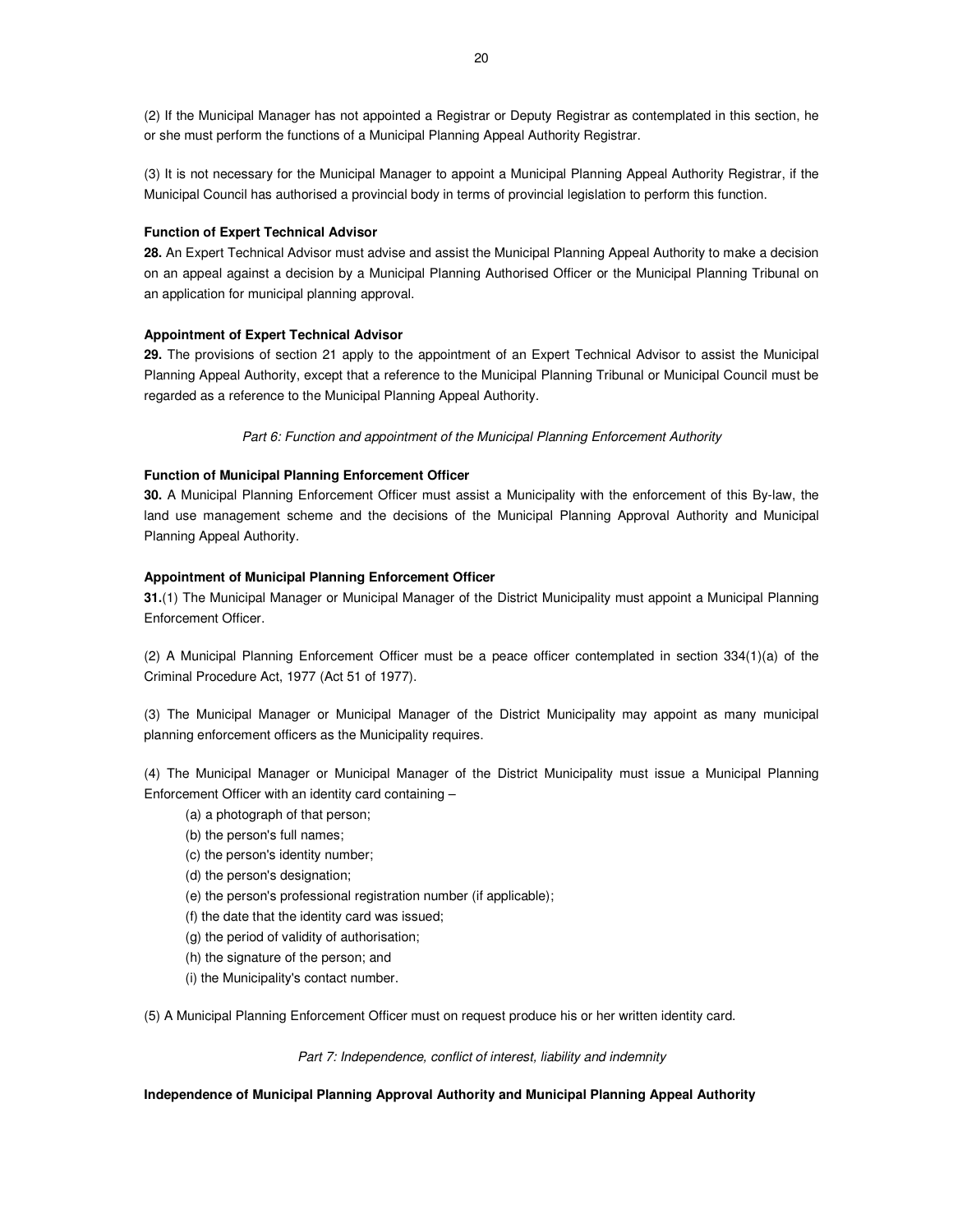**32.**(1) The Municipal Planning Approval Authority and Municipal Planning Appeal Authority must exercise their powers in an independent manner, free from governmental or any other outside interference or influence, and in accordance with the highest standards of integrity, impartiality, objectivity and professional ethics.

(2) No person, Municipality or organ of state may interfere with the functioning of the Municipal Planning Approval Authority and Municipal Planning Appeal Authority.

# **Declaration of Interest**

**33.**(1) A Municipal Planning Authorised Officer, member of the Municipal Planning Tribunal, member of the Municipal Council, municipal official to whom the power to decide an appeal in terms of this By-law have been delegated, Municipal Planning Registrar, Deputy Municipal Planning Registrar, Municipal Planning Appeal Authority Registrar or Deputy Municipal Planning Appeal Authority Registrar must, within 10 days of being appointed, submit a written declaration to the Municipal Manager –

(a) declaring his or her financial or other interests in the planning sector or related sectors which may be in conflict with their appointment;

(b) declaring financial or other interests in development undertaken by family members and close associates in the Municipality; and

(c) declaring any conviction for a Schedule 1 offence in terms of the Criminal Procedure Act, 1977 (Act No. 51 of 1977).

(2) If a person's interest status changes, he or she must, within 10 days of the date the change of status, submit a written declaration of the change to the Municipal Manager.

(3) The Municipal Manager must keep a register of the interests disclosed.

#### **Holding more than one office simultaneously**

**34.**(1) The same person may simultaneously hold more than one of the following offices of:

- (a) Municipal Planning Authorised Officer;
- (b) Municipal Planning Registrar;
- (c) Deputy Municipal Planning Registrar;
- (d) a member of the Municipal Planning Tribunal;
- (e) Municipal Planning Appeal Authority Registrar; and
- (f) Deputy Municipal Planning Appeal Authority Registrar.
- (2) It does not constitute a conflict of interest if a person serves as a Municipal Planning Authorised Officer and –

(a) Municipal Planning Registrar or Deputy Municipal Planning Registrar; or

(b) Municipal Planning Appeal Authority Registrar or Deputy Municipal Planning Appeal Authority Registrar, on the same application for municipal planning approval.

(3) It does not constitute a conflict of interest if a person serves as member of the Municipal Planning Tribunal and –

(a) the Municipal Planning Registrar or Deputy Municipal Planning Registrar;

(b) Municipal Planning Appeal Authority Registrar or Deputy Municipal Planning Appeal Authority Registrar, on the same application for municipal planning approval.

(4) It does not constitute a conflict of interest for a person to serve as member of the Municipal Planning Tribunal to decide or make a recommendation on an application for municipal planning approval in the capacity as both a Registered Planner and an official in the full-time service of the Municipality.

(5) It does not constitute a conflict of interest for a person to serve as member of the Municipal Planning Tribunal to decide or make a recommendation on an application for municipal planning approval in the capacity as both a Registered Planner and as a person who is not a municipal official.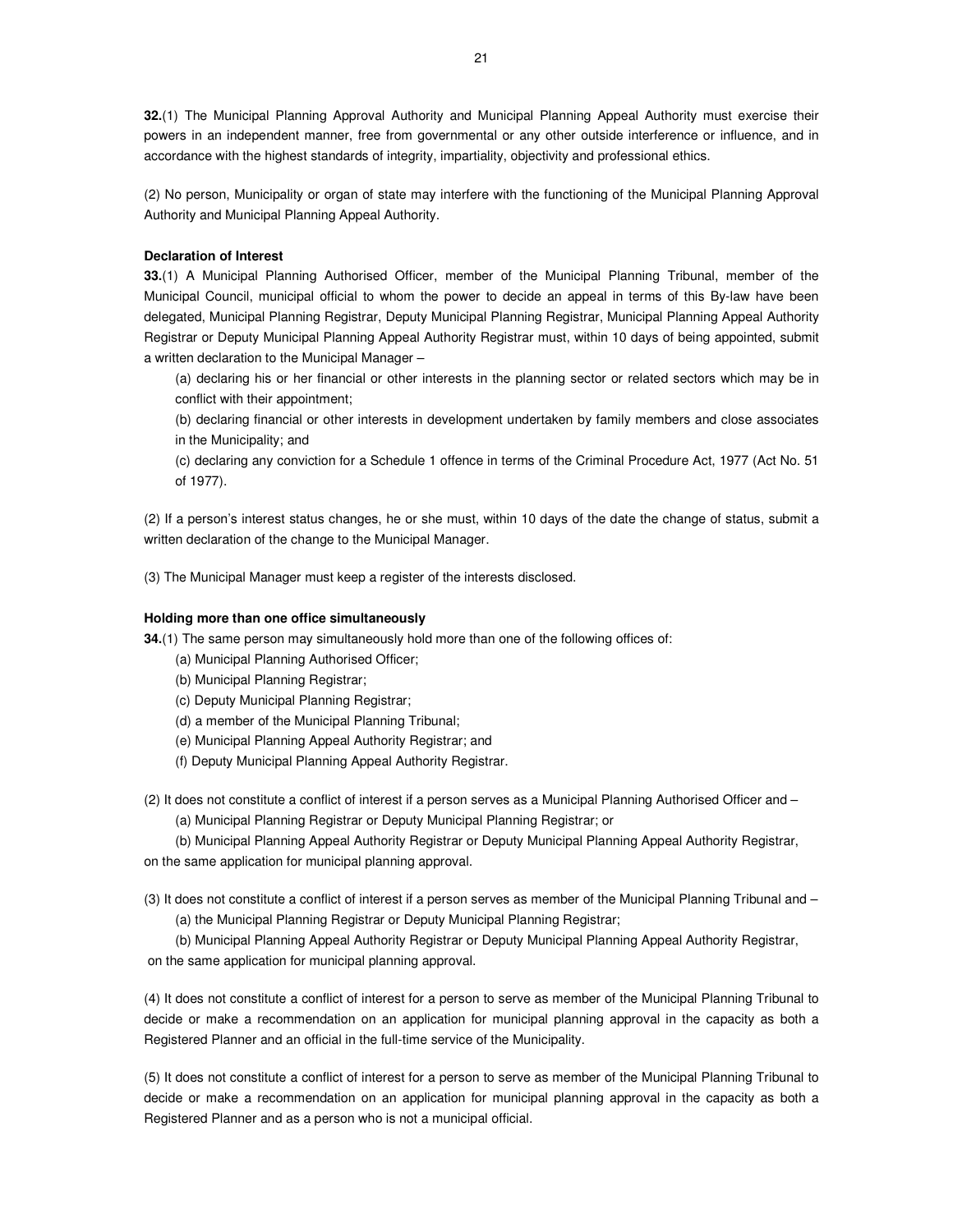(6) It constitutes a conflict of interest if a person serves as a member of the Municipal Planning Approval Authority and the Municipal Planning Appeal Authority.

(7) It constitutes a conflict of interest if a person serves as an Authorised Municipal Planning Official or a member of the Municipal Planning Tribunal and an Expert Technical Advisor for the Municipal Planning Appeal Authority on the same application for municipal planning approval.

(8) A Municipal Planning Enforcement Officer may not also hold the office of –

(a) Municipal Planning Registrar;

(b) Deputy Municipal Planning Registrar;

(c) Municipal Planning Authorised Officer;

(d) a member of a Municipal Planning Tribunal;

(e) Municipal Planning Appeal Authority Registrar; or

(f) Deputy Municipal Planning Appeal Authority Registrar.

(9) The Municipal Council may not delegate the power to decide an appeal in terms of this By-law to a Municipal Planning Enforcement Officer.

#### **Recusal**

**35.**(1) A Municipal Planning Authorised Officer, member of the Municipal Planning Tribunal, member of the Municipal Council, municipal official to whom the power to decide an appeal in terms of this By-law have been delegated, Municipal Planning Registrar, Deputy Municipal Planning Registrar, Municipal Planning Appeal Authority Registrar or Deputy Municipal Planning Appeal Authority Registrar may not be present or participate in a matter in which –

(a) he or she; or

(b) his or her spouse, immediate family, business associate, employer or employee,

has any interest, whether pecuniary or otherwise.

(2) A member of the Municipal Planning Tribunal who has been designated by the Chairperson of the Municipal Planning Tribunal to make a recommendation on or decide an application for municipal planning approval or member of the Municipal Council must fully disclose the nature of an interest and recuse him or herself from the proceedings, if the member becomes aware of the possibility of having a disqualifying interest in an application.

(3) The recusal of a member of the Municipal Planning Tribunal or Municipal Council does not affect the validity of the proceedings conducted before the Municipal Planning Tribunal, Municipal Council or Executive Authority of the Municipality before the recusal, and the remaining members of the Municipal Planning Tribunal designated by the Chairperson of the Municipal Planning Tribunal, Municipal Council or Executive Authority of the Municipality are competent to make the recommendation or to decide the application or appeal, as long as the recusal occurs before the members of the Municipal Planning Tribunal, Municipal Council or Executive Authority of the Municipality adjourn to deliberate their decision.

(4) In the event that the Presiding Officer recuses him or herself, the Chairperson of a Municipal Planning Tribunal must designate another member who is a Registered Planner, attorney or advocate as Presiding Officer for the duration of the proceedings before the Tribunal

### **Conflict of interest of Municipal Planning Enforcement Officer**

**36.** A Municipal Planning Enforcement Officer may not have a direct or indirect personal interest in the matter to be investigated.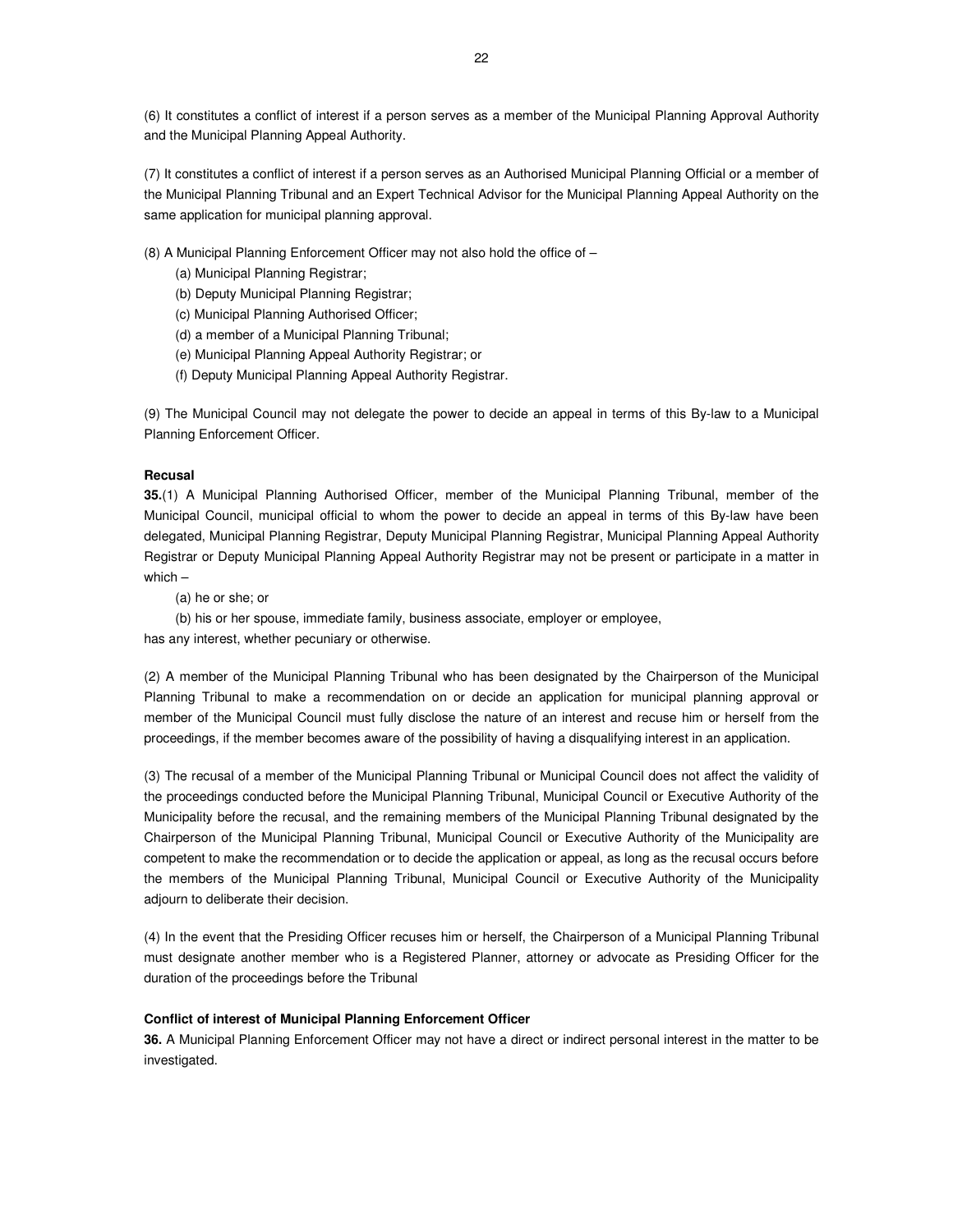**Liability of Municipal Planning Approval Authority, Municipal Planning Appeal Authority and their support staff** 

**37.** The Municipal Planning Approval Authority and Municipal Planning Appeal Authority, a member thereof and their support staff are not liable in respect of any legal proceedings in relation to an act performed in good faith in terms of this By-law.

# **Legal indemnification**

**38.**(1) If a claim is made or legal proceedings are instituted against a member of the Municipal Planning Approval Authority or Municipal Planning Appeal Authority or their support staff arising out of any act or omission by the member or support staff in the performance of his or her duties or the exercise of his or her powers in terms of this By-law, the Municipality must, if it is of the opinion that the person acted in good faith and without negligence −

(a) if a civil claim or civil proceedings is instituted against the person –

(i) indemnify the person in respect of such claim or proceedings; and

(ii) provide legal representation for the person at the cost of the Municipality or pay taxed party and party costs of legal representation.

(b) if a criminal prosecution is instituted against the person, provide for legal representation for the person at the cost of the Municipality.

(2) A member of the Municipal Planning Approval Authority or Municipal Planning Appeal Authority or their support staff has no legal indemnification if he or she, with regard to the act or omission, is liable in law and −

(a) intentionally exceeded his or her powers;

(b) made use of alcohol or drugs;

(c) did not act in the course and scope of his or her employment, designation or appointment;

(d) acted recklessly or intentionally;

(e) made an admission that was detrimental to the Municipality; or

(f) failed to comply with or ignored standing instructions, of which he or she was aware of or could reasonably have been aware of, which led to the loss, damage or reason for the claim.

(3) The Municipality may determine by means of a policy or by other means −

(a) the terms and conditions of such indemnity and legal representation; and

(b) circumstances in addition to the circumstances contemplated in this section in which indemnity or legal representation may be withdrawn by the Municipality.

# CHAPTER 3

# LAND USE SCHEME

#### **Purpose of land use scheme**

**39.**(1) The purpose of the land use scheme is to determine development rights and parameters in the Municipality in order to –

(a) give effect to the policies and plans of national, provincial and municipal government, including the Municipality's own policies and plans;

(b) protect reasonable individual and communal interests in land;

(c) promote sustainable and desirable development;

(d) develop land in a manner that will promote the convenience, efficiency, economy, health, safety and general welfare of the public;

(e) promote social integration;

(f) promote economic growth and job creation;

(g) limit nuisance and undesirable conditions in the development of land;

(h) limit and mitigate the impact of development on the natural environment;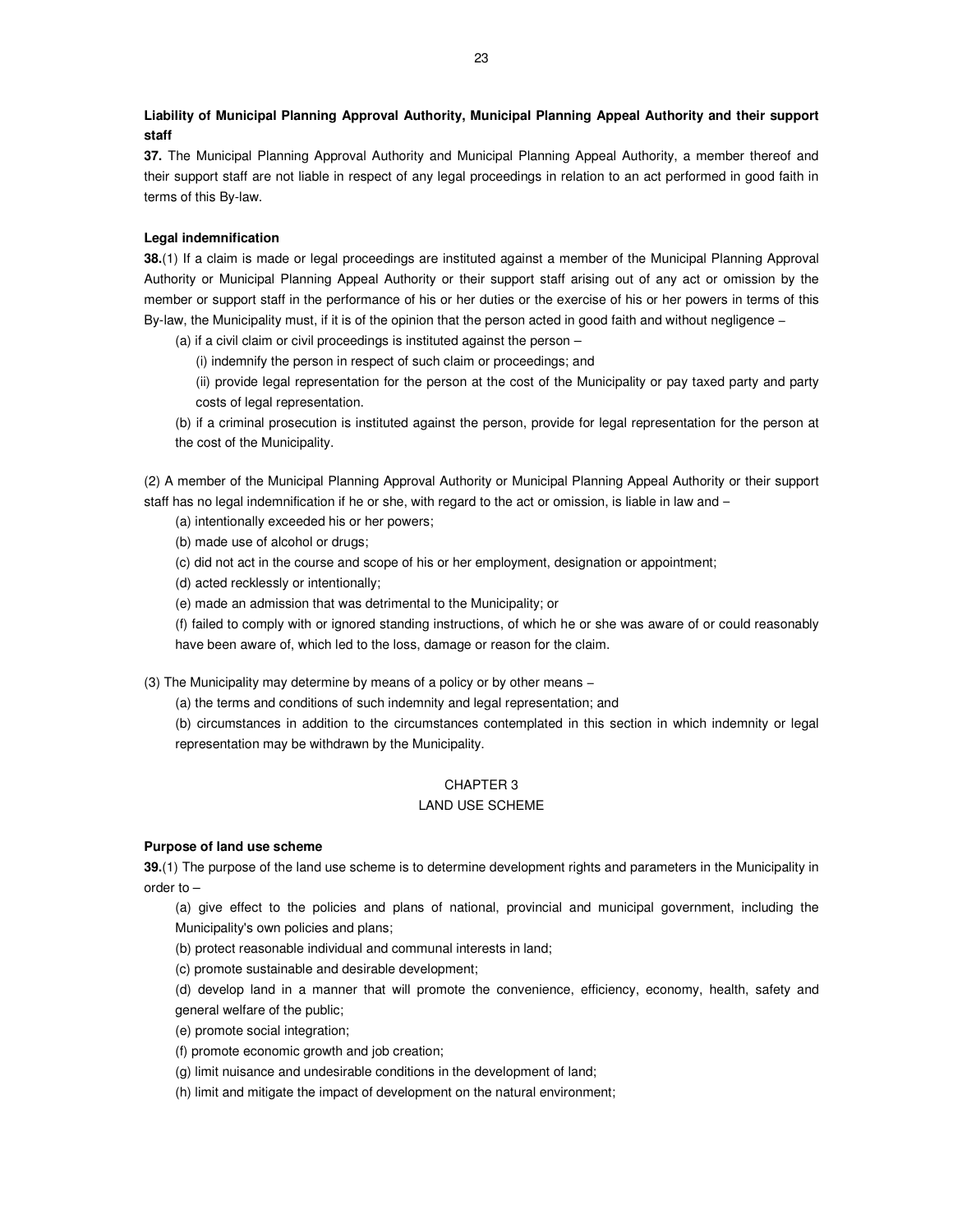(i) promote the protection of valuable natural features and the conservation of heritage sites and areas of public value; and

(j) promote national food security.

#### **Contents of land use scheme**

**40.**(1) A land use scheme must –

(a) be shown on maps with accompanying clauses and any other information that the Municipality considers necessary for illustrating or explaining the extent, content, provisions and effect of the land use scheme;

- (b) define the area to which it applies;
- (c) define the terminology used in the maps and clauses; and
- (d) specify –

(i) categories of land uses and development that are permitted and the conditions under which they are permitted;

(ii) categories of land uses and development that may be permitted with the Municipality's consent in terms of the land use scheme, including –

(aa) the criteria that will guide the Municipality in deciding whether to grant its consent;

(bb) the controls which apply if the Municipality grants its consent;

(cc) consents for which notice in a local newspaper is not required;

(e) categories of land uses and development that are not permitted;

(f) the extent to which land that was being used lawfully for a purpose that does not conform to the land use scheme may be continued to be used for that purpose and the extent to which buildings or structures on that land may be altered or extended;

(g) provisions to promote the inclusion of affordable housing in residential land development;

(h) land use and development incentives to promote the effective implementation of the Municipality's Spatial Development Framework and development policies; and

(i) a schedule of amendments to the land use scheme.

- (2) A land use scheme may include
	- (a) a schedule of land use scheme amendments and consents;
	- (b) a schedule of consents granted in terms thereof; and

(b) schedules containing guidelines, forms and other information that is purely intended for information purposes.

#### **Legal effect of land use scheme**

**41.**(1) The land use scheme provides for land use and development rights and has the force of law and is binding on the Municipality, all other persons and organs of state.

(2) The right to use land for a purpose without the need to first obtain the consent of the Municipality in terms of the land use scheme vests in the land and not in a person.

(3) Consent in terms of the land use scheme vests in land and not in a person, unless the Municipal Planning Approval Authority concerned has determined that it constitutes a personal right in favour of a defined person and may only be exercised by that person.

(4) The right to use land for a purpose may not be alienated separately from the land to which it relates, unless the Municipality has provided in a by-law for the transfer of land use rights to other land.

(5) Land that was being used lawfully before the effective date for the adoption of land use scheme for a purpose that does not conform to the land use scheme may continue to be used for that purpose.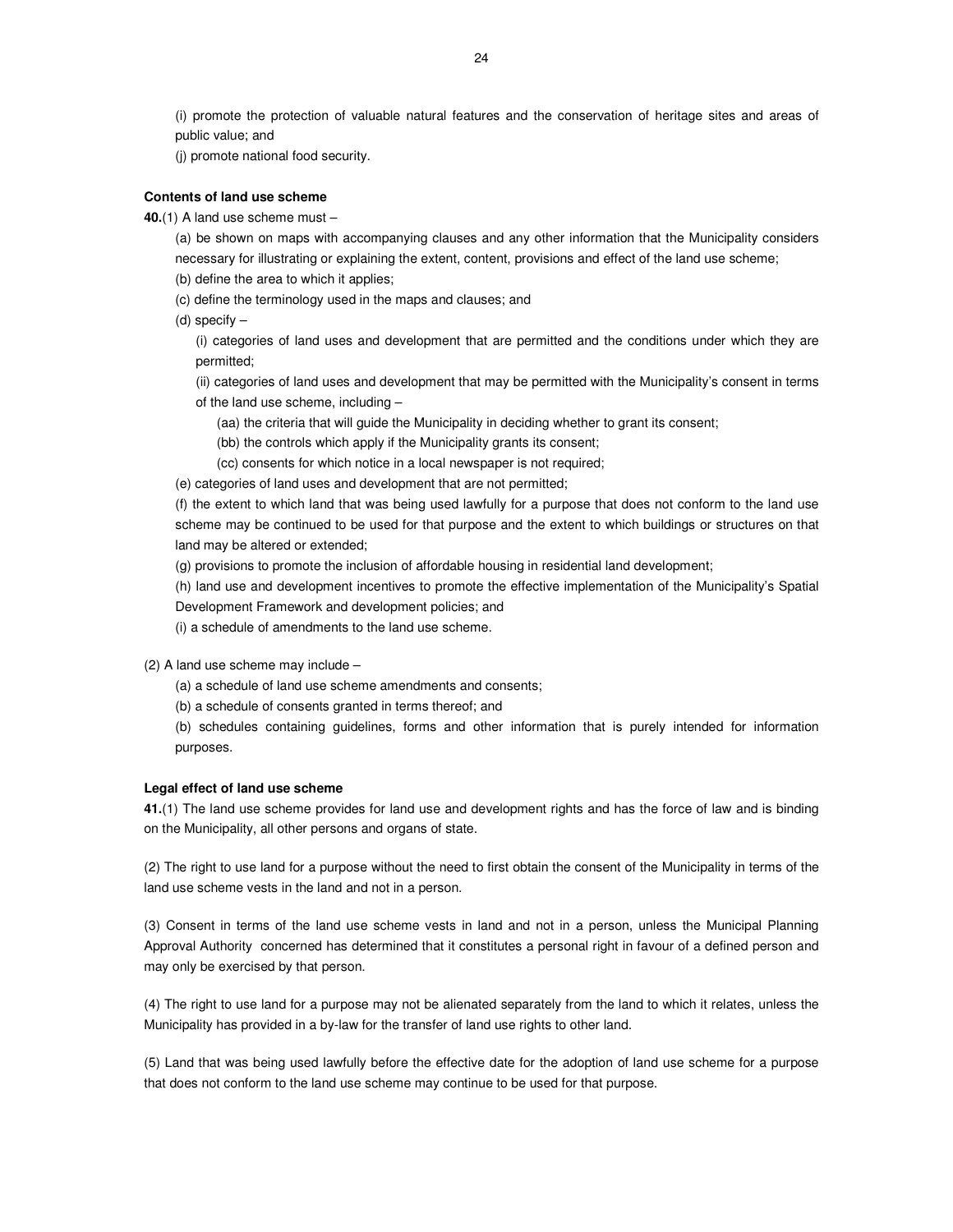(6) If the use of land as contemplated in subsection (5) is discontinued for an uninterrupted period of more than 12 months, the land may no longer be used for that purpose.

# **Existing land use scheme**

- **42.** Upon the commencement of this By-law the land use scheme shall consist of
	- (a) any land use scheme, including amendments to it, adopted in terms of section 13(1)(a) of the KwaZulu-Natal Planning and Development Act;
	- (b) any town planning scheme adopted, altered or amended in terms of section  $47 \text{bis}(4)(a)$  or section 47bisA(4) of the Ordinance; and
	- (c) any amendments by the Development Tribunal in terms of section 33(2)(h)(i) of the Development Facilitation Act to a town planning scheme adopted in terms of section 47bis(4)(a) or section 47bisA(4) of the Ordinance.

#### **Adoption of land use scheme**

**43.**(1) The Municipality must, by 1 July 2020, adopt a land use scheme in ESRI Shapefile format for its whole municipal area.

(2) A land use scheme may be progressively adopted and made applicable as resources and circumstances permit.

# **Inclusion of land that is occupied in an unstructured manner by a traditional community or indigent households in the land use scheme**

**44.**(1) If land that is occupied in an unstructured manner by a traditional community or indigent households is included in the land use scheme, the community's accepted land use patterns and land use management practices must not be unduly disturbed.

(2) The regulation of land use, controls associated therewith and the enforcement thereof may be introduced progressively as, in the opinion of the Municipal Council, adherence to the land use scheme warrants their introduction.

(3) The community and its leadership, including traditional leaders, must be consulted when land occupied by a traditional community or indigent households is included in a land use scheme.

(4) If the land occupied by indigent households is not administered by traditional leaders or any other legal entity, the Municipality must –

- (a) initiate the formation of an informal voluntary association consisting of the residents of the settlement over the age of 18 years to represent the community;
- (b) initiate the formation of a management committee elected by the members of the voluntary association; and
- (c) initiate the adoption of rules to govern the voluntary association.
- (5) The rules of a voluntary association must be democratic, inclusive and permit all opinions to be articulated.
- (6) The Municipality, in consultation with the community and its leadership, including traditional leaders must −
	- (a) identify all existing non-residential and non-agricultural informal rights to the land;
	- (b) identify the land uses associated with the rights and the nature and extent of the rights;
	- (c) locate the rights geographically on a map;
	- (d) identify and record for each holder of a non-residential and non-agricultural informal right to the land − (i) the name, identity number and contact details of the holder of the informal right to the land;
		- (ii) the name of the household which the holder of the informal right to the land represents;
		- (iii) the name of the traditional area and of the isiGodi where the land is situated, if applicable;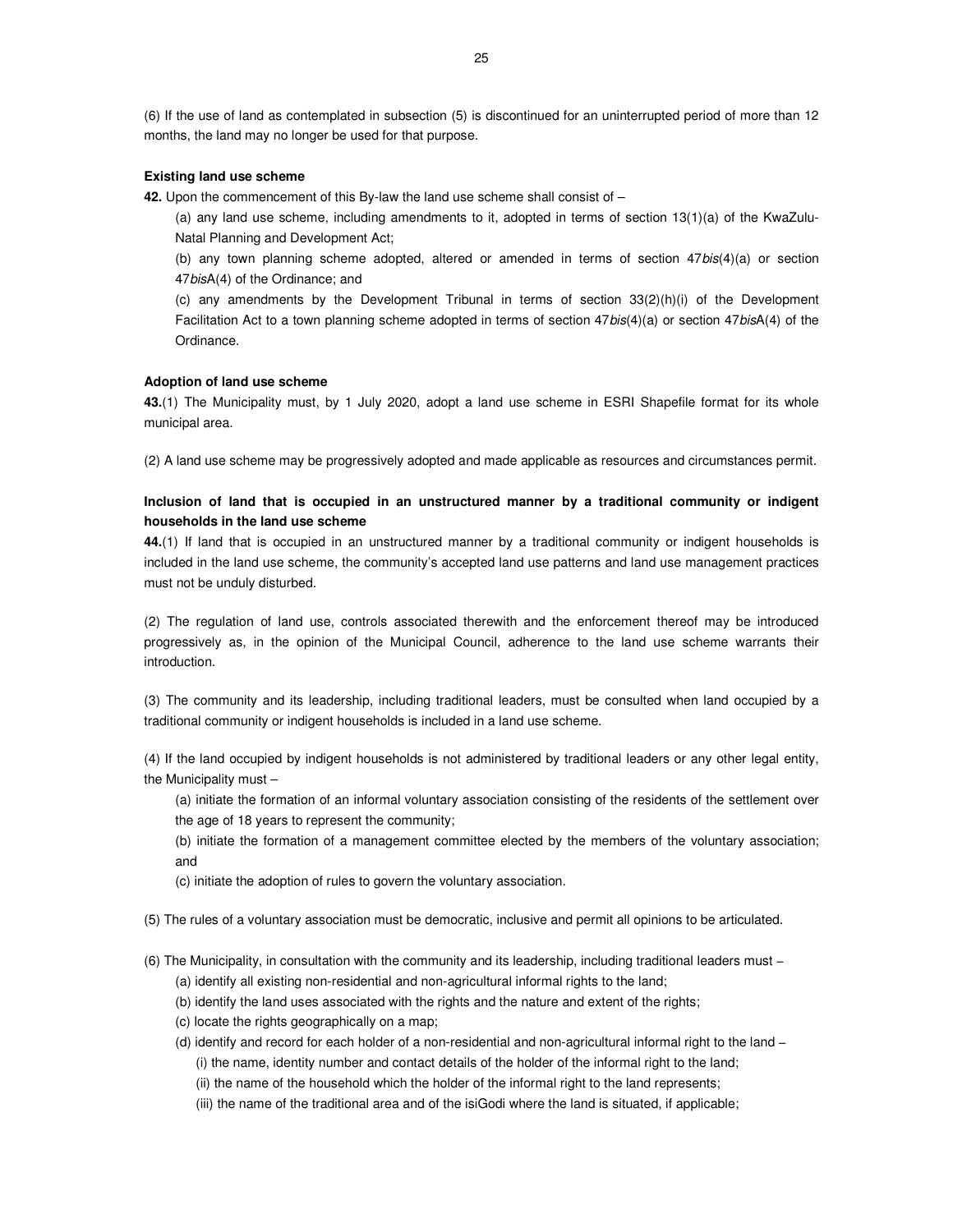(iv) the name of the Inkosi of the traditional area and of the isInduna of the isiGodi, if applicable;

(v) the GPS co-ordinates for the site to which the informal right applies with sufficient details to indicate its approximate extent; and

(vi) photographic evidence of the site.

(7) The information contained in subsection (6) must inform the Municipality in the preparation of the land use scheme.

# **Review of land use scheme**

**45.**(1) The Municipality must review the land use scheme within six months after it has adopted an Integrated Development Plan for its elected term in terms of section 25 of the Municipal Systems Act.

(2) The process for the amendment of the land use scheme must be followed to update the land use scheme in accordance with the Municipality's recommendations.

# CHAPTER 4

# MUNICIPAL PLANNING APPROVAL

#### **Activities for which an application for municipal planning approval is required**

**46.** An application for municipal planning approval is required for –

(a) the adoption of a land use scheme;

(b) the amendment of a land use scheme;

(c) a Municipality's consent in terms of a land use scheme;

(d) the repeal of a land use scheme;

(e) the development of land that is situated outside the area of a land use scheme, if the development constitutes an activity contemplated in Schedule 3;

(f) the extension or replacement of a building on land that is used for a purpose defined in Schedule 3, notwithstanding that municipal planning approval was not required at the time that the use of the original building for that purpose commenced;

(g) the subdivision of a land;

(h) the consolidation of land;

(i) township establishment;

(j) the notarial tying of adjacent land;

(k) the extension of a sectional title scheme by the addition of land to common property in terms of section 26 of the Sectional Titles Act;

(l) the permanent closure of a municipal road or a public place;

(m) the removal, amendment or suspension of a restrictive condition of title or a servitude;

(n) a material change to a Municipality's decision on an application for municipal planning approval;

(o) the cancellation of a Municipality's decision on an application for municipal planning approval, except a decision to adopt or amend a land use scheme.

# **Activities for which an application for municipal planning approval is not required**

**47.**(1) An application for municipal planning approval is not required for an amendment to a land use scheme – (a) for the creation of private roads, municipal roads, local roads or district roads when land is subdivided in accordance with the purpose for which it has been zoned in a land use scheme, unless the land use scheme expressly provides otherwise;

(b) to record the actual use of a land or preferred use of land that is used in accordance with the provisions of the land use scheme, unless the land use scheme expressly provides otherwise;

(c) to record features and attributes, like historical buildings, archaeological sites an prominent ridges;

(d) to identify and show land that is subject to the Subdivision of Agricultural Land Act;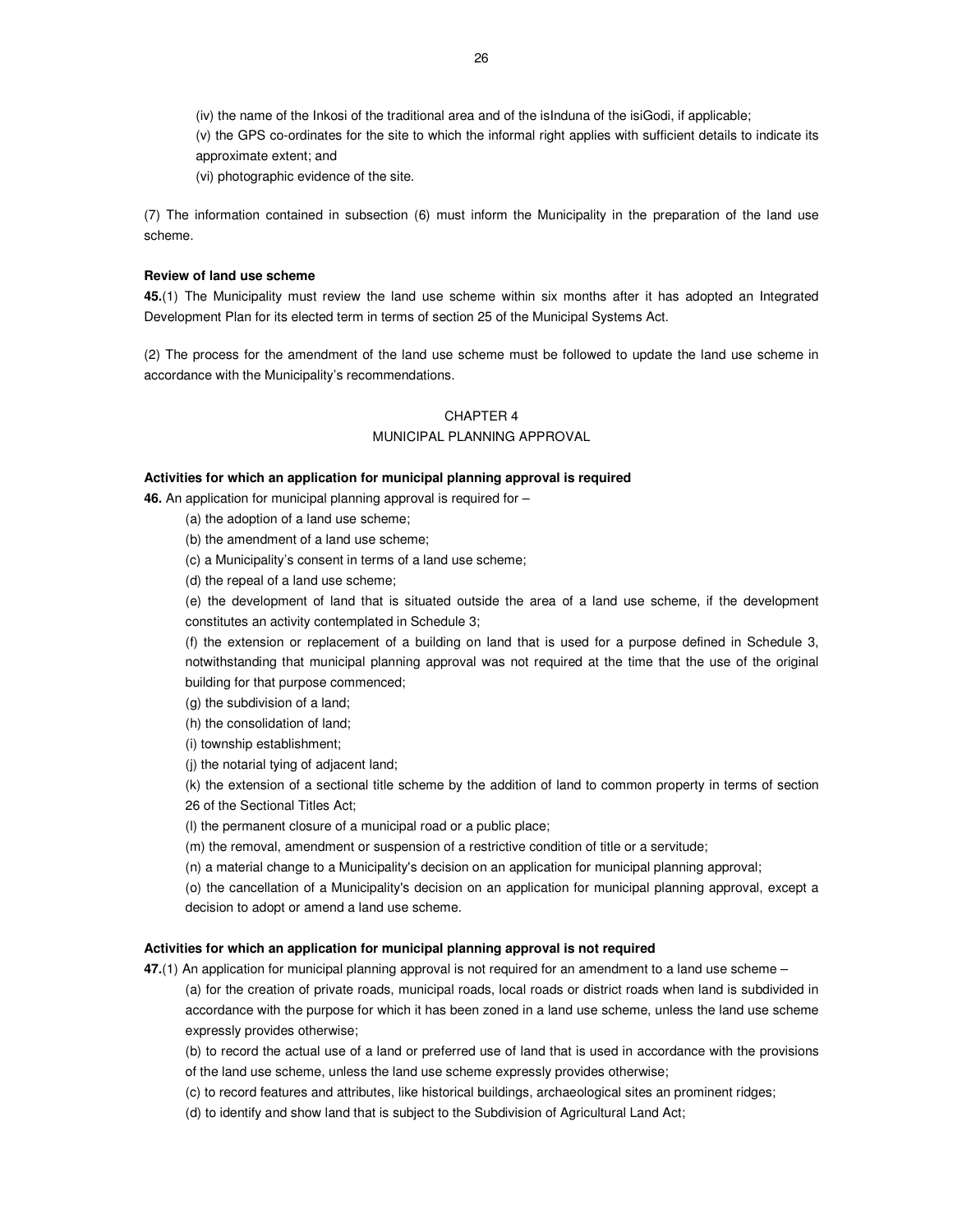(e) to identify and show geographical areas in which activities may not commence without environmental approval contemplated in section 24(2)(a) of the National Environmental Management Act, 1998 (Act No. 107 of 1998);

(f) to identify and show geographical areas in which activities may commence without environmental approval contemplated in section 24(2)(b) of the National Environmental Management Act, 1998 (Act No. 107 of 1998);

(g) to amend a schedule consisting of a register of land use scheme amendments;

(h) to amend a schedule consisting of a register of consents granted in terms of the land use scheme; and (i) to amend a schedule consisting of guidelines, forms and other information that is purely intended for information purposes

(2) An application for municipal planning approval is not required outside the area of a land use scheme for a development that does not constitute an activity listed in Schedule 3.

(3) An application for municipal planning approval is not required for the use of a building that is situated outside the area of a land use scheme, if –

(a) the building has been used for a purpose defined in Schedule 3; and

(b) the use of the building for that purpose has commenced –

(i) before development approval was required for the development in terms of section 11(2) of the Ordinance with effect from 1 August 1951;

(ii) before section 11(2) of the Ordinance was amended to require development approval for the development with effect from 10 October 2008; or

(iii) before development approval was required in terms of section 14 of the KwaZulu Land Affairs Act, 1992 (Act No. 11 of 1992) with effect from 19 June 1998.

(4) An application for municipal planning approval contemplated in section 46(l) is not required for the permanent closure of a municipal road or a public place that has not been registered in separate ownership by the Registrar of Deeds, but an application contemplated in section 70 may be required to remove references to the proposed municipal road or public place from the Municipal Planning Approval Authority's Record of Decision.

# **Restrictive conditions of title and servitudes that may be removed, amended or suspended in terms of this By-law**

**48.**(1) A condition of title or servitude –

(a) that is registered against land;

- (b) that the land is subject to; and
- (c) that relates to  $-$

(i) the subdivision or consolidation of the land;

(ii) the purpose for which the land may be used; or

(iii) requirements that must be complied with for the erection of buildings or the use of the land;

may be removed, amended or suspended in terms of this By-law .

(2) A restrictive condition or servitude imposed in terms of –

(a) a restrictive condition of title or servitude imposed by the Administrator, Premier or responsible Member of the Executive Council for Transport in terms of section 9(3) or 9A(1) of the Advertising on Roads and Ribbon Development Act, 1940 (Act No. 21 of 1940);

(b) the Roads Ordinance, 1968 (Ordinance No. 10 of 1968); or

(c) the KwaZulu Roads Amendment Act, 1978 (KwaZulu Act No. 11 of 1978),

may be removed, suspended or altered in terms of this Act with the express written consent of the Member of the Executive Council responsible for Transport.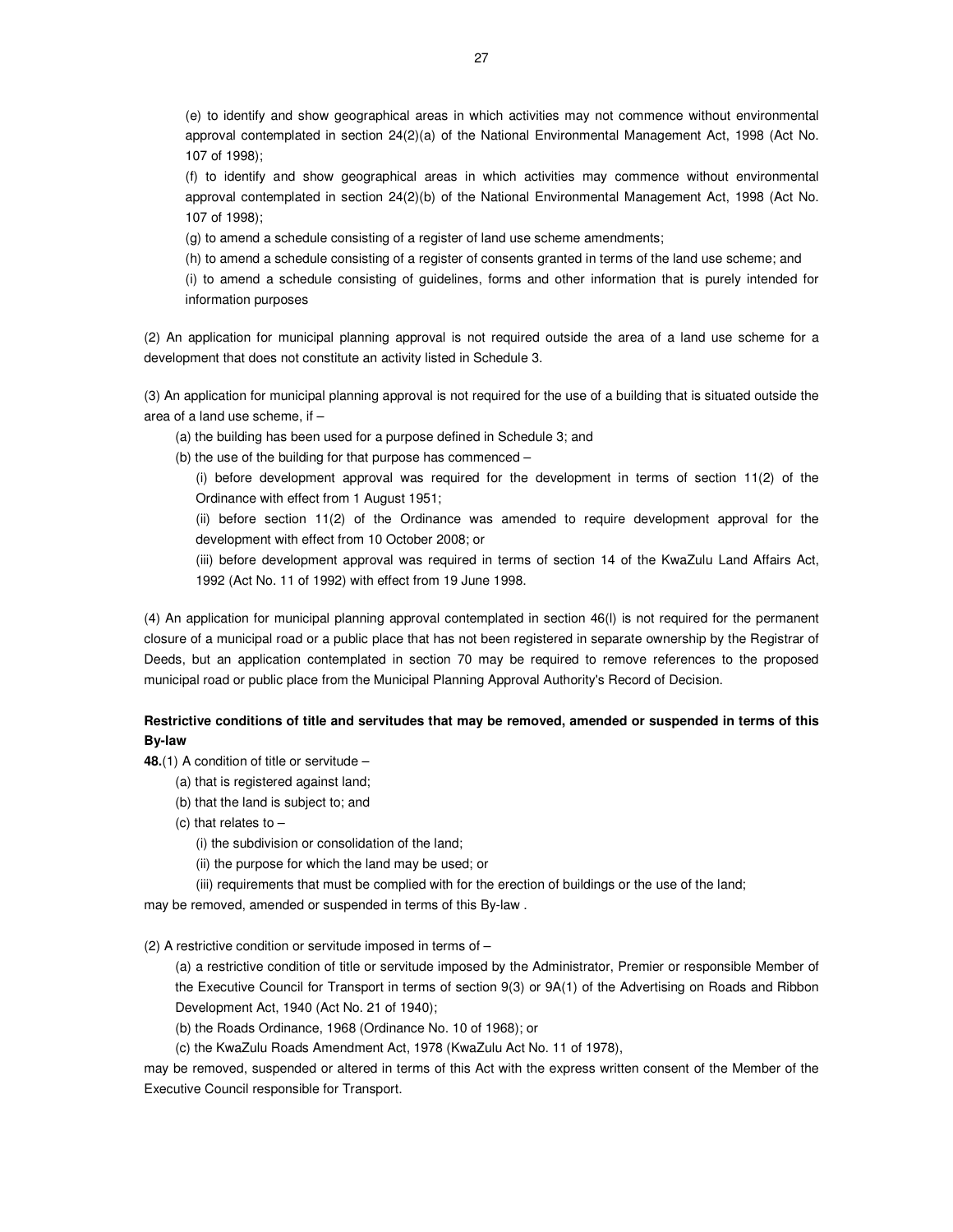(3) An endorsement in a title deed that a part of a property has been expropriated may be removed, suspended or altered in terms of this Act with the express written consent of the organ of state that expropriated the land.

**Conditions of title and servitudes that may not be removed, amended or suspended in terms of this By-law 49.**(1) A condition of title or servitude that benefits land may not be removed, amended or suspended, unless the corresponding restrictive condition of title or servitude that is subject to the condition or servitude is also removed, amended or suspended.

(2) A mineral right registered against land may not be removed, amended or suspended in terms of this By-law.

(3) A restrictive condition of title in favour of the KwaZulu-Natal Nature Conservation Board may not be removed, amended or suspended in terms of this By-law without the Board's written permission.

(4) A restrictive condition of title or servitude imposed by the South African Roads Board in terms of the South African Roads Board Act, 1988 (Act No. of 1988) may not be removed, amended or suspended in terms of this Bylaw.

(5) A restrictive condition of title or servitude imposed by the South African National Roads Agency Limited (SANRAL) in terms of section 44(3) of the South African National Roads Agency Limited and National Roads Act, 1998 (Act No. 7 of 1998) may not be removed, amended or suspended in terms of this By-law.

(6) A restrictive condition of title or servitude imposed by the Minister or the responsible Member of the Executive Council responsible for Roads in terms of sections 10(1)(c), 13(2)(b), 20(2)(b) or 21(2)(b) of the KwaZulu-Natal Provincial Roads Act may not be removed, amended or suspended in terms of this By-law.

(7) A restrictive condition relating to the sale of land, including a right to purchase land and a condition that the value of a building must exceed a minimum amount, may not be removed, suspended or altered in terms of this Bylaw.

(8) A restrictive condition relating to the inheritance of land, including a condition that grants a person the right to use the land for the person's lifetime, may not be removed, suspended or altered in terms of this By-law.

#### **Relationship between municipal planning approval and the Municipality's Integrated Development Plan**

**50.**(1) The Integrated Development Plan does not confer any rights on a person or exempt a person from the need to obtain municipal planning approval contemplated in section 46.

(2) The Municipal Planning Approval Authority must be guided and informed by the Integrated Development Plans applicable in its area as contemplated in section 35(1) of the Municipal Systems Act when it decides an application for municipal planning approval.

(3) The Municipal Planning Approval Authority may refuse an application for municipal planning approval, even if the application conforms to the Integrated Development Plans applicable in its area.

(4) The Municipal Planning Approval Authority may not approve an application for municipal planning approval that is inconsistent with an Integrated Development Plan that is applicable in its area.

(5) For the purposes of subsection (4) "inconsistent" means –

(a) that the Integrated Development Plan prohibits the use or development of the land for the purpose or in the manner proposed in the application for municipal planning approval;

(b) that the Integrated Development Plan proposes that the land should be used or developed for a purpose or in a manner that is irreconcilable with the application for municipal planning approval; or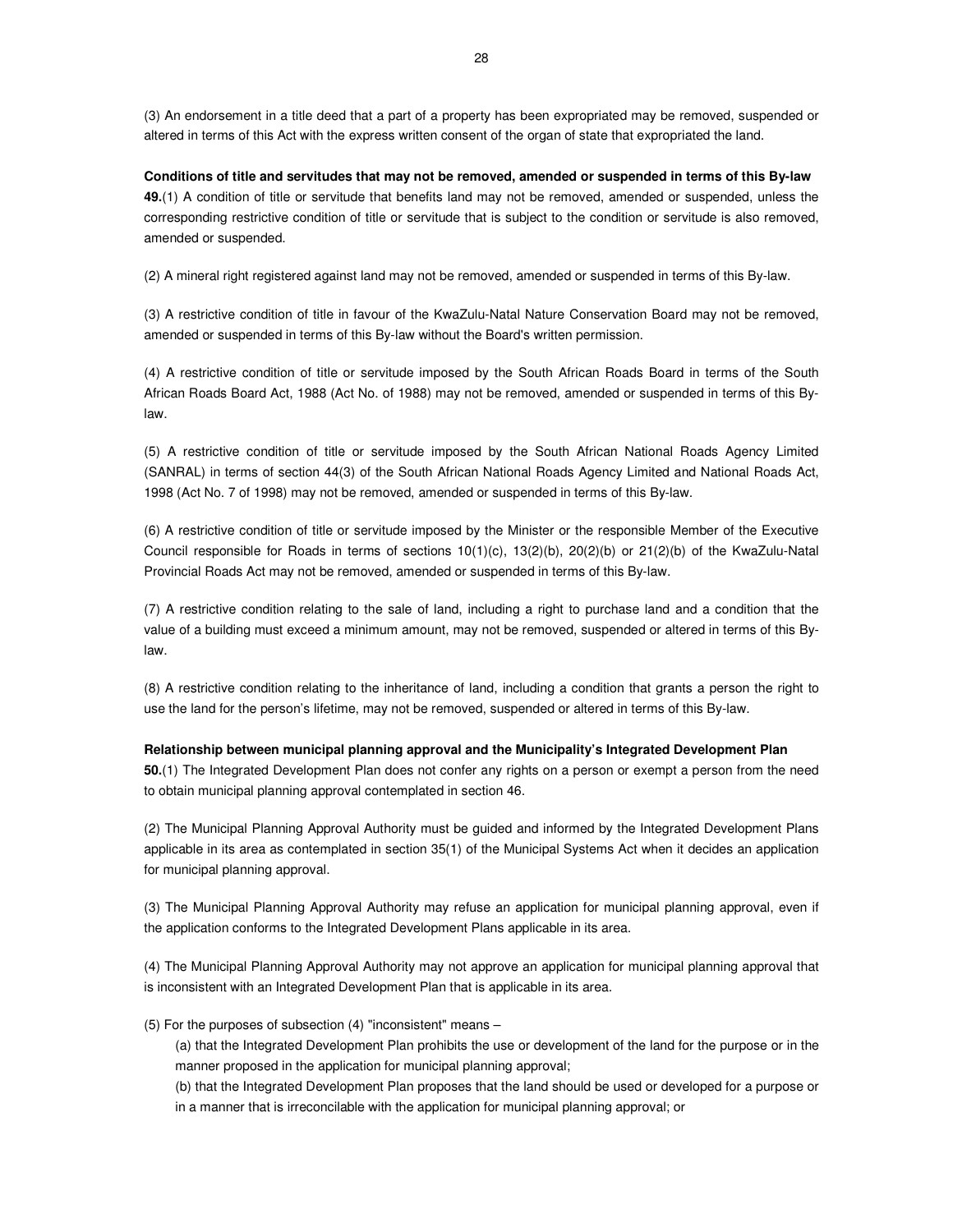(c) that the use or development of land is dependent on engineering services from the Municipality or another organ of state that according to the Integrated Development Plan will not be made available in the area in which the land that is the subject of the application for municipal planning approval is located.

(6) The Municipality may amend its Integrated Development Plan in terms of section 34(b) of the Municipal Systems Act in order to reconcile it with an application for municipal planning approval.

(7) The Municipality may approve an amendment to its Integrated Development Plan in order to reconcile it with an application for municipal planning approval subject to a condition –

(a) that the amendment will only take effect on the effective date of the approval for the application for municipal planning approval; and

(b) that the amendment will lapse, if the application for municipal planning approval is refused.

#### **Relationship between land use scheme and other municipal planning approvals**

**51.**(1) If a person wants to use land that is situated outside the area of a land use scheme for a purpose listed in Schedule 3, the Municipality must require an application to amend its land use scheme to accommodate the land use, unless –

(a) it does not have a land use scheme and the scale of the development does not justify the adoption of a land use scheme;

(b) the land is subject to the Subdivision of Agricultural Land Act and the Minister responsible for the administration thereof has approved the subdivision of the land in terms of section 3(a) read with section 4(2), but has refused to allow the Municipality to regulate the use of the land by a land use scheme in terms of section 3(g) read with section 4(2) of the Subdivision of Agricultural Land Act.

(2) The Municipality may not approve the subdivision of land or consolidation of land in conflict with the provisions of the land use scheme.

(3) An approval for the subdivision or consolidation of land or establishment of a township in conflict with the provisions of the land use scheme is invalid.

#### **Relationship between municipal planning approval and other approvals**

**52.**(1) Municipal planning approval does not absolve an applicant from the need to obtain any other statutory approval for the activity.

(2) A sectional plan in terms of section 1 of the Sectional Titles Act that is in conflict with the provisions of the land use scheme is invalid.

(3) The Municipality or any other organ of state may not approve a building plan that is in conflict with–

- (a) the Municipality's land use scheme;
- (b) consent in terms of a land use scheme;
- (c) the development of land that is situated outside the area of a land use scheme;
- (d) the subdivision of land;
- (e) the consolidation of land;
- (f) the notarial tying of land;
- (g) the permanent closure of a municipal road or a public place; or
- (h) a condition of title relating to use or development of land.

(4) Building plan approval that is in conflict with –

- (a) a Municipality's approval for
	- (i) the Municipality's land use scheme;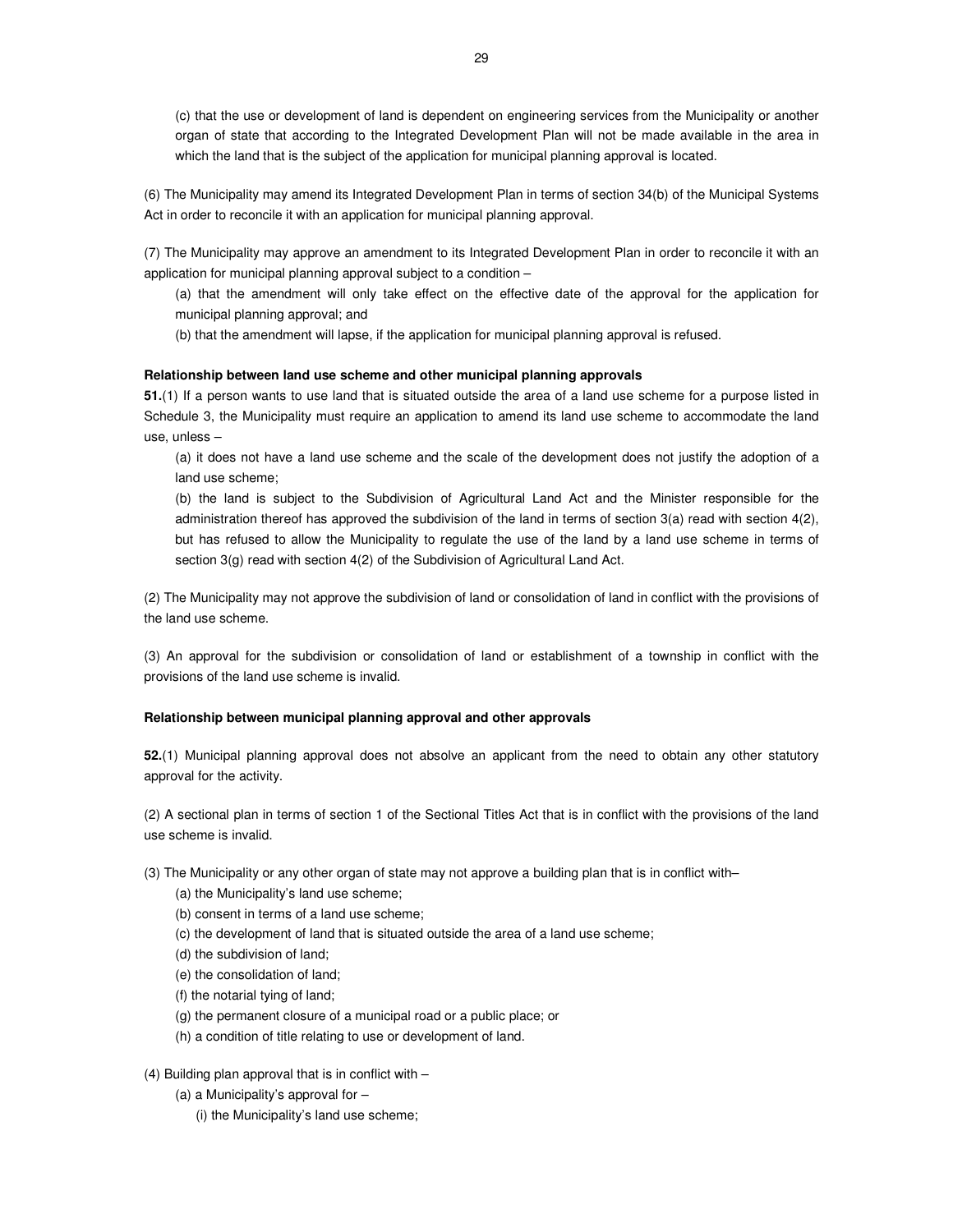(ii) consent in terms of a land use scheme;

- (iii) the development of land that is situated outside the area of a land use scheme;
- (iv) the subdivision of a land;
- (v) the consolidation of land;
- (vi) the notarial tying of land;
- (vii) the permanent closure of a municipal road or a public place;
- (b) a condition of title relating to use or development of land,;
- (c) a conservation servitude imposed by the KwaZulu-Natal Nature Conservation Board,

is invalid.

(5) If an activity requires both municipal planning approval and building plan approval, municipal planning approval must be obtained before building plan approval may be granted.

#### **Procedure for municipal planning approval**

**53.**(1) The procedure in Schedule 4 must be followed for all applications for municipal planning approval, except for the erection of a dwelling house on land declared by the Municipality as land for the settlement in an unstructured manner by a traditional community or indigent households contemplated in section 122(1).

(2) The provisions of Schedule 5 apply, if public consultation is required as contemplated in item 11(1) of Schedule 4.

(3) An application for an amendment to an application for municipal planning approval prior to notice of a Municipal Planning Approval Authority's decision must follow the process in item 1 of Schedule 6.

(4) The procedure in Schedule 7 must be followed for an application for municipal planning approval for the erection of a dwelling house on land declared by the Municipality as land for the settlement in an unstructured manner by a traditional community or indigent households contemplated in section 122(1).

(5) The provisions of subsections (1) to (3) and sections 54 to 72 do not apply to an application for municipal planning approval for the erection of a dwelling house on land declared by the Municipality as land for the settlement of indigent households in an unstructured manner.

# **Municipal Planning Approval Authority's decision**

**54.**(1) A Municipal Planning Approval Authority must consider the matters listed in Schedule 8 when it decides or make a recommendation on an application for municipal planning approval.

(2) If the Municipal Planning Approval Authority is the Municipal Council –

(a) it may consider a summary of the comments received in response to the public consultation process, instead of the comments; and

(b) it must consider the Tribunal's recommendation on the application in addition to the matters in Schedule 8.

(3) The Municipal Planning Approval Authority must –

- (a) approve, including partly approve; or
- (b) refuse,

an application for municipal planning approval.

(4) The Municipal Planning Approval Authority may not approve an application for municipal planning approval that is inconsistent with –

- (a) the national planning norms and standards;
- (b) the provincial planning norms and standards;
- (c) Its Integrated Development Plan;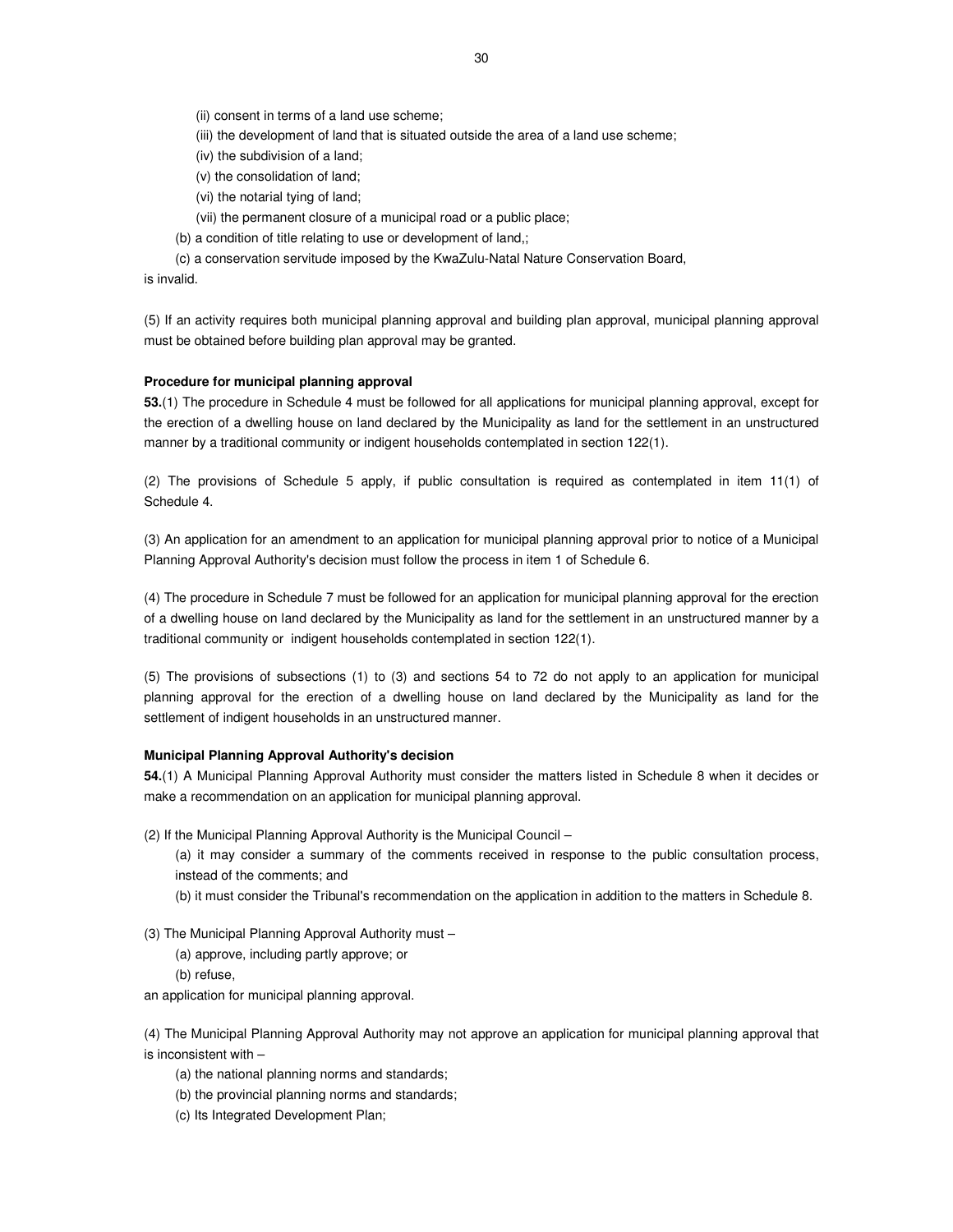(d) its Spatial Development Framework, except where site specific circumstances justify a departure from its provisions.

(5) The Municipal Planning Approval Authority may not approve an application for municipal planning approval for – (a) the Municipality's consent in terms of a land use scheme;

(b) the subdivision of land;

(c) the consolidation of land;

(d) the notarial tying of properties; or

(e) the permanent closure of a municipal road or a public place,

that is in conflict with the land use scheme.

(6) The Municipal Planning Approval Authority may approve an application for municipal planning approval, subject to any conditions, including conditions relating to −

(a) the extent of the applicant's obligation to provide engineering services;

(b) the creation of a servitude in favour of the land or against the land in favour of other land;

(c) the removal, suspension or amendment of a condition of title or a servitude that prevents the development of the land in accordance with the Municipal Planning Approval Authority 's decision;

(d) a duty to furnish to the Municipality with a guarantee issued by a financial institution or other guarantor acceptable to the Municipality, within a period specified in the condition for an amount sufficient to cover the costs of –

(i) fulfilling the obligations of the applicant to provide engineering services; or

(ii) complying with any other condition of approval;

(e) arrangements for the transfer of a municipal road, park or open space to the Municipality;

(f) a prohibition on the alienation of a part of the land by means of a sectional title scheme in terms of the Sectional Titles Act or a share block in terms of the Share Blocks Control Act, 1980 (Act No. 59 of 1980);

(g) the regulation of buildings in the case of an application for a development situated outside the area of a land use scheme, including –

(i) the maximum or minimum number of buildings which may be built;

(ii) the maximum or minimum size of buildings;

- (iii) the location of buildings; and
- (iv) restrictions on building materials.

(7) If it is a condition for the approval of the subdivision of land or establishment of a township that the Municipality requires land for use as a municipal road, park or other open space, the applicant must, at his, her or its own cost transfer the land for use as a road, park or other open space to the Municipality.

(8) Land that the Municipality requires for use as a municipal road, park or other open space must be regarded as land of which the ownership vests in the municipality contemplated in section 32 of the Deeds Registries Act.

### **Record of Decision**

**55.**(1) If the Municipal Planning Approval Authority is an Municipal Planning Authorised Officer, the Municipal Planning Authorised Officer must draft the Record of Decision.

(2) If the Municipal Planning Approval Authority is a Municipal Planning Tribunal or the Municipal Council, a Registered Planner member designated by the Chairperson of a Municipal Planning Tribunal in terms of section 16(2) must draft the Record of Decision.

(3) If a development involved both a decision from a Municipal Planning Tribunal and the Municipal Council, a Registered Planner member designated by the Chairperson of a Municipal Planning Tribunal in terms of section 16(2) must draft a combined Record of Decision.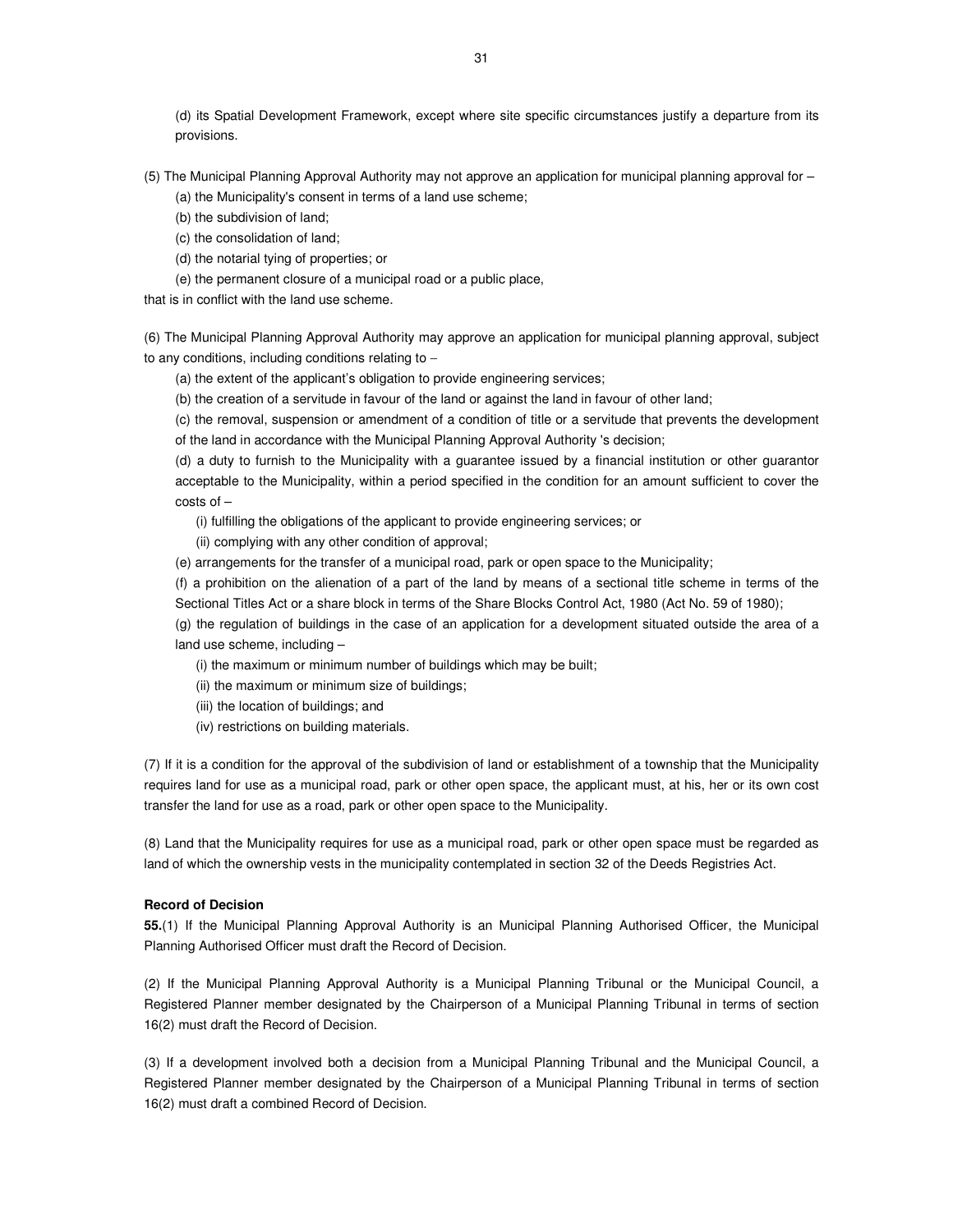(4) A Record of Decision must include the information listed in Schedule 9.

### **Persons who must be informed of a Municipal Planning Approval Authority's decision**

**56.** The Municipal Planning Registrar must, within 21 days after a Municipal Planning Approval Authority decided to approve or refuse an application for municipal planning approval, serve a copy of the Record of Decision –

(a) on the applicant;

(b) on every person who has lodged written comments in response to an invitation to comment on the application by the closing date stated in the invitation contemplated in item 7(f) of Schedule 6, if persons were invited to comment on the application; and

(c) every person who has been granted leave to intervene in the application for municipal planning approval contemplated in section 126(3)(a).

#### **Appeal against Municipal Planning Approval Authority's decision**

**57.**(1) A person whose rights are affected by a decision by a Municipal Planning Authorised Officer or the Municipal Planning Tribunal to approve or refuse an application for municipal planning approval may appeal against that decision.

(2) A person whose rights are affected by a decision by a Municipal Planning Authorised Officer or the Municipal Planning Tribunal to approve or refuse an application for municipal planning approval include the following persons –

(a) an applicant;

(b) a person, including a person who has been granted leave to intervene in the application for municipal planning approval contemplated in section  $126(3)(a)$ , who has –

- (i) a propriety interest;
- (ii) pecuniary interest; or
- (iii) other interest,

that will be adversely affected by the decision, excluding a reduction in the value of the land; and

(c) a municipality in which the land is located.

(3) An appellant must lodge a memorandum of appeal, contemplated in item 1 of Schedule 10, within 30 days of being regarded as having been notified of a Municipal Planning Authorised Officer or Municipal Planning Tribunal's decision.

(4) The right to appeal to the Municipal Planning Appeal Authority against a decision by a Municipal Planning Authorised Officer or the Municipal Planning Tribunal lapses, if an appellant fails to lodge a memorandum of appeal within 30 days of being regarded as having been notified of the decision.

#### **Effective date of Municipal Planning Approval Authority's decision on application**

**58.** A decision on an application for municipal planning approval comes into effect upon –

(a) the date of the Record of Decision, if  $-$ 

(i) no comments were received in response to an invitation for the public to comment on the application; (ii) no person has applied for leave to intervene contemplated in section 126(1) before the application was decided; and

(iii) the applicant has waived the right to appeal;

(b) the expiry of the 30 day period contemplated in section  $57(2)$ , if –

(i) comments were received in response to an invitation for the public to comment on the application;

(ii) a person has applied for leave to intervene contemplated in section 126(1) before the application was decided; or

(iii) the applicant has not waived the right to appeal;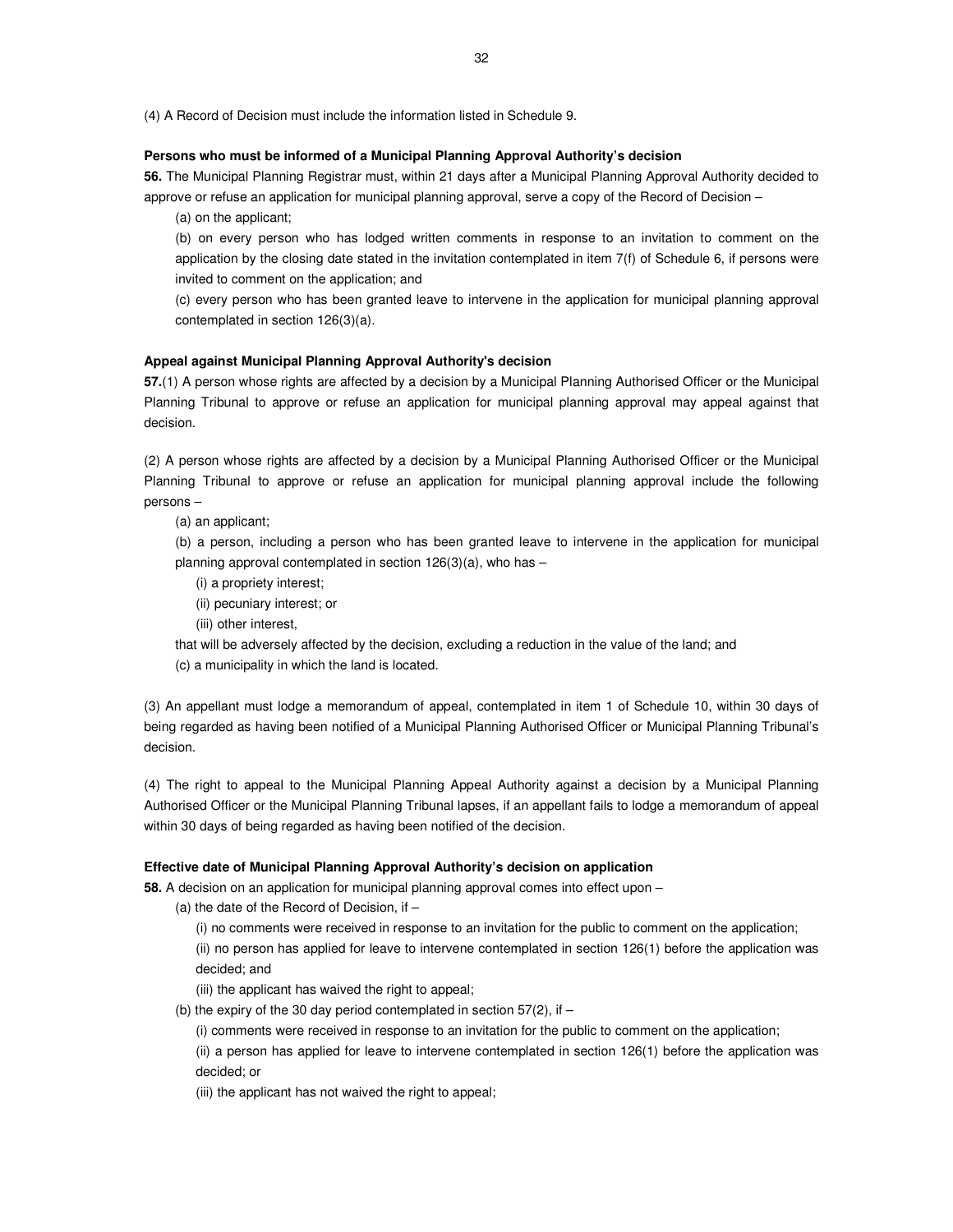(c) the date upon which the Presiding Officer of the Municipal Planning Appeal Authority confirmed that an appeal is invalid, if an applicant or a Municipality successfully made an urgent application to declare an appeal invalid, unless the application for municipal planning approval is subject to another valid appeal;

(d) the date upon which the Presiding Officer of the Municipal Planning Appeal Authority has confirmed that –

(i) a decision on an application for municipal planning approval may commence in respect of land that is not affected by the appeal; or

(ii) parts of a decision for municipal planning approval that are not affected by the appeal may commence,

if an applicant or the Municipality successfully made an urgent application for the partial commencement of a decision to approve an application for municipal approval;

(e) the date upon which an appeal is withdrawn, unless the application for municipal planning approval is subject to another appeal;

(f) the finalisation of an appeal, if an appeal was lodged against the decision of a Municipal Planning Authorised Officer or the Municipal Planning Tribunal and –

(i) the Chairperson of the Municipal Planning Appeal Authority has not declared the appeal invalid; or

(ii) granted approval for the partial commencement of the decision of the Municipal Planning Approval Authority in respect of the properties or parts of the decision of the Municipal Planning Approval Authority.

#### **Prohibition on making a substantially similar application, if an application was refused**

**59.**(1) If a Municipal Planning Approval Authority refused an application for municipal planning approval, a substantially similar application may not be brought in terms of this By-law, or any other law, within a period of two years after the date of refusal, without its written permission.

(2) A Municipal Planning Approval Authority may grant permission in writing that a substantially similar application for municipal planning approval may be brought in terms of this By-law within a period of less than two years after the date that it refused an application for municipal planning approval, if circumstances have changed to such an extent that there is a reasonable prospect that the application may be approved.

# **Certification of compliance with conditions of approval**

**60.**(1) A Municipality must certify that the conditions of approval that must be complied with –

- (a) before the erection of a structure on land or the use of land in accordance with the approval;
- (b) before the construction of a building on the land;
- (c) before occupation of the land; and
- (d) before the land may be registered in separate ownership

have been complied with.

(2) The prohibition on the use of land before compliance with the conditions of approval does not prohibit the use of the land for the purposes that it was lawfully used before municipal planning approval was applied for, unless a Municipal Planning Approval Authority directed otherwise in the conditions of approval.

(3) The prohibition on the occupation of a building before compliance with the conditions of approval does not prohibit the occupation of a building that was lawfully in existence on the land before municipal planning approval was granted, unless a Municipal Planning Approval Authority directed otherwise in the conditions of approval.

#### **Transfer of roads, parks and other open spaces**

**61.**(1) If it is a condition for the approval of the subdivision land that the Municipality requires land for use as a municipal road, park or other open space, the applicant must, at his, her or its own cost transfer the land for use as a road, park or other open space to the Municipality.

(2) Land that the municipality requires for use as a municipal road, park or other open space must be regarded as land of which the ownership vests in the Municipality contemplated in section 32 of the Deeds Registries Act.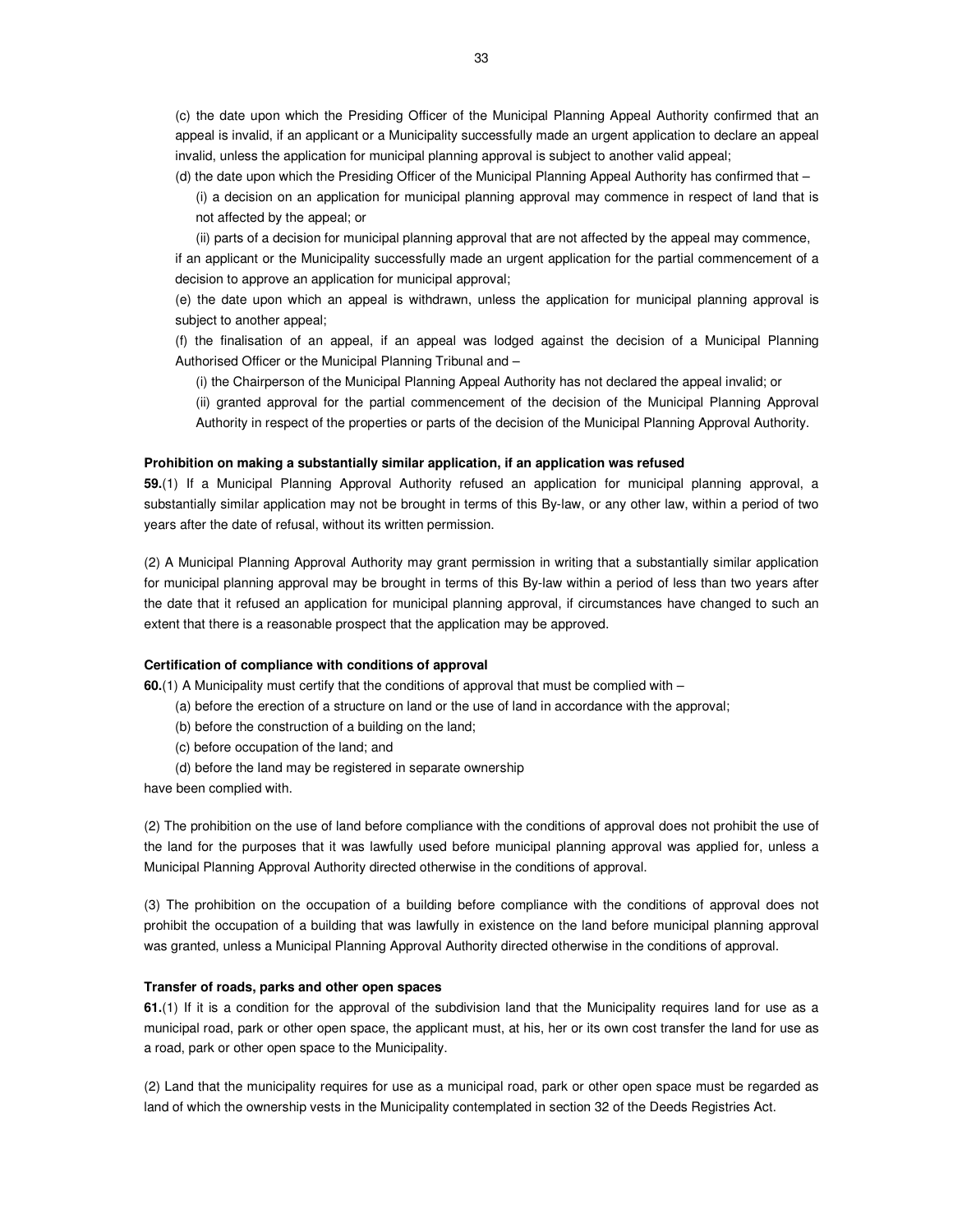### **Disclosure that land is not registrable before compliance with conditions**

**62.** An agreement for the alienation of a subdivision of land or for consolidated land that was approved by a Municipality, but for which it has not issued a certificate that the owner has complied with the conditions of approval before it may be registered in separate ownership, must contain a clause disclosing –

(a) that the owner has not yet complied with the conditions of approval; and

(b) that the land is not registrable as contemplated in section 1 of the Alienation of Land Act, 1981 (Act No. 68 of 1981).

#### **Vesting of ownership of land after permanent closure of municipal road or public place**

**63.**(1) The ownership of land that formed part of a municipal road or a public place, must, upon the permanent closure of the municipal road or public place –

(a) vest in the person in whose name the land was registered before the permanent closure of the municipal road or public place;

(b) vest in a person agreed to in writing between –

(i) that person;

(ii) the municipality; and

(iii) the person in whose name the land was registered before the permanent closure of the municipal road or public place; or

(c) vest in the municipality, if the municipality has taken reasonable steps to locate the person in whose name the land was registered before the permanent closure of the municipal road or public place without success.

(2) For the purpose of subsection (1)(c), reasonable steps include the publication of a notice in a local newspaper inviting anyone who has an interest in the ownership of the land to contact the municipality by a date specified in the notice, which date may not be earlier than 30 days, excluding public holidays, after the date that the notice is published.

# **Lodging of plans and documents with Surveyor-General for the subdivision of a land, consolidation of land or the permanent closure of a municipal road or public place**

**64.**(1) An owner must –

(a) ensure that all unapproved diagrams, unapproved general plans, plans and other documents, that the Surveyor-General may require for the registration of the subdivision or consolidation of land, establishment of a township, or recording the permanent closure of a municipal road or a public place that are shown as a road or a public place on a general plan are lodged with the Surveyor-General; and

(b) submit a certified copy of the approved diagram or general plan, to the Municipality within 30 days after the date on which the Surveyor-General has approved the diagram or general plan, if the applicant is a person or an organ of state, other than the Municipality.

(2) A professional land surveyor who lodges unapproved diagrams, unapproved general plans, plans and other documents on behalf of an owner with the Surveyor-General, must include an affidavit in the submission confirming

–

(a) that the decision of the Municipal Planning Approval Authority is authentic and that it was made by a person or body authorised to make the decision; and

(b) that the layout plan is the layout plan that was approved by the municipal planning approval authority.

#### **Diagram and general plan for the subdivision of land or consolidation of land**

**65.**(1) If an approval for the subdivision of land involves the creation of less than ten subdivisions, excluding land that will be used for the purpose of constructing roads, the Surveyor-General may approve a diagram for each property, or a general plan for all the land.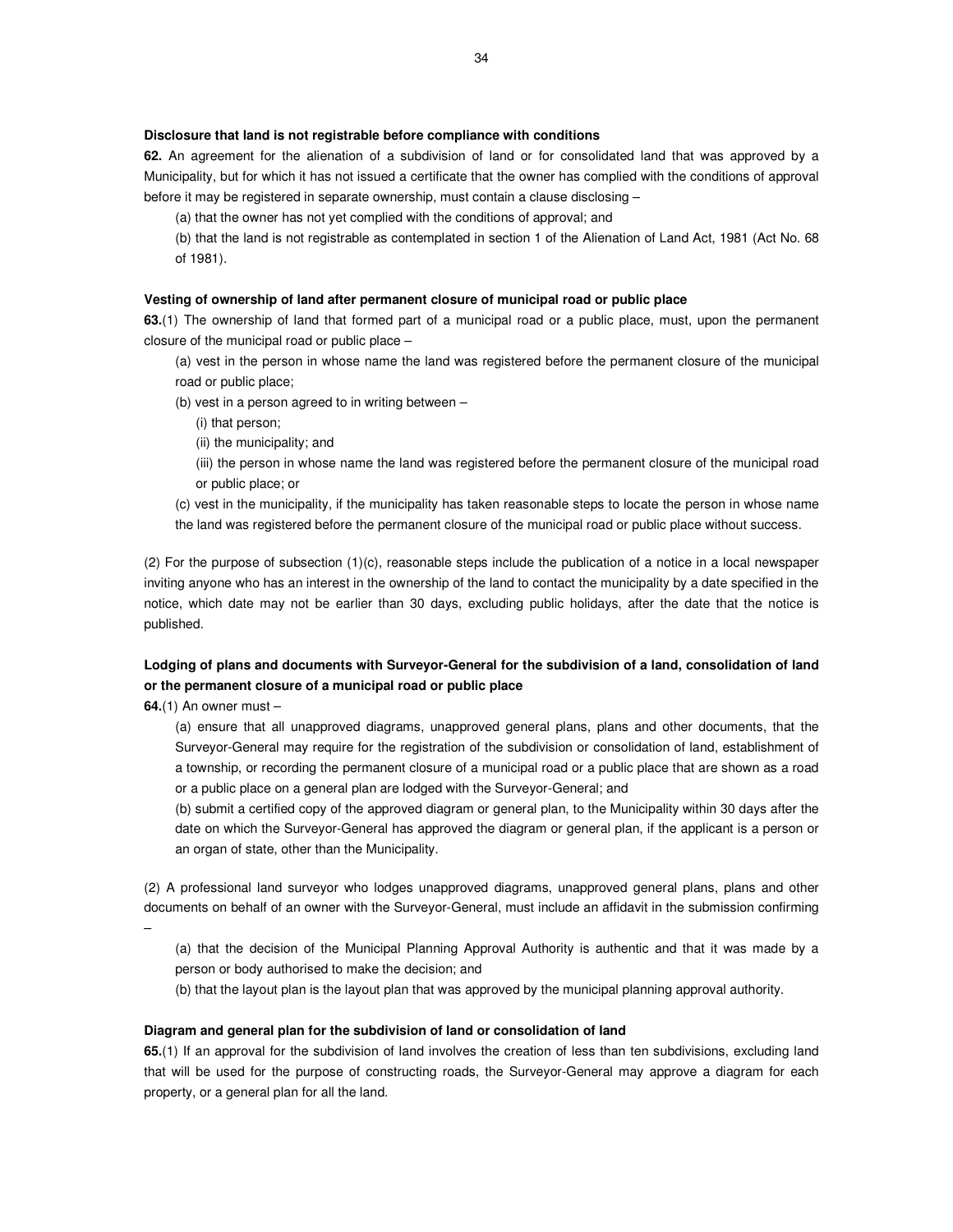(2) If an approval for the subdivision of a land involves the creation of ten or more subdivisions, excluding land that are used for the purpose of constructing roads, the Surveyor-General may not approve a diagram for each property, but must approve a general plan or general plans for the properties.

**Registration of ownership for subdivision of land, consolidated of land or opening of township register 66.**(1) A land owner who wishes to register land must lodge with the Registrar of Deeds the diagrams or general plan together with the deeds and other documents that the Registrar of Deeds requires for the registration thereof.

(2) Subject to national legislation, the Registrar of Deeds may not register land in separate ownership, unless the Municipality has issued a certificate stating that the conditions of approval for the subdivision of the land, consolidation of the land, or township establishment that must be complied with before the land may be registered in separate ownership as contemplated in item 1(c)(iv) of Schedule 9, have been complied with.

(3) If the subdivision of land, consolidation of land or township establishment is approved subject to the imposition of a condition of title, the condition of title must be registered against the land by the Registrar of Deeds.

(4) If the subdivision of land, consolidation of land or township establishment is approved subject to the imposition of a condition of title –

(a) that must be registered against the remainder of the land; and

(b) the remainder is to be retained by the transferor,

 it must be endorsed against the title of the remainder of the land upon the registration of the last portion of land into separate ownership.

# **Lodging of deeds, plans and documents with Registrar of Deeds for permanent closure of municipal road or public place**

**67.**(1) An owner must ensure that all diagrams, plans and other documents that the Registrar of Deeds may require to record the permanent closure of a municipal road or a public place are lodged with the Registrar of Deeds.

(2) If a Municipality has determined that the ownership of land that formed part of a municipal road or a public place, will, upon the closure thereof vest in it or in another organ of state -

(a) it is not necessary for the land to be transferred to the Municipality or the organ of state; and

(b) subject to national legislation, the Registrar of Deeds must make the necessary entries to give effect to registration of the land in the name of the Municipality or organ of state.

**Lodging of deeds, plans and documents with Registrar of Deeds pursuant to an application for the removal, amendment, or suspension of a restrictive condition of title or servitude and certificate of compliance with certain conditions of approval** 

**68.**(1) A land owner must ensure that the deeds and other documents that the Registrar of Deeds may require to record the removal, amendment, or suspension of a restrictive condition of title or servitude are lodged with the Registrar of Deeds.

(2) A person may not apply to the Registrar of Deeds to record the removal, amendment, or suspension of a restrictive condition of title or servitude, unless the Municipality has issued a certificate stating that the conditions of approval that have to be complied with before the condition of title or servitude may be removed, amended or suspended have been complied with.

**Application for an amendment to a Municipal Planning Approval Authority 's Record of Decision to correct an error in the wording of the decision, correct a spelling error, update a property description, or update a reference to a law, person, institution, place name or street name**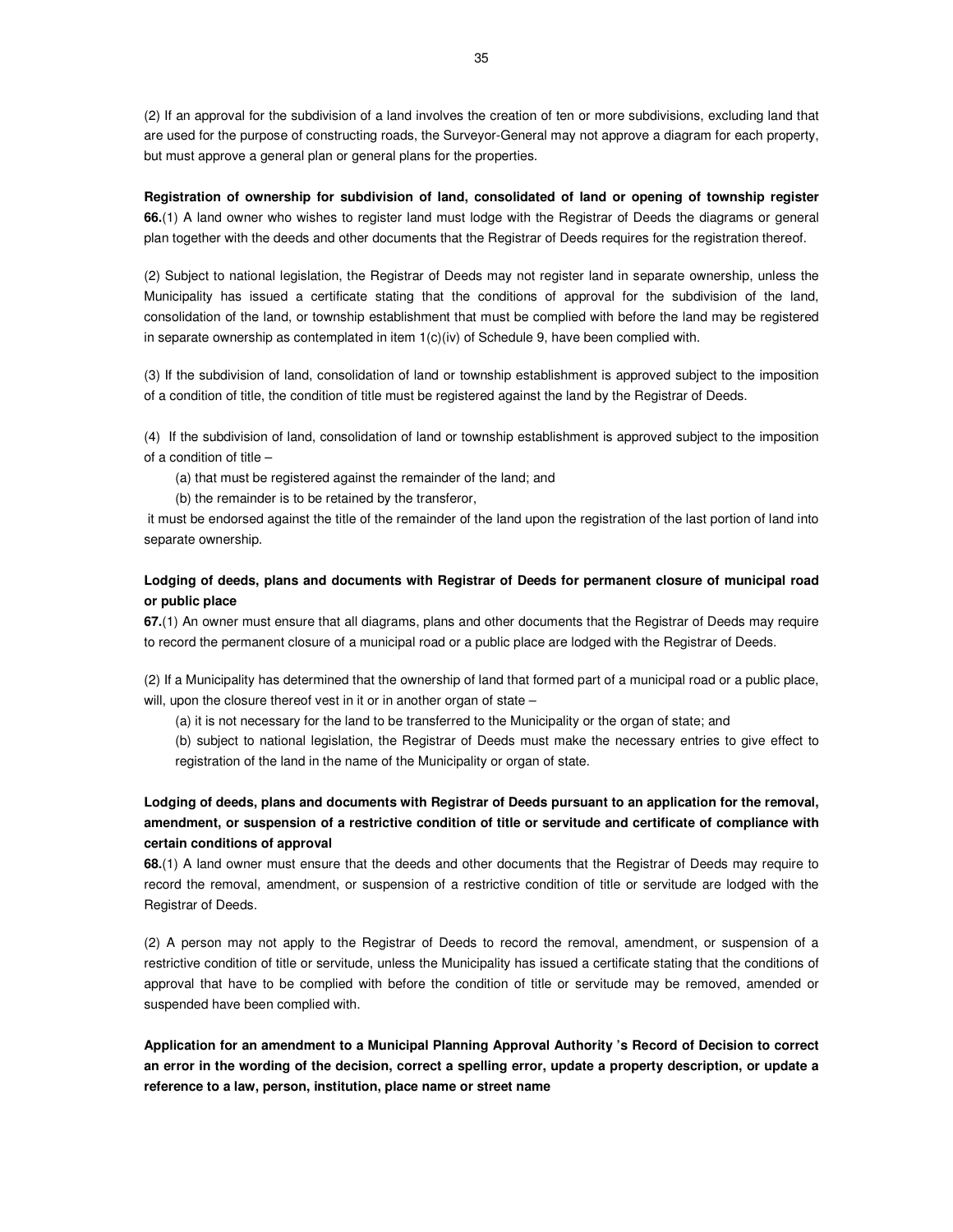**69.** An application for an amendment to a Municipal Planning Approval authority's Record of Decision to correct an error in the wording of the decision, correct a spelling error, update a property description, or update a reference to a law, person, institution, place name or street name must follow the process in item 1 of Schedule 6.

# **Application for a non-material amendment to a decision on an application or cancellation of municipal planning approval**

**70.** An application for a non-material amendment to a decision on an application for municipal planning approval or cancellation of municipal planning approval must follow the process in item 3 of Schedule 6.

### **Cancellation or partial cancellation by Municipality of rights that have not been fully exercised**

**71.**(1) A Municipality may unilaterally initiate the cancellation of –

(a) a consent that it has granted in terms of a land use scheme;

(b) municipal planning approval for the development of a land that is situated outside the area of a land use scheme;

(c) municipal planning approval for the subdivision of land;

- (d) municipal planning approval for the consolidation of land; and
- (e) municipal planning approval for the notarial tying of land,

if the rights have not been fully exercised.

(2) A Municipality may only initiate the unilateral cancellation or partial cancellation of  $-$ 

(a) a consent that it has granted in terms of a land use scheme;

(b) municipal planning approval for the development of a land that is situated outside the area of a land use scheme,

ten years after the date on which the Municipality's consent or approval became effective.

(3) A Municipality may only initiate the unilateral cancellation or partial cancellation of –

(a) municipal planning approval for the subdivision of land;

- (b) municipal planning approval for the consolidation of land; and
- (c) municipal planning approval for the notarial tying of land,

ten years after the date on which the Municipality's consent or approval became effective.

(4) A Municipality may not unilaterally initiate the cancellation or partial cancellation of  $-$ 

(a) municipal planning approval for the subdivision of land; or

(b) municipal planning approval for the consolidation of land,

of properties that have been registered in separate ownership by the Registrar of Deeds.

# **Process for the cancellation or partial cancellation of rights by Municipality that have not been fully exercised**

**72.**(1) A Municipality must serve notice on the owner –

- (a) warning the owner that it may cancel or partially cancel
	- (i) a consent granted in terms of a land use scheme;
	- (ii) the right to development of land situated outside the area of a land use scheme;
	- (iii) the right to subdivide land; or
	- (iv) the right to consolidate land;
	- (v) the right to notarial tie land,
- by unilaterally amending or cancelling its decision; and
- (b) specifying the period in which the rights must be fully exercised.

(2) A Municipality may withdraw a notice warning the owner of its intention at any time before the expiry of the period stated in the notice.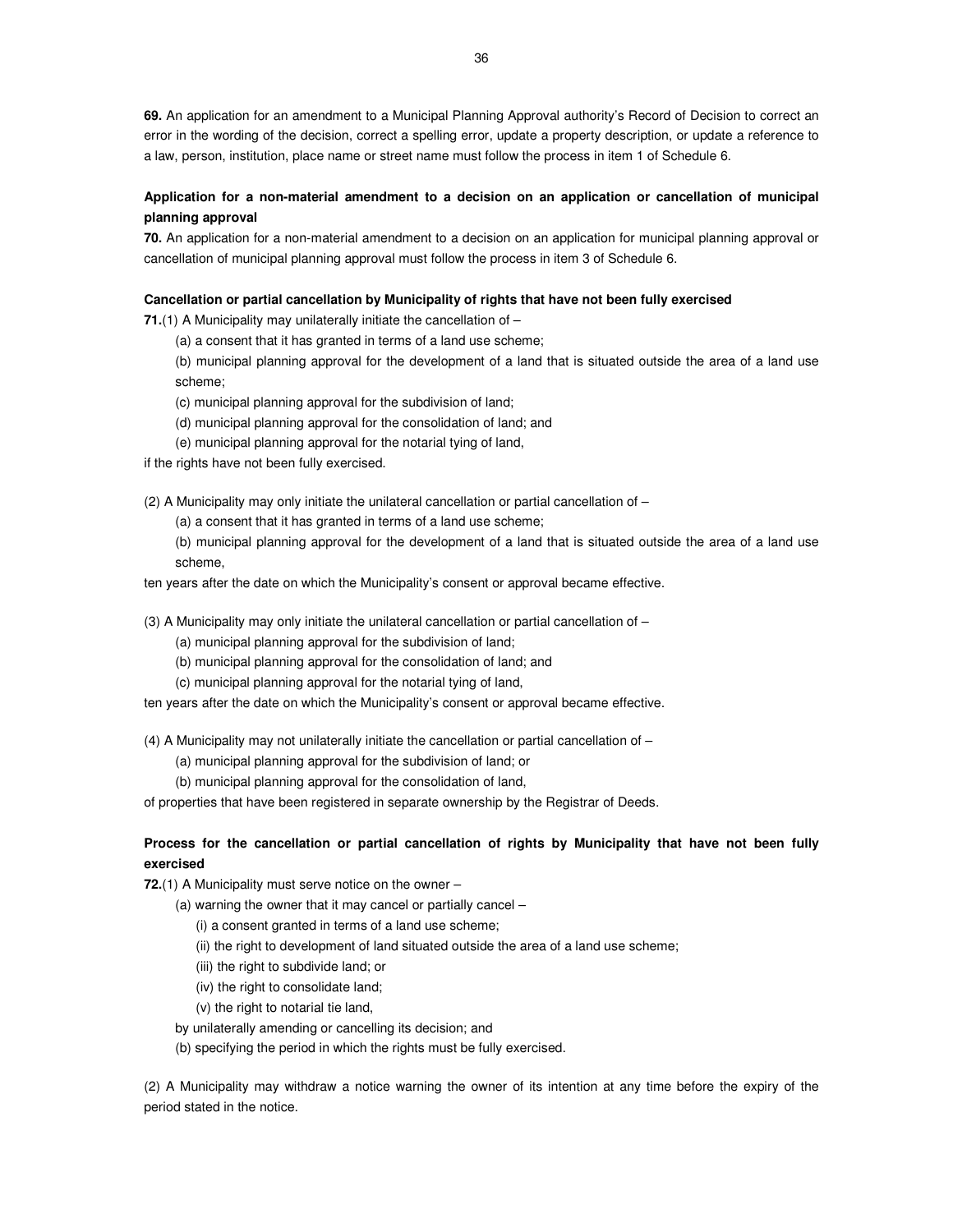(3) A notice warning the owner of its intention is of no force if a Municipality fails to act in terms of the notice within a period of six months after the expiry of the period in which the rights must be fully exercised.

(4) If an owner fails to fully exercise within the period specified –

- (a) a consent granted in terms of a land use scheme;
- (b) the right to development of land situated outside the area of a land use scheme;
- (c) the right to subdivide a land; or
- (d) the right to consolidate land;
- (e) the right to notarial tie land,

the Municipality may unilaterally cancel or partially cancel the right by amending or cancelling its decision.

(5) A Municipality must notify the Surveyor General and Registrar of Deeds, if it unilaterally cancelled or partially cancelled rights relating to the subdivision, consolidation or notarial tying of properties.

# CHAPTER 5 MUNICIPAL PLANNING PROPOSAL BY A MUNICIPALITY

## **Municipal Planning proposal by a Municipality**

**73.**(1) The Municipality may on its own initiative propose –

- (a) to adopt a land use scheme;
- (b) to amendment a land use scheme;
- (c) to repeal a land use scheme; and
- (d) a material amendment to its decision to adopt, amend or repeal a land use scheme,

irrespective of who the affected properties belong to.

(2) The Municipality may propose to the Municipal Planning Approval Authority –

(a) to use land for a purpose or in a manner that requires an application for its consent in terms of the land use scheme;

- (b) to develop land situated outside the area of a land use scheme;
- (c) to subdivide land;
- (d) to consolidate land;
- (e) to establish a township;
- (f) to notarial tie adjacent land;

(g) to extend a sectional title scheme by adding land to the common property in terms of section 26 of the Sectional titles Act;

- (h) to remove, amend or suspend a restrictive condition of title or a servitude; and
- (i) to cancel its municipal planning approval,

if it is the owner of the land or in the process of acquiring it.

(3) The Municipality may propose a non-material amendment to the Municipal Planning Approval Authority's decision –

(a) on a proposal contemplated in subsection (1); and

(b) on a proposal contemplated in subsection (2), if it is the owner of the land or in the process of acquiring it.

#### **Process for municipal planning approval for a proposal by a Municipality**

**74.** The provisions of Chapter 4 apply to municipal planning approval for a proposal by the Municipality, except –

(a) a reference to an applicant must be regarded as a reference to the Municipality; and

(b) a period in which the Municipality must conclude a step in the application process is the maximum period prescribed, inclusive of the maximum time by which that period may be extended.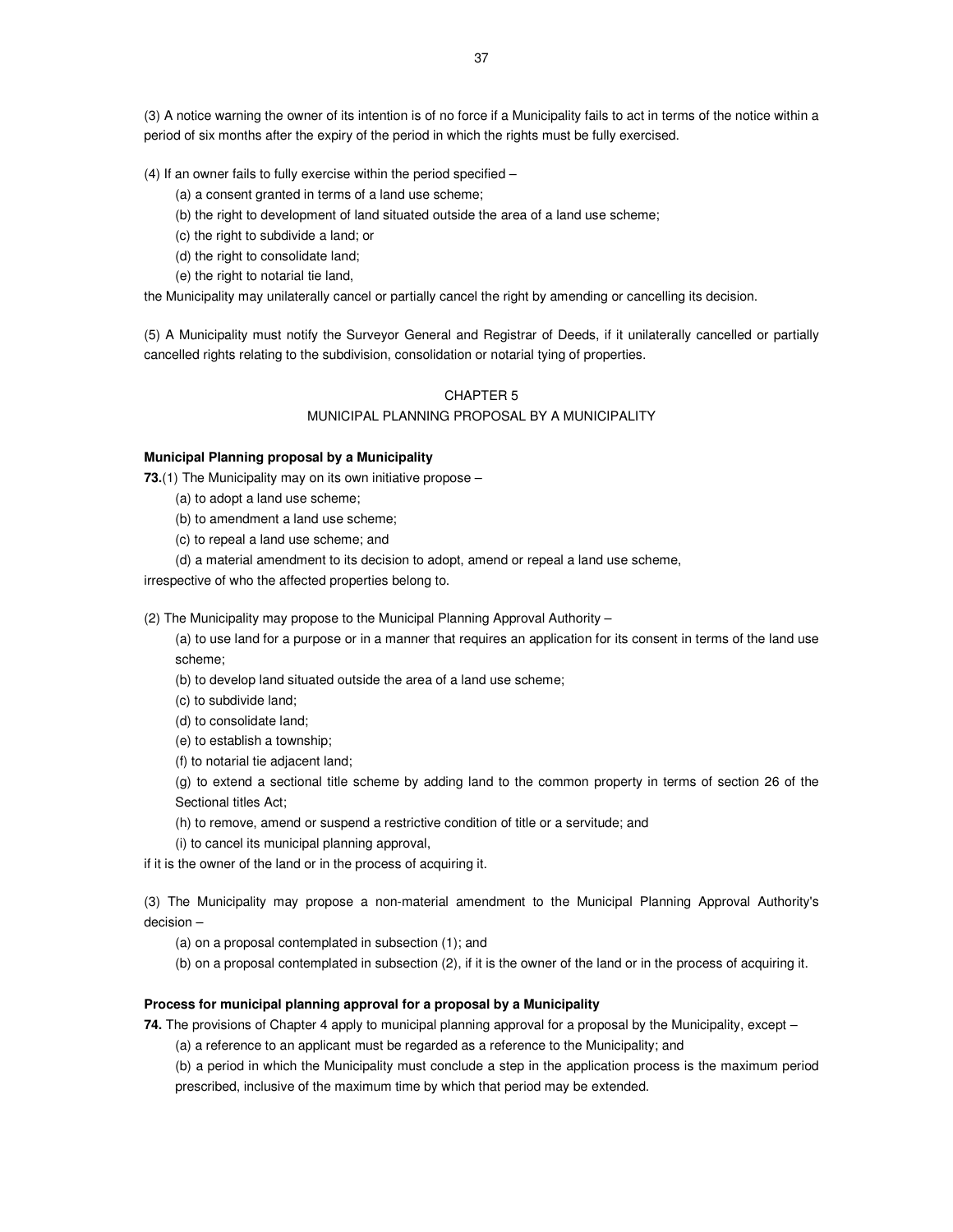# CHAPTER 6 APPEALS

#### **Application of this chapter**

**75.** This Chapter applies, unless the Municipal has authorised a body or institution outside of the municipality, or in a manner regulated in terms of a provincial legislation, to assume the obligations of an appeal authority and that body has its own procedures that must be followed.

#### **Appeal processes**

**76.**(1) The procedure contemplated in Schedule 10 must be followed for the lodging and hearing of an appeal.

- (2) The procedure contemplated in Schedule 11 must be followed for the late lodging of a memorandum of appeal.
- (3) The procedure contemplated in Schedule 12 must be followed for
	- (a) an urgent application to confirm that an appeal is invalid; and
	- (b) the partial commencement of a decision approving an application for municipal planning approval.

#### **Condonation**

**77.**(1) A person can apply for condonation for –

(a) failure to lodge a memorandum of appeal within 30 days of being regarded as having been notified of the Municipality's decision; and

- (b) failure to comply with
	- (i) the procedure for the lodging and hearing of an appeal contemplated in Schedule 10;
	- (ii) the procedure for the late lodging of a memorandum of appeal contemplated in Schedule 11;
	- (iii) the procedure for an urgent application to confirm that an appeal is invalid contemplated in Schedule 12; and
	- (iv) the procedure for an urgent application for the partial commencement of a decision approving an application for municipal planning approval contemplated in Schedule 12.

(2) If all the other parties to an appeal condoned the failure, the Municipal Planning Appeal Authority must grant condonation.

(3) If all the other parties to an appeal did not condone the failure, the Municipal Planning Appeal Authority must consider the following matters when it decides whether to grant or refuse condonation –

(a) the object of the provisions of item 1 of Schedule 10 relating to the lodging of a memorandum of appeal and item 2 of Schedule 10 relating to the lodging of a responding memorandum;

(b) whether the Municipality informed the applicant for condonation in writing of his or her rights and obligations;

(c) the applicant for condonation's explanation for the failure;

(d) whether it was practical to service a document, if an application for condonation is for condonation for failure to serve a document;

(e) whether the applicant for condonation is the only appellant, or if there are other appellants that also appealed against the decision of the Municipality on similar grounds; (g) the importance of the appeal;

(f) prejudice that may be suffered by the applicant, the applicant for condonation, or any other person, including the public;

(g) the applicant for condonation's interest in the outcome of the appeal;

(h) the applicant for condonation's prospects of success;

(i) the degree of lateness;

(j) avoidance of unnecessary delay in the administration of justice;

(k) the convenience of the Municipal Planning Appeal Authority; and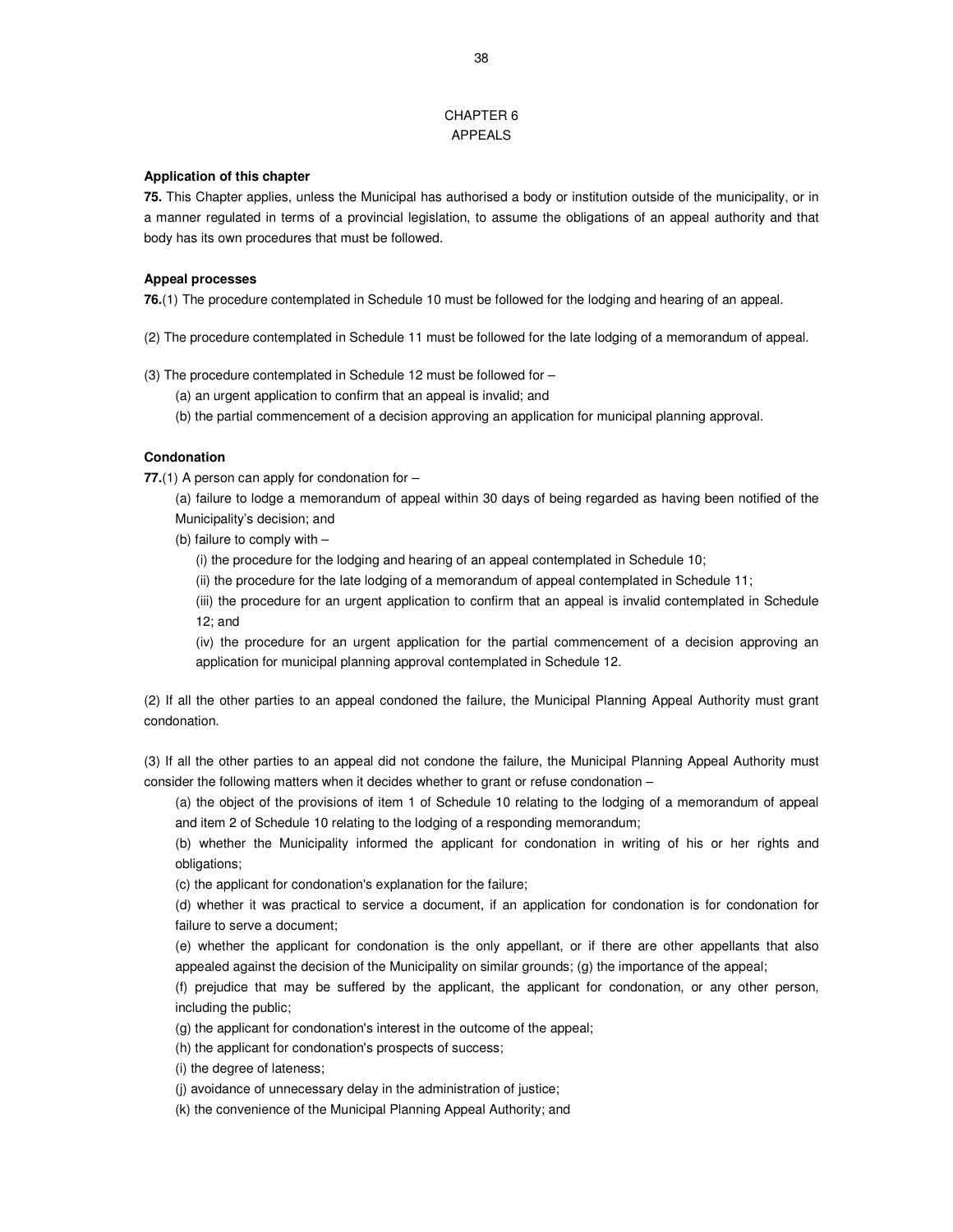(l) any other relevant factor.

- (4) The Municipal Planning Appeal Authority can decide an application for condonation
	- (a) when it decides an appeal as contemplated in Schedule 10;
	- (b) when it decides an application for the late lodging of an appeal contemplated in Schedule 11;
	- (c) when it decides an urgent application to confirm that an appeal is invalid contemplated in Schedule 12; or
	- (d) when it decides an application for the partial commencement of a decision approving an application for municipal planning approval contemplated in Schedule 12.

#### **Decision of Municipal Planning Appeal Authority**

**78.**(1) The Municipal Planning Appeal Authority, or an appointed external body or institution, must reach a decision on the outcome of an appeal heard by it within fourteen days after the last day of the hearing.

- (2) If the Municipal Planning Appeal Authority is
	- (a) the executive committee of the Municipality;
	- (b) a committee of councillors, if a Municipality does not have an executive committee or executive mayor;
	- (c) a committee of municipal officials; or
	- (d) a body or institution outside of the municipality, or in a manner regulated in terms of a provincial legislation, authorised as the appeal authority,

an appeal is decided by a majority of the members who have been designated by the chairperson of the Municipal Planning Appeal Authority to hear the appeal.

(3) The Presiding Officer has a casting vote in the event of an equality of votes.

#### (4) The Municipal Planning Appeal Authority may –

- (a) uphold and confirm the decision of the Municipality against which the appeal is brought;
- (b) alter the decision of the Municipality;
- (c) set the decision of the Municipality aside, and

(i) replace the decision of the Municipality with its own decision; or

- (ii) remit the matter to the Municipality for reconsideration in the event that a procedural defect occurred; or
- (d) make an order of costs contemplated in section 84.

(5) The decision on the outcome of the appeal may be given together with any order issued by the Municipal Planning Appeal Authority which is fair and reasonable in the particular circumstances.

(6) The Presiding Officer must sign the decision of the Municipal Planning Appeal Authority and any order made by it.

#### **Reasons for decision of Municipal Planning Appeal Authority**

**79.**(1) The Presiding Officer must prepare written reasons for the decision of the Municipal Planning Appeal Authority within 30 days after the last day of the hearing.

(2) The reasons for the decision must, among other things –

(a) summarise the decision of the Municipal Planning Appeal Authority and any order made by it; and (b) in the case of a split decision, summarise the decision and order proposed by the minority and the reasons therefore.

(3) The Presiding Officer must sign the reasons for the Municipal Planning Appeal Authority's decision.

#### **Notification of outcome of appeal**

**80.** The Municipal Planning Appeal Authority Registrar must –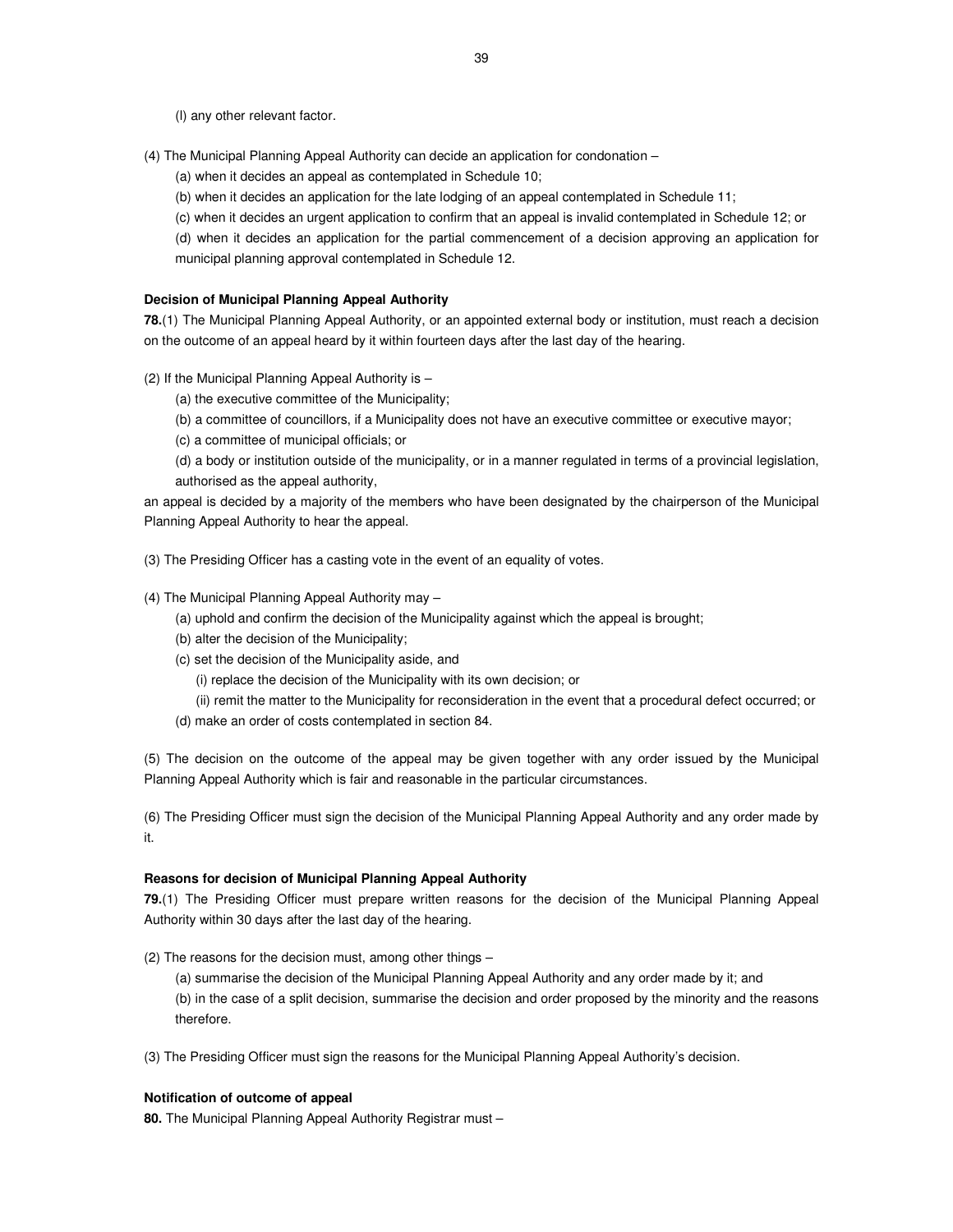(a) before the conclusion of an appeal hearing, determine the manner in which the parties must be notified of the decision of the Municipal Planning Appeal Authority; and

(b) notify the parties of the decision of the Municipal Planning Appeal Authority within seven days after the Municipal Planning Appeal Authority handed down its decision, including the reasons for its decision.

#### **Legal effect of decision of Municipal Planning Appeal Authority**

**81**. A decision of the Municipal Planning Appeal Authority is binding on all parties.

# **Relationship between appeals in terms of this By-law and appeals in terms of section 62 of the Municipal Systems Act**

**82.** No appeal may be lodged in terms of section 62 of the Municipal Systems Act against a decision taken in terms of this By-law.

#### **Proceedings before Municipal Planning Appeal Authority open to public**

**83.**(1) The Presiding Officer may direct that members of the public be excluded from the proceedings, if he or she is satisfied that evidence to be presented at the hearing may –

- (a) cause a person to suffer unfair prejudice or undue hardship; or
- (b) endanger the life or physical well-being of a person.

(2) Any person who fails to comply with a direction issued in terms of this section is guilty of an offence, and on conviction may be sentenced to a fine or to a period of imprisonment not exceeding one year, or to both the fine and the period of imprisonment.

## **Costs**

**84.**(1) The Municipal Planning Appeal Authority may not make any order in terms of which a party in any appeal proceedings is ordered to pay the costs of any other party in those proceedings in prosecuting or opposing an appeal, except as provided for in Schedules 10, Schedule 11 and Schedule 12.

(2) The Presiding Officer must afford the parties an opportunity to make oral or written representations before an order of costs is made.

#### **Offences in connection with proceedings before Municipal Planning Appeal Authority**

**85.**(1) A person is guilty of an offence, if the person –

(a) without good reason, and after having been subpoenaed to appear at the proceedings to testify as a witness or to produce a document or other object, fails to attend on the date, time and place specified in the subpoena;

(b) after having appeared in response to the subpoena, fails to remain in attendance at the venue of those proceedings, until excused by the Presiding Officer;

(c) without good reason fails to produce a document or object in response to a subpoena;

(d) wilfully hinders or obstructs the Municipal Planning Appeal Authority in the exercise of its powers;

(e) disrupts or wilfully interrupts the proceedings;

- (f) insult, disparages or belittles any member of the Municipal Planning Appeal Authority; or
- (g) prejudices or improperly influences the proceedings.

(2) A person is guilty of an offence –

(a) when obstructing the Municipal Planning Appeal Authority in exercising a power under this By-law by failing, without good reason, to answer, to the best of that person's ability, a lawful question by the Municipal Planning Appeal Authority;

(b) when obstructing a person who is acting on behalf of the Municipal Planning Appeal Authority; or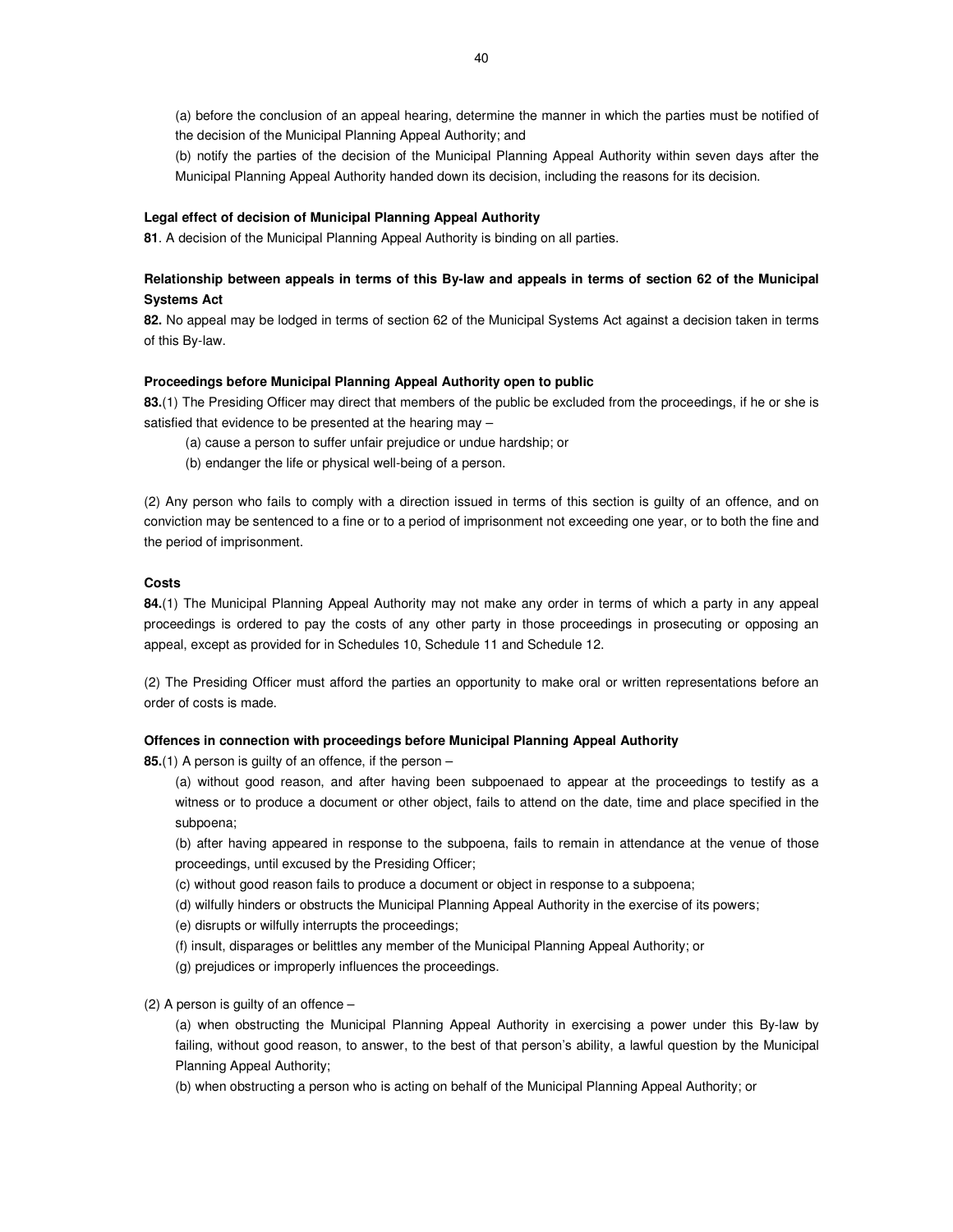(c) when attempting to exercise a power under this By-law on behalf of the Municipal Planning Appeal Authority, without the necessary authority.

(3) A person convicted of an offence in terms of this section is liable on conviction to a fine not exceeding R10 000.

### **Municipal Planning Appeal Authority Registrar must keep records relating to appeals**

**86.**(1) The Municipal Planning Appeal Authority must keep a record of its proceedings.

(2) The Municipal Planning Appeal Authority Registrar must keep a register in which the following particulars are recorded in respect of every appeal:

- (a) the date on which the appeal was lodged;
- (b) the reference number assigned to the appeal;
- (c) the names of  $-$ 
	- (i) every appellant;
	- (ii) the Municipality against whose decision the appeal is brought; and
	- (iii) every other party to the appeal;
- (d) the names of the members of the Municipal Planning Appeal Authority designated by the Chairperson of
- the Municipal Planning Appeal Authority to hear the appeal; and
- (e) the decision of the Municipal Planning Appeal Authority, including −
	- (i) whether the decision was unanimous or was the decision of the majority of the members; and
	- (ii) the date of the decision.

(3) A copy of the reasons for every decision of the Municipal Planning Appeal Authority and every ruling given by the Chairperson of the Municipal Planning Appeal Authority must be filed by Municipal Planning Appeal Authority Registrar.

(4) The register and records of the Municipal Planning Appeal Authority Registrar must be open for inspection by members of the public during normal office hours.

# CHAPTER 7

## ENFORCEMENT

#### Part 1: Offences, penalties and disconnection of services

## **Offences and penalties in relation to municipal planning approval**

**87.**(1) A person who –

(a) uses land, subdivides land, consolidates land, establishes a township, notarially tying adjacent land or erect buildings on a land without municipal planning approval, if municipal planning approval is required in terms of this By-law;

(b) uses land, subdivides land, consolidates land, establishes a township, notarially tying adjacent land or erect buildings on land contrary to a provision of a land use scheme;

(c) uses land, subdivides land, consolidates land, establishes a township, notarially tying adjacent land or erect buildings on land contrary to a restrictive condition of title or servitude;

(d) uses land, subdivides land, consolidates land, establishes a township, notarially tying adjacent land or erect buildings on land contrary to a Municipality's Record of Decision for municipal planning approval as contemplated in section 54;

(e) fails to disclose that land is not registrable as contemplated in section 62;

(f) removes a site notice declaring that an activity on land is unlawful as contemplated in section 98;

(g) offers or pays a reward for –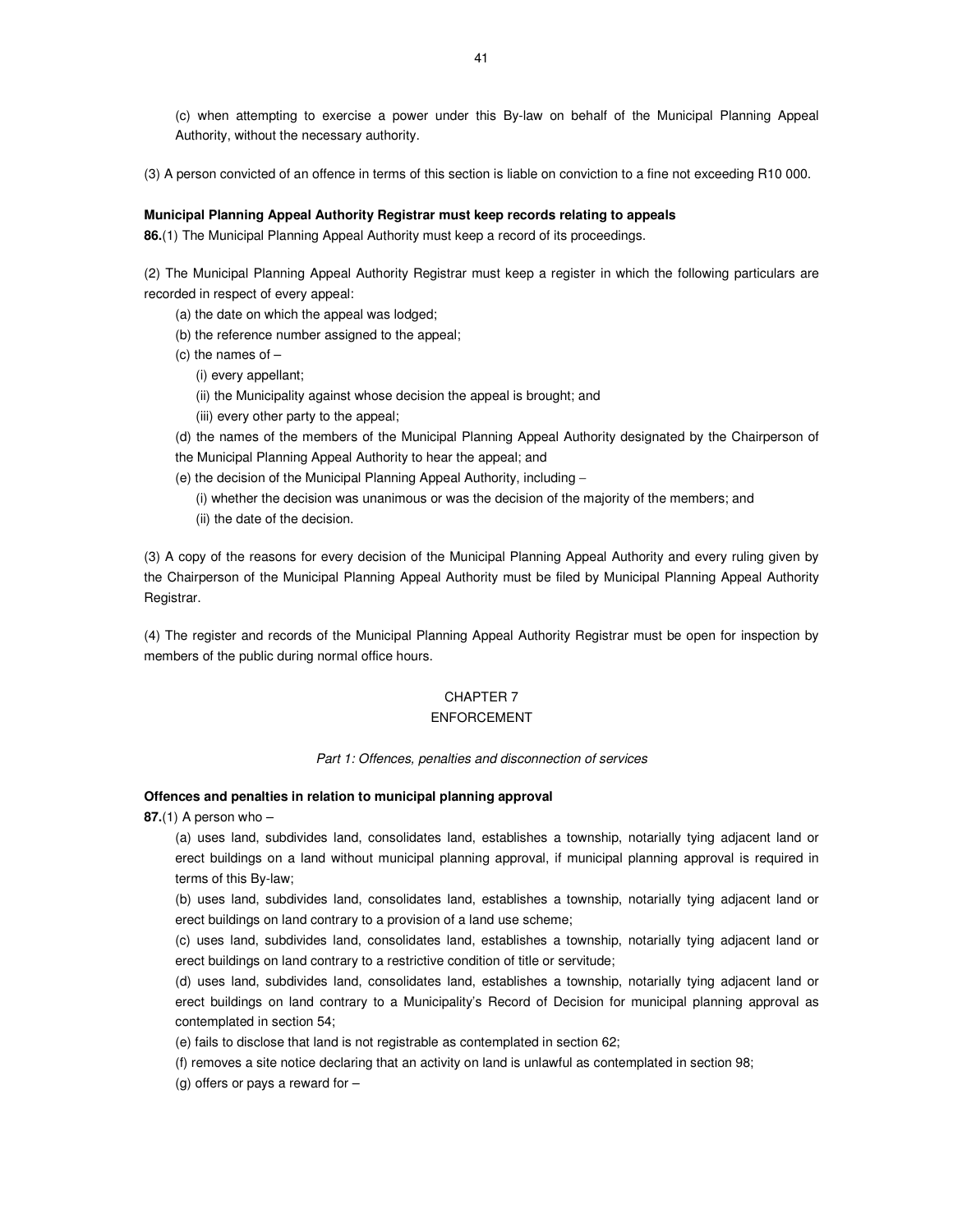(i) the written support of an organ of state in support of an application for municipal planning approval or a non-material amendment to Municipality's decision;

(ii) the written support of a Traditional Council for an application for municipal planning approval or a nonmaterial amendment to Municipality's decision; or

(iii) the approval or refusal of an application for municipal planning approval or a non-material amendment to Municipality's decision;

(h) requests or accepts a reward for –

(i) the written support of an organ of state in support of an application for municipal planning approval or a non-material amendment to Municipality's decision;

(ii) the written support of a Traditional Council for an application for municipal planning approval or a nonmaterial amendment to Municipality's decision; or

(iii) the approval or refusal of an application for municipal planning approval or a non-material amendment to Municipality's decision,

is guilty of an offence.

(2) An owner who permits land to be used in a manner contemplated in subsection (1)(a) to (d) and who does not cease that use or take reasonable steps to ensure that the use ceases is guilty of an offence.

(3) A person convicted of an offence in terms of this section is liable on conviction to a fine not exceeding R1 000 000 or to imprisonment for a period not exceeding 1 year or to both such a fine and such imprisonment.

(4) A person convicted of an offence under this By-law who, after conviction, continues with the conduct in respect of which he or she was so convicted, shall be guilty of a continuing offence and liable on conviction to a term of imprisonment for a period not exceeding three months or to a fine not exceeding R 10 000 or to both a fine and such imprisonment in respect of each day on which he or she so continues or has continued with such conduct.

(5) The levying of rates in accordance with the use of land as contemplated in section 8(1) of the Municipal Property Rates Act does not render the use of the land lawful for the purposes of this By-law.

#### **Additional penalties**

**88.**(1) When the court convicts a person of an offence contemplated in section 87(1), it may –

(a) at the written request of the Municipality, summarily enquire into and determine the monetary value of any advantage which that person may have gained as a result of that offence; and

(b) in addition to the fine or imprisonment contemplated in section 87(2), order an award of damages, compensation or a fine not exceeding the monetary value of any advantage which that person may have gained as a result of that offence.

(2) The court may sentence a person who fails to pay a fine imposed under this section to imprisonment for a period not exceeding one year.

# **Reduction or disconnection of engineering services to prevent the continuation of activity that constitutes an offence**

**89.**(1) The Municipality must obtain a court order contemplated before it reduces or disconnects engineering services to prevent the continuation of an activity that constitutes an offence contemplated section  $87(1)(a)-(d)$ .

(2) The Municipality may reduce or disconnect engineering services to prevent the continuation of an activity that constitutes an offence contemplated in section 87(1)(a)-(d) without a court order contemplated, if irreparable harm will be caused by the illegal activity to land, a building, a structure or the environment.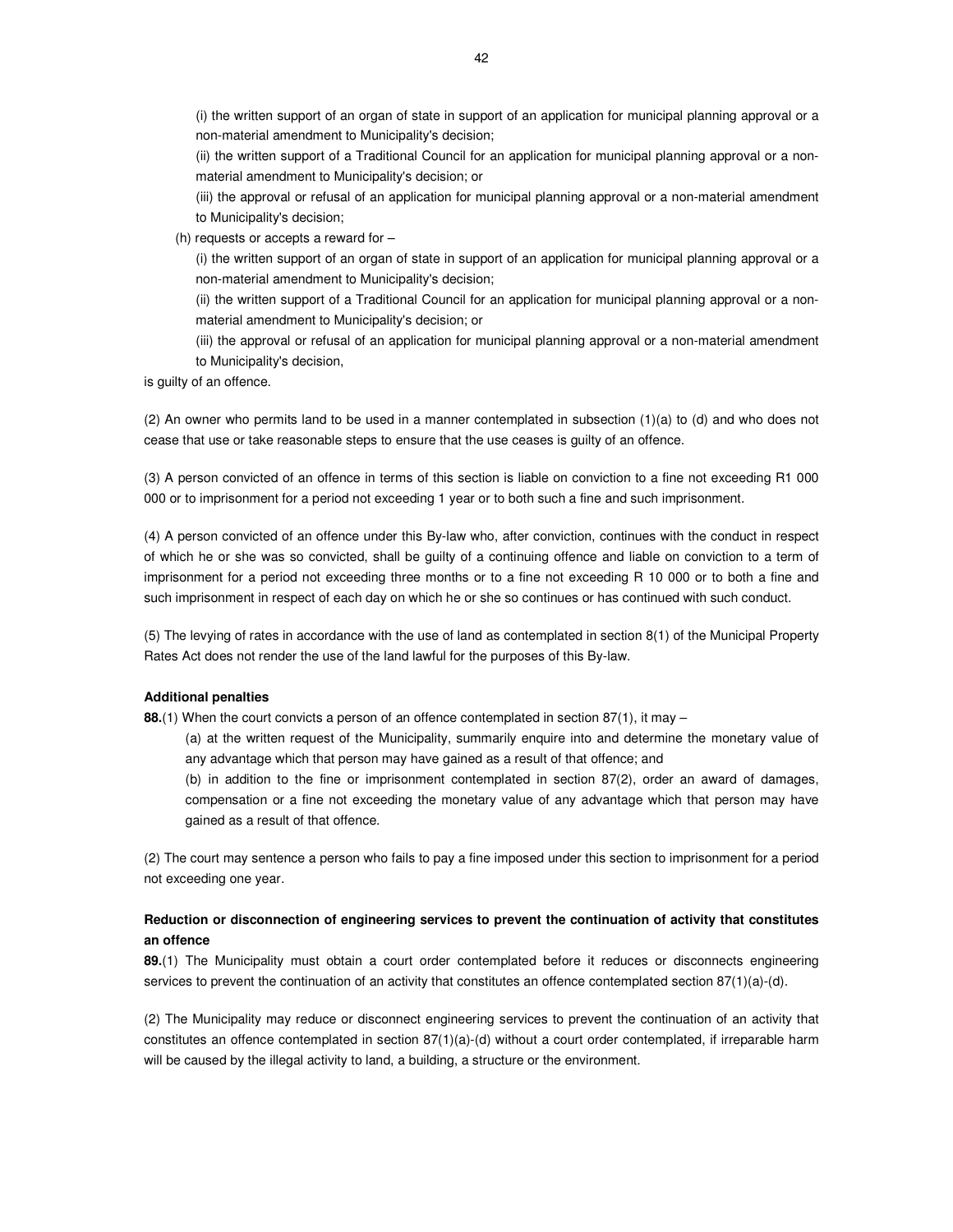(3) The Municipality must obtain a court order as soon as possible, after it reduced or disconnected engineering services to prevent irreparable harm to land, a building, a structure or the environment as contemplated in subsection (2).

(4) The Municipality may not disconnect engineering services to prevent the continuation of an activity that constitutes an offence contemplated in section  $87(1)(a)-(d)$ , if the land is also used for a lawful activity and it is not possible to disconnect the engineering services serving the unlawful activity without also disconnecting the engineering services serving the lawful activity.

(5) The Municipality may disconnect engineering services to prevent the continuation of an activity that constitutes an offence contemplated in section 87(1)(a)-(d), even if payment for the engineering service is not in arrears.

(6) The right of the Municipality to reduce or disconnect water to prevent the continuation of an activity that constitutes an offence contemplated in section 87(1)(a)-(d) must be regarded as a condition under which water services are provided contemplated in section 21(2)(b)(ii) of the Water Services Act, 1997, (Act No. 108 of 1997).

(7) For the purposes of section 21(5) of the Electricity Regulation Act, 2006 (Act No. 4 of 2006), the use of electricity for an activity that constitutes an offence contemplated in section 87(1)(a)-(d) must be regarded as dishonouring by a customer of the agreement with the licensee.

## Part 2: Prosecution

#### **Lodging of complaint**

**90.**(1) Any person may request the Municipal Planning Enforcement Officer to investigate an alleged offence contemplated in section 88(1).

(2) A written complaint in which it is alleged that a person is committing an offence as contemplated in section 87(1) must be supported by relevant documentation and other evidence.

(3) The Municipal Planning Enforcement Officer must within 7 days from the date of the lodgement of the complaint –

(a) acknowledge receipt of the complaint, if it contains the complainant's name, address or contact number; and

(b) invite the person against whom the compliant is lodged to submit a response within 7 days of being notified of the compliant.

(4) The Municipal Planning Enforcement Officer must complete an investigation into the alleged offence contemplated in section 87(1) within 60 days from the date that the complaint was lodged.

(5) The Municipal Planning Enforcement Officer must inform the complainant of the outcome of the investigation, if the complaint contained the complainant's name, address or contact number.

#### **Powers of Municipal Planning Enforcement Officer**

**91.**(1) A Municipal Planning Enforcement Officer may, with the permission of the occupier or owner of the land, and during the municipality's normal business hours, enter upon the land or enter a building for the purposes of ensuring compliance with –

(a) this By-law;

(b) the land use scheme;

(c) a Record of Decision contemplated in section 55 or Municipal Planning Appeal Authority's decision contemplated in section 80; or

(d) a restrictive condition of title or servitude that may be removed, amended or altered in terms of this By-law.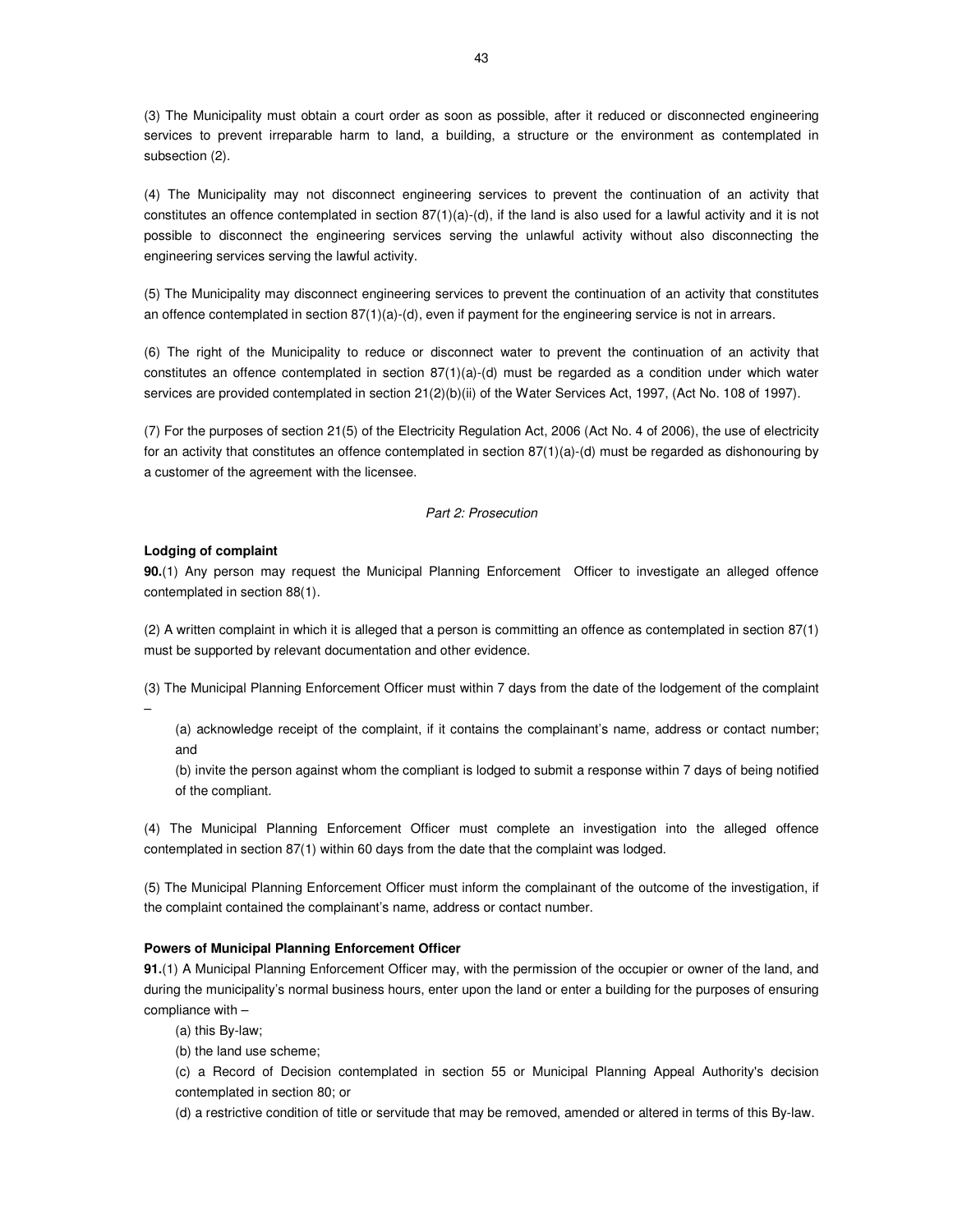(2) A Municipal Planning Enforcement Officer may enter upon land or enter a building for the purposes of subsection (1) outside its normal business hours –

(a) with the permission of the occupier or owner of the land; or

(b) if entering upon the land or entering a building outside the municipality's normal business hours is essential.

(3) A Municipal Planning Enforcement Officer may be accompanied by an interpreter, a police official or any other person who may be able to assist with the inspection.

(4) A person who controls or manages land must provide the facilities that are reasonably required by the Municipal Planning Enforcement Officer to enable the officer to perform his or her functions effectively and safely.

(5) A person who wilfully obstructs a Municipal Planning Enforcement Officer, or any person lawfully accompanying such officer, from entering upon land or entering a building, is guilty of an offence, and is liable on conviction to a fine not exceeding R10 000.

(6) A Municipal Planning Enforcement Officer must leave the land or building as effectively secured against trespassers as he or she found it, if the owner or occupier is not present.

(7) A Municipal Planning Enforcement Officer may question any person on that land who, in his or her opinion, may be able to furnish information on a matter to which this By-law relates.

(8) A Municipal Planning Enforcement Officer may inspect and take a picture or video footage –

- (a) of any article, substance, or machinery which is or was on the land,
- (b) of any work performed on the land or any condition prevalent on the land.

(9) A Municipal Planning Enforcement Officer may seize any document, record, article, substance, or machinery which, in his or her opinion, is necessary as evidence at the trial of any person charged with an offence under this By-law or the common law.

(10) A Municipal Planning Enforcement Officer may grant a user of a document or record the right to make copies of the book or record before its seizure.

(11) A Municipal Planning Enforcement Officer must issue a receipt to the owner or person in control of document, record, article, substance, or machinery which he or she has seized.

(12) A Municipal Planning Enforcement Officer may direct any person to appear before him or her at such time and place as may be agreed upon and question the person.

## **Warrant of entry for enforcement purposes**

**92.**(1) A magistrate for the district in which the land is situated may, at the request of the Municipality, issue a warrant to enter upon the land or enter the building if–

(a) the prior permission of the occupier or owner of land cannot be obtained after reasonable attempts; or

(b) the purpose of the inspection would be frustrated by the prior knowledge thereof.

(2) A magistrate may only issue a warrant if the magistrate is satisfied that there are reasonable grounds for suspecting that any activity that is contrary to the provisions of this By-law or the Municipality's land use scheme, has been or is about to be carried out on that land or building.

(3) A warrant authorises the Municipality to enter upon the land or to enter the building on one occasion only, and that entry must occur –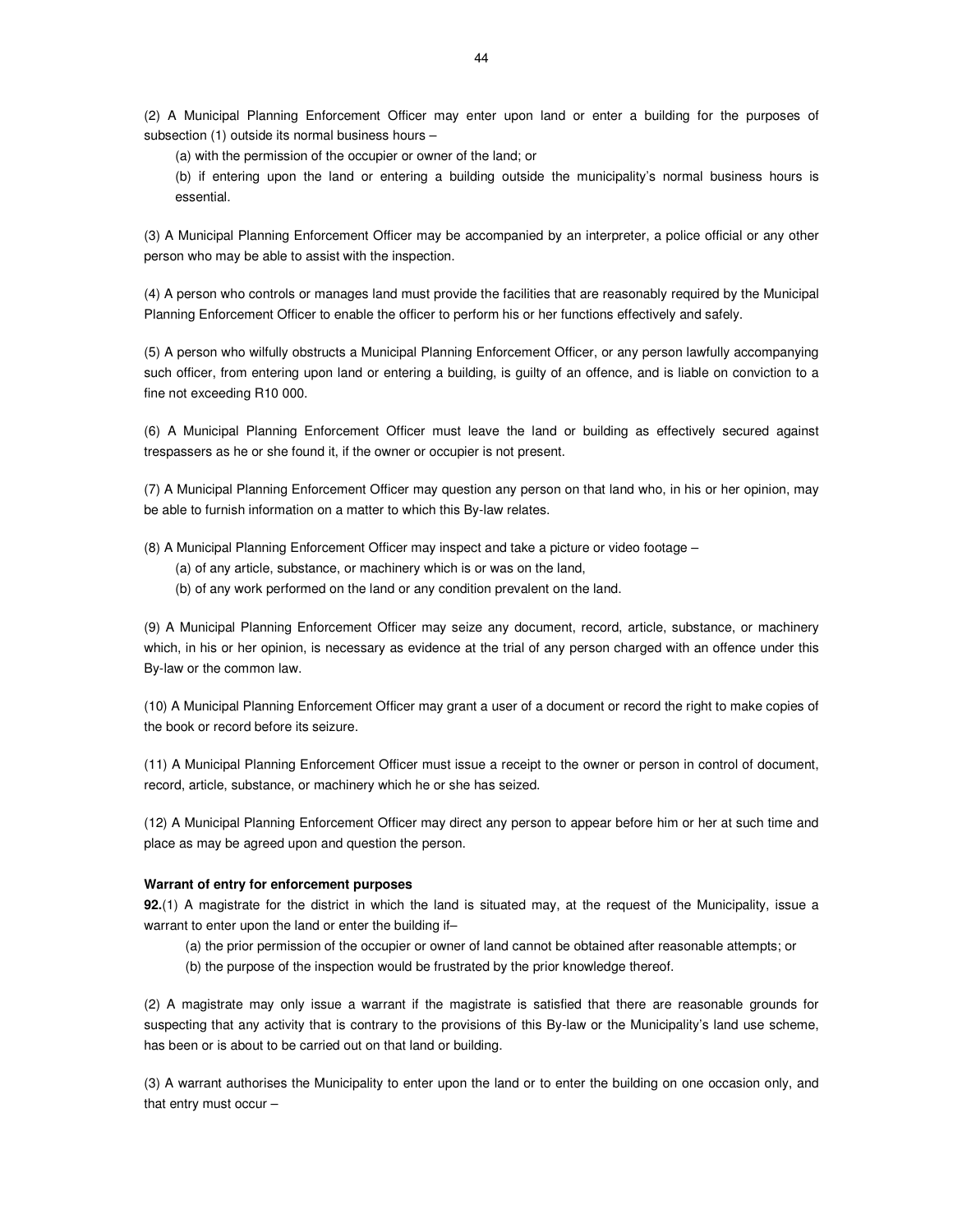(a) within one month of the date on which the warrant was issued; and

(b) at a reasonable hour, except where the warrant was issued on the grounds of urgency.

## **Observance of confidentiality pertaining to entry for enforcement purposes**

**93.**(1) A Municipal Planning Enforcement Officer who has entered upon land or entered a building for the purposes of ensuring compliance with this By-law or the Municipality's land use scheme, and who has gained knowledge of any information or matter relating to another person's private or business affairs in the process, must treat that information or matter as confidential and may not disclose it to any other person.

(2) A person is guilty of an offence and liable on conviction to a fine or to a period of imprisonment not exceeding one year, or both, if that person subsequently discloses to any other person trade secrets or any privileged information obtained whilst entering upon land or entering a building for the purposes of ensuring compliance with this By-law or the Municipality's land use scheme, except –

(a) if the disclosure was made for the purposes of enforcing the Act or the Municipality's land use scheme; or

(b) if the disclosure was ordered by a competent court or is required under any law.

# **Presumption that member of the managing body of a corporate body or partner in a partnership committed activity that constitutes an offence**

**94.** A person is personally guilty of an offence contemplated in this By-law if –

- (a) the offence was committed by  $-$ 
	- (i) a corporate body established in terms of any law; or
	- (ii) a partnership;

(b) the person was a member of the board, executive committee, close corporation or other managing body of

the corporate body or the partnership at the time that the offence was committed; and

(c) the person failed to take reasonable steps to prevent the offence.

# **Failure by land owner's association, body corporate or share block company to execute obligation in terms of condition of approval**

**95.** If a land owner's association, a body corporate established in terms of section 36(1) of the Sectional Titles Act, or a share block company contemplated in section 1 of the Share Blocks Control Act, fails to execute an obligation imposed on it in terms of a condition of approval contemplated in section 54(6) or by the Municipal Planning Appeal Authority, the Municipality may rectify the failure and recover the cost thereof from the members of the land owners association, body corporate or shareholders of the share block company.

#### **Relief by court**

**96.**(1) If the Municipality has instituted proceedings against a person for an offence contemplated in section 87(1) it may simultaneously apply to a court for appropriate relief.

- (2) A court may grant any appropriate relief, including
	- (a) a declaration of rights;
	- (b) an order or an interdict preventing a person from –

(i) using land, subdividing land, consolidating land, establishing a township, notarially tying adjacent land or erecting buildings on land without municipal planning approval, if municipal planning approval is required in terms of this By-law;

(ii) using land, subdividing land, consolidating land, establishing a township, notarially tying adjacent land or erecting buildings on land contrary to a provision of a land use scheme;

(iii) using land, subdividing land, consolidating land, establishing a township, notarially tying adjacent land or erecting buildings on land contrary to a restrictive condition of title or servitude; or

(iv) using land, subdividing land, consolidating land, establishing a township, notarially tying adjacent land or erecting buildings on land contrary to a Municipality's decision for municipal planning approval as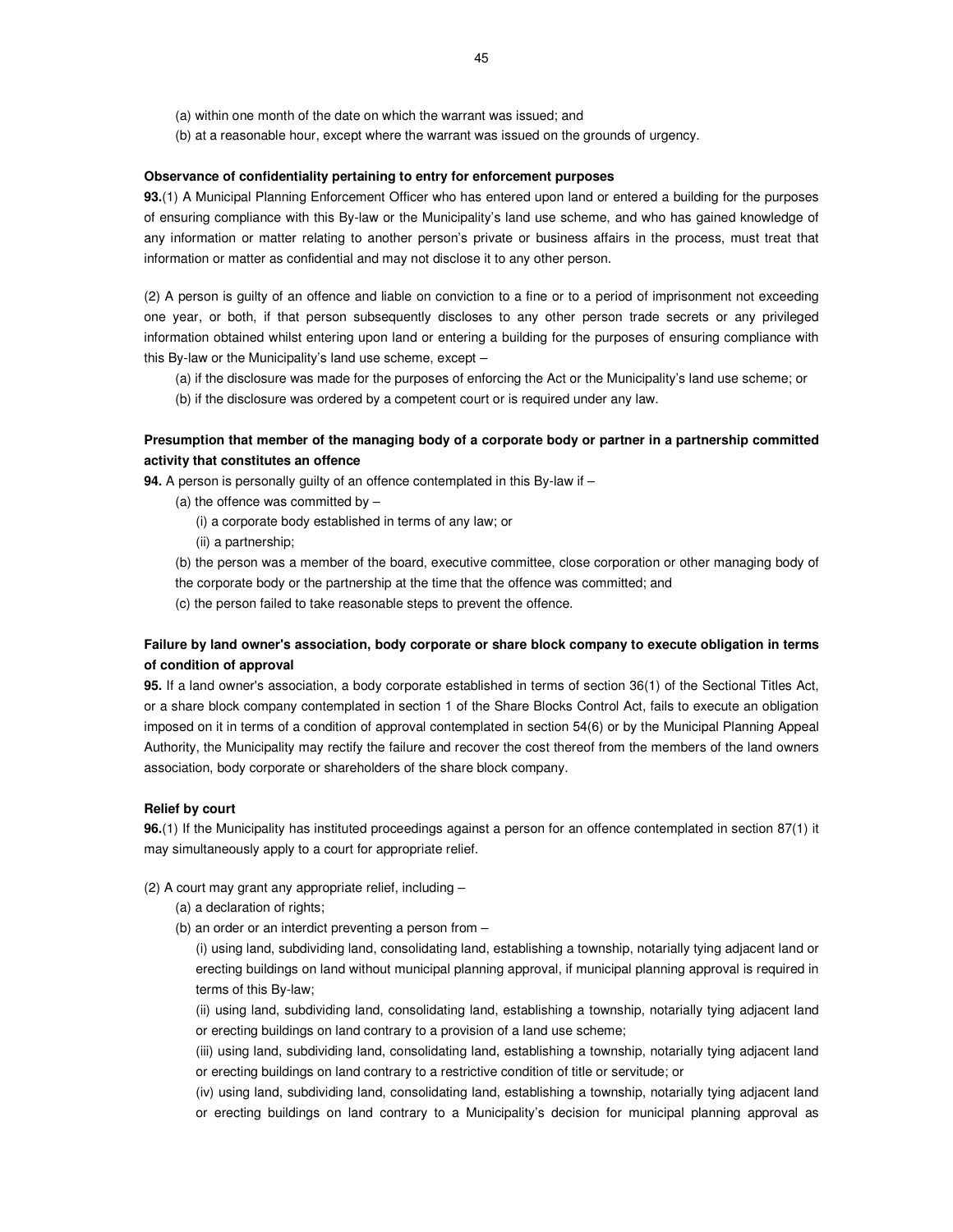contemplated in section 54 or the Municipal Planning Appeal Authority's decision contemplated in section 79; or

- (v) failing to disclose that land is not registrable as contemplated in section 62;
- (c) an order to reduce or disconnect engineering services;
- (d) an order to demolish, remove or alter any building, structure or work illegally erected or constructed;
- (e) an order to rehabilitate the land concerned; or
- (f) any other appropriate preventative or remedial measure.

#### **Relationship between remedies provided for in this By-law and other statutory and common law remedies**

**97.** The remedies provided for in this By-law are in addition to any other statutory or common law criminal or civil remedies that a Municipality or a person may have at their disposal.

#### **Display of notice on land that activity is unlawful**

**98.** The Municipality must display a notice on the land, if it obtained a temporary or final interdict to prevent use of land or erection buildings contrary to this By-law, a land use scheme or a restrictive condition of title or servitude registered against the land, stating that –

- (a) the activity identified in the notice is unlawful;
- (b) a temporary or final interdict has been obtained to prevent the activity;
- (c) that any person who continues with the activity will be guilty of an offence; and

(d) that any person who continues with the activity is liable on conviction to a fine not exceeding R1 000 000 or to imprisonment for a period not exceeding 1 year or to both such a fine and such imprisonment.

# **Persons who may approach High Court for enforcement of rights granted by Act, a land use scheme adopted in terms of this By-law or municipal planning approval in terms of this By-law**

**99.**(1) A person who alleges that a right granted by this By-law, a land use scheme adopted in terms of this By-law, or an approval in terms of this By-law has been infringed or is threatened by another person or an organ of state, may approach the High Court for relief, in the event that the person is acting –

- (a) in his or her own interest;
- (b) on behalf of another person who cannot act in his or her own name;
- (c) as a member of, or in the interest of, a group or category of persons;
- (d) on behalf of an association and in the interest of its members; or
- (e) in the public interest.

#### Part 3: Subsequent application for municipal planning approval

#### **Subsequent application for municipal planning approval**

**100.**(1) A person may make an application for municipal planning approval contemplated in section 46, despite –

- (a) having committed an offence contemplated in section 87(1); or
- (b) a court order contemplated in section 96(2).
- (2) If a Municipality approves a subsequent application for municipal planning approval, it must impose a condition (a) that the applicant must, within 30 days after notice of approval was served, pay to the Municipality as a civil penalty an amount, not less than 5% and not more than 100%, of the value of any building, construction, engineering, mining or other operation, illegally performed to which the subsequent application for municipal planning approval relates; and

(b) that the approval lapses if, upon expiry of the period referred to in paragraph (a), the amount of the civil penalty has not been paid in full.

(3) The Municipality may waive the civil penalty for failing to obtain its prior approval in respect of a public benefit organisation registered in terms of section 30 of the Income Tax Act, 1962 (Act No. 58 of 1962).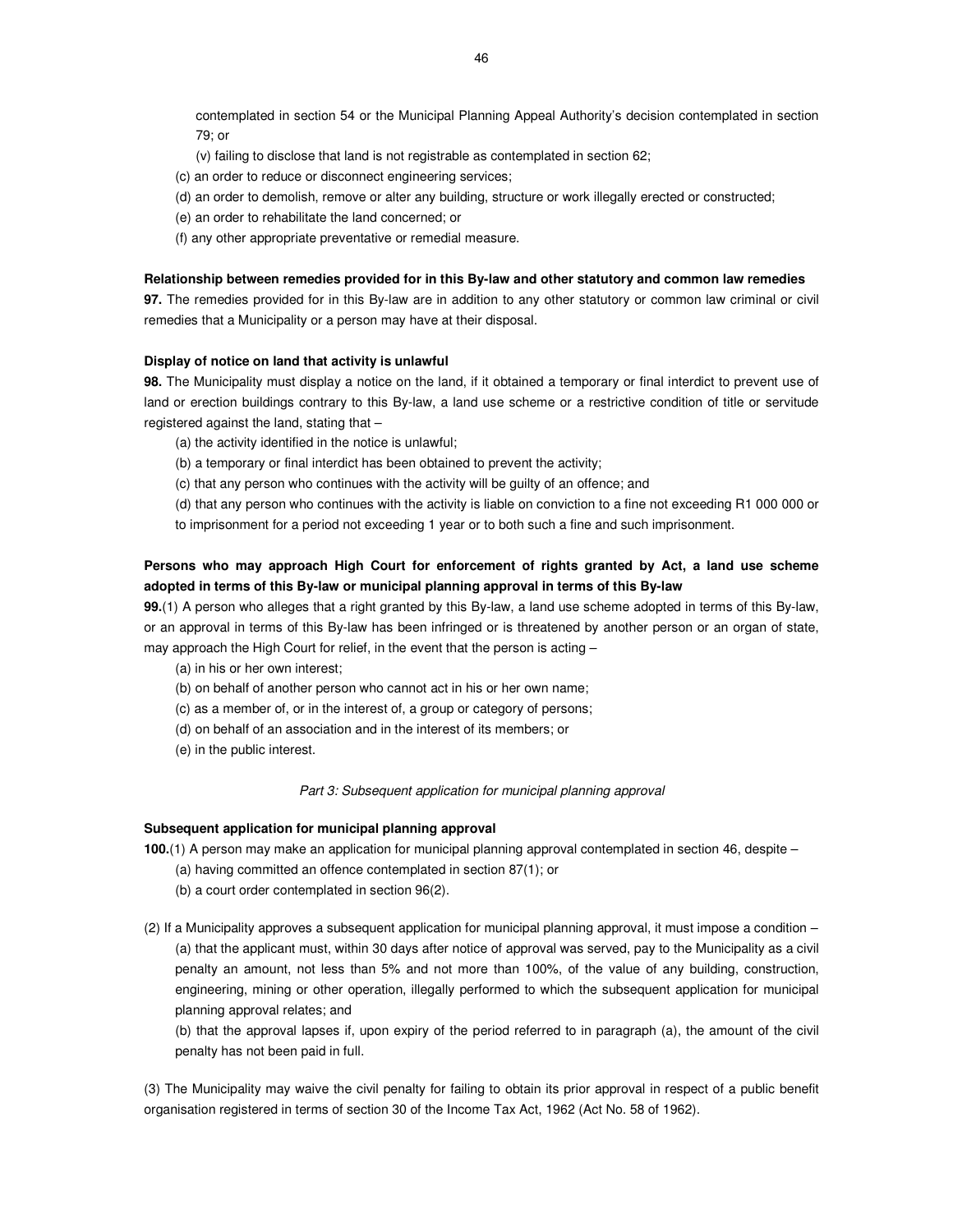Part 4: Offence and misconduct by official approving the use of land or erection buildings or contrary to the Act, a land use scheme or a restrictive condition of title or servitude registered against land

# **Offence and misconduct by official employed by organ of state who approves the erection of buildings or use of land without prior approval in terms of the Act**

**101.**(1) An official is guilty of an offence and misconduct –

(a) when authorising the use of land, subdivision of land, consolidation of land, the establishment of a township, notarially tying adjacent land or erection of buildings on land without municipal planning approval, if municipal planning approval is required in terms of this By-law;

(b) when authorising the use of land, subdivision of land, consolidation of land, the establishment of a township, notarially tying adjacent land or erection of buildings on land contrary to a provision of a land use scheme;

(c) when authorising the use of land, subdivision of land, consolidation of land, the establishment of a township, notarially tying adjacent land or erection of buildings on land contrary to a Municipality's decision for municipal planning approval as contemplated in section 54 or Municipal Planning Appeal Authority's decision contemplated in section 78;

(d) when authorising the use of land, subdivision of land, consolidation of land, the establishment of a township, notarially tying adjacent land or erection of buildings on land contrary to a restrictive condition of title or servitude; or

(e) if the official certified that a condition of approval for municipal planning approval has been complied with, when it has not.

(2) An official is guilty of an offence in terms of this section, irrespective of whether or not the official was aware that prior approval is required for the erection this of buildings in terms of this By-law.

(3) An official who is guilty of an offence in terms of section is liable on conviction to a fine not exceeding R1 00 000 or to imprisonment for a period not exceeding 1 year or to both such a fine and such imprisonment.

(4) An official who is guilty of misconduct under this section may be disciplined in accordance with the disciplinary code of the person's employer or the official's profession.

(5) It is a defence for an official charged in terms of this section if it can be proven that the official acted in an emergency to save human life, property or the environment.

# **Offence by owner for failure to lodge diagrams, plans and documents with the Surveyor-General after cancellation or partial cancellation of municipal planning approval for subdivision or consolidation of land or township establishment**

**102.**(1) An owner is guilty of an offence, if the owner fails to ensure that diagrams, plans and other documents that the Surveyor-General required for the cancellation or partial cancellation of an approved diagram or general plan for the subdivision or consolidation of land or township establishment are lodged with the Surveyor-General, within six months after the Municipality cancelled or partial cancelled its municipal planning approval.

(2) An owner who is guilty of an offence in terms of this section is liable on conviction to a fine not exceeding R1 000 000 to imprisonment for a period not exceeding 1 year or to both such a fine and such imprisonment.

**Offence by owner for failure to lodge deeds, plans and documents with Registrar of Deeds after cancellation or partial cancellation of municipal planning approval for subdivision or consolidation of land or township establishment**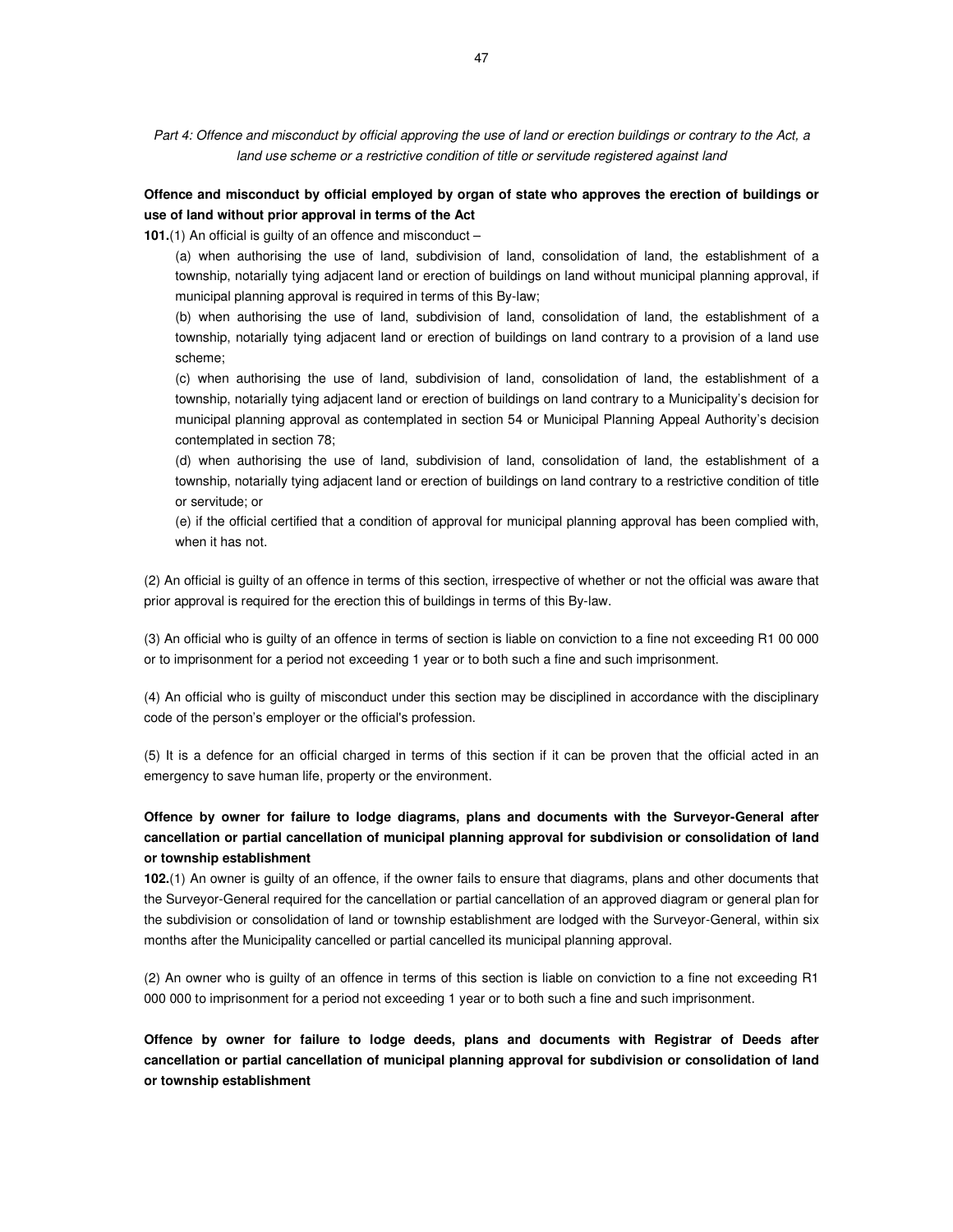**103.**(1) An owner is guilty of an offence, if the owner fails to ensure that all deeds, plans and other documents that the Registrar of Deeds required to update the records of the Registrar of Deeds that are affected by the cancellation or partial cancellation of a municipal planning approval for the subdivision or consolidation of land or township establishment are lodged with the Registrar of Deeds, within three months after the Surveyor-General updated the records of the Office of the Surveyor-General to reflect the partial cancellation or cancellation of municipal planning approval.

(2) An owner who is guilty of an offence in terms of this section is liable on conviction to a fine not exceeding R1 000 000 or to imprisonment for a period not exceeding 1 year or to both such a fine and such imprisonment.

# CHAPTER 8 **COMPENSATION**

# **Compensation arising from a proposal by a Municipality to zone a privately-owned land for a purpose which makes it impossible to develop any part thereof**

**104.**(1) If the Municipality zones land on its own accord for a purpose that makes it impossible for the land owner to develop any part thereof, the land owner may claim compensation from the Municipality –

- (a) within three years after the effective date of the Municipality's decision; and
- (b) to the extent to which the owner has not already received compensation for the loss of the use of the land.

(2) The Municipality may amend a provision of a land use scheme which prevents an owner from developing any part of his or her land, within six months after the owner has lodged a claim for compensation, in order to avoid being liable for payment of compensation.

(3) When the Municipality has compensated an owner of land under this section, it must take transfer of the land concerned.

#### **Compensation arising from removal, amendment or suspension of a condition of title**

**105.**(1) A person who has suffered any loss or damage, or whose land or real right in land has been adversely affected as a result of the removal, amendment or alteration of a condition of title in terms of this By-law, may claim compensation from the person who, at the time of the removal, amendment or suspension of the condition of title, was the owner of the other land that was burdened by the condition of title.

(2) A claim for compensation is limited to the extent to which the claimant has not already received compensation, and must be instituted within three years after the date of the alteration, suspension or deletion.

#### **Compensation arising from permanent closure of municipal road or public place by Municipality**

**106.**(1) Any owner of land, who has suffered a loss or damage due to the closure of a municipal road or a public place, may claim compensation from a Municipality.

(2) A claim for compensation –

(a) is limited to the extent to which the claimant has not already received compensation; and (b) must be instituted within a period of three years after the date of the closure of the municipal road or public place.

#### **Amount of compensation**

**107.**(1) The amount of compensation must be agreed upon between –

(a) the claimant and the owner of the land for the benefit of which the restrictive condition of title or servitude was altered, suspended or deleted; or

(b) the claimant and the Municipality for any other claim in terms of this Chapter.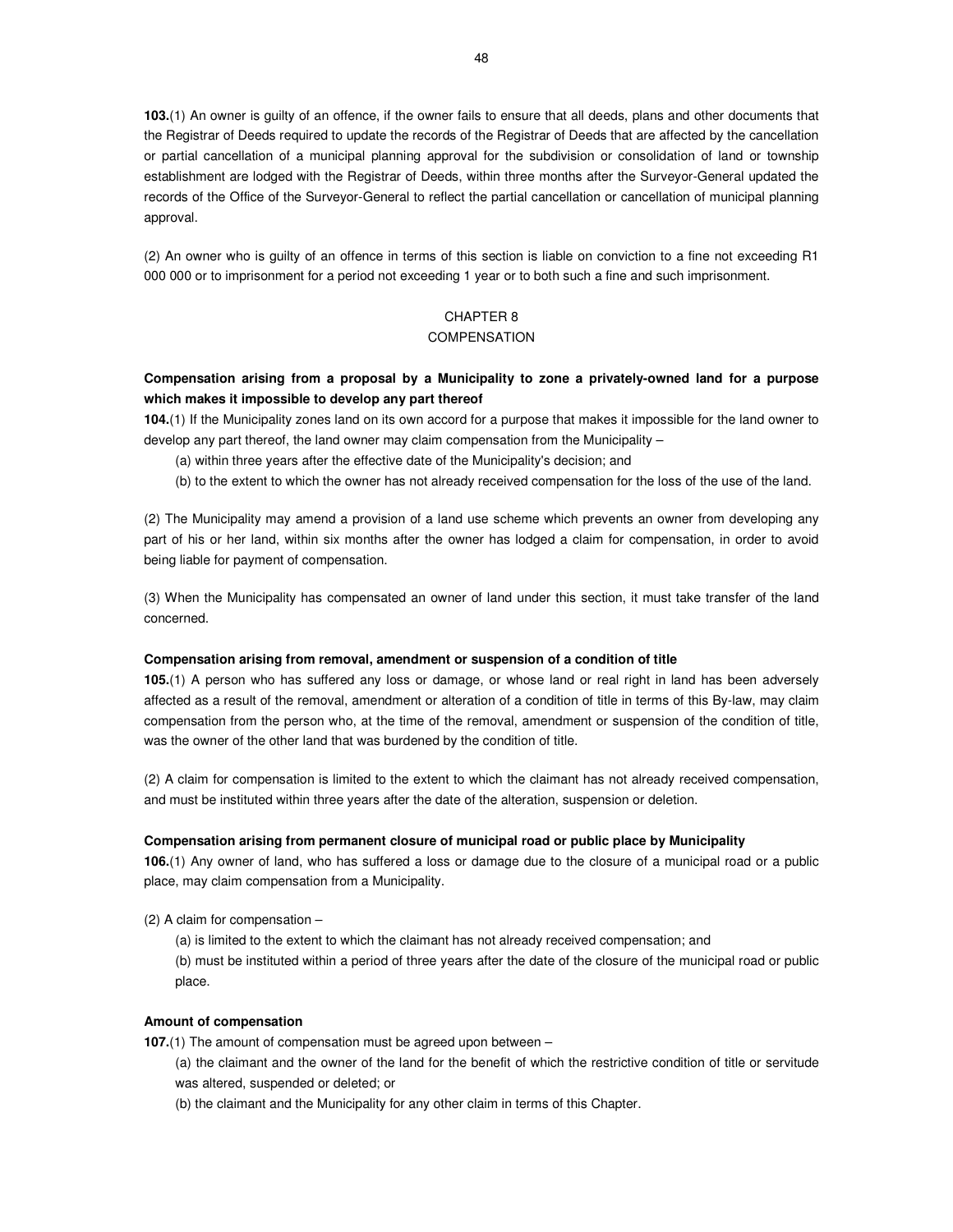(2) In the event that the parties fail to conclude an agreement for compensation within one year, a court may determine the amount thereof.

# CHAPTER 9 SERVICE OF DOCUMENTS

#### **Service of documents**

**108.**(1) Any document that needs to be served, on any person or body, other than the Municipal Planning Registrar and Municipal Planning Appeal Authority Registrar, may be served –

(a) by delivering the document by hand to the person;

(b) by delivering the document by hand to a person who apparently is over the age of sixteen years and apparently resides or works at the physical address of the person;

(c) by successful electronic transmission of the document to the e-mail address or telefax number of the person;

(d) by sending the document by registered post or signature on delivery mail to the person's postal address; or (e) by affixing a copy of the document on the outer or principal door of the recipient's residence or place of business.

(2) Service of a document is not invalid by virtue of an intended recipient not receiving a document, if –

(a) the document was hand delivered to a person who apparently is over the age of sixteen years at a valid physical address of the intended recipient;

(b) the document was mailed to a valid e-mail address or transmitted to a valid telefax number of the intended recipient;

(c) the document was posted by registered mail or signature on delivery mail to a valid postal address of the intended recipient; or

(d) a copy of the document was affixed on the outer or principal door of at a valid residence or place of business of the recipient.

(3) A notice to anyone who is a signatory to a joint petition or group representation, may be given to the –

(a) authorised representative of the signatories if the petition or representation is lodged by a person claiming to be the authorised representative; or

(b) person whose name appears first on the document, if no person claims to be the authorised representative of the signatories.

(4) A notice to a signatory to a joint petition or group representation constitutes notice to each person named in the joint petition or group representation.

## **Service of documents on Municipal Planning Registrar**

**109.** Any document that needs to be served on the Municipal Planning Registrar may be served –

(a) by delivering the document by hand to the Municipal Planning Registrar or a Deputy Municipal Planning Registrar;

(b) by successful electronic transmission of the document –

- (i) to the e-mail address or telefax number of the Municipal Planning Registrar; or
- (ii) to the e-mail address or telefax number of the Municipal Manager; or
- (c) by sending the document by registered post or signature on delivery mail
	- (i) to the postal address of the Municipal Planning Registrar; or
	- (ii) to the postal address of the Municipal Manager.

## **Service of documents on Municipal Planning Appeal Authority Registrar**

**110.** Any document that needs to be served on the Municipal Planning Appeal Authority Registrar must be served –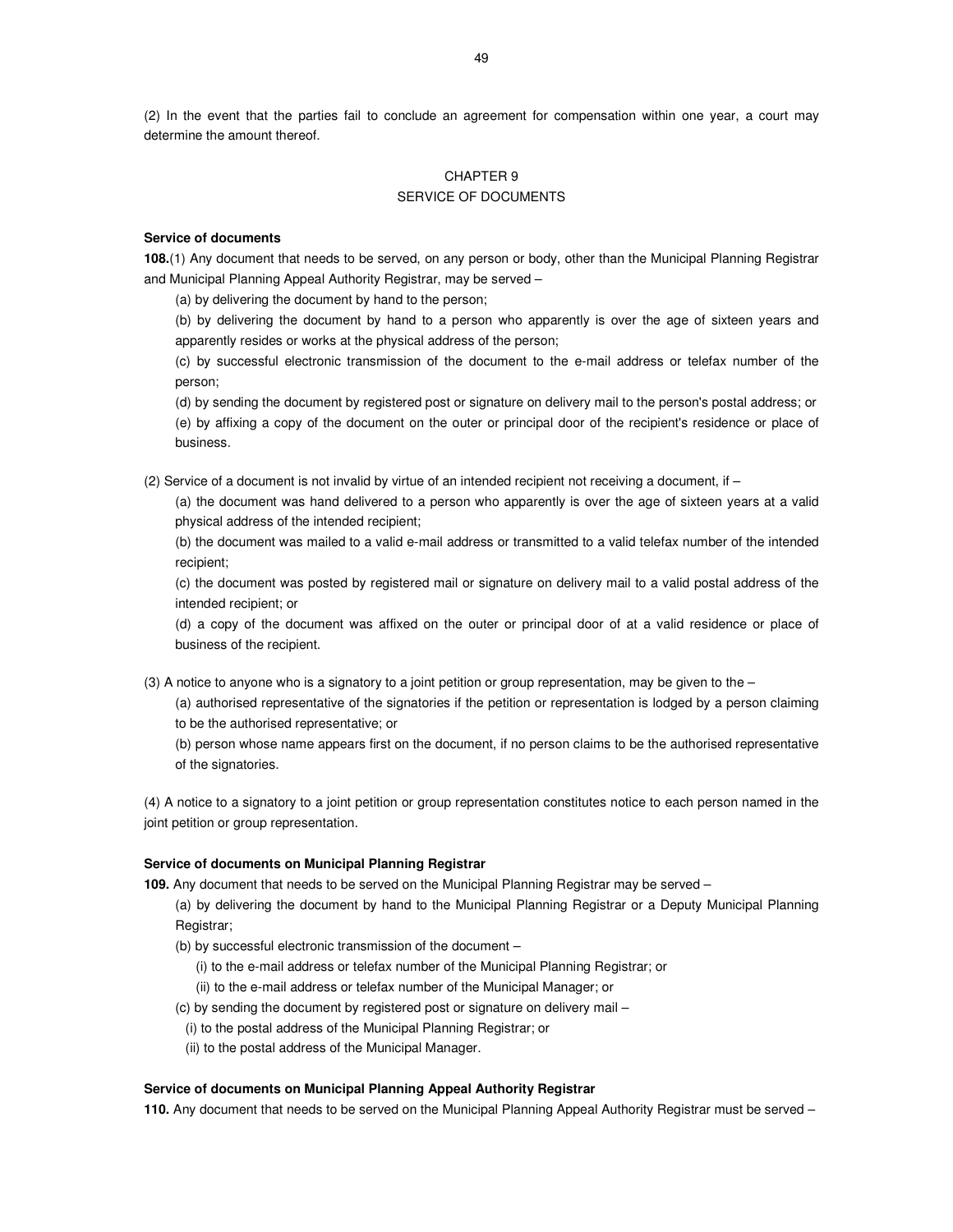(a) by delivering the document by hand to the Municipal Planning Appeal Authority Registrar or a Deputy Municipal Planning Appeal Tribunal Registrar; or

- (b) by successful electronic transmission of the document
	- (i) to the e-mail address or telefax number of the Municipal Planning Appeal Authority Registrar; or
	- (ii) to the e-mail address or telefax number of the Municipal Manager.

## **Date of service of document**

**111.**(1) If a document has been served by delivering the document by hand to the addressee the date on which the document was delivered must be regarded as the date of service of the document.

(2) If a document has been served on a person who apparently is over the age of sixteen years, service must be regarded as having been effected within 14 days of delivery.

(3) If a document has been served by successful electronic transmission of the document to the e-mail address or telefax number of the addressee, the date on which the document was successfully transmitted must be regarded as the date of service of the document.

(4) If a document has been served by registered post or signature on delivery mail, service must be regarded as having been effected within 21 days of posting, irrespective of when or if the mail has been collected.

# CHAPTER 10 DELEGATIONS AND AGENCY AGREEMENTS

#### **Agency agreement between municipalities for performance of functions in terms of Act**

**112.**(1) The Municipality may, after it has applied the criteria contemplated in section 78 of the Municipal Systems Act, enter into an agreement with one or more other municipalities, including the District Municipality, in terms of which the latter is to exercise, as the agent of the Municipality, any of its powers in terms of this By-law.

(2) An agency agreement must clearly specify the powers assigned to the agent municipality and the terms and conditions subject to which the powers must be exercised.

(3) A power exercised by an agent municipality in terms of an agency agreement must be regarded as a power exercised by the Municipality.

(4) The Municipal Manager must keep copies of agency agreements between municipalities for performance of functions in terms of this By-law.

#### **Agency agreement with traditional council**

**113.**(1) The Municipality may enter into an agreement with a traditional council in terms of which the latter is to exercise, as the agent of the Municipality, any of its powers in terms of this By-law, except –

(a) a power which requires the person exercising it to have a specific qualification and registration with a profession's controlling body; and

(b) the power to decide an application for municipal planning approval.

(2) An agency agreement must clearly specify the powers assigned to the traditional council and the terms and conditions subject to which the powers must be exercised.

(3) A power exercised by a traditional council in terms of an agency agreement must be regarded as a power exercised by the Municipality.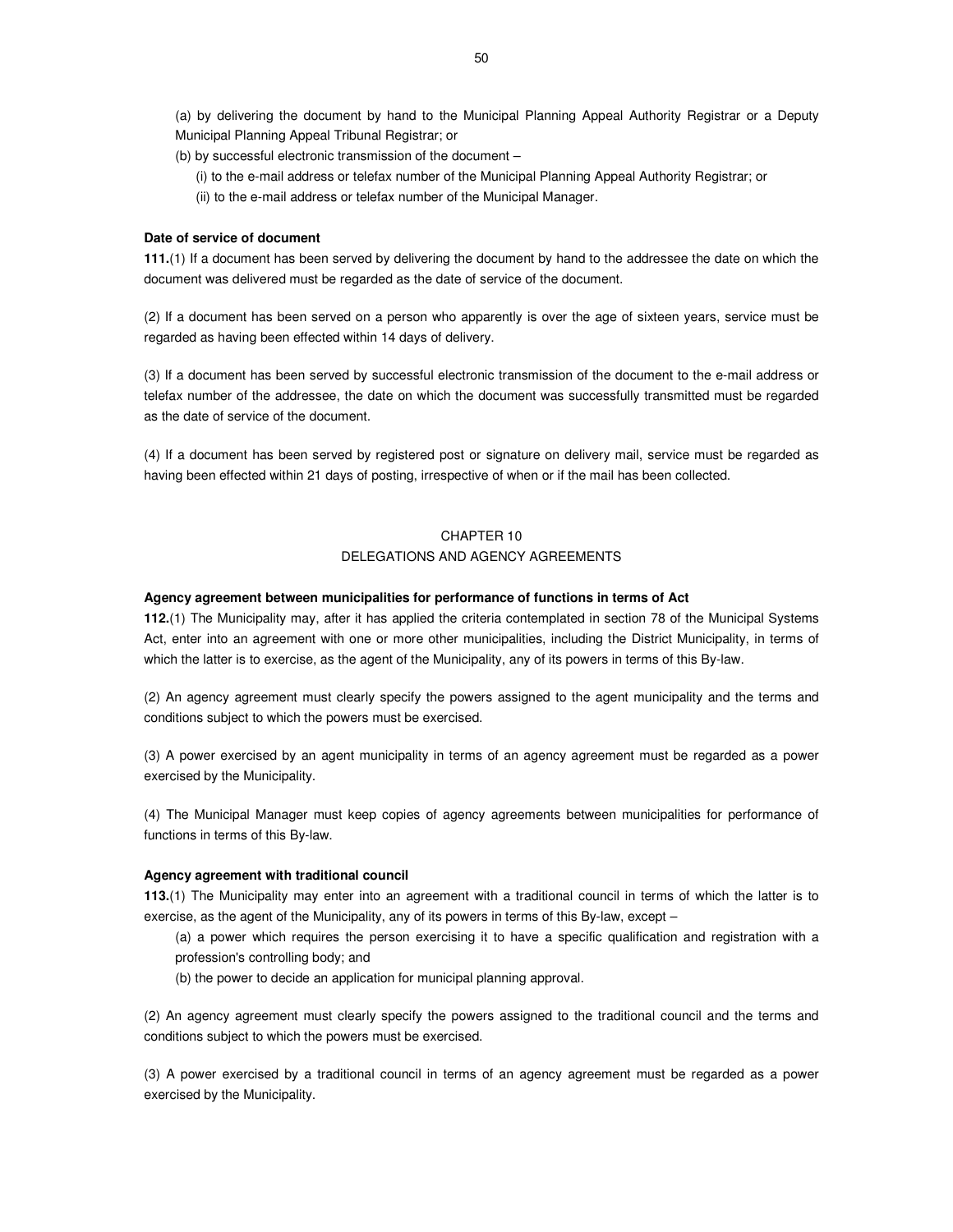(4) The Municipal Manager must keep copies of agency agreements between the Municipality and a traditional council for performance of functions in terms of this By-law.

# **Delegations by Municipality**

**114.**(1) The Municipal Council may not delegate the following powers –

- (a) the power to decide an application for municipal planning approval for
	- (i) the adoption of a land use scheme;
	- (ii) an amendment to a land use scheme that requires an amendment to the land use scheme clauses;
	- (iii) the repeal of a land use scheme; or
	- (iv) a material change to the Municipal Council's decision to adopt a land use scheme or to amend the land use scheme clauses.
- (b) the appointment of members of the Municipal Planning Tribunal;

(c) the determination of the conditions subject to which a member of the Municipal Planning Tribunal holds office;

(d) the removal of a member of the Municipal Planning Tribunal;

(e) the designation of a Chairperson and Deputy Chairperson the Municipal Planning Tribunal; and

(f) the designation of a Chairperson, if the Chairperson and Deputy Chairperson of the Municipal Planning Tribunal are unable to act.

#### (2) A power conferred on –

(a) a Municipal Planning Tribunal;

- (b) Chairperson of a Municipal Planning Tribunal;
- (c) Presiding Officer appointed by the Chairperson of a Municipal Planning Tribunal;
- (d) a member of a Municipal Planning Tribunal who is a Registered Planner member, attorney or advocate;
- (f) Tribunal Registrar; or
- (g) Municipal Planning Authorised Officer;

may not be delegated, unless the Act provides expressly otherwise.

(3) A Municipality may delegate any power conferred on it in terms this By-law, other than the powers contemplated in subsections  $(1)$  and  $(2)$  –

(a) to a committee of the Municipality established in terms of sections  $60(1)(a)$ ,  $61(2)$ ,  $71$  or  $79(1)(a)$  of the Municipal Structures Act; or

(b) to an official employed by the Municipality.

# (4) A power or duty may –

- (a) be delegated to more than one functionary;
- (b) be delegated to a named person or the holder of a specific office or position;
- (c) be delegated subject to any conditions or limitations that the Municipality considers necessary; and
- (d) at any time be withdrawn or amended in writing by the Municipal Council.
- (5) A delegation does not –

(a) prevent the Municipal Council from exercising that power or performing the duty; or

(b) relieve the Municipal Council from being accountable for the exercise of the power or the performance of the duty.

(6) An act performed by a delegated authority has the same force as if it had been done by the Municipal Council.

(7) An act performed by a delegated authority, which was done within the scope of the delegation, remains in force and is not invalidated by reason of –

(a) the Municipal Council electing afterwards to exercise that power or performing the function or duty; or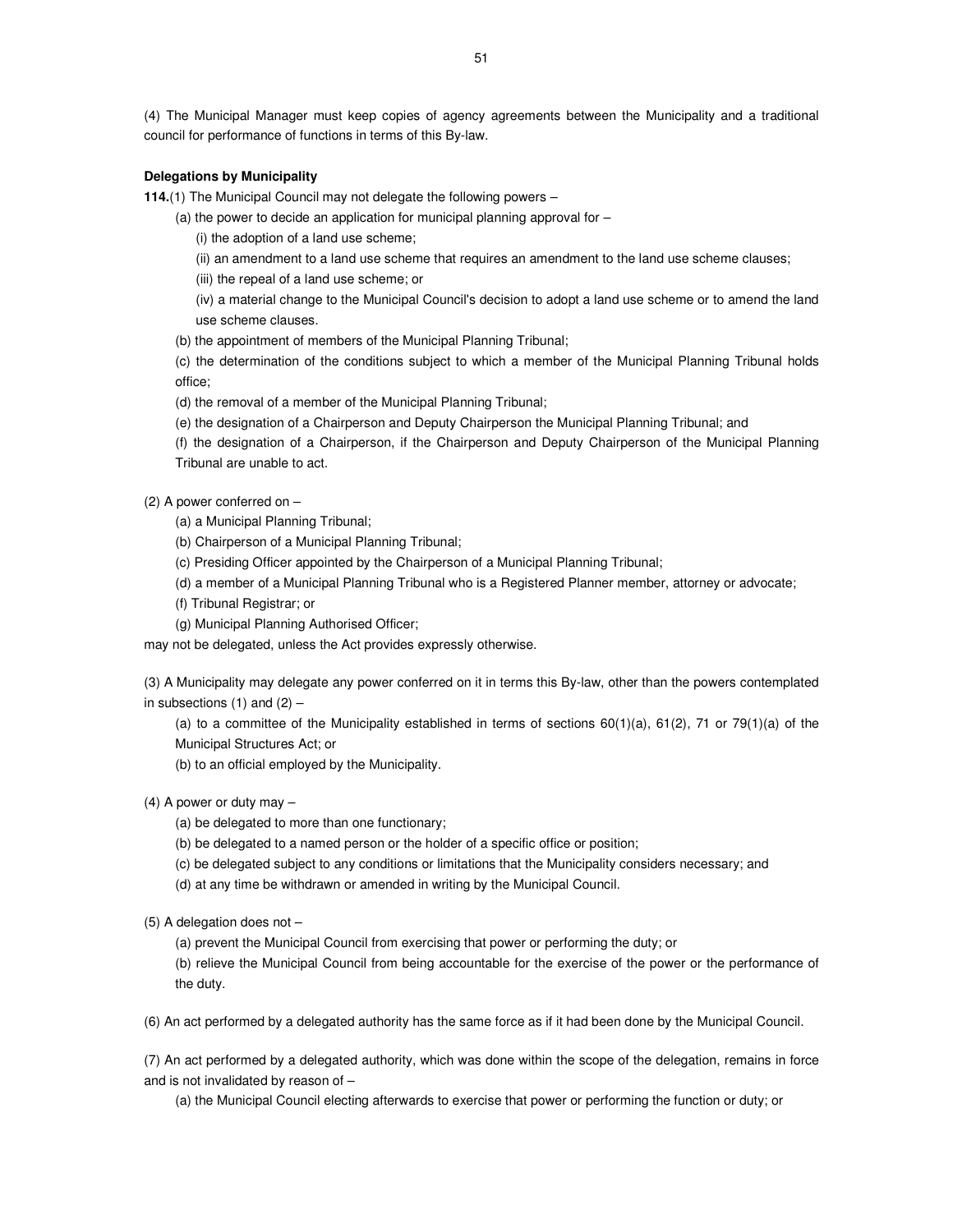- (b) a later amendment or withdrawal of a delegation.
- (8) A delegation in terms of this section
	- (a) must be in writing;
	- (b) must include the following details
		- (i) the matter being delegated; and
		- (ii) the conditions subject to which the delegation is made.

(9) The Municipal Council may at any time amend the terms of a delegation, or revoke a delegation made in terms of this section.

(10) A Municipal Manager must keep an updated record of all delegations in terms of this By-law.

(11) Any act done in terms of a power conferred on the Municipality in terms of this By-law that is exercised without the necessary authority is voidable.

# CHAPTER 11

## KEEPING OF RECORDS AND ACCESS TO INFORMATION

## **Record of a land use scheme**

**115.** The Municipality's land use scheme clauses and map must be updated on 1 January and 1 July each year to show amendments to the land use scheme that have been made during the preceding six months.

## **Record of applications for municipal planning approval**

**116.**(1) The Municipality must keep a register of all applications for municipal planning approval.

(2) The Municipality must keep copies of all documents to which the public has a right of access contemplated section 120 and 122.

## **Notice of approval of sectional title plan, diagram and general plan**

**117.** The Surveyor-General must notify the Municipality in writing within 14 days of the approval by the Surveyor-General of the following plans –

(a) a sectional plan in terms of section 7(4) of the Sectional Titles Act;

(b) a sectional plan for the subdivision of consolidation of a section in terms of section 21(3) of the Sectional Titles Act;

(c) a sectional plan for the extension of a section in terms of section 24(4) of the Sectional Titles Act;

(d) a sectional plan for the extension of a scheme by the addition of sections and exclusive areas in terms of section 25(8) of the Sectional Titles Act;

(e) a diagram or general plan approved in terms of section 6(1)(b) of the Land Survey Act;

(f) a correction of a registered diagram that affects the extent of land in terms of section 36 of the Land Survey Act; or

(g) an alteration or amendment of a general plan that effects the extent land in terms of section 37 of the Land Survey Act.

## **Notice of allocation of land in terms of the customary law**

**118.**(1) A traditional council must notify a Municipality in writing within 14 days of –

- (a) any allocation of land in terms of customary law; and
- (b) any re-allocation of land in terms of customary law.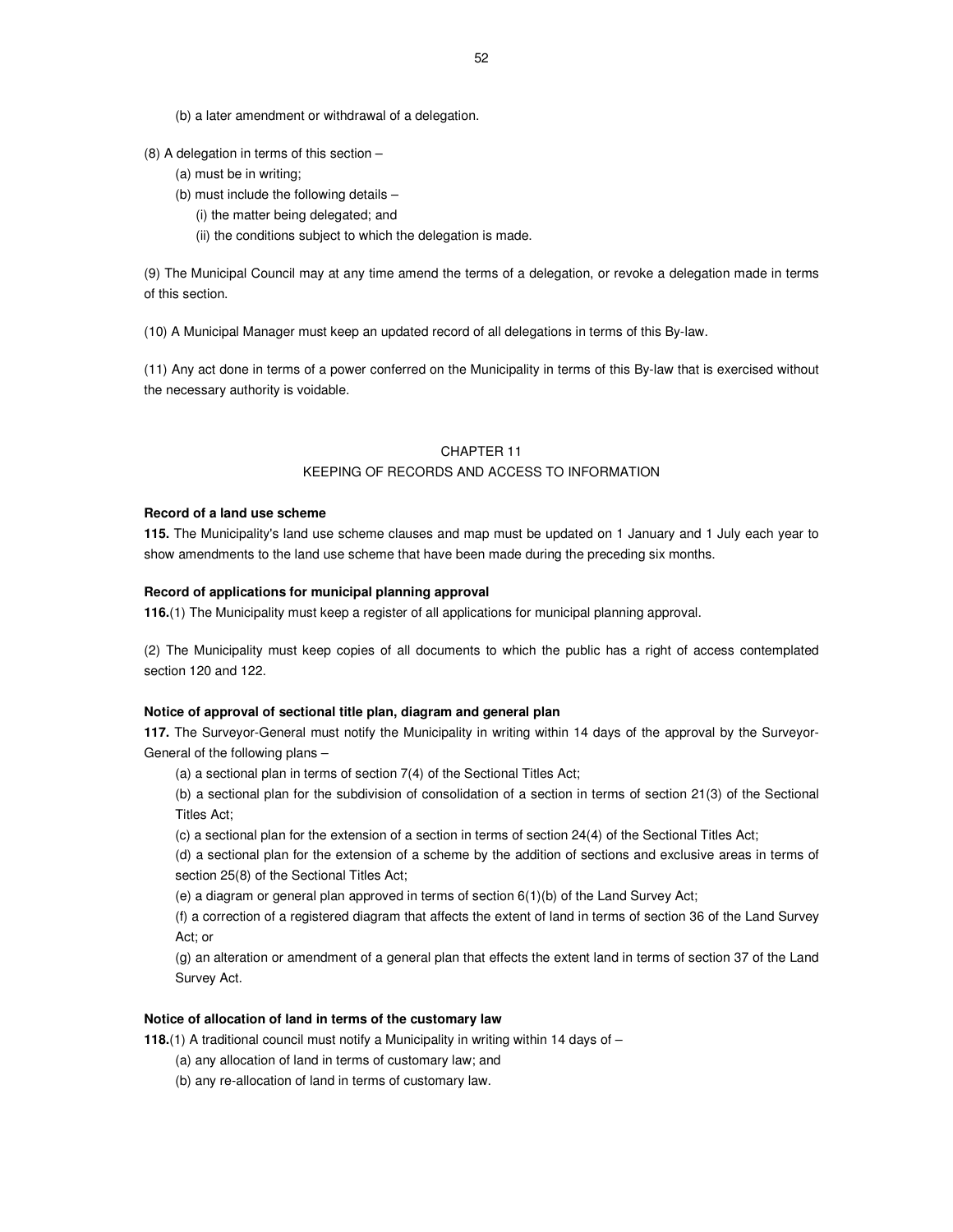(2) A traditional council must provide a Municipality with the contact details of the person to whom the land has been allocated or re-allocated.

## **Access to information held by Municipal Planning Registrar**

**119.** The following records that are held by the Municipal Planning Registrar must be regarded as records that are automatically available as contemplated in section 15 of the Promotion of Access to Information Act –

(a) the land use scheme contemplated in section 40(1);

(b) an application for municipal planning approval contemplated in section 46 or municipal planning proposal by a Municipality contemplated in section 73;

(c) proof that an applicant did give notice of an application for municipal planning approval contemplated in item 11(1) of Schedule 4;

(d) comments received by the Municipality in response to an invitation to comment on an application for municipal planning approval contemplated in item 11(1) of Schedule 4;

(e) the Municipal Planning Registrar's assessment of compliance of an application for municipal planning approval with the application process contemplated in item 13(2)(d) of Schedule 4;

(f) the Registered Planner's assessment and recommendation on an application for municipal planning approval contemplated in item 16(2) of Schedule 4;

(g) the Municipal Planning Tribunal's recommendation on an application for municipal planning approval, if the application is an application–

(i) for the adoption of a land use scheme;

(ii) for an amendment to a land use scheme that requires an amendment to the land use scheme clauses;

(iii) for the repeal of a land use scheme; or

(iv) for a material change to a Municipal Council's decision to adopt a land use scheme or to amend the land use scheme clauses,

contemplated in item18 of Schedule 4;

(h) the Municipal Planning Approval Authority's Record of Decision on an application for municipal planning contemplated in section 55; and

(i) an applicant's waiver of the right to appeal against the Municipal Planning Approval Authority's decision on an application for municipal planning contemplated in section 58(a)(iii).

#### **Access to information held by Municipal Planning Appeal Authority Registrar**

**120.** The following records that are held by the Municipal Planning Appeal Authority Registrar must be regarded as records that are automatically available as contemplated in section 15 of the Promotion of Access to Information Act

–

(a) a memorandum of appeal contemplated in item 1(1) of Schedule 10;

(b) a responding memorandum contemplated in item 2(1) of Schedule 10;

(c) a withdrawal of an appeal contemplated in item 4(1) of Schedule 10;

(d) a withdrawal of a opposition to an appeal contemplated in item 4(2) of Schedule 10;

(e) a subpoena requesting a person to testify or produce a document at a site inspection or an appeal hearing contemplated in item 6(1) of Schedule 10;

(f) a subpoena requesting a person to lodge a document with the Municipal Planning Appeal Authority Registrar contemplated in item 7(1) of Schedule 10;

(g) the collated appeal documents contemplated in item 9(3) of Schedule 10;

(h) a notice of a site inspection contemplated in item 12(4) of Schedule 10;

(i) a notice of an appeal hearing contemplated in item 13(1) of Schedule 10;

(j) an application for the late lodging of a memorandum of appeal contemplated in item 1 of Schedule 11;

(k) opposition to a late appeal contemplated in item 2 of Schedule 11;

(l) a decision on an application for the late lodging of a memorandum of appeal contemplated in item 4 of Schedule 11;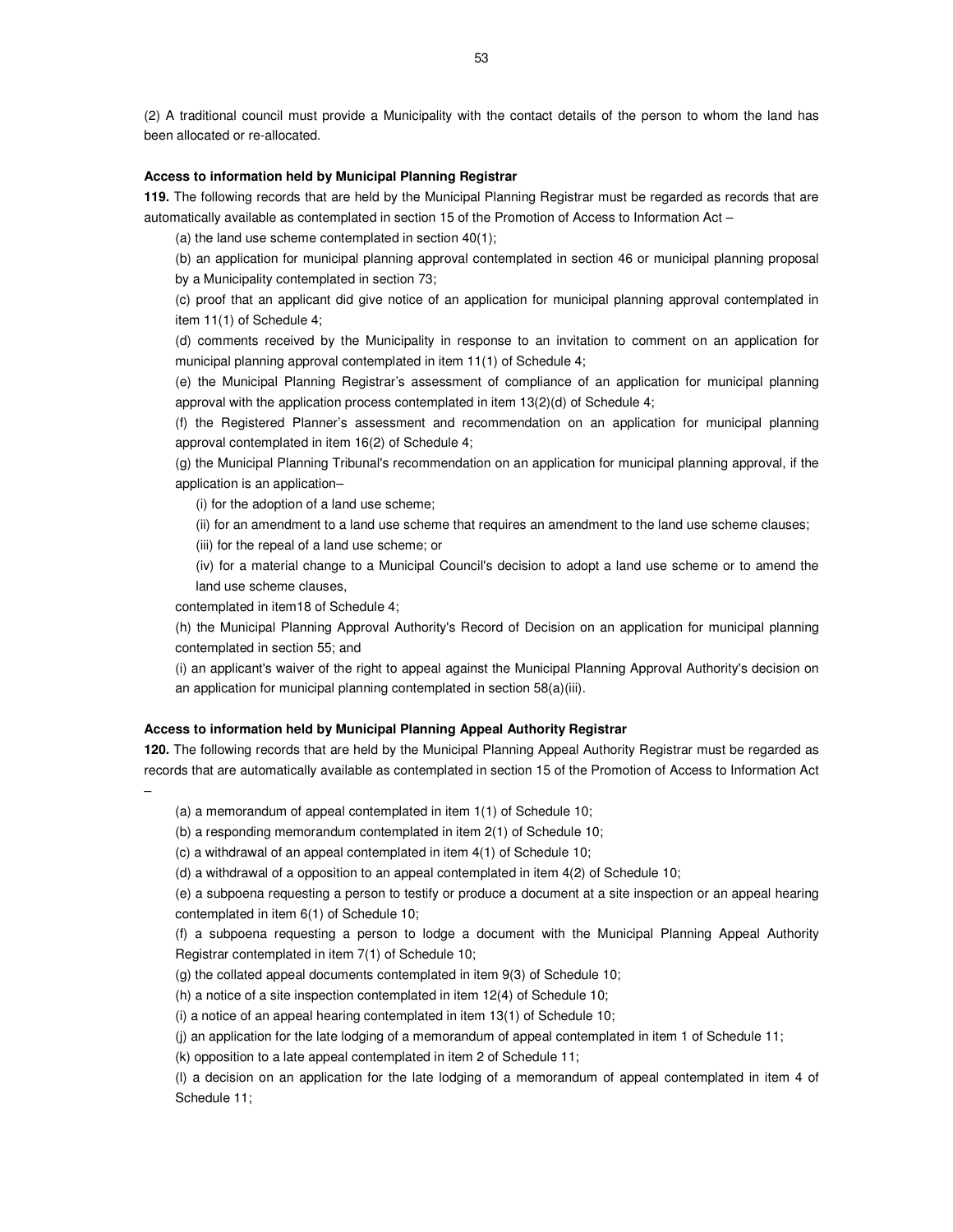(m) an urgent application to confirm that an appeal is invalid or for the partial commencement of a decision approving an application for municipal planning approval contemplated in item 1 of Schedule 12;

(n) opposition to an urgent application to confirm that an appeal is invalid or for the partial commencement of a decision approving an application for municipal planning approval contemplated in item 2 of Schedule 12;

(o) a decision on an urgent application to confirm that an appeal is invalid or for the partial commencement of a decision approving an application for municipal planning approval contemplated in item 5 of Schedule 12;

(p) a decision of the Municipal Planning Appeal Authority contemplated in section 78(4);

(q) written reasons for a decision of the Municipal Planning Appeal Authority contemplated in section 79(1); and

(r) a register of appeals contemplated in section 86(2).

## **Access to information held by Municipal Manager**

**121.**(1) The following records that are held by a Municipal Manager must be regarded as records that are automatically available as contemplated in section 15 of the Promotion of Access to Information Act –

(a) a register of the interests of members of the Municipal Planning Approval Authority, Municipal Planning Appeal Authority and the Municipal Planning Enforcement Authority contemplated in section 33(3);

(b) an agency agreement for performance of functions in terms of this By-law in terms of section 112(4); and

(c) an updated record of all delegations in terms of this By-law contemplated in section 114(10).

# CHAPTER 12

## GENERAL PROVISIONS

# **Declaration of land as land for the settlement in an unstructured manner by a traditional community or indigent households**

**122.**(1) The Municipality may declare land as land for the settlement in an unstructured manner by a traditional community or indigent households, if –

(a) the land is occupied or earmarked for occupation by three or more households;

(b) the households are settled on the land or will be settled on it in an unstructured manner;

(c) the majority of the households that are settled on the land or will be settled on it will not be able to afford to comply with the application process contemplated in Schedule 4; and

(d) the Municipality has designated the land in its Spatial Development Framework as land to which shortened land use development procedures apply as contemplated in section 21(l)(ii) of the Spatial Planning and Land Use Management Act.

(2) The Municipality must map land declared as land for the settlement in an unstructured manner by a traditional community or indigent households.

(3) The Municipality must publish on its website –

(a) its decision declare land as land for the settlement in an unstructured manner by a traditional community or indigent households; and

(b) mapping showing land that it has declared as land for the settlement in an unstructured manner by a traditional community or indigent households.

#### **Calculation of number of days**

**123.**(1) If this By-law prescribes a period for performing an action, the number of days must be calculated by excluding the first day, and by including the last day, unless the last day happens to fall on a Saturday, Sunday or public holiday, in which case the first work day immediately following the Saturday, Sunday or public must be regarded as the last day of the period.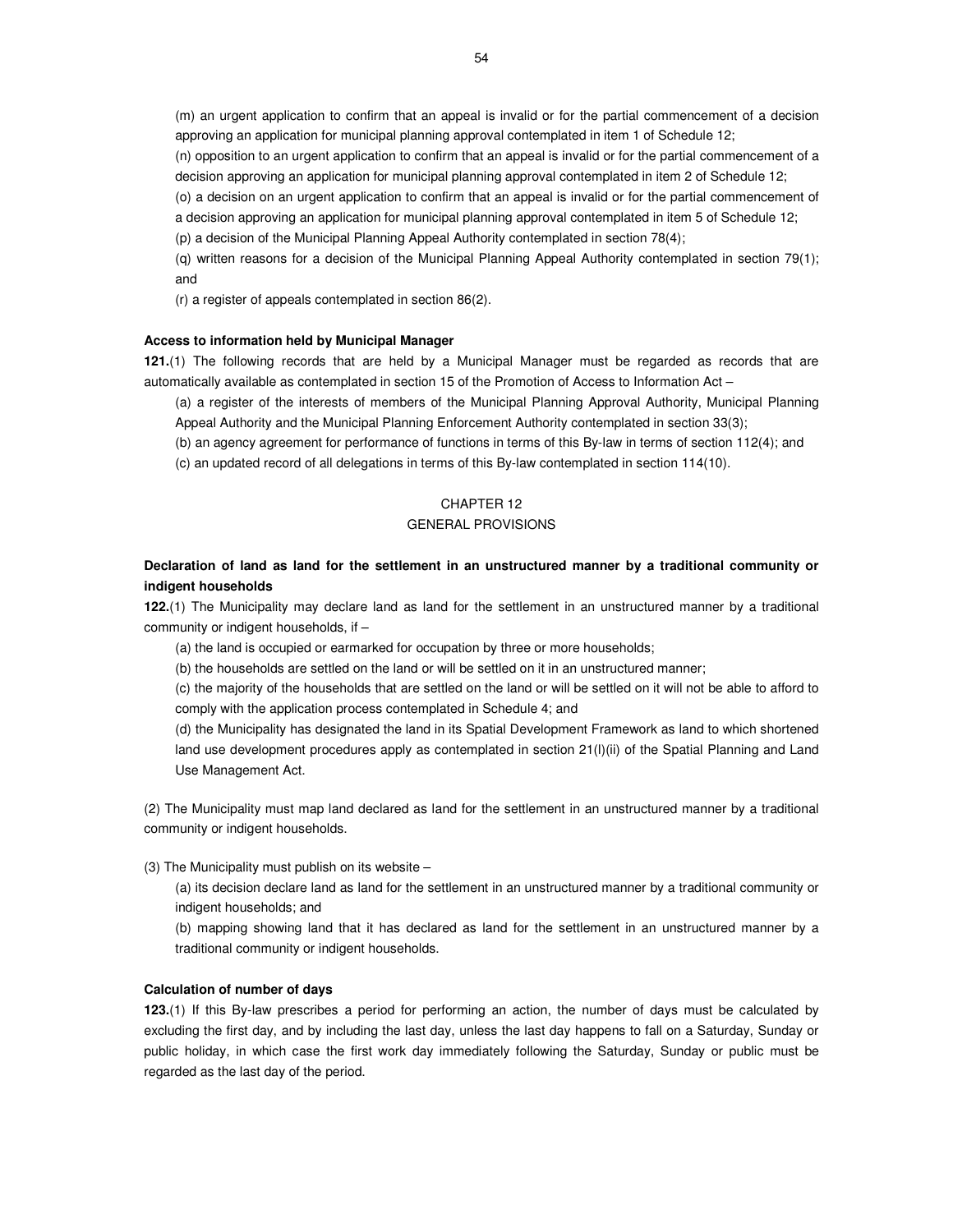(2) Days that a Municipality is officially in recess must be excluded from the period in which a Municipality must perform an action in terms of this By-law, if –

- (a) a Municipality did not delegate the power to perform the action; and
- (b) the action must be performed in 120 days or less.

#### **Effect of change of ownership of land to which an application for municipal planning approval relates**

**124.**(1) If a land, which is the subject of an application for municipal planning approval, is transferred to a new owner, the new owner may continue with the application as the legal successor-in-title of the previous owner.

(2) A new owner must inform the Municipality in writing that he or she wishes to continue with an application for municipal planning approval and provide the Municipality with his or her contact details.

# **Ceding of rights associated with a person who commented on an application for municipal planning approval to new land owner**

**125.**(1) An owner who commented on an application for municipal planning approval by the closing date stated in the invitation contemplated in item 2(f) of Schedule 5 may, in writing, cede the rights conferred on a person who commented on an application to the new owner of his or her land.

(2) The new owner must provide the applicant and Municipality with a copy of the agreement to cede the rights and his or her contact details.

## **Application for leave to intervene in application for municipal planning approval or appeal**

**126.**(1) An person may apply in writing for leave to intervene in an existing application for municipal planning approval before the Municipal Planning Approval Authority or the Municipal Planning Appeal Authority.

(2) The Municipal Planning Approval Authority or the Municipal Planning Appeal Authority must consider the following matters when it decides an application for leave to intervene –

(a) whether public consultation was required for the application for municipal planning approval;

(b) whether the applicant for intervention was given notice of the application for municipal planning approval;

(c) the applicant for intervention's motivation for the request to intervene;

(d) the written consent of all the other parties to the application for municipal planning approval or appeal to agree to the party intervening, if they did consent to the party intervening;

(e) prejudice that may be suffered by the applicant or any other person, including the public;

(f) the applicant for intervention's prospects of success;

(g) avoidance of unnecessary delay in the administration of justice;

(h) the convenience of the Municipal Planning Approval Authority or Municipal Planning Appeal Authority;

(i) if a party applies to intervene in an application for municipal planning approval, whether the applicant for intervention is the only person who wishes to comment on the application, or if there are other persons who also made similar comments on the application;

(j) if a party applies to intervene in an appeal –

(i) whether the applicant for intervention is the only person who wishes to appeal against the decision of the Municipal Planning Approval Authority, or if there are other appellants that also appealed against the decision on similar grounds;

- (ii) the importance of the appeal;
- (iii) the applicant for intervention's interest in the outcome of the appeal; and
- (k) any other relevant factor.

(3) The Municipal Planning Appeal Authority or Municipal Planning Appeal Authority must –

(a) approve; or

(b) refuse,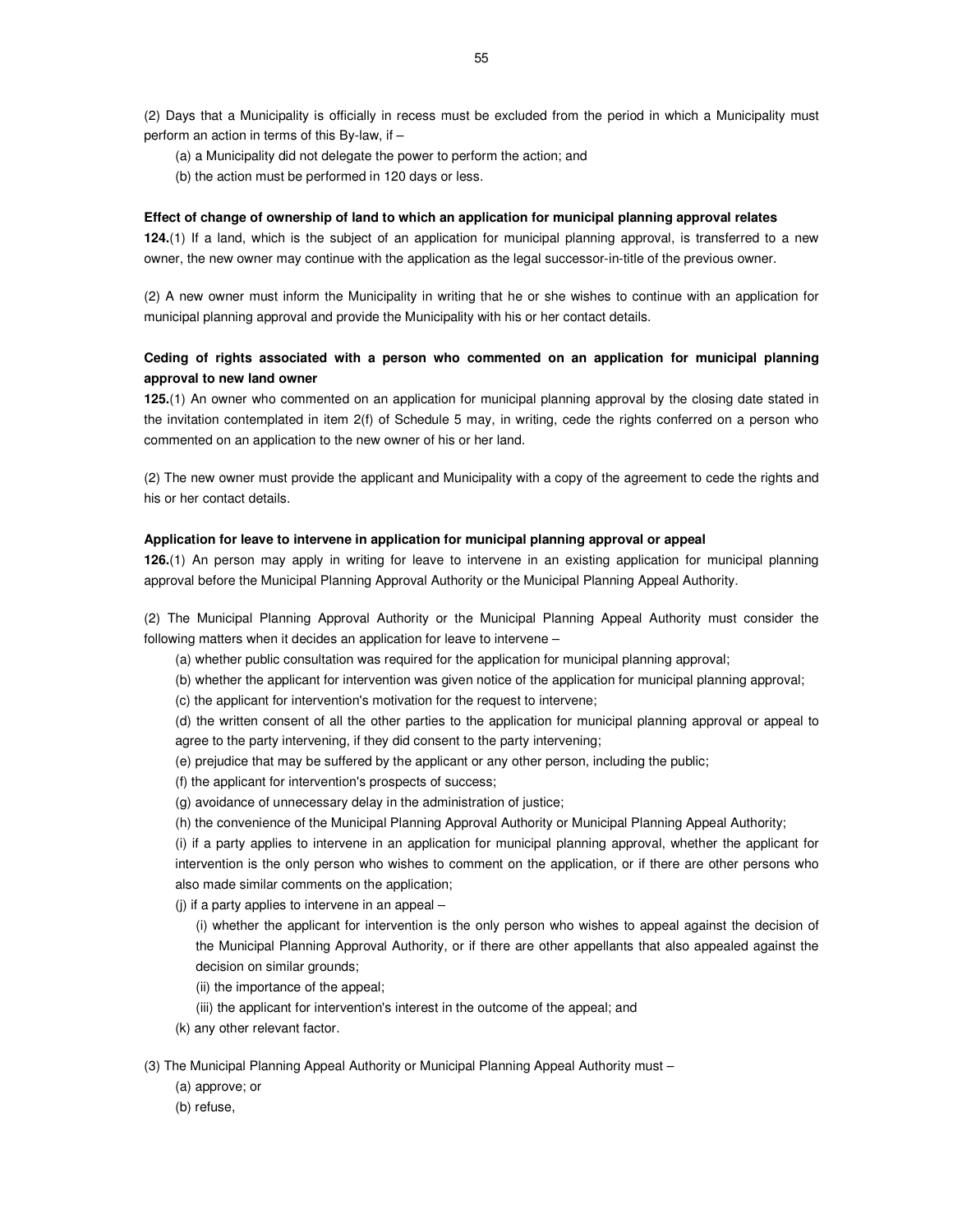an application for leave to intervene.

(4) The Municipal Planning Appeal Authority or the Municipal Planning Appeal Authority may limit a person who applied for intervention's participation to the issues in which the person's interest has been established in its decision to grant leave to intervene.

(5) If a person was granted leave to intervene in an application for municipal planning approval, the person must submit written comment on the application to the Municipal Planning Approval Authority in the manner and by the date determined by the Municipality in its decision to grant leave to intervene.

(6) If a person was granted leave to intervene in an appeal, the person must participate in the appeal proceedings in the manner determined by the Municipal Planning Appeal Authority in its decision to grant leave to intervene.

(7) A person who was granted leave to intervene in an application for municipal planning approval must be regarded as a person who commented on the application when the public was consulted, irrespective of whether or not public consultation was required for the application.

## **Transitional arrangements and savings**

**127**. Schedule 13 applies to the transition from the old legislative order to the new legislative order.

#### **Short title and commencement**

**128.** This By-law is called the Emadlangeni Municipality Planning and Land Use Management By-law, 2015, and comes into operation on the date of this gazette.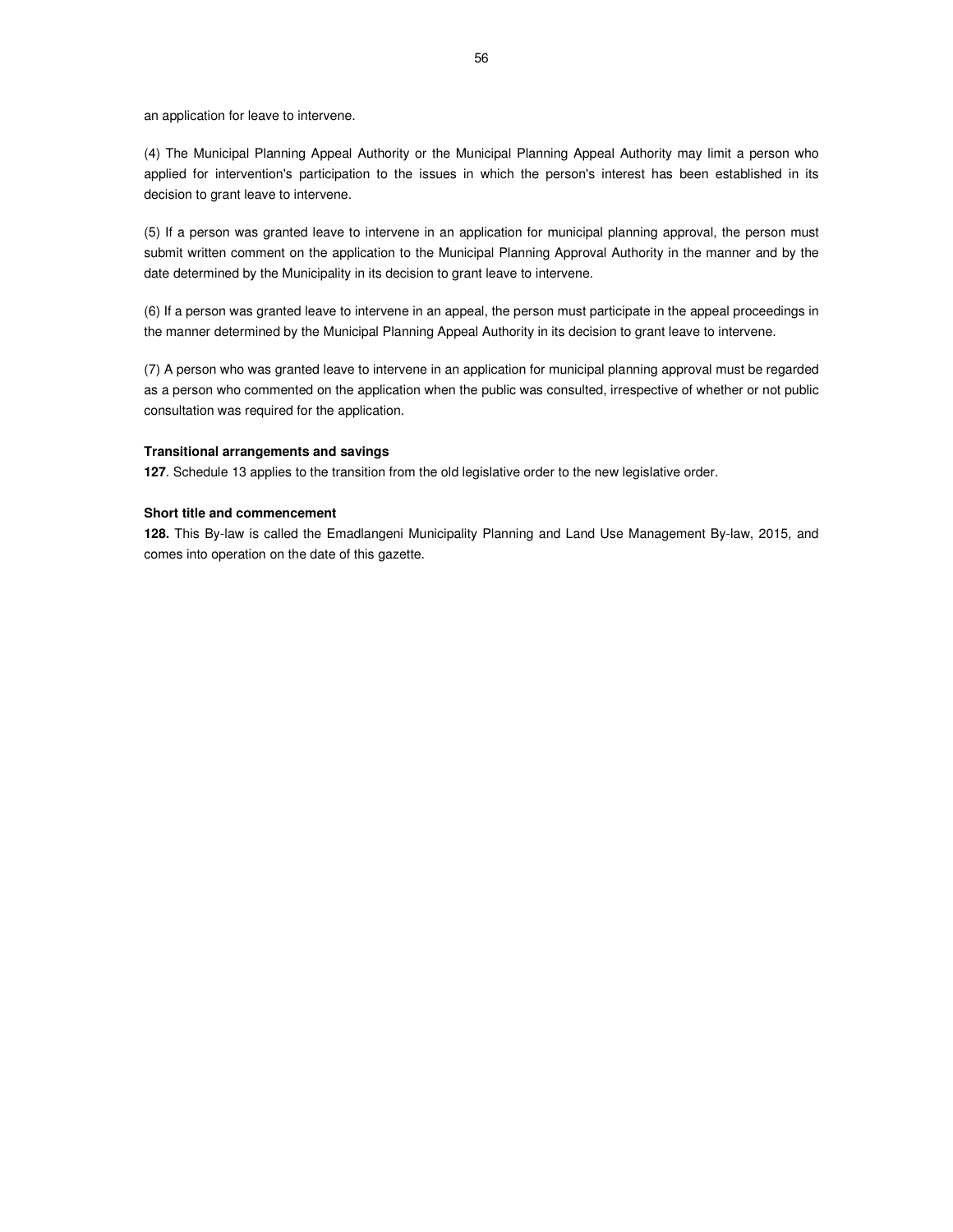# SCHEDULE 1

# MATTERS THAT MUST BE ADDRESSED IN AN AGREEMENT TO ESTABLISH A JOINT MUNICIPAL PLANNING TRIBUNAL

# (Section 8(5))

# **Matters that must be addressed in an agreement to establish a Joint Municipal Planning Tribunal**

**1.** An agreement between the Municipal Council and any other municipalities to establish a Joint Municipal Planning Tribunal should at least provide for the following −

- (a) the names of the participating municipalities;
- (b) the rights, obligations and responsibilities of each of the participating municipalities;
- (c) how the Joint Municipal Planning Tribunal will be funded;
- (d) how Municipal Planning Registrars and Deputy Municipal Planning Registrars will be appointed and function;
- (e) how the following functionaries will be elected
	- (i) the Municipal Planning Tribunal members;
	- (ii) the Chairperson of the Municipal Planning Tribunal;
	- (iii) the Deputy Chairperson of the Municipal Planning Tribunal;
- (f) how the participating municipalities will publish legal notices, including
	- (i) the notice calling for the persons to serve on the Joint Municipal Planning Tribunal;
	- (ii) the notice confirming the appointment of the members of the Joint Municipal Planning Tribunal;
- (g) how and where records will be kept, including  $-$

(i) a register of applications for municipal planning approval decided by the Joint Municipal Planning Tribunal in terms of section 116(1);

- (ii) documents to which the public has a right of access in terms of sections 120 to 122; and
- (iii) a register of interests disclosed by members of the Joint Municipal Planning Tribunal, Municipal Planning Registrars and Deputy Municipal Planning Registrars in terms of section 33(3);
- (h) how application fees will be determined and managed;
- (i) where applications for municipal planning approval must be lodged;
- (j) how a participating Municipality will be informed that an appeal against a decision for a development in its area has been lodged with the Municipal Planning Appeal Authority Registrar;
- (k) the administrative support and office accommodation for the Joint Municipal Planning Tribunal, if necessary; and

(l) the legal implications of the withdrawal of a participating Municipality from the Joint Municipal Planning Tribunal.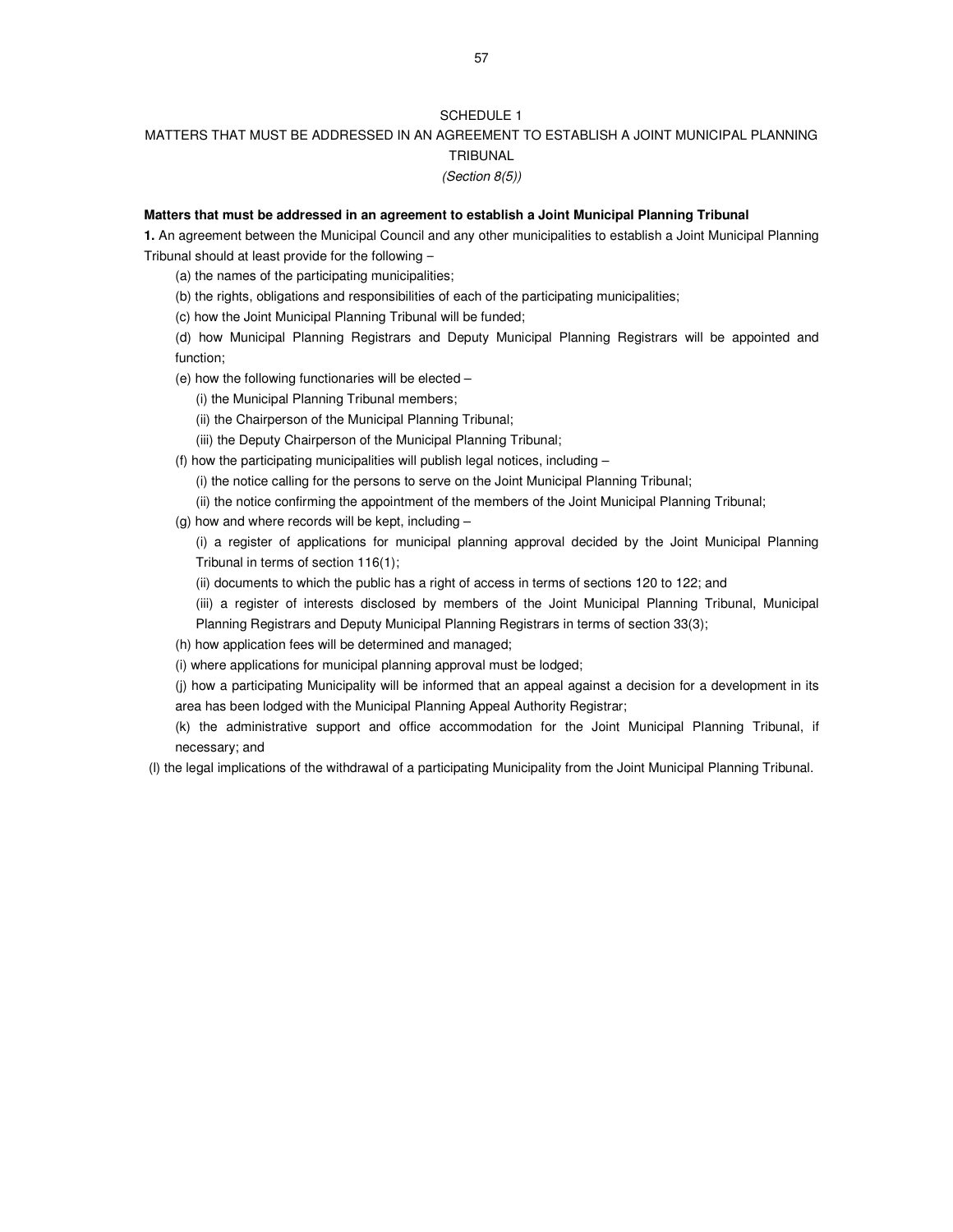## SCHEDULE 2

# CATEGORISATION OF APPLICATIONS FOR DECISION BY THE MUNICIPAL PLANNING APPROVAL AUTHORITY (Section 22(1))

**Applications for municipal planning approval that may be decided by a Municipal Planning Authorised Officer**

**1.**(1) A Municipal Planning Authorised Officer may decide the following applications for municipal planning approval –

(a) the granting of consent in terms of land use scheme for the relaxation of a development control, including spaces around buildings;

(b) the subdivision and consolidation of land –

(i) that does not involve a change of land use; and

(ii) of which the end result is the creation of no more than two new properties, excluding properties used exclusively for the accommodation of roads or other engineering services;

(c) the subdivision and consolidation of land exclusively for the purpose of accommodating engineering services;

(d) the removal, amendment or suspension of a restrictive condition of title –

(i) that has been imposed in terms of this By-law or a repealed municipal planning law; or

(ii) that has not been imposed in terms of these By-Laws or a repealed municipal planning law, but is accompanied by the written approval of the person or entity in whose favour the condition is registered;

(e) an amendment to an application in terms of paragraphs (a) to (d), prior to the approval thereof by the Municipal Planning Authorised Officer;

(f) a correction to a decision of a Municipal Planning Authorised Officer on an application in terms of paragraphs (a) to (d) to correct an error in the wording of the decision, correct a spelling error, update land description, or update a reference to a law, person, institution, place name or street name; and

(g) a non-material amendment to a Municipal Planning Authorised Officer's decision on an application in terms of paragraphs (a) to (d).

# **Applications for municipal planning approval that must be decided by the Chairperson of a Municipal Planning Tribunal or a tribunal member designated by the Chairperson**

**2.**(1) The Chairperson of a Municipal Planning Tribunal must decide an application for municipal planning approval  $for -$ 

(a) an amendment to an application in terms of paragraphs (a) to (l) of item 3, prior to the approval thereof by the Municipal Planning Tribunal;

(b) a correction to a decision of a Municipal Planning Tribunal on an application in terms of paragraphs (a) to (l) of Item 3 to correct an error in the wording of the decision, correct a spelling error, update land description, or update a reference to a law, person, institution, place name or street name.

(2) The Chairperson of a Municipal Planning Tribunal may designate another member of the Tribunal to decide an application for municipal planning approval for a correction to a decision of a Municipal Planning Tribunal on an application in terms of paragraphs (a) to (l) of Item 3 to correct an error in the wording of the decision, correct a spelling error, update land description, or update a reference to a law, person, institution, place name or street name.

#### **Applications for municipal planning approval that must be decided by the Municipal Planning Tribunal**

**3.** The Municipal Planning Tribunal must decide the following applications for municipal planning approval –

- (a) the zoning or rezoning of land in accordance with an existing zone;
- (b) the granting of consent in terms of land use scheme for land use;
- (c) approval for a development situated outside the area of land use scheme;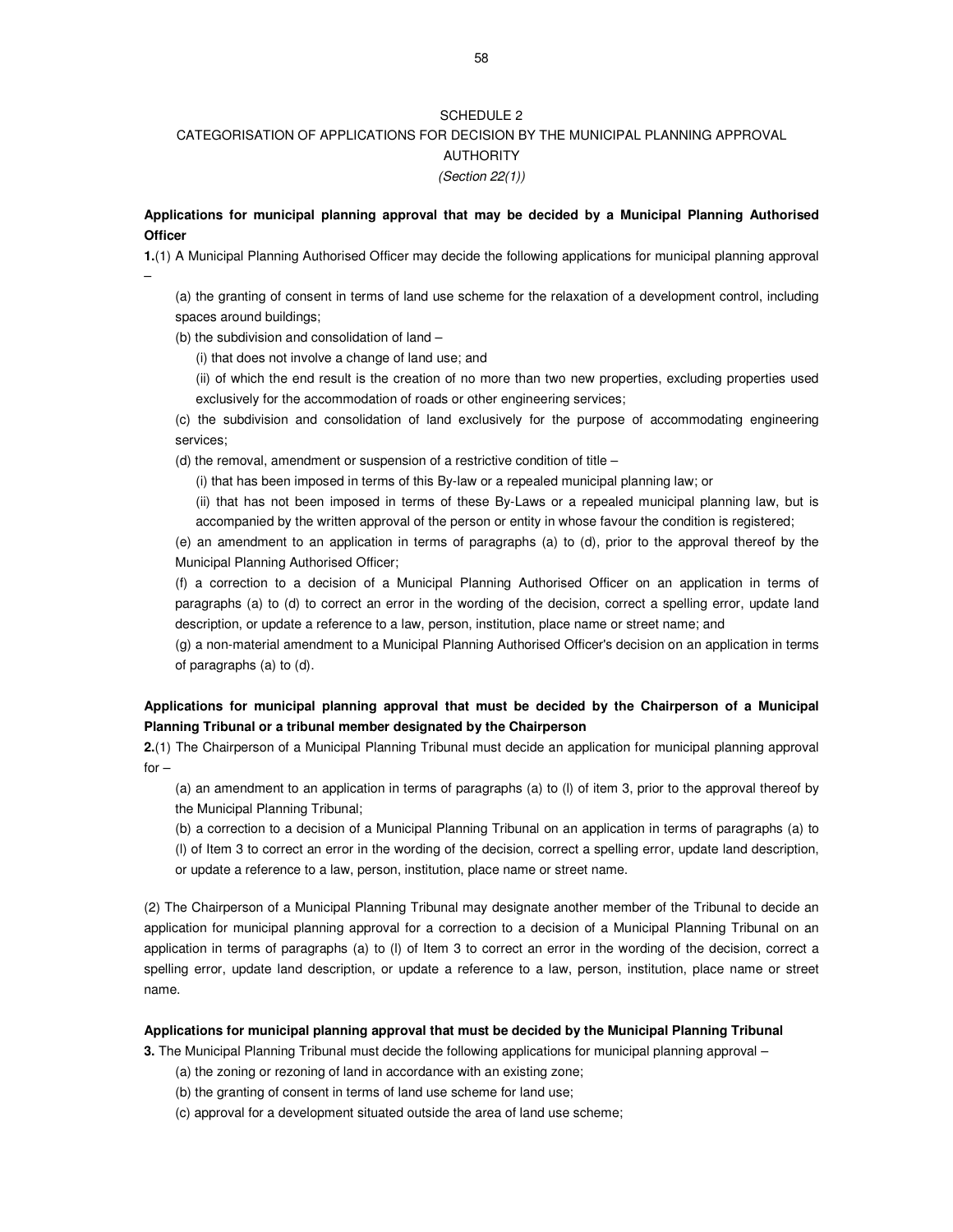- (d) the subdivision and consolidation of land
	- (i) that involves a change of land use; or
	- (ii) of which the end result is the creation of more than two new properties, excluding properties used exclusively for the accommodation of roads or other engineering services;
- (e) township establishment;
- (f) the notarial tying of adjacent properties;
- (g) the extension of a sectional title scheme by the addition of land to common land in terms of section 26 of the Sectional Titles Act;
- (h) the removal, amendment or suspension of a restrictive condition of title
	- (i) that has not been imposed in terms of this By-law or a repealed municipal planning law; or
	- (ii) that is not accompanied by the written approval of the person or entity in whose favour the condition is registered;
- (i) the permanent closure of a municipal road or a public place;
- (j) an application for municipal planning approval that has been referred to the Municipal Planning Tribunal by a Municipal Planning Authorised Officer;
- (l) a non-material amendment to a Municipal Planning Tribunal's decision on an application in terms of paragraphs (a) to (j).

#### **Applications for municipal planning approval that must be decided by the Municipal Council**

**4.** The following applications for municipal planning approval must be decided by a Municipal Council –

- (a) the adoption of land use scheme;
- (b) an amendment to wording of land use scheme, including development controls contained in it;
- (c) the zoning or rezoning of land in accordance with a new zone; and
- (d) the zoning or rezoning land by the Municipality to achieve the development goals and objectives of the municipal spatial development framework.
- (e) an amendment to an application in terms of paragraphs (a) to (d), prior to the approval thereof by a Municipal Council;
- (f) a correction to a decision of a Municipal Council on an application in terms of paragraphs (a) to (d) to correct an error in the wording of the decision, correct a spelling error, update land description, or update a reference to a law, person, institution, place name or street name; and
- (g) a non-material amendment to a Municipal Council's decision on an application in terms of paragraphs (a) to (d).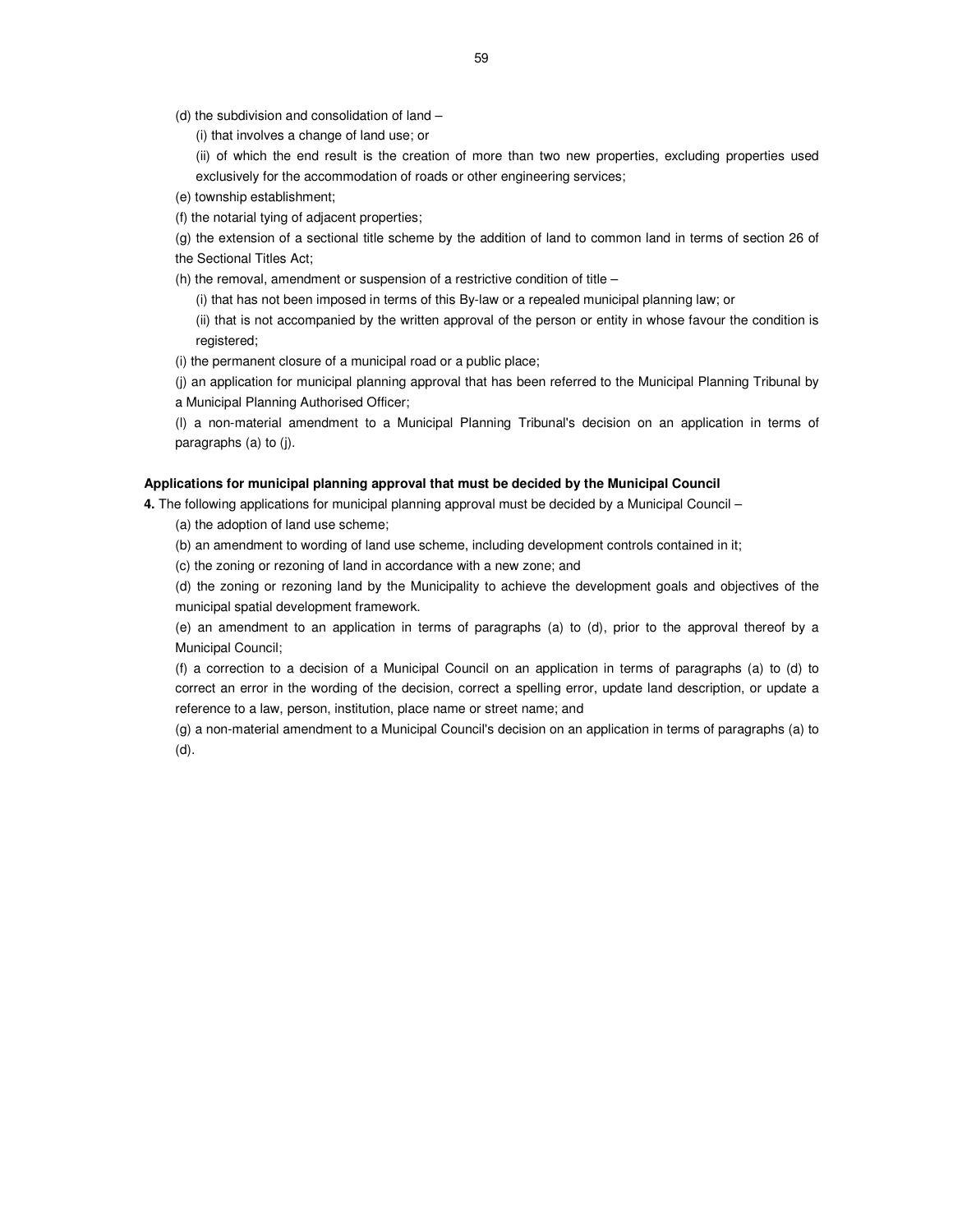# SCHEDULE 3 ACTIVITIES IN AREAS SITUATED OUTSIDE THE AREA OF A LAND USE SCHEME THAT REQUIRE MUNICIPAL PLANNING APPROVAL (Section 46(e))

# **Activities that require municipal planning approval outside the area of a land use scheme**

**1.** The following activities require municipal planning approval outside the area of a land use scheme –

abattoir adult premises agricultural or forestry building airport betting shop bus depot caravan park car wash casino cemetery court room crematorium dairy day care centre dormitory educational building escort agency factory fast food drive-through fire station funeral parlour government subsidised dwelling health facility kennels launderette mining operation mortuary multiple dwellings office overnight accommodation establishment paper mill parking lot petroleum production operation place of public amusement place of public assembly place of safety police station power generation plant prison recreational building restaurant retirement home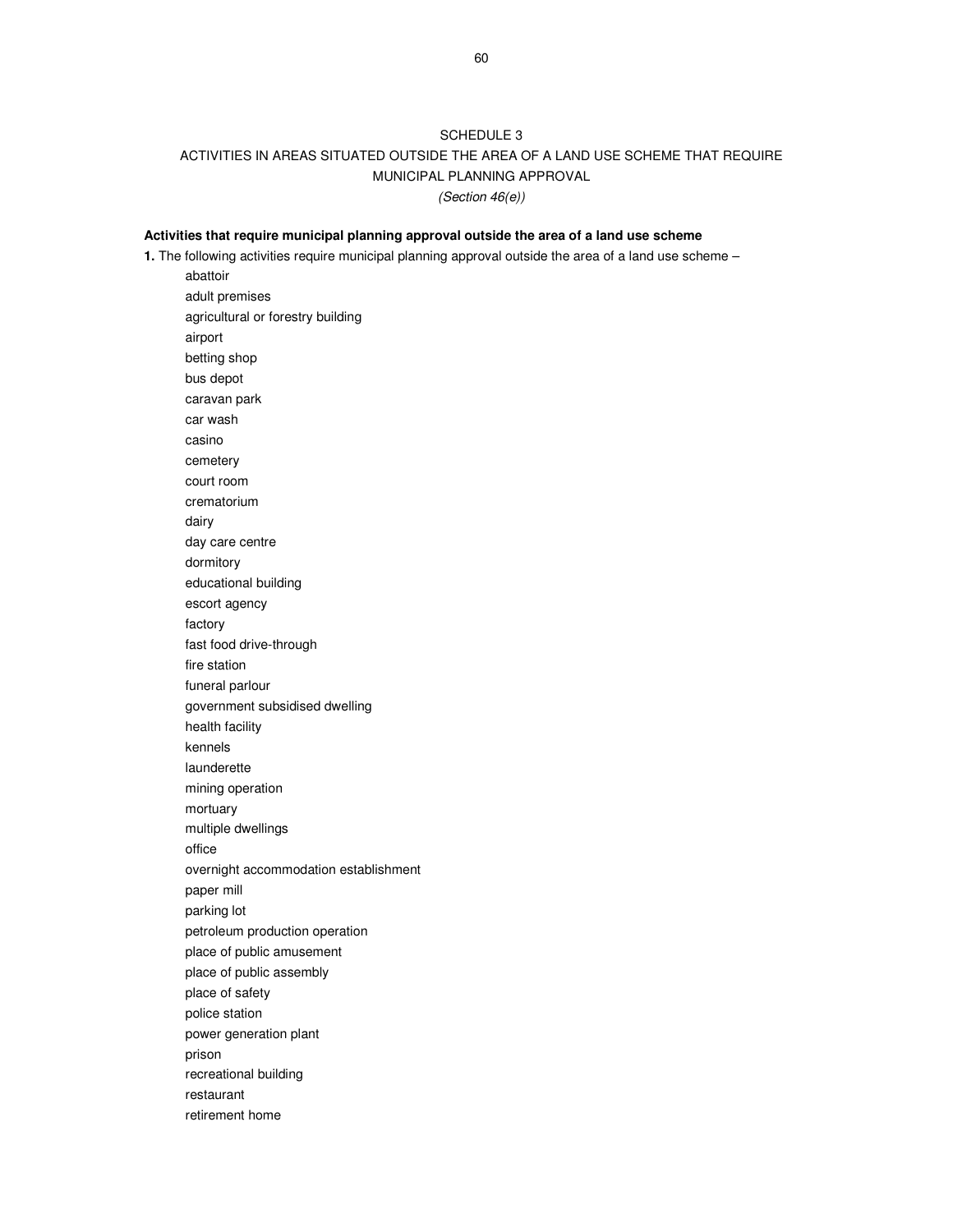saw mill scrap-metal yard service industry service station shop shopping mall sugar mill tannery tavern taxi rank telecommunication mast train station vehicle repair workshop vehicle scrap-yard vehicle showroom veterinary clinic warehouse water bottling plant

## **Land use definitions**

**2.** In this Schedule –

"**abattoir**" means a building used for the slaughtering of animals with a production of 50 or more units of poultry per day or 6 or more units of red meat and game per day;

"**adult premises**" means a building used for the distribution of adult films and publications contemplated in section 24 of the Films and Publications Act, 1996 (Act No. 65 of 1996);

#### "**agricultural or forestry building**" means –

(a) a building or buildings on the same land that is used for the concentration of animals for the purpose of commercial production or sale –

(i) that is 400m² or more in extent or that together are 400m² or more in extent; or

(ii) that is 8 metres or more in height;

(b) a building or buildings on the same land that is used for the cultivation, processing, packaging, storage or sale of crops, flowers or trees –

(i) that is 400m² or more in extent or that together are 400m² or more in extent; or

(ii) that is 8 metres or more in height; and

(c) a building or buildings on the same land that is used for the storage of farm and forestry vehicles and implements–

(i) that is 400m² or more in extent or that together are 400m² or more in extent; or

(ii) that is 8 metres or more in height;

"**airport**" means a tract of levelled land where aircraft can take off and land, equipped with a hard-surfaced landing strip and a control tower;

"**betting shop**" means a building used to handle bets on races and other events;

"**bus depot**" means a building or land where three or more buses load and unload passengers;

"**caravan park**" means land for the accommodation of more than one caravan or mobile homes;

"**car wash**" means a building or land used for the cleaning of vehicles for commercial gain;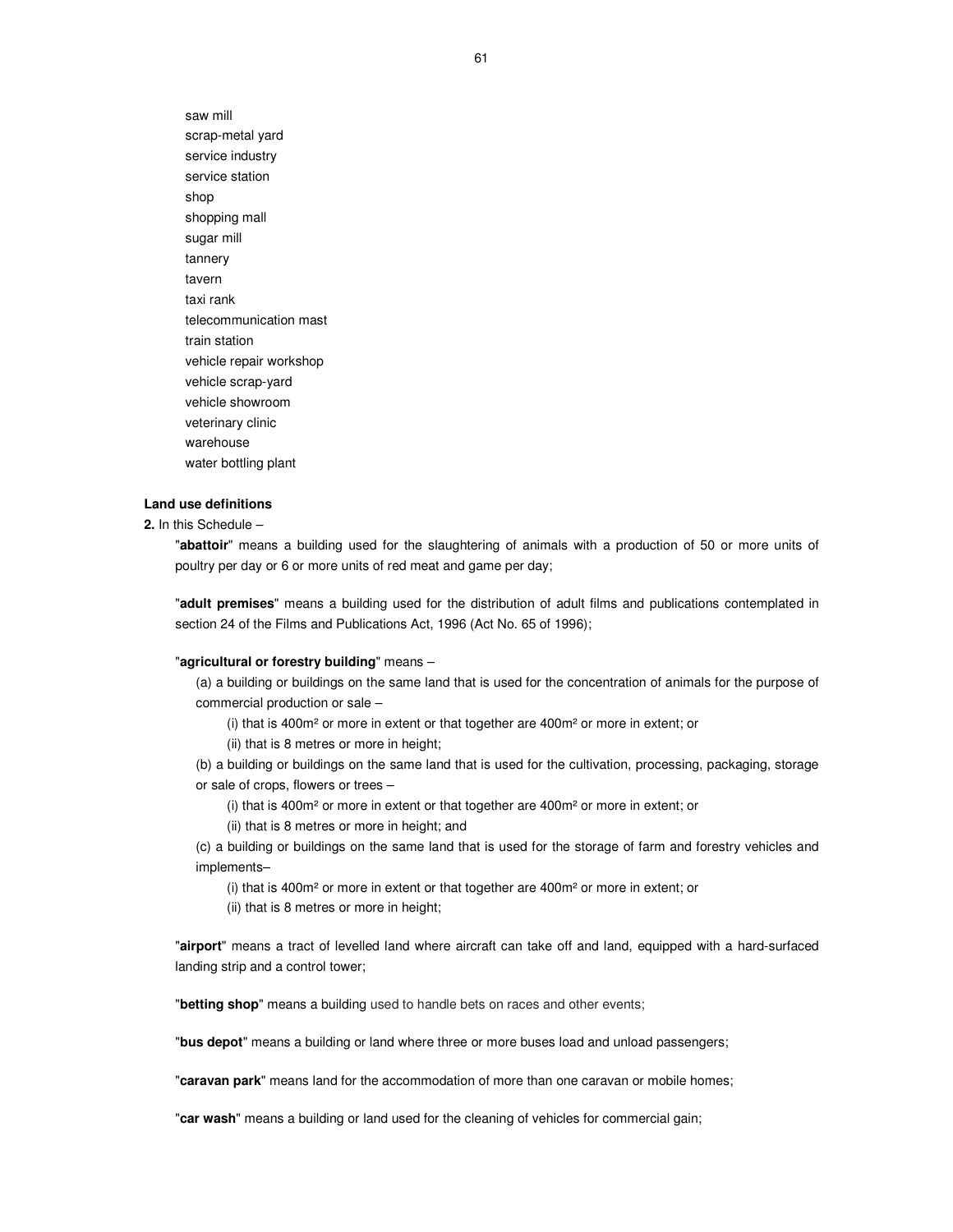"**casino**" means a casino as defined in section 1 of the KwaZulu-Natal Gaming and Betting Act, 2010 (Act No. 8 of 2010);

"**cemetery**" means an area of land that is 1000m² or more in extent, used for burying the dead;

"**child care centre**" means a building used for the daily accommodation and care of 6 or more children under 18 years of age in the absence of their parents or guardians;

"**court room**" means a building in which the proceedings of a court of law are held;

"**crematorium**" means a building or furnace used for burning human or animal bodies to ashes;

"**dairy**" means an area of a building that is 100m² or more in extent, used for the production and processing of milk;

"**day care centre**" means a building used for the care of 6 or more children under 18 years of age during the daytime absence of their parents or guardians;

"**dormitory**" means a building used in conjunction with an educational building for living quarters for seven or more students;

"**educational building**" means a building used as a university, college, technical institute, school, academy, research laboratory, lecture hall, convent, monastery, public library, public art gallery or museum;

"**escort agency**" means a building used to provide an escort service for sexual services;

"**factory**" means an area of a building that is 100m² or more in extent or an area of land that is 100m² or more in extent, used for the manufacturing of goods;

"**fast food drive-through**" means a building used for the sale of food and beverages to customers who remain in their vehicles;

"**fire station**" means a building that houses a fire brigade;

"**funeral parlour**" means a building used for the purpose of funeral management and the sale of coffins and tombstones;

"**government subsidised dwelling**" means a dwelling that is funded or partially funded with funds from the Integrated Residential Development Programme, the Upgrading of Informal Settlements Programme, the Rural Housing Subsidy: Communal Land Rights, or a similar programme of an organ of state, irrespective of where the dwelling is situated;

"**health facility**" means a building used by a health agency or a health establishment as defined in section 1 of the National Health Act for the care and treatment of human illness, including a hospital, clinic and doctor's consulting room;

"**kennels**" means the use of land for the keeping of four or more dogs, cats, or other small domestic animals for financial gain;

"**launderette**" means a building used for the purpose of washing and drying clothing and household fabrics for financial gain;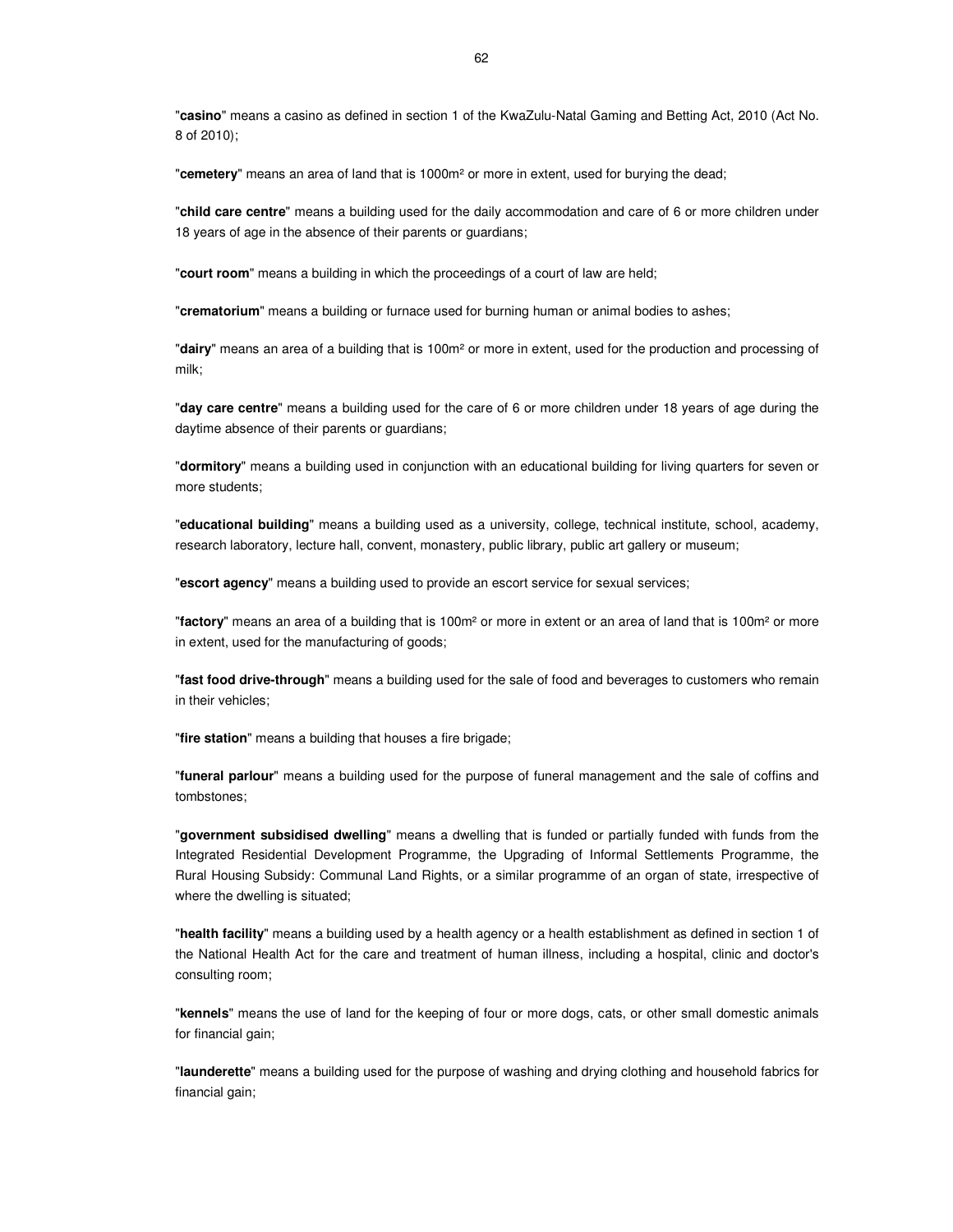"**mining operation**" means the processing of any mineral as defined in section 1 of the Mineral and Petroleum Resources Development Act on, in or under the earth, water or residue deposit, whether by underground or open working or otherwise –

(a) if a mining right contemplated in section 22 of the Mineral and Petroleum Resources Development Act is required or has been granted for the operation, but processing has not commenced by 10 October 2008, or

(b) if a mining right has been granted in terms of a repealed law for the operation, but processing has not commenced by 10 October 2008;

"**mortuary**" means a building where dead bodies are kept and prepared before burial or cremation;

#### "**multiple dwellings**" means –

- (a) a second dwelling on land
	- (i) that is 80m² or more in extent, or
	- (ii) that is a distance of 20m or more away from the first dwelling on the same land; or
- (b) three or more dwellings on the same land,

unless the land has been declared by the Municipality as land for the settlement in an unstructured manner by a traditional community or indigent households contemplated in section 122(1);

"**nursing home**" means a building used for the accommodation and care of persons with chronic illness or disability, including persons with mobility and eating problems;

"**office**" means an area of a building used for consultations with clients, administration, or clerical services that is 100m² or more in extent;

"**place for overnight accommodation**" means a building where three or more bedrooms are used for the overnight accommodation of guests for financial gain, including a bed and breakfast, a guesthouse, a lodge or a hotel;

"**paper mill**" means a building used for producing paper and cardboard from timber;

"**parking lot**" means a building or land used for the parking or storage of ten or more motorcars or bakkies, or two or more buses or trucks, excluding −

(a) the parking and storage of vehicles used for farming, forestry, game viewing or conservation on a farm or in an area that has been declared a protected in terms of the KwaZulu-Natal Nature Conservation Management Act, 1997 (Act No. 9 of 1997); or

(b) the parking of vehicles in designated parking areas that have been provided in accordance with requirements for a development approval in terms of any planning law;

"**petroleum production operation**" means a production operation as defined in section 1 of the Mineral and Petroleum Resources Development Act –

(a) for which a production right contemplated in section 84 of the Mineral and Petroleum Resources Development Act is required or has been granted, but production has not commenced by 10 October 2008; or

(b) for which a production right has been granted in terms of a repealed law, but production has not commenced by 10 October 2008;

"**place of public amusement**" means a building used for public entertainment and includes a night club, theatre, cinema, music hall, amusement-arcade, skating-rink, race track, sports arena, exhibition hall, billiards room and fun fair;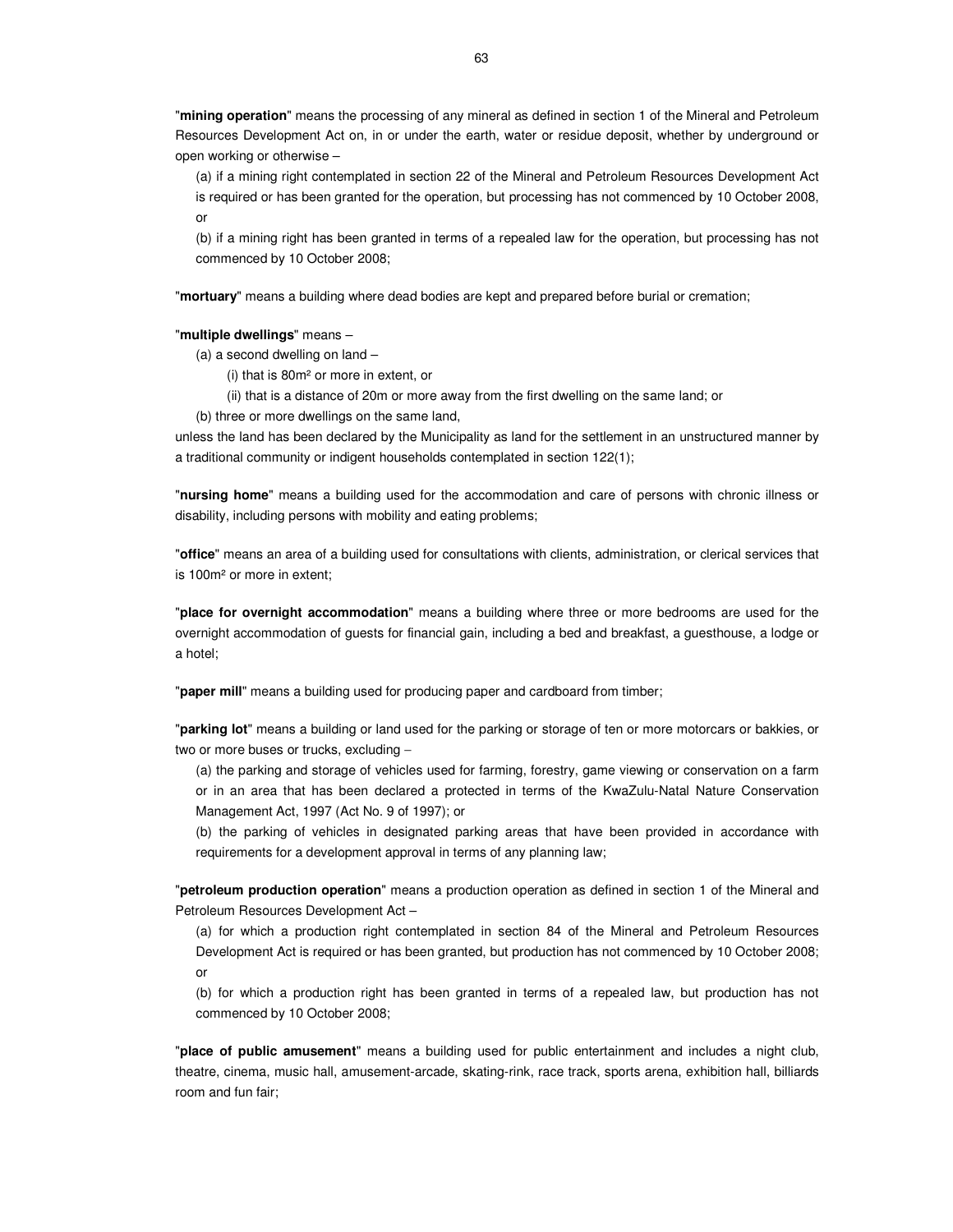"**police station**" means a building that houses the police force;

"**power generation plant**" means land, a building or equipment used for the generation of electric energy from an energy source like fossil fuel, gas, wind, water or solar energy –

(a) with an electricity output of more than 10 megawatts; or

(b) a total extent that covers an area in excess of 1 hectare;

"**prison**" means a building used for the confinement of detained persons;

"**recreational building**" means a building used for a gymnasium or clubhouse;

"**restaurant**" means a building used for the preparation and sale of food, confectionery and beverages for consumption on the premises;

"**retirement home**" means a building used for living quarters for more than seven persons who are 65 years or older;

"**saw mill**" means a building used for producing planks and boards from timber;

"**scrap-metal yard**" means a building or land used for the collection of metal objects for recycling purposes;

"**service industry**" means an area of a building that is 100m² or more in extent or an area of land that is 100m² or more in extent, used for the cleaning of goods, the repair of goods, the packaging of goods that are not manufactured or produced on the land, or the transport of goods that are not manufactured or produced on the land;

"**service station**" means a building used for the sale of fuel for vehicles;

"**shop**" means an area of a building that is 30m² or more in extent or an area of land that is 30m² or more in extent, used for the sale or hire of goods;

"**shopping mall**" means an enclosed building containing a variety of stores connected by common pedestrian passageways that is used for shopping, including the sale of groceries, food, clothes, cosmetics, jewellery, books, music, toys, sport equipment, camping equipment, cell phones, household appliances, décor and furniture and provision of services, including a bank, hairdresser, pharmacy, optometrist, laundrette, pet shop, movie house, video-hire, internet café and workshop for the repair of shoes or cell phones;

"**sugar mill**" means a building used for the production of sugar from sugar cane and the processing of sugar;

"**tannery**" means a building where skins and hides are tanned;

"**tavern**" means a building that is used for the sale of alcoholic beverages to be consumed on the premises and "bar" and "pub" have a corresponding meaning;

"**taxi rank**" means a building or land where three or more taxis load or unload passengers;

"**telecommunication mast**" means a mast that is 15 metres or taller that is used to support an antennae for communicating television radio, or telephone signals;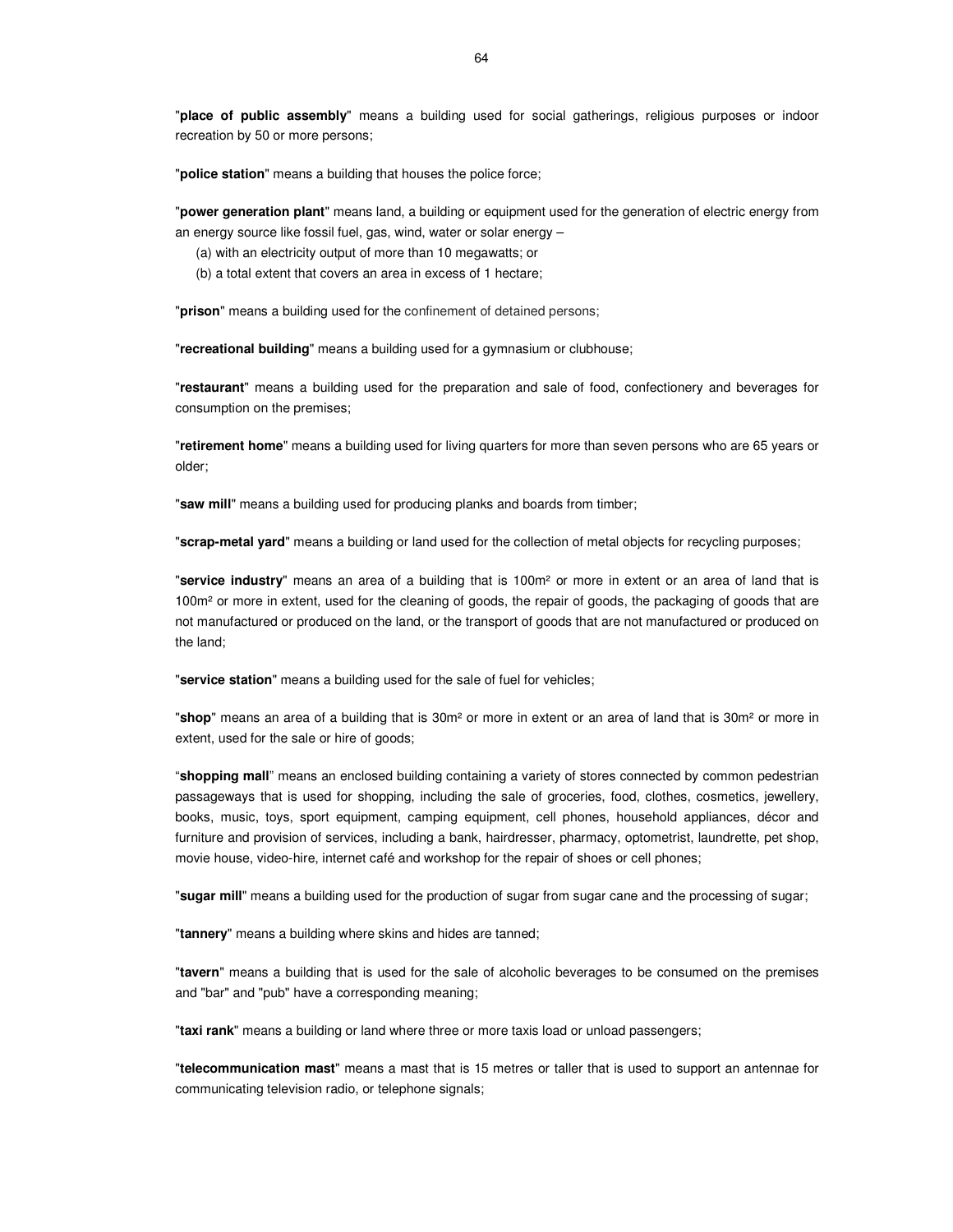"**train station**" means a building or land operated by Transnet where trains load or unload passengers or goods;

"**vehicle repair workshop**" means a building used for the repair of vehicles;

"**vehicle scrap-yard**" means a building or land used for the dismantling of vehicles or the storage of wrecked vehicles;

"**vehicle showroom**" means a building used for the sale of vehicles;

"**veterinary clinic**" means a building where animals are given medication or surgical treatment and are cared for during the time of such treatment for financial gain;

"**warehouse**" means an area of a building that is 100m² or more in extent, used for the storage of goods, excluding the storage of farm implements on a farm;

"**water bottling plant**" means a building used for the bottling of natural water for financial gain.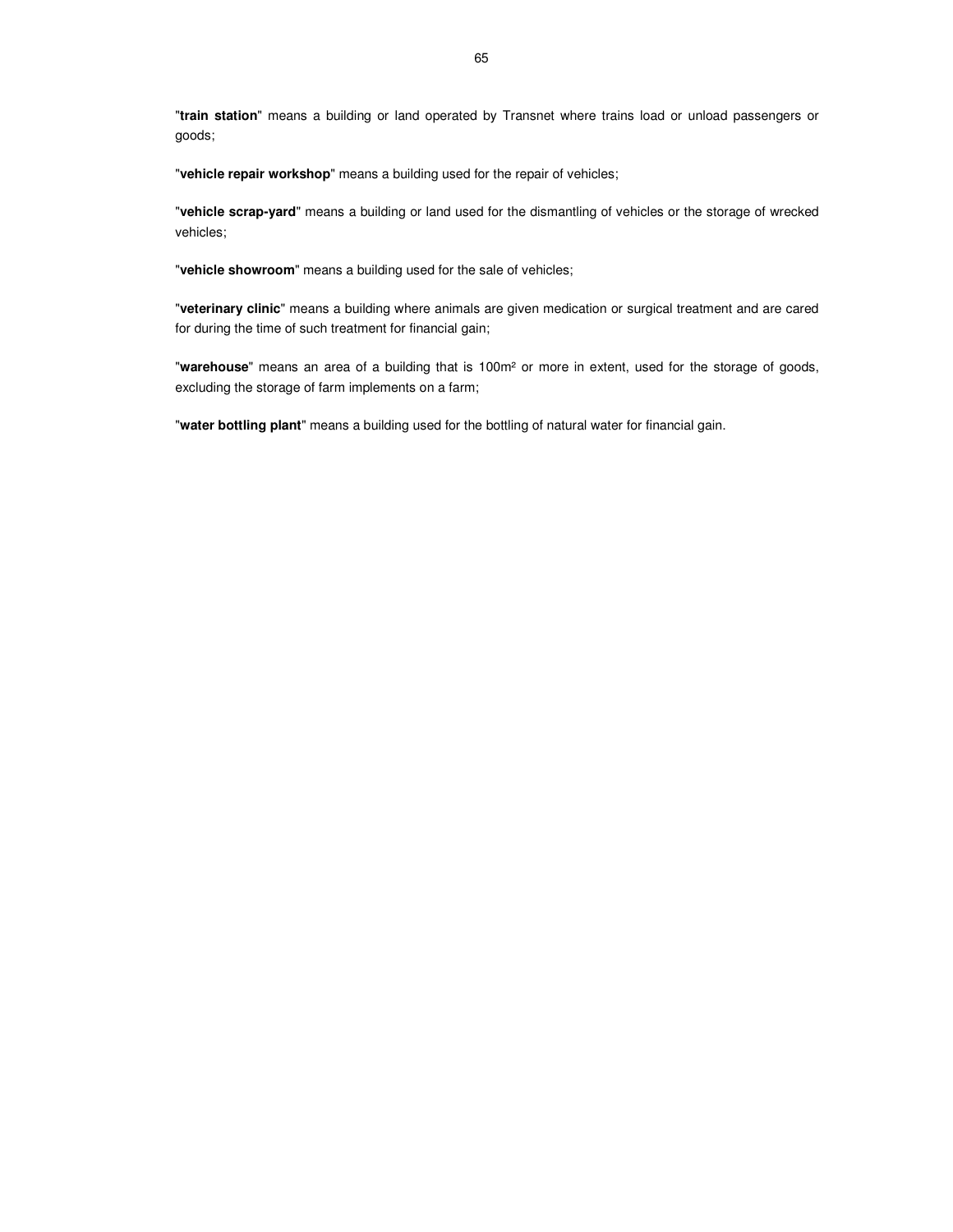## SCHEDULE 4

# APPLICATION PROCESSES FOR MUNICIPAL PLANNING APPROVAL: ALL APPLICATIONS, EXCEPT AN APPLICATION FOR A DWELLING ON LAND DEMARCATED FOR THE SETTLEMENT IN AN UNSTRUCTURED MANNER BY A TRADITIONAL COMMUNITY OR INDIGENT HOUSEHOLDS (SCHEDULE 7) (Section 53(1))

#### **Persons who may make an application**

**1.**(1) An application for municipal planning approval must be made by -

- (a) the owner of the land that is the subject of an application, including an organ of state;
- (b) a person acting with the written consent of the owner of the land that is the subject of the application;
- (c) an organ of state, if it is in the process of acquiring the land that is the subject of the application.

(2) Any person may make application for municipal planning approval for the permanent closure of a municipal road or public place.

# **Applications that must be prepared by a person with a qualification and experience in land use planning or law**

**2.**(1) The following applications for municipal planning approval must be prepared by a Registered Planner, a person registered in terms of section 18(1)(a) of the Architectural Profession Act, or a person registered in terms of section 13(1)(d) of the Geomatics Professions Act as a Land Surveyor, or under the direction or in association with such a person –

(a) an application for the adoption of a land use scheme;

- (b) an application to amend the wording of a land use scheme, including development controls contained in it;
- (c) an application to zone or rezone land;
- (d) an application for consent in terms of land use scheme to use land for a purpose that it may only be used for with the municipality's consent;
- (e) an application for township establishment; and
- (f) an application for the permanent closure of a municipal road or a public place.

(2) A person under whose direction or with whom a person has prepared an application for municipal planning as contemplated in subitem (1) must sign the application and by their signature assumes responsibility for the application, as if he or she has prepared the application himself or herself.

(3) An application for municipal planning approval that is not listed in subitem (1) may be prepared by any person, but the Municipal Planning Registrar may require that it must be prepared by a Registered Planner, a person registered in terms of section 18(1)(a) of the Architectural Profession Act, a person registered in terms of section 13(1)(d) of the Geomatics Professions as a Land Surveyor, an attorney or advocate, or under the direction or in association with such a person, if it is a complex application that requires such technical expertise.

(4) If the Municipal Planning Registrar is not a Registered Planner, he or she must consult a Registered Planner employed by the Municipality before requiring that an application for municipal planning approval must be prepared or be prepared under the direction of or in association with a person contemplated in subitem (3).

#### **Pre-application procedure**

**3.**(1) An applicant must obtain approvals from organs of state, including municipal departments, and any other information which are necessary for determining an application for municipal planning approval.

(2) Organs of state, including municipal departments, must provide an applicant with the information that he or she needs in order to make an application for municipal planning approval within 60 days from being served with a request for the information, or such further period as agreed upon with the applicant.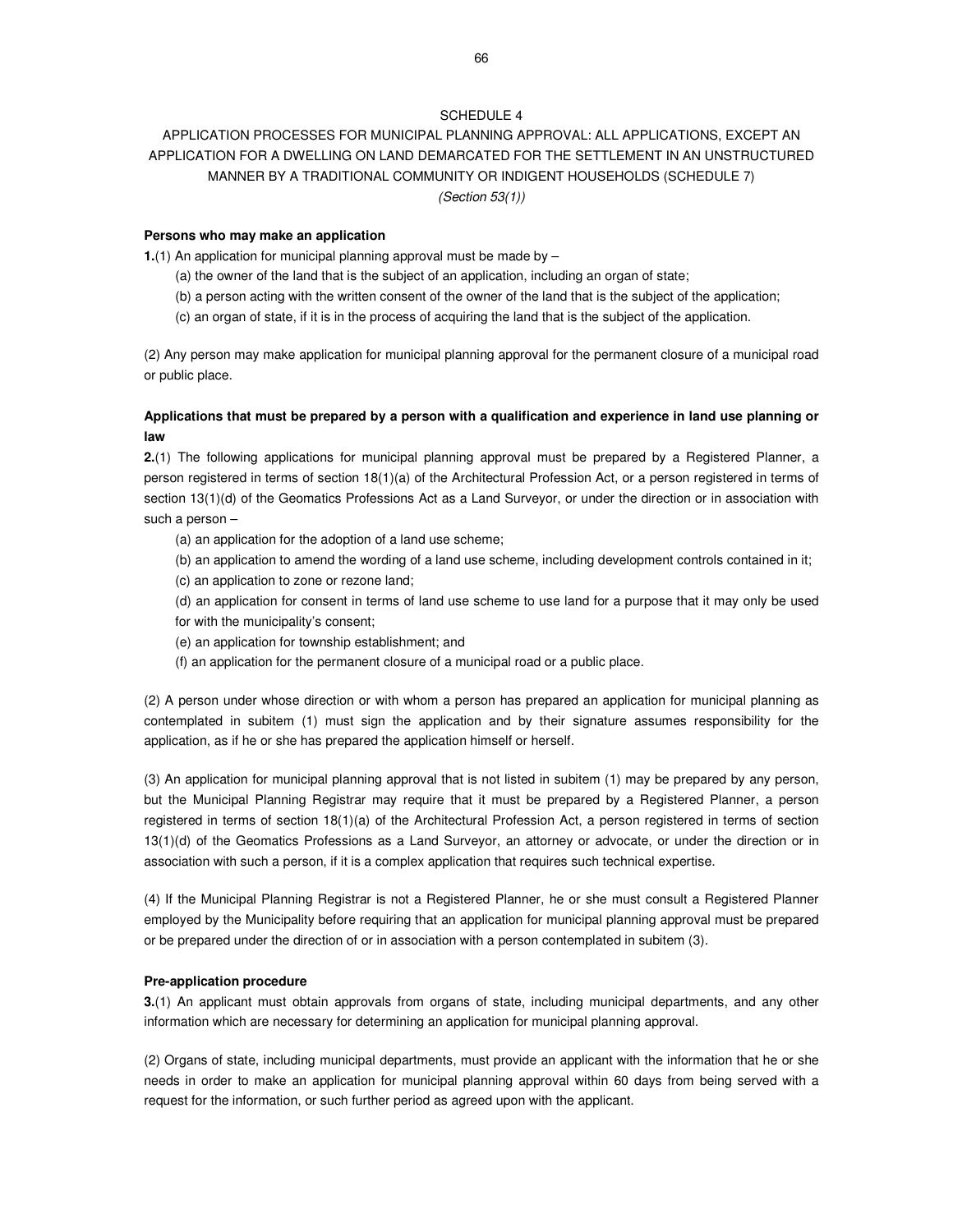(3) The Municipal Planning Registrar may assist an applicant to identify the information that is required to make an application for municipal planning approval.

(4) The Municipal Planning Registrar may not give advice on the merits of an application for municipal planning approval when it assists an applicant.

(5) A Municipal Planning Approval Authority may require an applicant to provide proof of any other statutory approval if, in its opinion, it is necessary to enable it to decide an application for municipal planning approval.

#### **Failure by an organ of state to comment on an application for municipal planning approval**

**4.**(1) An organ of state shall be regarded as having no comment on an application for municipal planning approval, if it did not provide comment on the proposed application within the time permitted, unless the use or development of land is dependent on an engineering service that it must provide.

(2) An organ of state may refuse to comment on an application for municipal planning approval, if a separate application for its approval is required in terms of a law administered by it.

(3) The Municipal Planning Registrar may proceed with the processing of an application for municipal planning approval, if an organ of state failed to provide comment on a proposed application for municipal planning approval within the timeframe specified, or such further period as agreed upon with the organ of state, unless –

(a) the use or development of land is dependent on an engineering service that must be provided by the organ of state;

(b) the organ of state refused to comment on the application because a separate application for its approval is required in terms of a law administered by it; or

(c) another law prohibits the Municipal Planning Registrar from proceeding with the application.

## **Lodging of application**

**5.**(1) An application for municipal planning approval must be accompanied by –

(a) an application form;

(b) a written motivation by the applicant in support of the application;

(c) proof of registered ownership and a copy of the property diagram, unless the application relates to a general amendment of a land use scheme;

(d) written consent of the registered owner of that land, if the applicant is not the owner thereof, unless the application relates to a general amendment of a land use scheme;

(e) written confirmation by the land owner's association, body corporate established in terms of section 36(1) of the Sectional Titles Act, or a share block company contemplated in section 1 of the Share Blocks Control Act that the application complies with its design guidelines and rules for plan approval, if applicable;

(f) written support of the traditional council for the application, if the land is located in a traditional authority area;

(g) proof of circulation of an application to organs of state, including municipal departments;

(h) if an application is an application for the subdivision or consolidation of land or township establishment –

(i) whether the Surveyor General must approve –

(aa) a diagram; or

(bb) a general plan,

for the subdivision or consolidation of the land or establishment of a township;

(ii) whether the Surveyor-General must approve the land –

(aa) as a farm or a subdivision of a farm, including a portion or a remainder of a farm;

(bb) as a subdivision of land that is not a farm;

(cc) as an erf in an existing township; or

(dd) as an erf in a new township;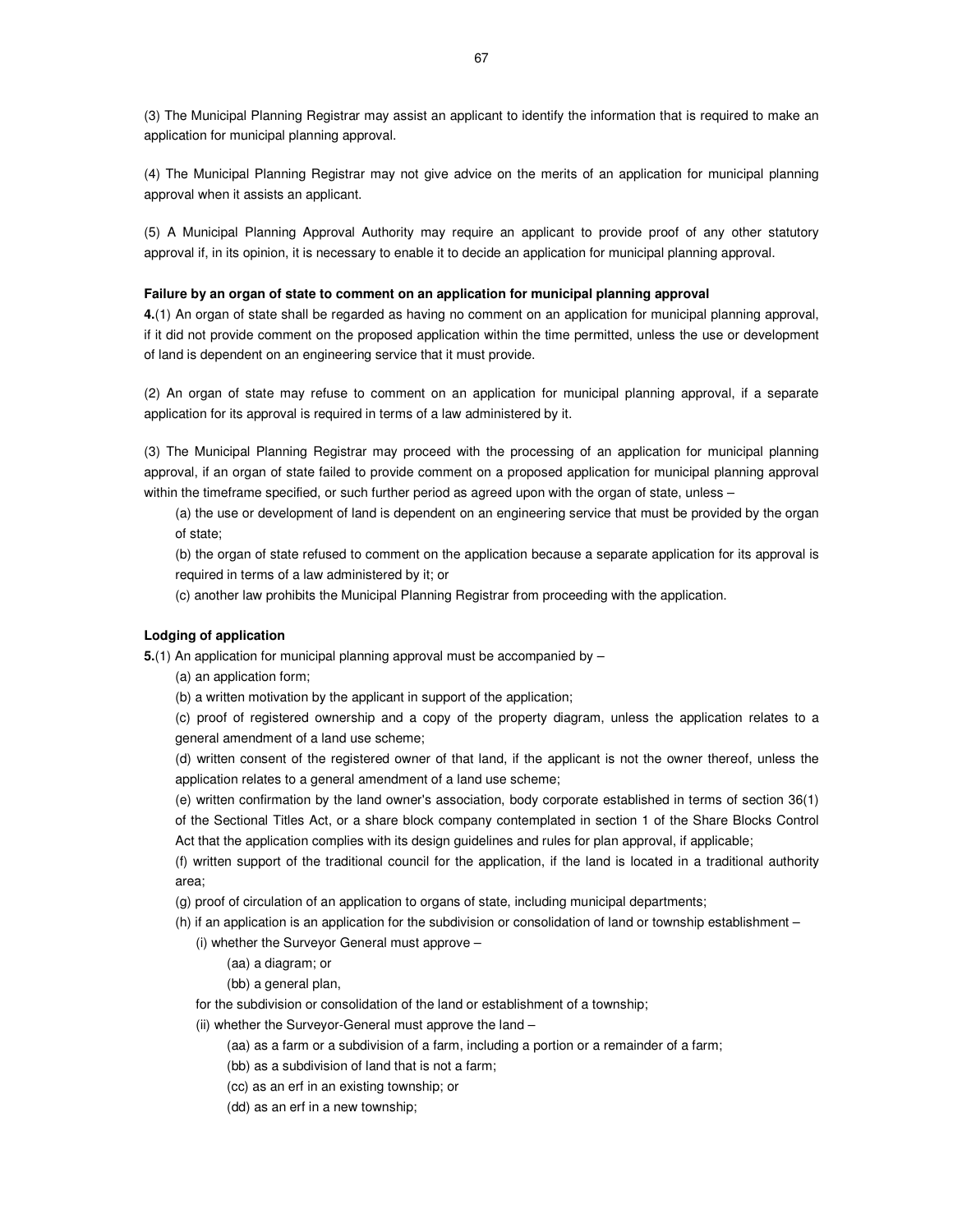(i) the proposed property descriptions, and

(j) any other plans, diagrams, documents, ESRI Shapefiles, information or fees that the Municipal Planning Registrar may require.

(2) An application for municipal planning approval must be lodged with –

(a) the Municipal Planning Registrar;

(b) another person designated by the Municipal Manager to receive applications for municipal planning approval; or

(c) the Municipal Manager, if a Municipality has not appointed the Municipal Planning Registrar and the Municipal Manager has not appointed any other person to receive applications for municipal planning approval.

(3) The Municipal Planning Registrar may not refuse to accept an application for municipal planning approval because the application is incomplete.

# **Records of receipt of application, request for additional information and confirmation that application is complete**

**6.**(1) The Municipal Planning Registrar must –

(a) record receipt of an application for municipal planning approval in writing on the day of receipt; and

(b) notify the applicant in writing within 30 days after receipt of an application, or such further period as agreed upon with the applicant, which may not be more than 60 days after receipt of the application −

(i) that the application is complete; or

(ii) of any additional plans, documents other information or fees required.

(2) An application for municipal planning approval is regarded as complete, if the Municipal Planning Registrar did not request additional information within 30 days, or a further period as agreed upon with the applicant.

## **Provision of additional information**

**7.**(1) An applicant must provide the Municipal Planning Registrar with the additional information required for the completion of an application for municipal planning approval contemplated in item 6(1)(b)(ii) within 90 days, or such further period as agreed upon with the applicant, which may not be more than 180 days from the request for additional information.

(2) The provisions of item 4 apply to additional information that is required from an organ of state.

(3) An applicant may decline in writing to provide the additional information required, in which case the Municipal Planning Registrar must proceed with the processing of the application for municipal planning approval.

(4) An application for municipal planning approval lapses, if an applicant failed to submit plans, documents or information required by the Municipal Planning Registrar within the time permitted, unless the applicant declined in writing to provide the additional plans, documents or information before the application lapsed.

(5) A may refuse an application for municipal planning approval, if it does not contain information that is necessary for it to make an informed decision contemplated section 6(2)(e)(iii) of the Promotion of Administrative Justice Act, 2000 (Act No.3 of 2000).

## **Confirmation of lodging of complete application, if additional information was required**

**8.**(1) The Municipal Planning Registrar must notify the applicant in writing within 14 days after receipt of the additional plans, documents or information required –

(a) that the application is complete; or

(b) that the additional plans, documents or information do not meet the Municipality's requirements.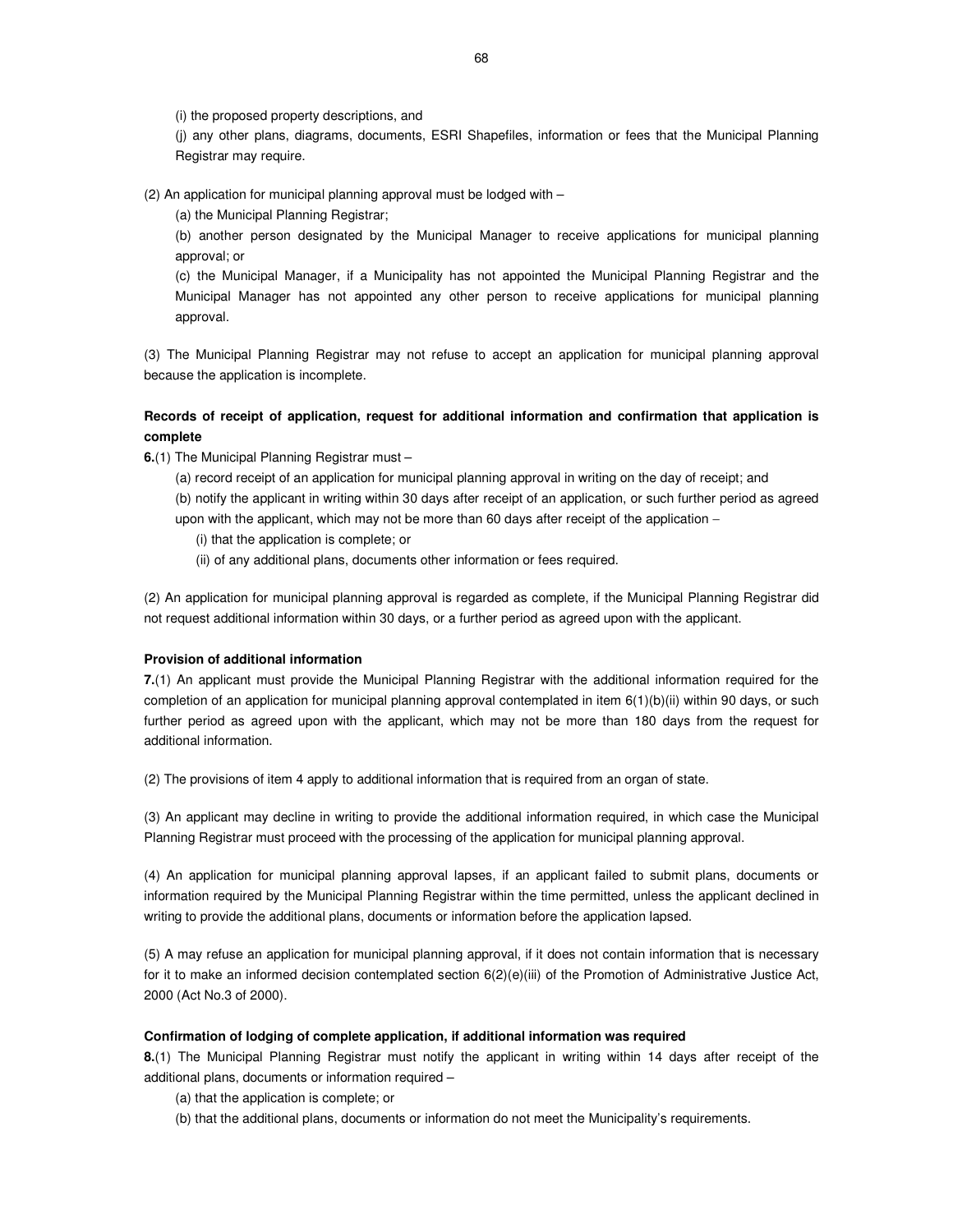(2) If the time in which the applicant must provide the additional plans, documents or information has not yet expired, the applicant may resubmit the improved plans, documents or information, in which case the procedure in subitem (1) must be repeated.

(3) An application for municipal planning approval is regarded as a complete, if the Municipal Planning Registrar failed to notify the applicant in writing within 14 days –

(a) that the application is complete; or

(b) that the additional plans, documents or information do not meet the Municipality's requirements.

#### **Referral of application affecting the national interest to the Minister of Rural Development and Land Reform**

**9.** If an application for municipal planning approval affects the national interest as contemplated in section 52(1) and (2) of the Spatial Planning and Land Use Management Act, the Municipal Planning Registrar must serve a copy of the application on the Minister –

- (a) upon confirmation that the application is complete; or
- (b) upon the application being regarded as complete.

#### **Monitoring of application by the responsible Member of the Executive Council**

**10.** If the responsible Member of the Executive Council has determined that an application for municipal planning approval must be submitted to him or her for monitoring and support purposes as contemplated in section 105(2) of the Municipal Systems Act, the Municipal Planning Registrar must serve a copy of the application on him or her –

- (a) upon confirmation that the application is complete; or
- (b) upon the application being regarded as complete.

## **Public consultation**

**11.**(1) The Municipal Planning Registrar must determine if it is necessary to consult the public on an application for municipal planning approval within –

- (a) 14 days of having been notified that the application is complete; or
- (b) 14 days after the application is regarded as complete.

(2) The Municipal Planning Registrar may require an applicant to consult the public at the applicant's expense by means of any combination of the methods of public notice contemplated in item 1 of Schedule 5.

(3) The closing date for submitting comments on an application for municipal planning approval may not be less than 30 days from the date of the notice.

(4) A notice of an application for municipal planning approval must include the items listed in item 2 of Schedule 5.

(5) An applicant may give notice of an application for municipal planning approval jointly with an application for environmental authorisation as contemplated in item 3 of Schedule 5 or with an application for a mining right as contemplated in item 4 of Schedule 5.

(6) An applicant must provide the Municipal Planning Registrar with proof that notice was given of an application for municipal planning approval.

## **Applicant's right to respond**

**12.**(1) The Municipal Planning Registrar must serve –

- (a) copies of all comments received in response to a notice of an application; and
- (b) a notice informing the applicant of the applicant's right to respond to the comments and the right to waive the right to respond to the comments,

on an applicant within 7 days after the closing date for comment.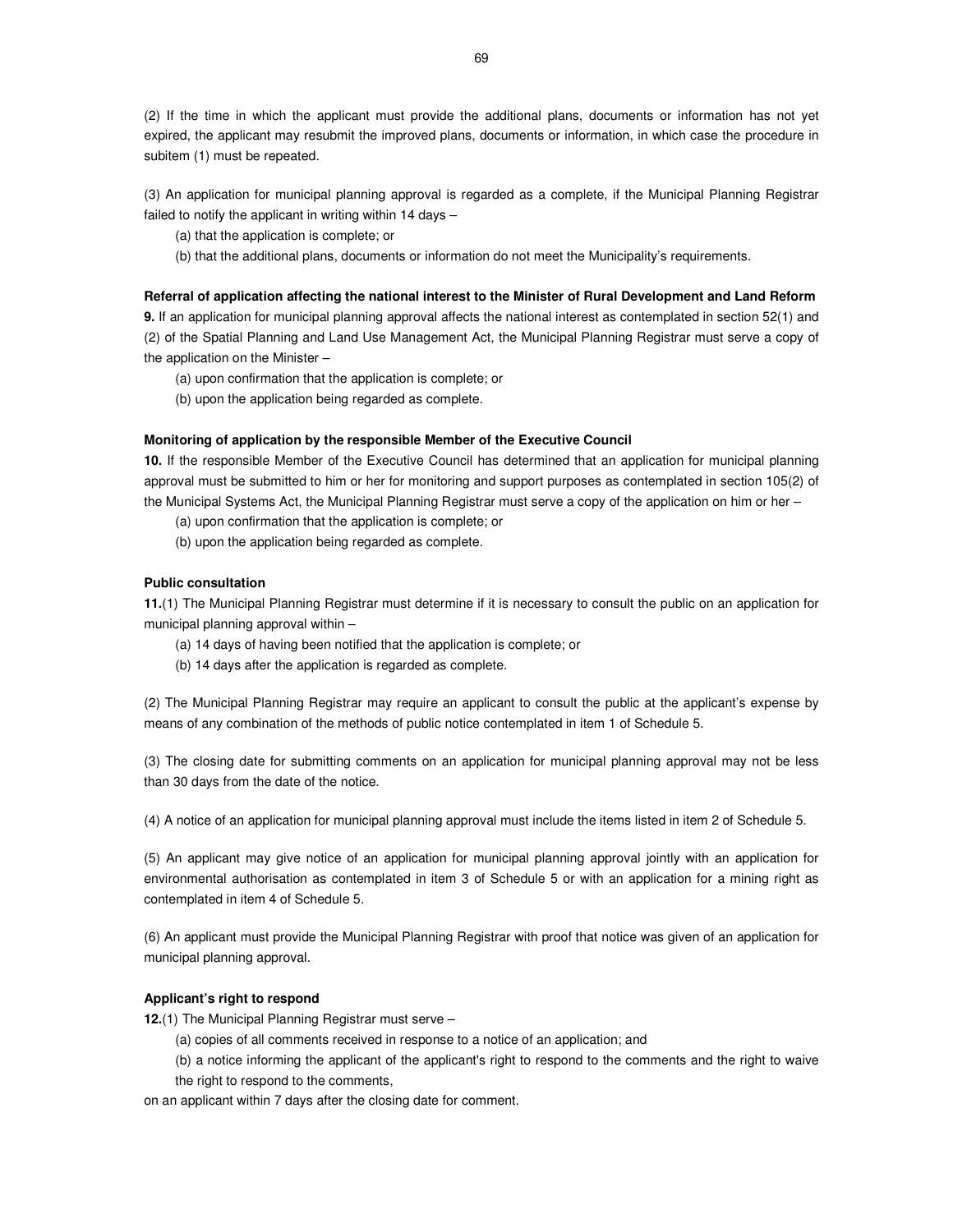(2) An applicant may, within 60 days from the date that the Municipal Planning Registrar served the comments and accompanying notice on the applicant, lodge a written response to the comments with the Municipal Planning Registrar.

(3) An applicant may in writing waive the right to respond to comments.

# **Referral of application to Municipal Planning Approval Authority**

**13.**(1) The Municipal Planning Registrar must confirm –

(a) that the application for municipal planning approval complies with items 5 to 12 of this Schedule, and if it does not, provide details of the defect; and

(b) that the application complies with the Municipality's Spatial Development Framework, and if it does not, provide details of the departure.

(2) The Municipal Planning Registrar must compile the documents for consideration by the Municipal Planning Authorised Officer or Municipal Planning Tribunal, which must include –

(a) the application for municipal planning approval;

(b) proof that the applicant gave notice of the application, if notice was required;

(c) comments received in response to the notice of the application, if any;

(d) the applicant's response to the comments, if any; and

(e) confirmation that the application complies with items 5 to 11 of this Schedule, or details of the defect, if it does not.

(3) The Municipal Planning Registrar must refer an application for municipal planning approval and the accompanying documents –

(a) that must be decided by a Municipal Planning Authorised Officer to the Municipal Planning Authorised Officer;

(b) that must be decided by the Municipal Planning Tribunal or Chairperson of the Municipal Planning Tribunal to the Chairperson of a Municipal Planning Tribunal;

(c) that must be decided by the Municipal Council to the Chairperson of a Municipal Planning Tribunal for the Municipal Planning Tribunal's technical evaluation and recommendation.

(4) The Municipal Planning Registrar must refer an application for municipal planning approval to the Planning Officer or the Chairperson of a Municipal Planning Tribunal –

(a) if it was not necessary to give notice of an application –

(i) upon confirming that the application is complete; or

(ii) upon the application being regarded as complete,

(b) if notice must be given of an application –

(i) upon the closing date for representations contemplated in item 2(f) of Schedule 5, if no comments were received;

(ii) upon receipt of an applicant's response to comments contemplated in item 12(2);

(iii) upon the expiry of the 60 days within which the applicant may respond to comments contemplated in item 12(2);

(iv) upon receipt of an applicant's waiver of the right to respond to comments contemplated in item 12(3); or

(v) upon receipt of conformation of –

(aa) the approval or refusal an application for environmental authorisation; or

(bb) the granting or refusal of a mining right,

if joint notice was given of applications as contemplated in items 3 and 4 of Schedule 5, whichever is the latter.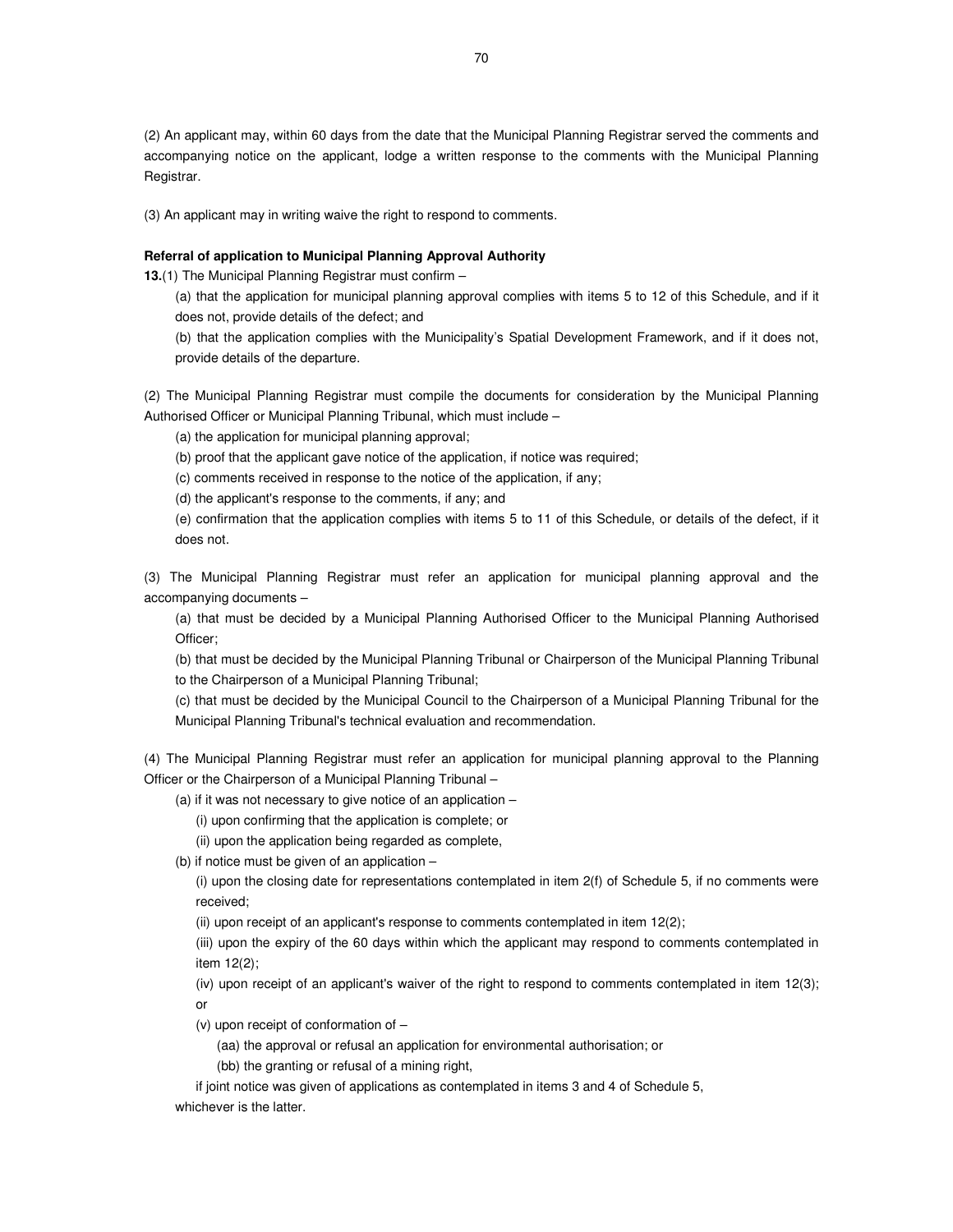(5) An application for municipal planning approval that has been referred to a Municipal Planning Authorised Officer or the Chairperson of a Municipal Planning Tribunal must be accompanied by –

- (a) proof that the applicant gave notice of the application, if applicable;
- (b) comments received in response to the notice, if any; and
- (c) the applicant's response to the comments, if any.

#### **Site inspection**

**14.**(1) If the Municipal Planning Approval Authority is a Municipal Planning Authorised Officer, he or she must conduct a site inspection within 30 days from the date that an application for municipal planning approval and accompanying documents were referred to him or her.

(2) If the Municipal Planning Approval Authority is a Municipal Planning Tribunal or the Municipal Council –

(a) the Municipal Planning Tribunal must decide whether to conduct a site inspection within 21 days from the date that an application for municipal planning approval and accompanying documents were referred to the Chairperson of the Municipal Planning Tribunal;

(b) the Municipal Planning Registrar must in writing notify –

- (i) the applicant; and
- (ii) any other person identified by the Presiding Officer;
- of the date and time for the site inspection; and
- (c) the site inspection must be conducted within 60 days from the date that an application for municipal planning approval and accompanying documents were referred to the Municipal Planning Tribunal.

(3) A Municipal Planning Authorised Officer or Municipal Planning Tribunal must leave land or a building as effectively secured against trespassers as it found it, if the owner or occupier is not present.

(4) A person who has entered upon land or entered a building for the purposes of this item, who has gained knowledge of any information or matter relating to another person's private or business affairs in the process, must treat that information or matter as confidential and may not disclose it to any other person.

(5) A person is guilty of an offence and liable on conviction to a fine or to a period of imprisonment not exceeding one year, or both, if that person subsequently discloses to any other person trade secrets or any privileged information obtained whilst entering upon land or entering a building, except if the disclosure –

- (a) was made for the purposes of deciding the appeal; or
- (b) was ordered by a competent court or is required under any law.

(6) A person who wilfully obstructs a person from entering upon land or entering a building contemplated in this item is guilty of an offence and is liable on conviction to a fine or to a period of imprisonment not exceeding six months, or both.

## **Public hearing**

**15.**(1) If the Municipal Planning Approval Authority is the Municipal Planning Tribunal or the Municipal Council, the Municipal Planning Tribunal must decide whether to hold a public hearing within 21 days from the date that an application for municipal planning approval and accompanying documents were referred to the Chairperson of the Municipal Planning Tribunal.

(2) A hearing should only be convened if, in the opinion of the Municipal Planning Tribunal, a hearing will −

(a) assist in resolving disputes of fact or of law;

(b) assist the parties to the application to resolve differences of opinion arising from the application or any objections made thereto; or

(c) promote consensus on any aspect of the application.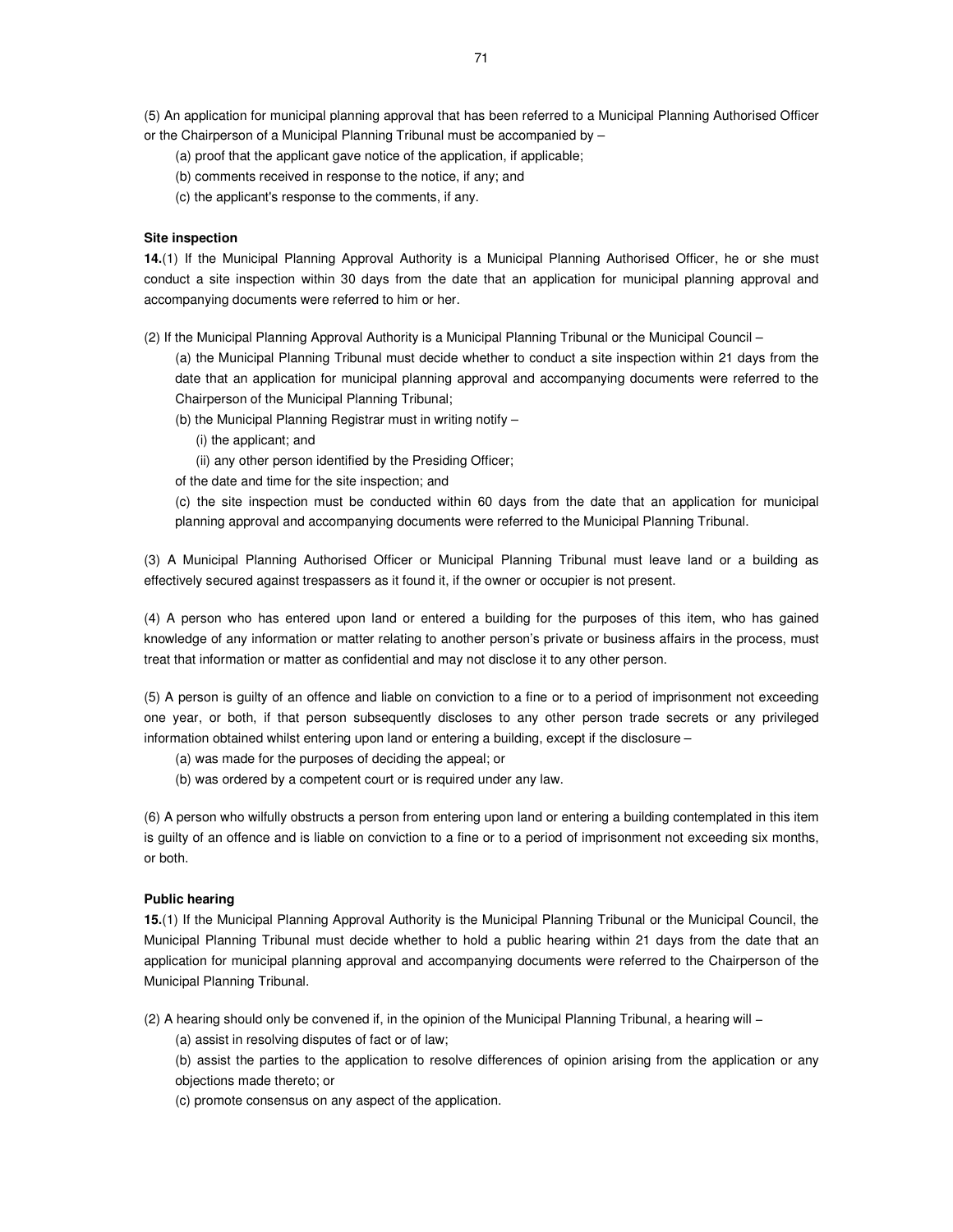(3) The Municipal Planning Tribunal must hold a public hearing, if necessary, within 60 days from the date that an application for municipal planning approval and accompanying documents were referred to it.

(4) The Municipal Planning Registrar must –

(a) in writing notify  $-$ 

(i) the applicant; and

(ii) all parties who commented on an application for municipal planning approval,

of the public hearing;

(b) display at least four notices of a size at least 210mm X 297mm (A4) on the frontage of the land, or at any other conspicuous and easily accessible place on the land; and

(c) publish a notice in a newspaper circulating in the area of the land.

(5) A notice of a public hearing must –

(a) specify the place, date and time thereof;

(b) state the purpose thereof; and

(c) inform parties of their rights contemplated in this item –

(i) to be present or represented; and

(ii) to state their case or lead evidence in support thereof.

(6) Any person has a right to attend the public hearing or to be represented at the public hearing, and to personally, or through their representative –

(a) state their case;

(b) call witnesses to testify and to present other evidence to support their case;

(c) cross-examine any person called as a witness by any opposite party;

(d) have access to documents produced in evidence; and

(e) address on the merits of the application for municipal planning approval.

(7) Any member of the public may attend a hearing but may not speak at the hearing with the leave of the Chairperson of the hearing who may impose any conditions limiting the person's address.

(8) Any person that disrupts or interrupts the proceedings of a hearing may be asked to leave the hearing.

(9) A Municipal Planning Approval Authority may take cognisance of any evidence produced at a public hearing when it considers an application for municipal planning approval.

## **Registered planner's report on an application**

**16.**(1) If the Municipal Planning Approval Authority is a Municipal Planning Authorised Officer –

(a) he or she must assess merits of the application for municipal planning approval in writing; or

(b) refer the application to a Registered Planner employed by the Municipality to –

(i) assess the merits of the application in writing; and

(ii) make a recommendation on the application.

(2) If the Municipal Planning Approval Authority is the Municipal Planning Tribunal or Municipal Council –

(a) a Registered Planner designated by the Chairperson of the Municipal Planning Tribunal in terms of section 16(2) must –

(i) assess the merits of the application in writing; and

(ii) make a recommendation on the application; or

(b) the Presiding Officer must refer the application to a Registered Planner employed by the Municipality to –

(i) assess the merits of the application in writing; and

(ii) make a recommendation on the application.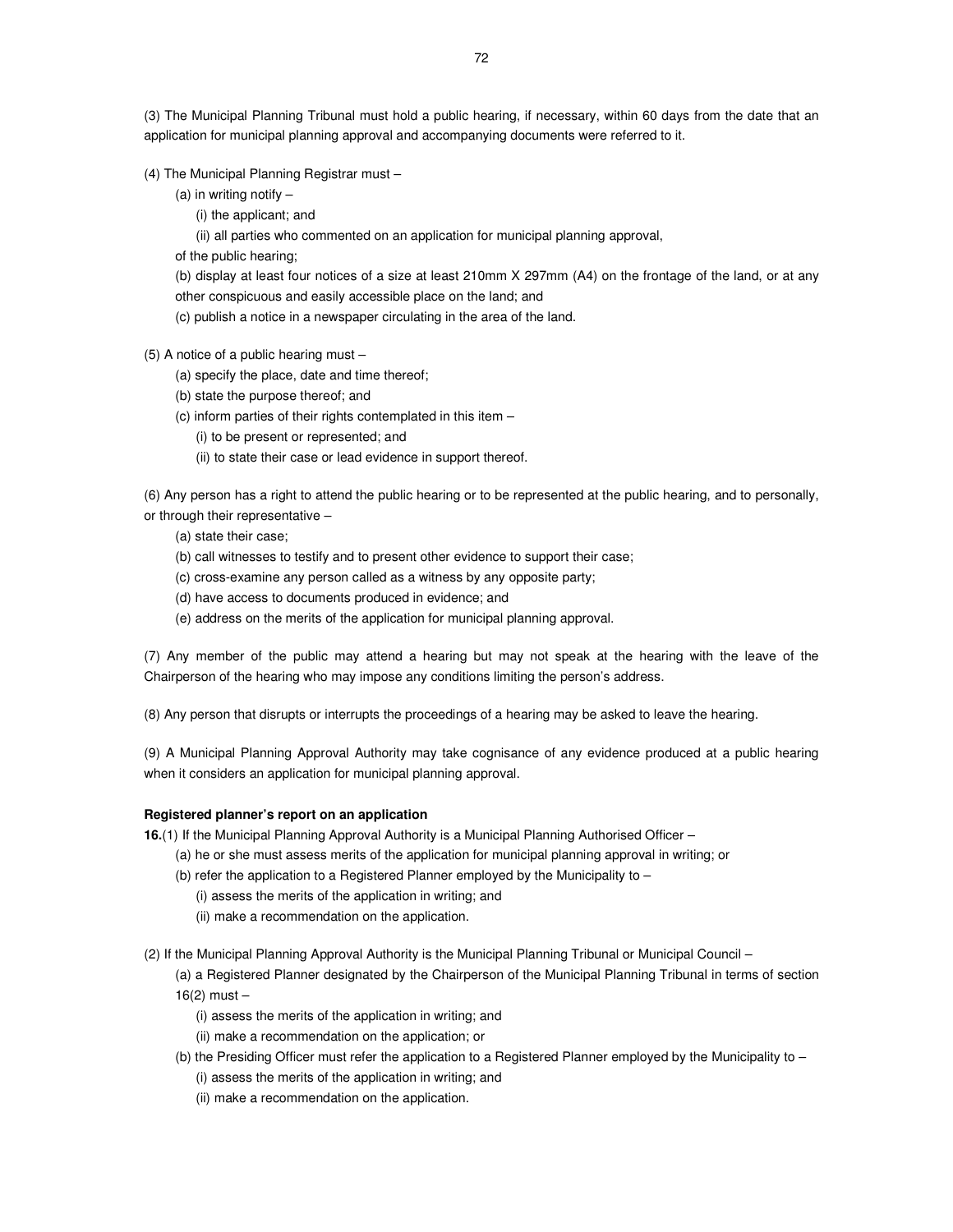## **Time in which a Municipal Planning Authorised Officer or a Municipal Planning Tribunal must decide an application**

**17.**(1) If the Municipal Planning Approval Authority is a Municipal Planning Authorised Officer or a Municipal Planning Tribunal, it must decide the application for municipal planning approval –

(a) within 60 days from the date that the application and accompanying documents –

(i) were referred to the Municipal Planning Authorised Officer, or

(ii) were referred to the Chairperson of the Municipal Planning Tribunal,

if the Municipal Planning Authorised Officer or Municipal Planning Tribunal did not conduct a site inspection or hold a public hearing;

(b) within 30 days after the date of the site inspection or public hearing, whichever is the later date, if Municipal Planning Authorised Officer or Municipal Planning Tribunal did conduct a site inspection or held a public hearing; or

(c) such further period as agreed upon with the applicant, which period may not exceed 180 days after the date that the application and accompanying documents were referred to –

(i) the Municipal Planning Authorised Officer, or

(ii) the Chairperson of the Municipal Planning Tribunal.

(2) An application for municipal planning approval lapses if a Municipal Planning Authorised Officer or a Municipal Planning Tribunal failed to decide the application within the specified period.

## **Municipal Planning Tribunal's recommendation on an application that must be decided by the Municipal Council**

**18.** If the Municipal Planning Approval Authority is the Municipal Council, a Municipal Planning Tribunal must make a recommendation on the application for municipal planning approval to the Municipal Council –

(a) within 60 days from the date that the application and accompanying documents were referred to the Chairperson of the Municipal Planning Tribunal, if the Municipal Planning Tribunal did not conduct a site inspection or hold a public hearing;

(b) within 30 days after the date of the site inspection or public hearing, whichever is the later date, if the Municipal Planning Tribunal did conduct a site inspection or held a public hearing; or

(c) such further period as agreed upon with the applicant, which period may not exceed 180 days after the date that the application and accompanying documents were referred to the Chairperson of the Municipal Planning Tribunal.

#### **Referral of application that must be decided by the Municipal Council to the council**

**19.**(1) Upon receipt of a Municipal Planning Tribunal's recommendation the Municipal Planning Registrar must refer an application for municipal planning approval to the Municipal Council.

(2) An application for municipal planning approval that is referred to a Municipal Council must be accompanied by – (a) a summary of the comments received in response to the public consultation process, if any;

(b) the applicant's response to the comments, if any;

(c) the Municipal Planning Tribunal's report on the application;

(d) the Municipal Planning Tribunal's recommendation on the application; and

(e) the Municipal Planning Tribunal's decision on any application for municipal planning approval relating to the same development that it decided.

#### **Time in which a Municipal Council must decide an application**

**20.**(1) A Municipal Council must decide an application for municipal planning approval –

(a) within 90 days after it received the documents contemplated in item 13; or

(b) within 90 days after a Municipality resolved whether or not to amend its Integrated Development Plan to accommodate an application for municipal planning approval contemplated in section 50(6); or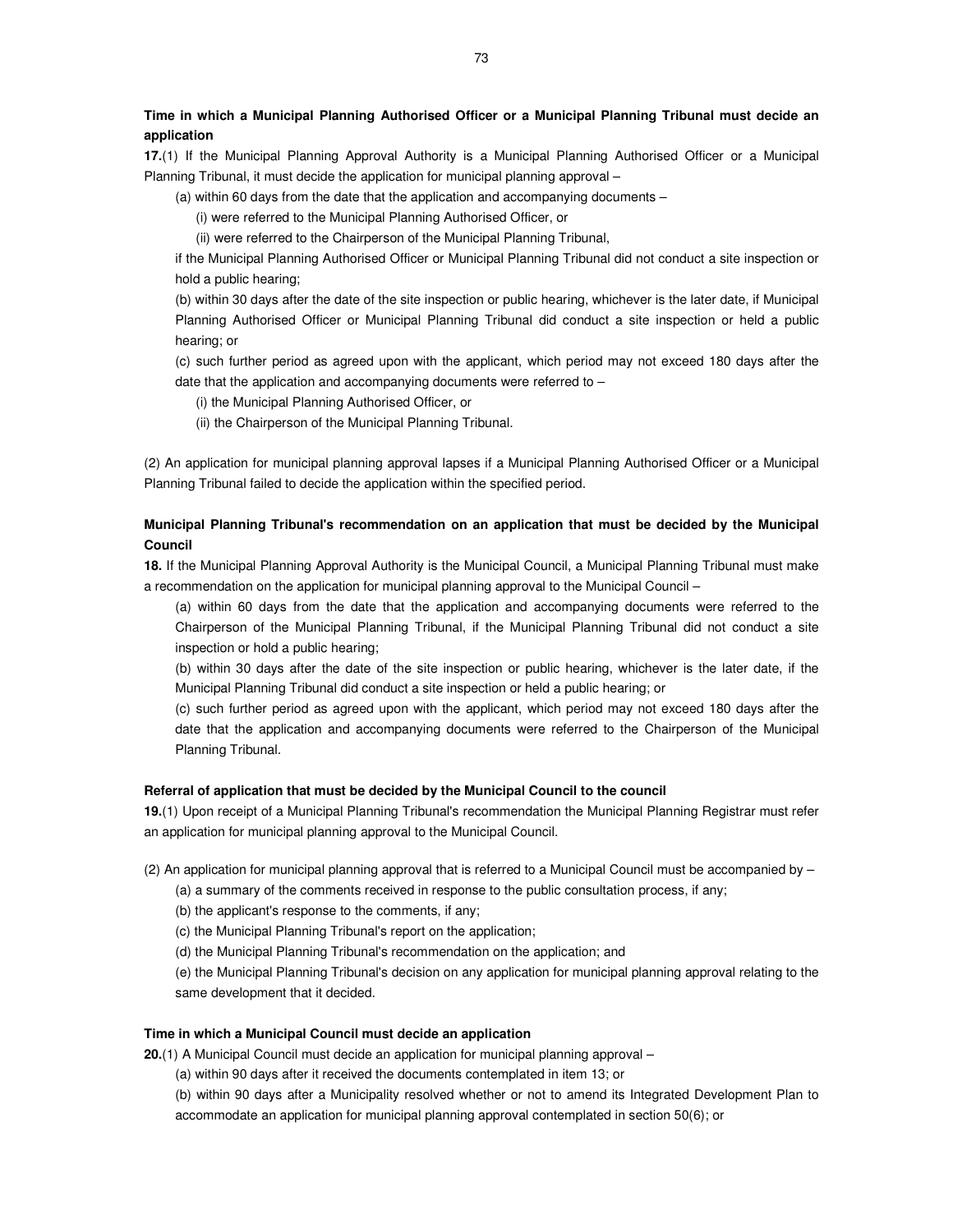(c) such further period as agreed upon with the applicant, which period may not exceed 180 days after the date that the application and accompanying documents were referred to the Municipal Council.

(2) An application for municipal planning approval lapses, if a Municipal Council failed to decide the application within the specified period.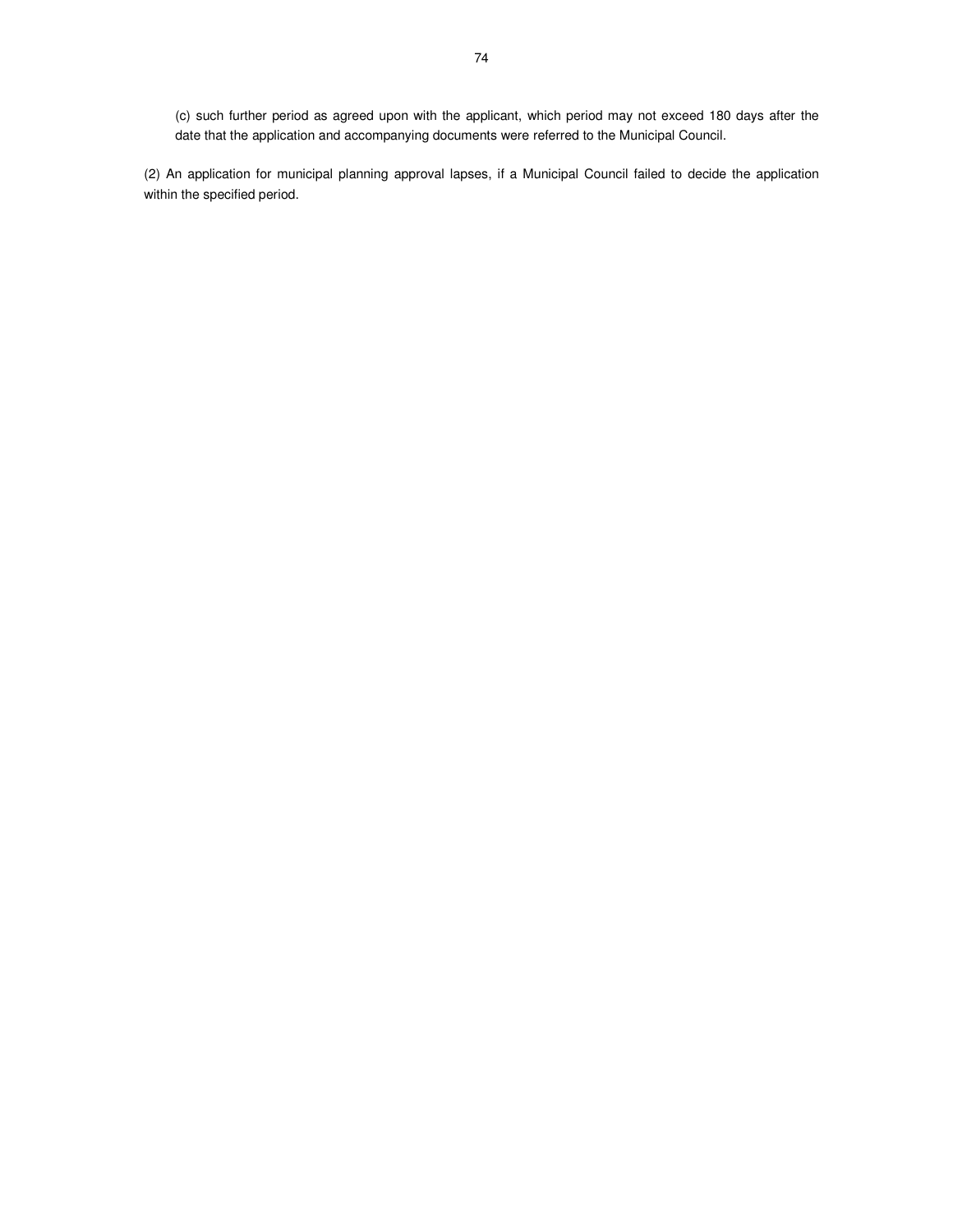## SCHEDULE 5 PUBLIC NOTICE (Section 53(1))

### **Methods of public notice**

**1.**(1) Give notice of an application for municipal planning approval in a local newspaper that the Municipality has determined as its newspaper of record contemplated in section 21(1)(b) of the Municipal Systems Act, on a day of the week that the Municipality has determined as its day of the week for the publication of notices in terms of this By-law, and in a language which it has determined in terms of section 21(2) of the Municipal Systems Act as its official language.

(2) Convene a public meeting to inform the public of an application for municipal planning approval.

(3) Make a copy of the application available for inspection at a prominent place at a local shopping mall together with a person who can answer question on the application.

(4) Display a notice on the land or at another other conspicuous and easily accessible place, the number and location of which must be determined by the Municipal Planning Registrar.

(5) Serve a notice on –

(a) the owner of adjacent land, if it is not governed by a body corporate or a land owners association;

(b) the Chairperson of a body corporate that governs adjacent properties who must serve the notice on the members of the body corporate who may be affected by the application;

(c) the Chairperson of a land owners association of adjacent properties who must serve the notice on the members of the land owners association who may be affected by the application;

(d) the holder of a servitude registered against the land that may be affected by the application;

(e) a person in whose favour a condition of title is registered against the land that may be affected by the application;

(f) the Municipal Councillor of the ward in which the land is situated;

(g) traditional leaders or other community leaders; or

(h) any other person who may in the opinion of the Municipality have an interest in an application for municipal planning approval.

## **Contents of public notice**

**2.** A notice inviting the public or a person to comment on an application for municipal planning approval must –

(a) identify the land to which the application relates –

(i) by stating the physical address of the land, or, if the land has no physical address, by providing a description of its location; and

(ii) by giving the property description;

(b) state the purpose of the application;

(c) state that a copy of the application and its accompanying documents will be open for inspection by interested members of the public during the hours and at the place mentioned in the notice;

(d) invite members of the public to cause written comments to be lodged with the contact person stated in the notice;

(e) state how the comments may be lodged;

(f) state the date by when the comments must be lodged, which date may not be earlier than 30 days, excluding public holidays, after the date that the notice is published, served or displayed;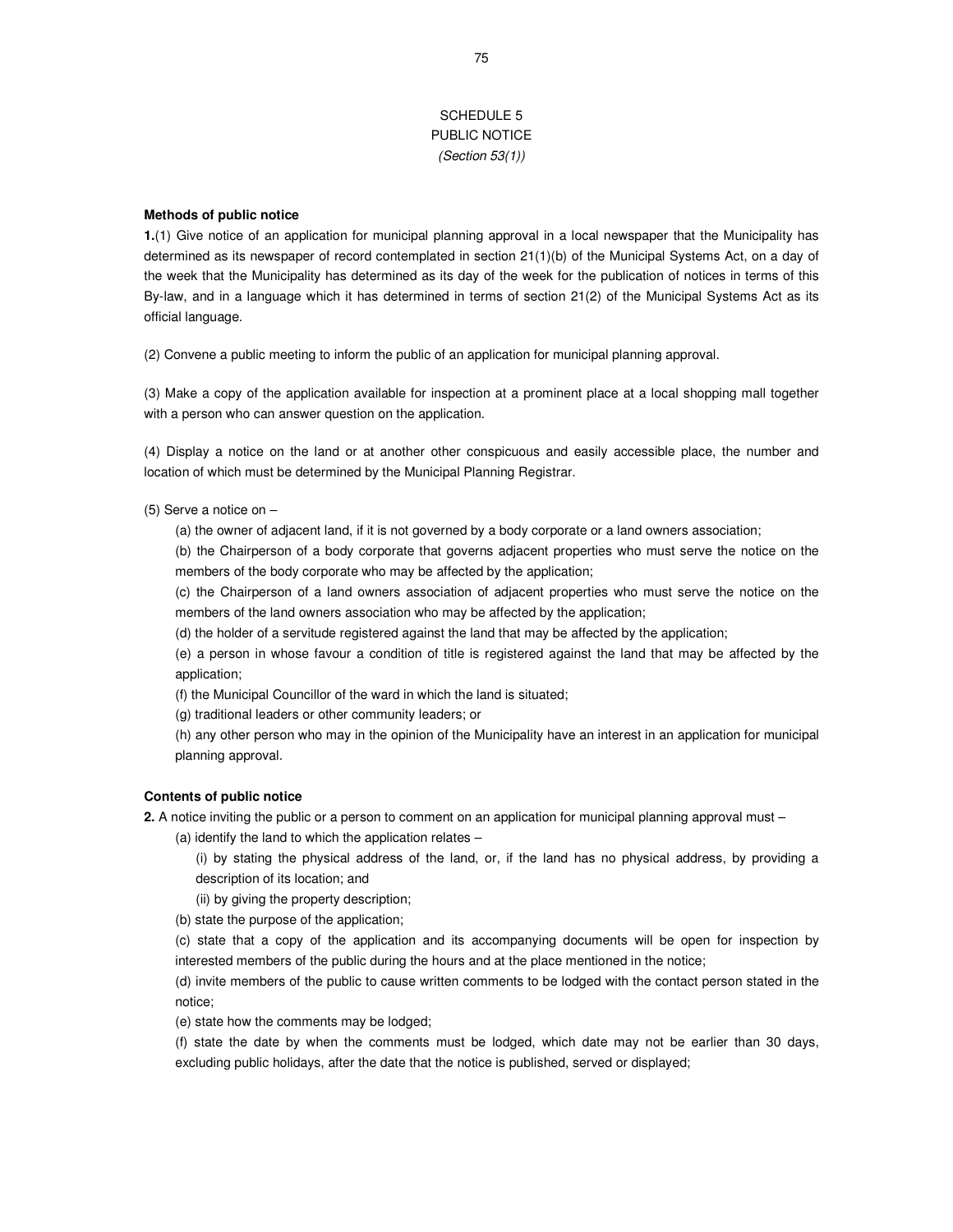(g) state that a person's failure so to submit comments in response to the notice or to include contact details, disqualifies the person from the right to receive personal notice of any public hearing and the right to appeal; and

(h) state that persons who lodged comments before in response to the application do not have to do so again, if notice was given before of the same application.

## **Joint public notice for an application for municipal planning approval and an application for environmental authorisation**

**3.**(1) An applicant may give notice of both an application for municipal planning approval and an application for environmental authorisation in the same notice.

(2) A joint notice must state that it is a notice in terms of both item 11(1) of Schedule 4 of this By-law and regulations 54 to 57 of the Environmental Impact Assessment Regulations.

(3) A joint notice must comply with the provisions of item 2 of this Schedule and regulations 54 to 57 of the Environmental Impact Assessment Regulations.

### **Joint public notice for an application for municipal planning approval and an application for a mining right**

**4.**(1) An applicant and a Regional Manager contemplated in section 8 or a designated agency contemplated in section 70 of the Mineral And Petroleum Resources Development Act may give notice of both an application for municipal planning approval and an application for a mining right in the same notice.

(2) A joint notice must state that it is a notice in terms of both item 11(1) of Schedule 4 of this By-law and regulation 3(3) of the Mineral and Petroleum Resources Development Regulations.

(3) A joint notice must comply with the provisions of item 2 of this Schedule and regulation 3 of the Mineral and Petroleum Resources Development Regulations.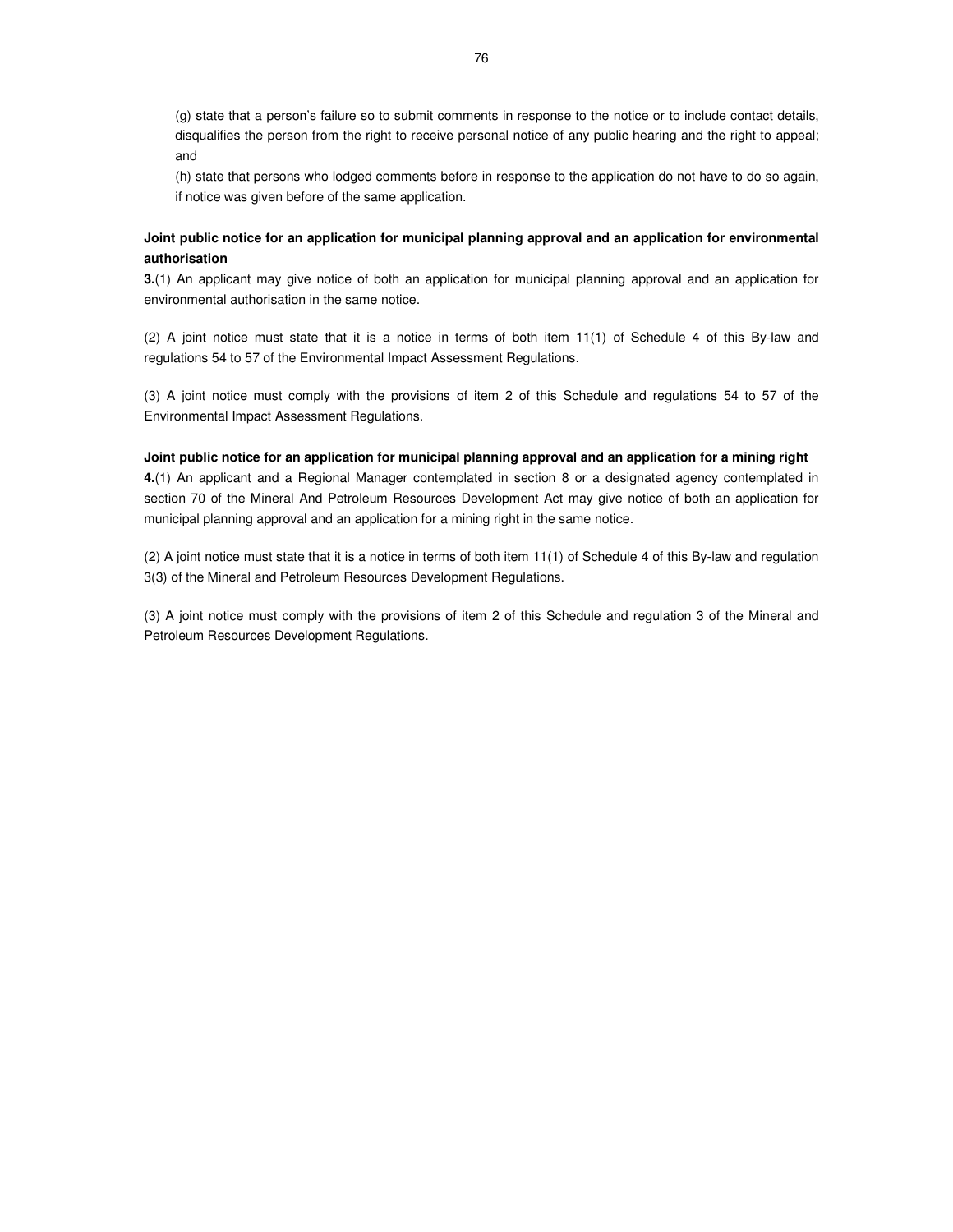# PROCEDURE FOR AMENDING AN APPLICATION OR DECISION FOR MUNICIPAL PLANNING APPROVAL AND CANCELLATION OF MUNICIPAL PLANNING APPROVAL

(Sections 53(4) and 70)

## **Application for an amendment to an application for municipal planning prior to notice of decision on the main application**

**1.**(1) An applicant may apply to amend an application for municipal planning approval on his or her own initiative or at the request of the Municipal Planning Approval Authority.

(2) A Municipal Planning Approval Authority may instruct an applicant to –

(a) give written notice of an amendment to an application for municipal planning approval to a person who responded in writing to the invitation to comment on the application for municipal planning approval; or

(b) to repeat the giving of notice process, if, in the opinion of the Municipal Planning Approval Authority, the amendment to the application constitutes a material change to the application.

(3) Comments received by the Municipal Planning Registrar in response to the original invitation to comment on an application for municipal planning approval remain valid, if the giving of public notice process is repeated.

## **Application for an amendment to a Municipal Planning Approval Authority 's Record of Decision to correct an error or update a reference**

**2.**(1) A person contemplated in item 1 of Schedule 4 may apply for an amendment to the wording of a Municipal Planning Approval Authority's Record of Decision in order to –

- (a) correct an error in the wording of the decision;
- (b) rectify a spelling error;
- (c) reflect the correct designation of the land by the Surveyor General;
- (d) update a reference to a law, person, functionary, organ of state, or an institution; or
- (e) update a reference to a street or place name.

(2) The Municipal Planning Registrar must refer an application for a correction to a Municipal Planning Approval Authority's Record of Decision to the Municipal Planning Approval Authority within 14 days after the application was served on him or her.

(3) An application for a correction to a Municipal Planning Approval Authority's Record of Decision must be decided –

(a) by a Municipal Planning Authorised Officer or the Chairperson of a Municipal Planning Tribunal, within 30 days after the application was referred to him or her;

(b) by the Municipal Council, within 60 days after the application was referred to it.

(4) A Municipal Planning Approval Authority must –

- (a) approve, including partly approve; or
- (b) refuse,

an application for a correction to the Record of Decision.

## **Application for a non-material amendment to a decision on an application or cancellation of municipal planning approval**

**3.**(1) An application for a non-material amendment to a decision on an application for municipal planning approval or cancellation of municipal planning approval must follow the procedure contemplated in items 1 to 8, 13 (excluding item  $13(2)(b)$ , 14, and 16 to 20 of Schedule 4, except –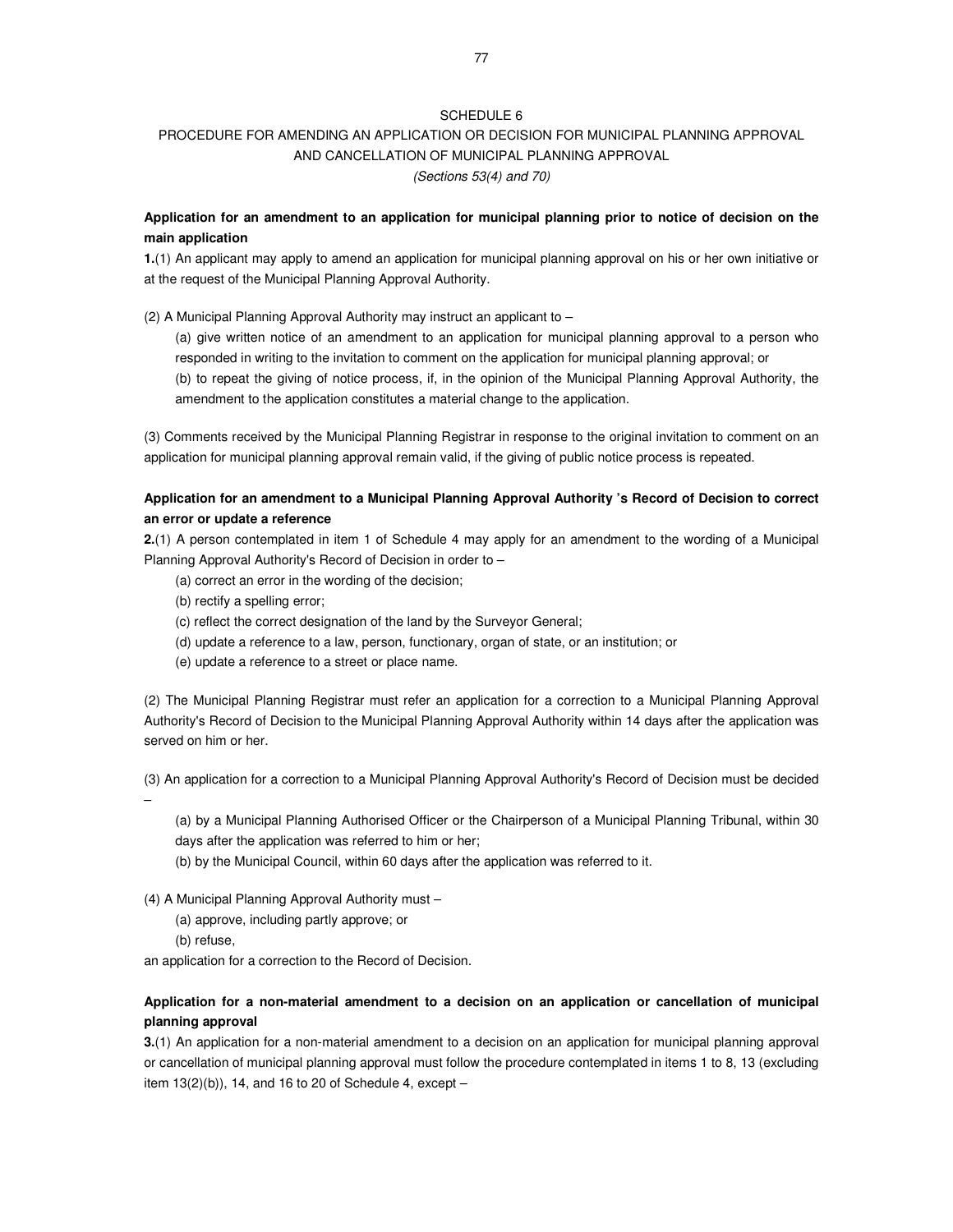(a) The Municipal Planning Registrar must notify an applicant within 15 days instead of 30 days after receipt of

- an application that it is complete or that additional information is required as contemplated in item 6(1)(b);
- (b) the reference to items 5-12 in item 13 must be regarded as a reference to items 5-8;
- (c) a Municipal Planning Authorised Officer or Municipal Planning Tribunal must decide an application
	- (i) within 30 days instead of 60 days as contemplated in item  $17(1)(a)$ ;
	- (ii) within 15 days instead of 30 days as contemplated in item  $17(1)(b)$ ; or
	- (iii) within the period contemplated in item  $17(1)(c)$ ;

(d) a Municipal Planning Tribunal must make a recommendation on an application that must be decided by the Municipal Council –

- (i) within 30 days instead of 60 days as contemplated in item  $18(a)$ ;
- (ii) within 15 days instead of 30 days as contemplated in item 18(b); or
- (iii) within the period contemplated in item  $18(c)$ ;
- (e) the references to a public hearing in items 17(1)(b) and 18(b) should be ignored.

## **Matters that a Municipal Planning Approval Authority must consider when deciding if an application qualifies as an application for a non-material amendment to a decision**

**4.**(1) A Municipal Planning Approval Authority must determine if an application constitutes an application for a nonmaterial amendment to a decision.

(2) A Municipal Planning Approval Authority must take the following matters into account when deciding if an application qualifies as an application for a non-material amendment to a decision on an application for municipal planning approval, if applicable –

(a) if the amendment will result in  $-$ 

- (i) a change in the area covered by a development, particularly the outside boundary;
- (ii) a change in the area covered by buildings;
- (iii) a significant increase in the density of a development;
- (iv) a significant increase in the impact of a development on engineering services;
- (v) a significant change to the location of buildings;
- (vi) the location of buildings closer to buildings on adjacent properties;

(vii) greater visual intrusion, audio intrusion, loss of light, feeling of enclosure or any other adverse effect on the living conditions of occupants of the development or occupants of adjacent properties;

(viii) a change in the overall design and appearance of a development, particularly if it is located in an environmentally sensitive area; or

(ix) conflict with a condition of approval imposed by the municipal planning approval authority;

(b) if any relevant objections to the original application for municipal planning approval would be compromised by the proposed amendment;

(c) if the amendment would result in the introduction of new aspects or elements that warrant consultation with adjacent land owners, organs of state or the public;

(d) if the change would have been approved, had it formed part of the original application for municipal planning approval; and

(e) the volume and frequency of previous amendments to the same decision.

(3) If, in the opinion of the municipal planning approval authority, a proposed amendment to a decision constitutes a material change to a decision, the Municipal Planning Approval Authority must instruct the applicant in writing to make a new application for municipal planning approval.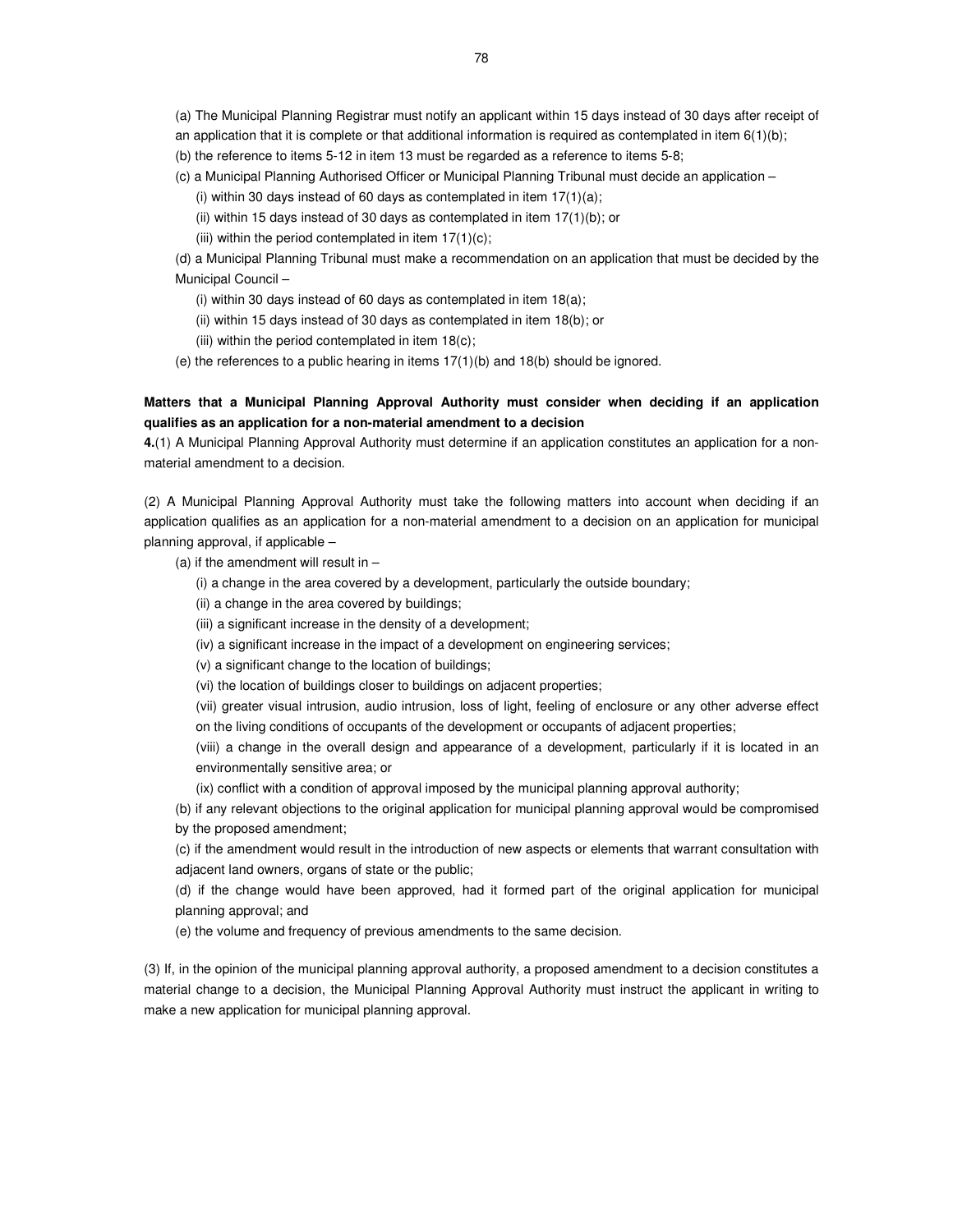## APPLICATION PROCESS FOR A DWELLING ON LAND DEMARCATED FOR THE SETTLEMENT IN AN UNSTRUCTURED MANNER BY A TRADITIONAL COMMUNITY OR INDIGENT HOUSEHOLDS (Section 53(2))

#### **Persons who may make an application**

**1.** An application for municipal planning approval for the erection of a dwelling house on land declared by the Municipality as land for the settlement of indigent households must be made by the head of the household.

## **Lodging of application**

**2.**(1) An application for municipal planning approval for the erection of a dwelling house on land declared by the Municipality as land for the settlement in an unstructured manner by a traditional community or indigent households must include –

(a) the name and contact details of the applicant;

(b) the name of the household which the applicant represents;

(c) the name of the traditional area and of the isiGodi where the land is situated, if applicable;

(d) the name of the Inkosi of such traditional area and of the isInduna of the such isiGodi, if applicable;

(e) the approval of the Inkosi and isInduna or other community leaders;

(f) the GPS co-ordinates for the site to which the application applies with sufficient details to indicate its approximate extent; and

(g) photographic evidence of the site.

(2) An application for municipal planning approval for the erection of a dwelling house on land declared by the Municipality as land for the settlement in an unstructured manner by a traditional community or indigent households must be lodged with –

(a) the Municipal Planning Registrar;

(b) another person designated by the Municipal Manager to receive applications for municipal planning approval; or

(c) the Municipal Manager, if a Municipality has not appointed The Municipal Planning Registrar and the Municipal Manager has not appointed any other person to receive applications for municipal planning approval.

## **Confirming availability of the site**

**3.**(1) If the information is complete, the Municipal Planning Registrar must -

(a) verify that the land forms part of land declared by the Municipality as land for the settlement in an unstructured manner by a traditional community or indigent households; and

(b) compare the application to the Municipality's records of –

(i) other applications and approvals for municipal planning approval in the same area; and

(ii) land reserved for engineering services or social infrastructure in the area,

to determine if the land is available for settlement.

(2) If another person has claimed the same site, the Municipal Planning Registrar must inform the applicant accordingly and request the applicant to –

(a) withdraw the application; or

(b) amend the application in consultation with the other person, and the Inkosi and isInduna or other community leaders.

(3) The application is considered withdrawn, if no response to the Municipal Planning Registrar's request have been received within 90 days after the request was made.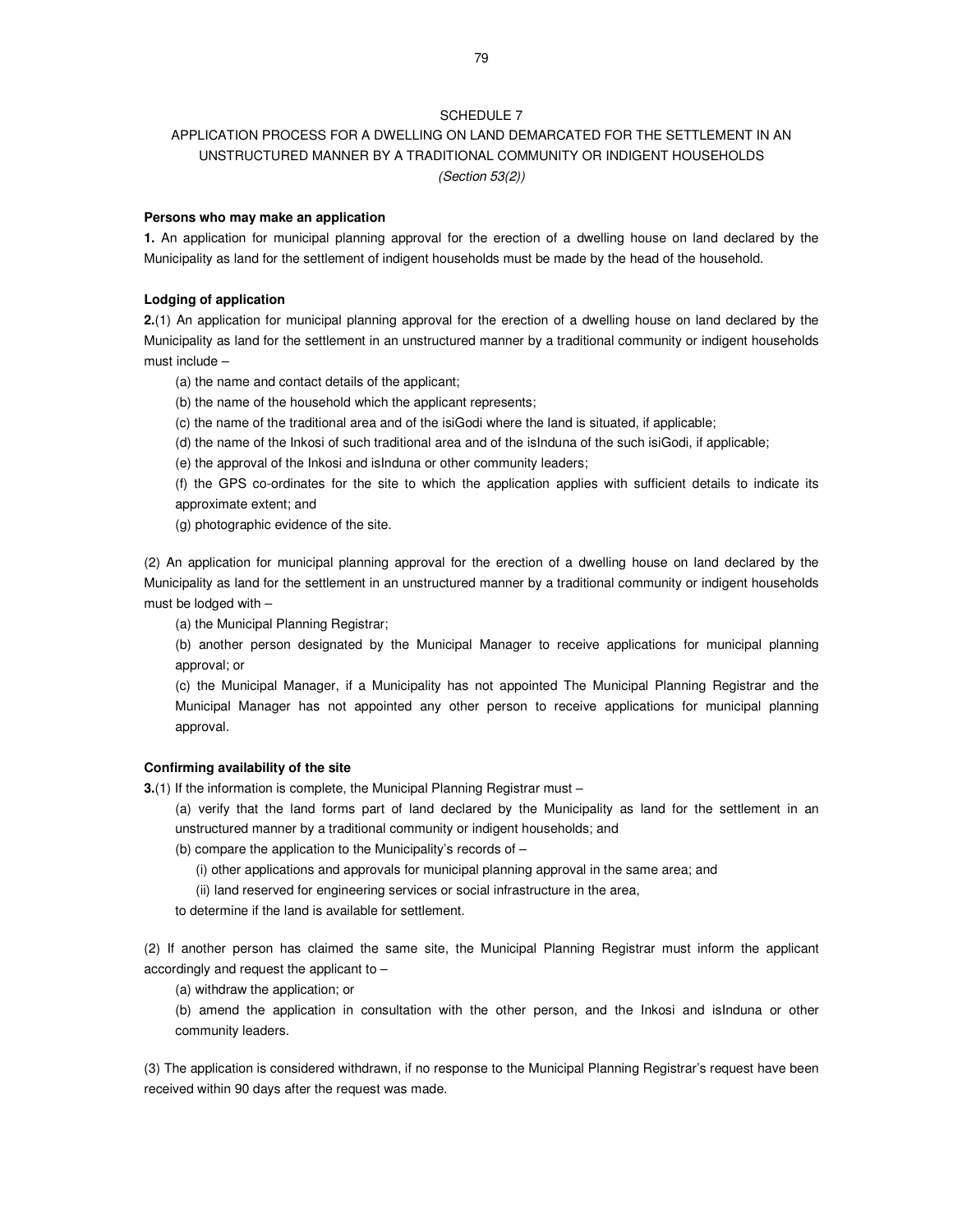#### **Granting of municipal planning approval**

 $4.(1)$  If  $-$ 

(a) the application is complete;

(b) the land forms part of land declared by the Municipality as land for the settlement in an unstructured manner by a traditional community or indigent households;

(c) the land has not been claimed by someone else;

(d) the land is not required for engineering services or social infrastructure;

(e) land t is not prone to flooding of any other conditions that makes it unsafe for human habitation;

(f) the land has not been identified by the Minister responsible for Agriculture as high value agricultural land that is required for national food security; and

(g) the land is not land that is environmentally sensitive,

 the Municipal Planning Registrar must issue the applicant with a certificate permitting the erection of a dwelling house on the land.

(2) The certificate must contain –

(a) the name, identity number and contact details of the applicant;

(b) the name of the household which the applicant represents;

(c) the name of the traditional area and of the isiGodi where the land is situated, if applicable;

(d) the name of the Inkosi of such traditional area and of the isInduna of the such isiGodi, if applicable;

(e) the GPS co-ordinates for the site to which the application applies with sufficient details to indicate its approximate extent; and

(f) photographic evidence of the site.

(3) The Municipal Planning Registrar must record the information in subitem (2) in the register contemplated in section 115(1).

(4) If the application is incomplete, the site is not available, or it is on land contemplated in subitem (1), the Municipal Planning Registrar may refuse the application.

(5) The Municipal Planning Registrar may grant municipal planning approval subject to any conditions.

#### **Transfer of municipal planning approval**

**5.**(1) A certificate permitting the erection of a dwelling house on land declared by the Municipality as land for the settlement in an unstructured manner by a traditional community or indigent households may be transferred to another person.

(2) An application for the transfer of a certificate permitting the erection of a dwelling house on land declared by the Municipality as land for the settlement in an unstructured manner by a traditional community or indigent households must include –

- (a) the name, identity number and contact details of the applicant;
- (b) the name of the household which the applicant represents;
- (c) the name of the traditional area and of the isiGodi where the land is situated, if applicable;
- (d) the name of the Inkosi of such traditional area and of the isInduna of the such isiGodi, if applicable;
- (e) a copy of the certificate to be transferred;
- (f) one of the following documents
	- (i) approval of the holder of the certificate for the transfer of the land use right;
	- (ii) a death certificate confirming that the holder of the certificate is diseased; or
	- (iii) confirmation by the Inkosi and isInduna or other community leaders that the holder of the certificate is diseased or his or her whereabouts and contact details are unknown;
- (g) the approval of the Inkosi and isInduna or other community leaders;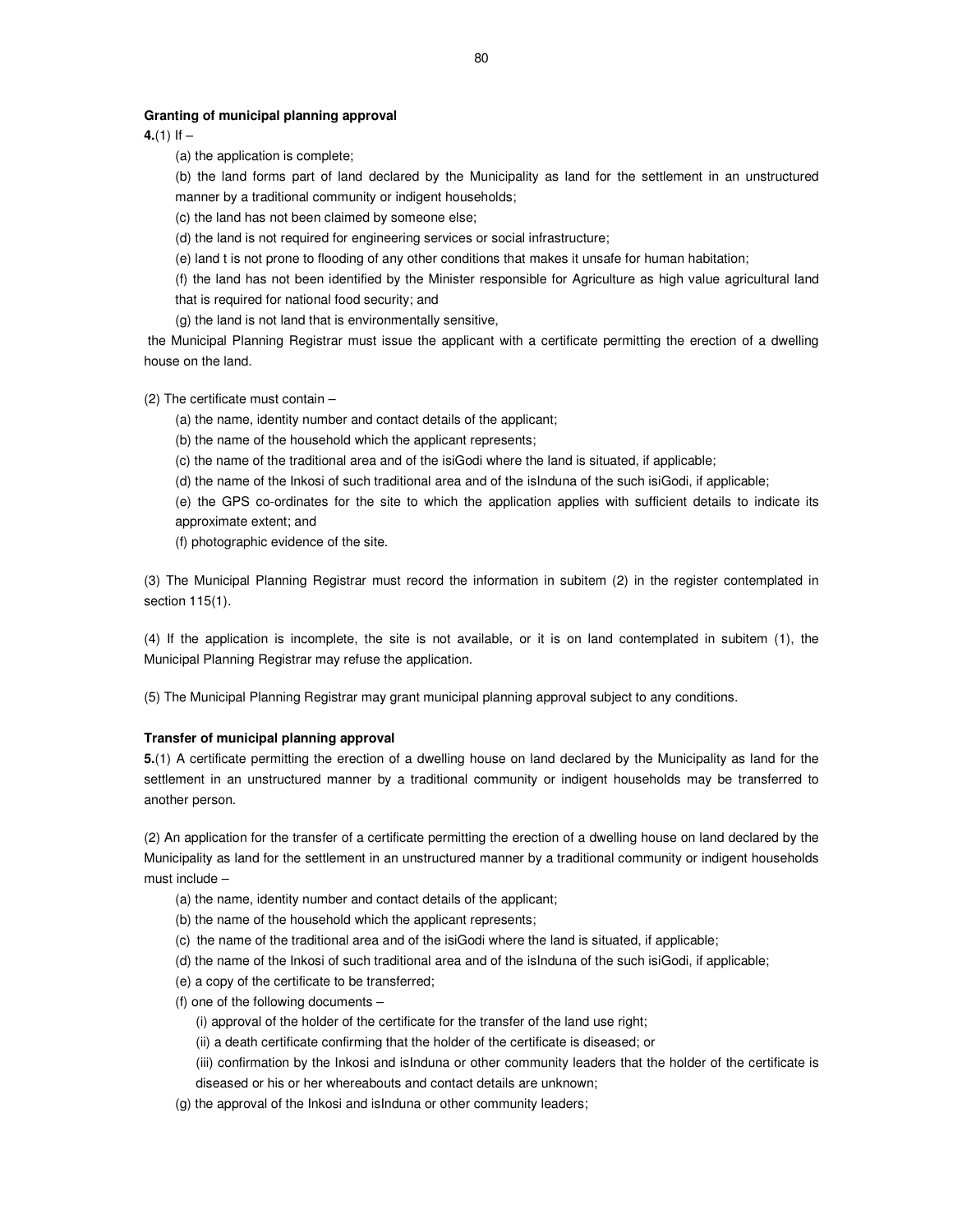(h) the GPS co-ordinates for the site to which the application applies with sufficient details to indicate its approximate extent; and

(i) updated photographic evidence of the site.

- (3) If the application is complete, the Municipal Planning Registrar must
	- (a) issue the applicant with a certificate containing the information in item 5(1); and
	- (b) update the register contemplated in section 115(1).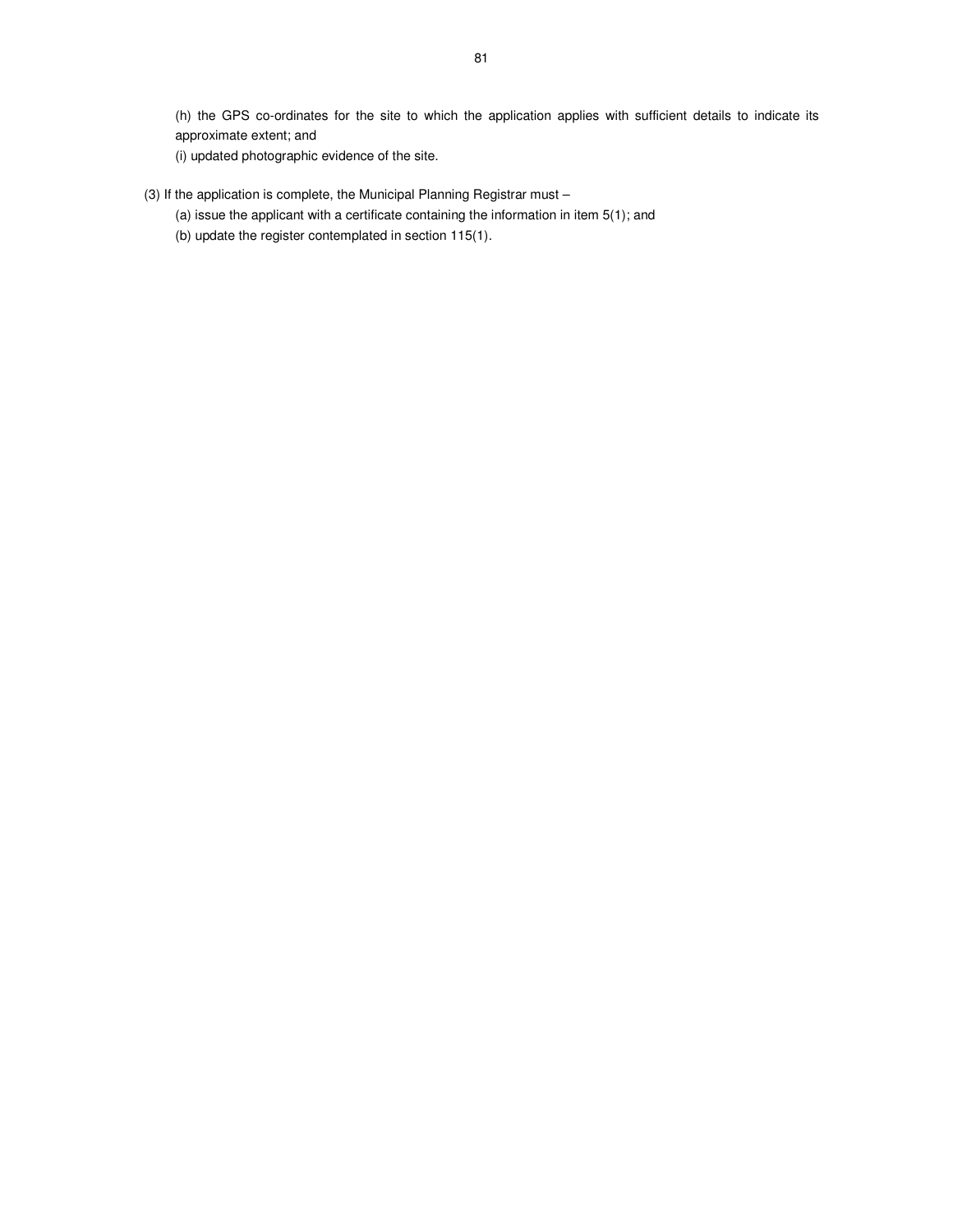## MATTERS THAT A MUNICIPAL PLANNING APPROVAL AUTHORITY MUST CONSIDER WHEN IT DECIDES OR MAKES A RECOMMENDATION ON AN APPLICATION FOR MUNICIPAL PLANNING APPROVAL (section 54(1))

## **Matters that a Municipal Planning Approval Authority must consider when it decides or makes a recommendation on an application for municipal planning approval**

**1.**(1) A Municipal Planning Approval Authority must take the following matters into account when it decides or makes a recommendation on an application for municipal planning approval, if applicable –

(a) the application;

(b) comments received in response to the public consultation process;

(c) the applicant's reply;

(d) the Municipal Planning Registrar's assessment of compliance of the application with the application process;

(e) the Registered Planner's report and recommendation on the application, if applicable;

(f) the development principles in terms of section 7 of the Spatial Planning and Land Use Management Act;

(g) policies, including national and provincial policies adopted in terms of any law and the Municipality's own policies;

(h) norms and standards, including –

(i) national norms and standards for land use management and land development in terms of section 8 of the Spatial Planning and Land Use Management Act;

(ii) provincial planning norms and standards; and

(iii) the Municipality's own norms and standards;

(i) spatial development frameworks, including –

(i) a national spatial development framework adopted in terms of section 13(1) of the Spatial Planning and Land Use Management Act;

(ii) a provincial spatial development framework adopted in terms of section 15(1) of the Spatial Planning and Land Use Management Act;

(iii) a regional spatial development framework adopted in terms of section 18(1) of the Spatial Planning and Land Use Management Act; and

- (iv) the municipal spatial development framework adopted in terms of section 25(1) of the Municipal Systems Act read with section 20(1) of the Spatial Planning and Land Use Management Act;
- (j) the Municipality's Integrated Development Plan in terms of section 25(1) of the Municipal Systems Act;

(k) the Municipality's land use scheme, including matters that a Municipality must consider that have been identified in the land use scheme;

(l) the design guidelines and rules for plan approval of the land owner's association, body corporate or share block company that has been deposited with the Municipality;

(m) the authorisation in terms of the Environmental Impact Assessment Regulations;

(n) the potential impact, including the cumulative impact, on  $-$ 

(i) the environment;

(ii) socio-economic conditions;

- (iii) cultural heritage;
- (iv) existing developments;
- (v) existing rights to develop land; and
- (vi) mineral rights;

(o) the human and financial resources likely to be available for implementing the municipal planning approval;

(p) the benefits that accrue from the adoption, replacement or amendment of land use scheme compared to

the cost of compensation in terms of Chapter 8;

(q) the provision and standard of engineering services;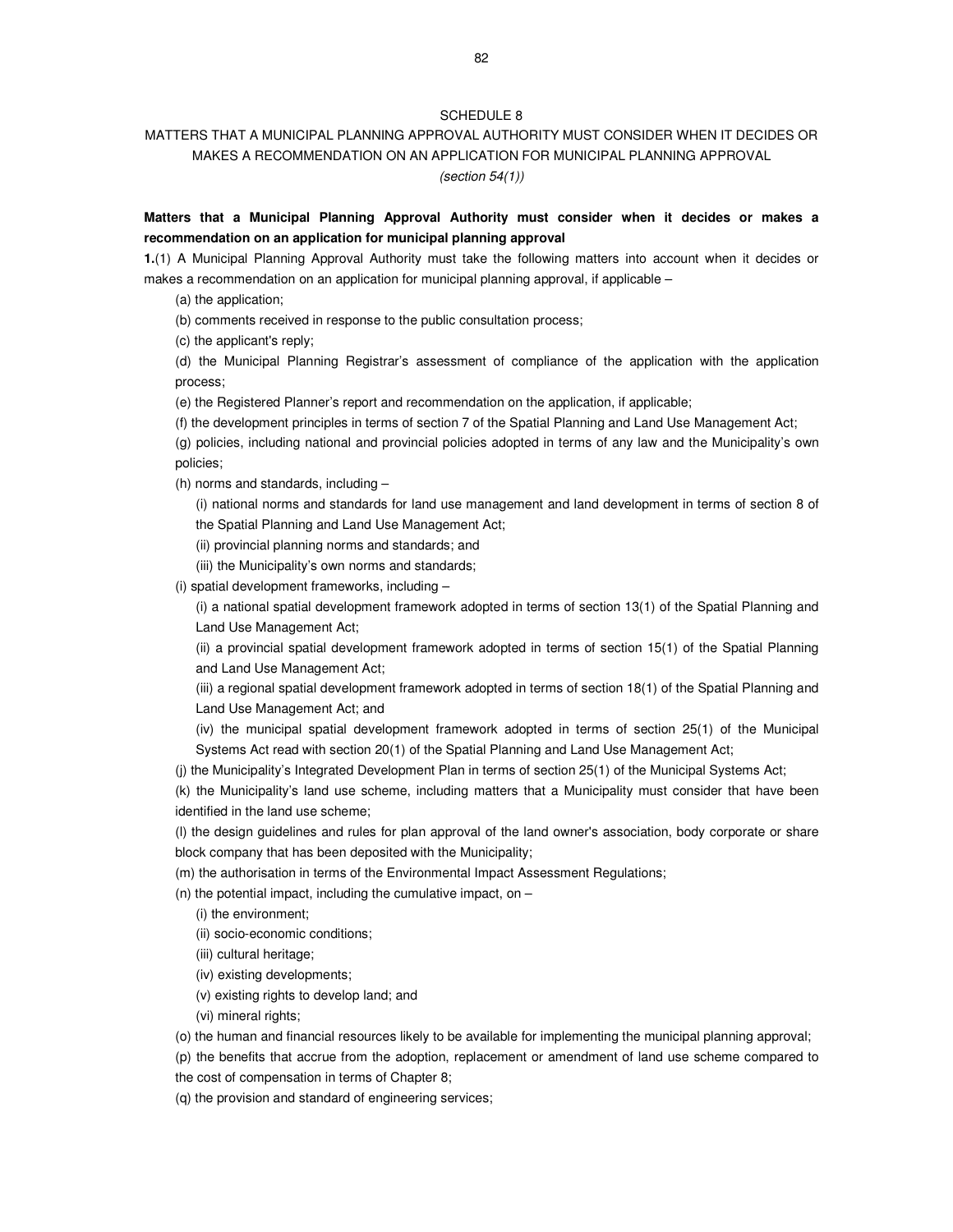(t) the impact, including the cumulative impact, of the application on the national, provincial and municipal road networks, public transport, municipal services, sewage and waste water disposal, water and electricity supply, waste management and removal, policing and security;

(u) access to health, educational and recreational facilities;

(v) the historical effects of past racially discriminatory and segregatory legislation on land ownership, land development and access to engineering services and public facilities, and the need to address the historical imbalances;

(w) the protection or preservation of cultural and natural resources, including agricultural resources, unique areas or features, landscape character and biodiversity;

(x) the natural and physical qualities of that area;

(y) the number and purpose for which properties will be used when a Municipality decides if the Surveyor-General should –

(i) approve a diagram for each property or a general plan for all the properties; and

(ii) approve the land –

(aa) as a farm, including a portion or a remainder of a farm;

(bb) as a subdivision of land that is not a farm; or

(cc) as an erf in a township;

(z) the need to prohibit the alienation of a part of the land by means of a sectional title scheme in terms of the Sectional Titles Act or a share block in terms of the Share Blocks Control Act, 1980 (Act No. 59 of 1980);

(aa) the provisions of section 13 of the Legal Succession to the South African Transport Services Act, 1989 (Act No. 9 of 1989) relating to the zoning of land owned by Transnet and other laws which regulate the zoning of land;

(ab) any local practice or approach to land use management that is consistent with –

(i) the laws of the Republic;

(ii) the provincial planning norms and standards; and

(iii) the Municipality's Integrated Development Plan; and

(ac) any other relevant factor.

(2) A reduction in the value of land is not solely a relevant consideration for the purposes of considering the merits of an application for municipal planning approval.

(3) If the Municipal Planning Approval Authority is the Municipal Council –

(a) it may consider a summary of the comments received in response to the public consultation process, instead of the comments; and

(b) it must consider the Municipal Planning Tribunal's recommendation on the application in addition to the matters in this Schedule.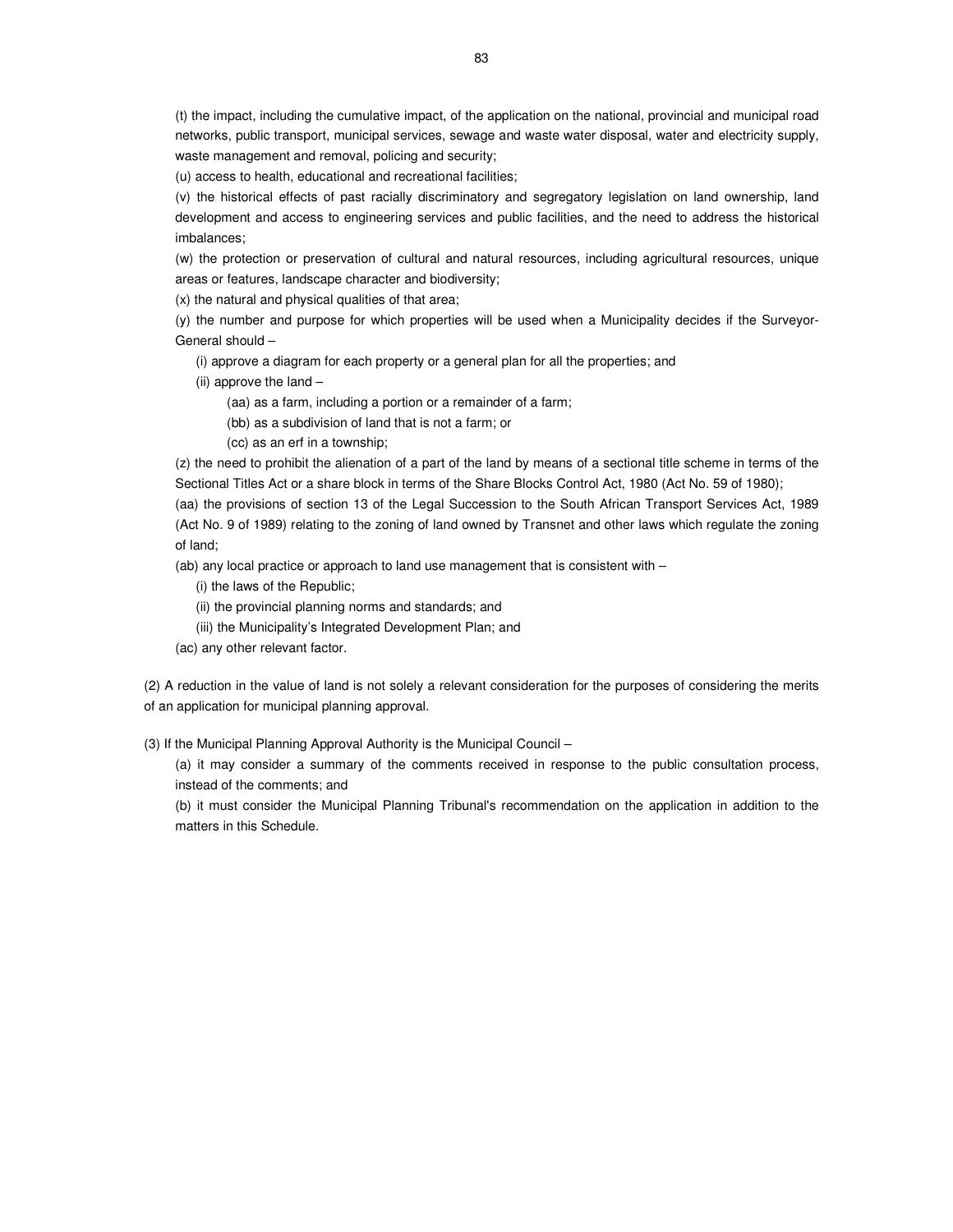## INFORMATION THAT MUST BE INCLUDED IN RECORD OF DECISION

(Section 55(4))

## **Information that must be included in a Record of Decision on an application for municipal planning approval**

**1.** The following information must be recorded in a Record of Decision on an application for municipal planning approval –

(a) the details of the application, including –

(i) the nature of the application;

(ii) the property descriptions of the properties involved, unless the application is an application for a general land use scheme amendment; and

- (iii) the application number;
- (b) its decision;

(c) the conditions subject to which the application was approved, if it was approved subject to conditions, including –

(i) which conditions must be complied with before the erection of a structure on the land or the use of the land in accordance with the approval;

(ii) which conditions must be complied with before the construction of a building on the land;

(iii) which conditions must be complied with before occupation of the land;

(iv) which conditions must be complied with before the land may be registered in separate ownership; and

(v) which conditions must be registered against the land;

- (d) if the Surveyor-General must
	- (i) approve a general plan or a diagram for the subdivision or consolidation of the land;
	- (ii) if the Surveyor-General must approve a property
		- (aa) as a farm, including a portion or a remainder of a farm;
		- (bb) as a subdivision of land that is not a farm; or
		- (cc) as an erf in a township;
- (e) the reasons for its decision;
- (f) the reasons for the changes, if changes were made to an application by an applicant or the Municipality;
- (g) the particulars of the public consultation process, including
	- (i) if public consultation was required for the application;

(ii) if notice of the application in a newspaper was required, the name of the newspaper in which the notice was published and the date on which it was published;

- (ii) if a public meeting was held to inform the public of an application, and the date of the meeting;
- (iii) if a site inspection was held, and the date of the site inspection;
- (v) if a public hearing was held, and the date of the public hearing;

(h) if any comments were received in response to an invitation to comment on the application –

(i) the closing date to lodge a memorandum of appeal;

(ii) that a summary of the rights and obligations of appellants can be obtained from the Municipal Planning Appeal Authority Registrar;

(iii) the name and contact details of –

(aa) the applicant;

(bb) the Municipal Planning Appeal Authority Registrar;

(cc) a person at the Municipality on whom a memorandum of appeal, request for the late lodging of an appeal or a responding memorandum of appeal may be served; and

(i) the effective date of the Municipality's decision.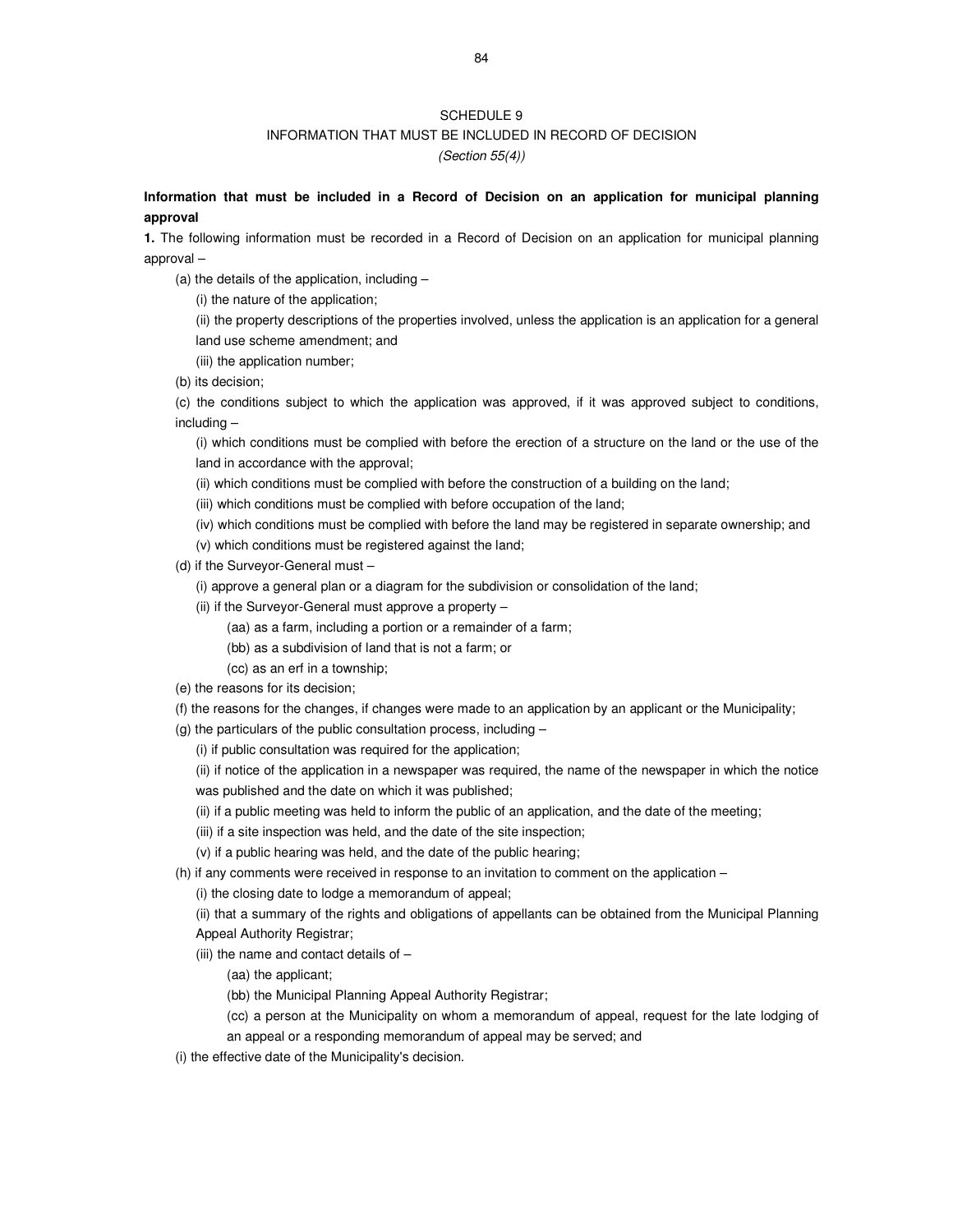## SCHEDULE 10 APPEAL PROCESS (Section 76(1))

Part 1: Lodging of memorandum of appeal, lodging of responding memorandum, summonsing of person to lodge document and collation of documents

## **Lodging of memorandum of appeal**

**1.**(1) A memorandum of appeal must –

(a) provide the essential facts of the matter;

(b) state the grounds of appeal and the relief sought;

(c) raise any issues, which the appellant wants the Municipal Planning Appeal Authority to consider in making its decision;

(d) fully motivate an application for condonation; and

(e) fully motivate an award for costs, if the relief sought includes a request for costs against the Municipality,

on the grounds that its decision is –

(i) grossly unreasonable;

(ii) manifestly in disregard of –

(aa) the procedures prescribed in this By-law; or

(bb) the development principles in terms of section 7 of the Spatial Planning and Land Use Management Act;

(cc) policies, including national and provincial policies adopted in terms of any law and the Municipality's own policies; or

(dd) national norms and standards for land use management and land development in terms of section 8 of the Spatial Planning and Land Use Management Act, provincial planning norms and standards or the Municipality's own norms and standards.

(2) If the appellant is an applicant, the appellant must serve the memorandum of appeal on –

(a) the Municipal Planning Appeal Authority Registrar;

(b) the Municipal Manager; and

(c) all the persons who responded in writing to an invitation to comment on the application for municipal planning approval who -

(i) responded before the closing date for comments; and

(ii) have provided their contact details.

(3) If the appellant is a person who lodged a written comment in terms of, the appellant must serve the memorandum of appeal on –

(a) the Municipal Planning Appeal Authority Registrar;

(b) the Municipal Manager; and

(c) the applicant.

(4) If possible, an appellant must also submit a copy of the memorandum of appeal by electronic mail to the Municipal Planning Appeal Authority Registrar.

#### **Lodging of responding memorandum**

**2.**(1) A person on whom a memorandum of appeal has been served, may lodge a responding memorandum.

(2) A responding memorandum must –

(a) state whether the appeal is opposed or not, and, if opposed, the grounds of opposition;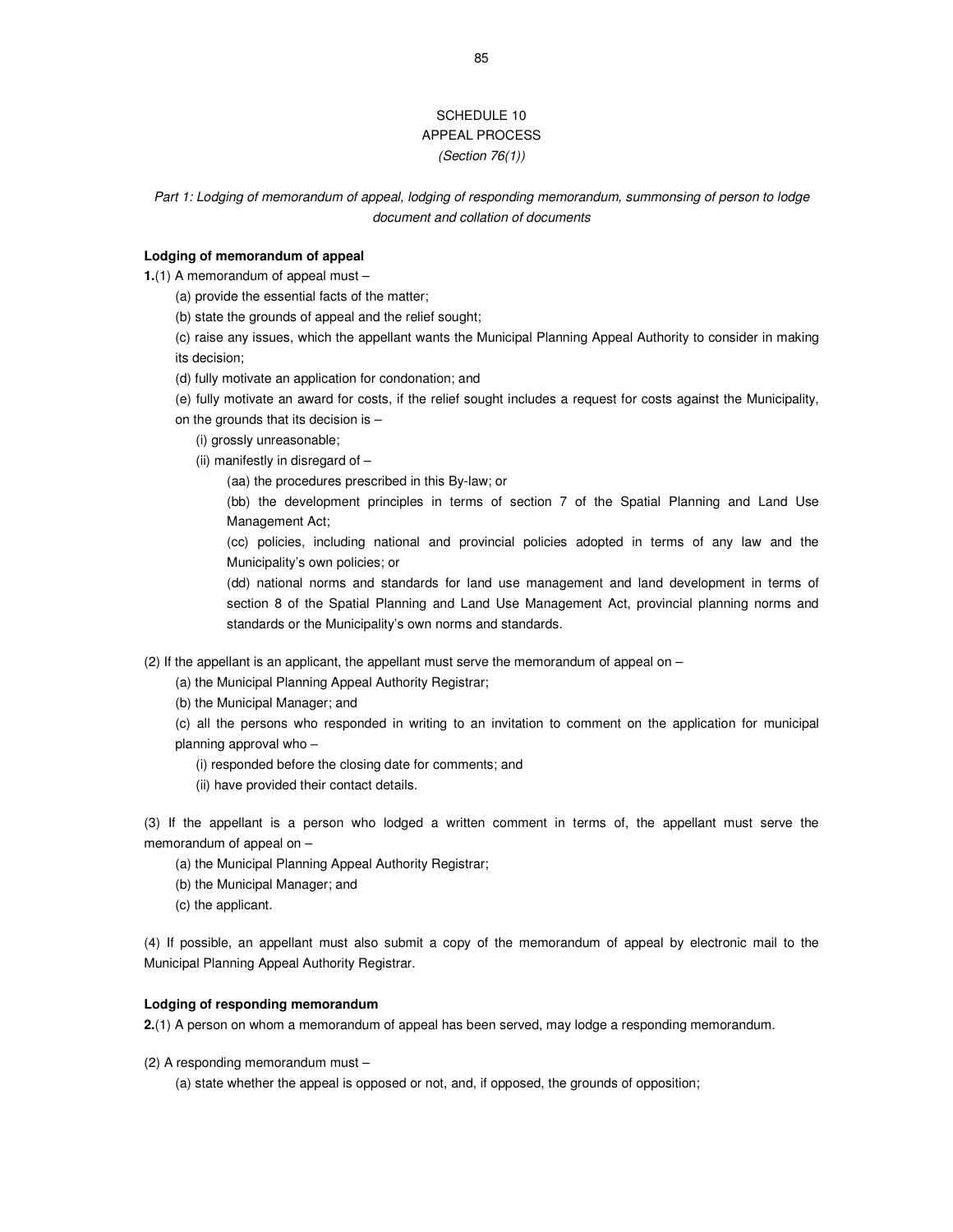(b) raise any issues or matters, which that party wants the Municipal Planning Appeal Authority to consider in making its decision;

(d) fully motivate an application for condonation; and

(c) include any request for an order for costs against the appellant and the reasons for the request, including an order for costs on the grounds that the appeal is vexatious or frivolous.

(3) A person who wants to lodge a responding memorandum must, within 30 days after the memorandum of appeal was served on that person serve the responding memorandum on –

(a) the Municipal Planning Appeal Authority Registrar; and

(b) the Municipal Manager.

(4) If possible, a person who wants to lodge a responding memorandum must also submit a copy of the responding memorandum by electronic mail to the Municipal Planning Appeal Authority Registrar.

### **Parties to an appeal hearing**

**3.** Only the following persons shall be parties to an appeal hearing –

- (a) the applicant; and
- (b) a person who has lodged a written comment in terms of items  $7(d)$  of Schedule 6 –

(i) who has lodged an appeal against the decision of the Municipality; or

(ii) who has lodged a responding memorandum.

## **Withdrawal of appeal or opposition to appeal**

**4.**(1) An appellant may withdraw an appeal by serving written notice of its withdrawal on the Municipal Planning Appeal Authority Registrar, the Municipal Manager and on every other party to the appeal.

(2) A respondent may withdraw its opposition to an appeal by serving a written notice of withdrawal of that opposition on the Municipal Planning Appeal Authority Registrar, the appellant and every other party to the appeal hearing.

(3) A party to an appeal hearing, who is aggrieved by the withdrawal of an appeal by an appellant, may apply to the Municipal Planning Appeal Authority for an award of costs against the appellant.

### **Powers of Municipal Planning Appeal Authority with regard to witness**

- **5.**(1) The Presiding Officer may subpoena any person to attend the site inspection or appeal hearing, in order
	- (a) to testify and be questioned as a witness with regard to any relevant matter; or

(b) to produce any document or object in the possession or under the control of that person, and to be questioned with regard thereto.

(2) A person who has been subpoenaed or called by a party as a witness at the site inspection or appeal hearing may be required by the Presiding Officer to take an oath or make an affirmation as a witness before testifying or being questioned.

(3) The law relating to privilege in a civil court of law applies to a witness subpoenaed or called to give evidence or to produce a document.

### **Issuing and service of subpoena to secure attendance of witness**

**6.**(1) A subpoena contemplated in item 5(1) of this Schedule must be issued by the Presiding Officer under his or her signature, and must –

(a) specifically require the person named in it to appear before the Municipal Planning Appeal Authority to testify or produce a document or any other object to the Municipal Planning Appeal Authority;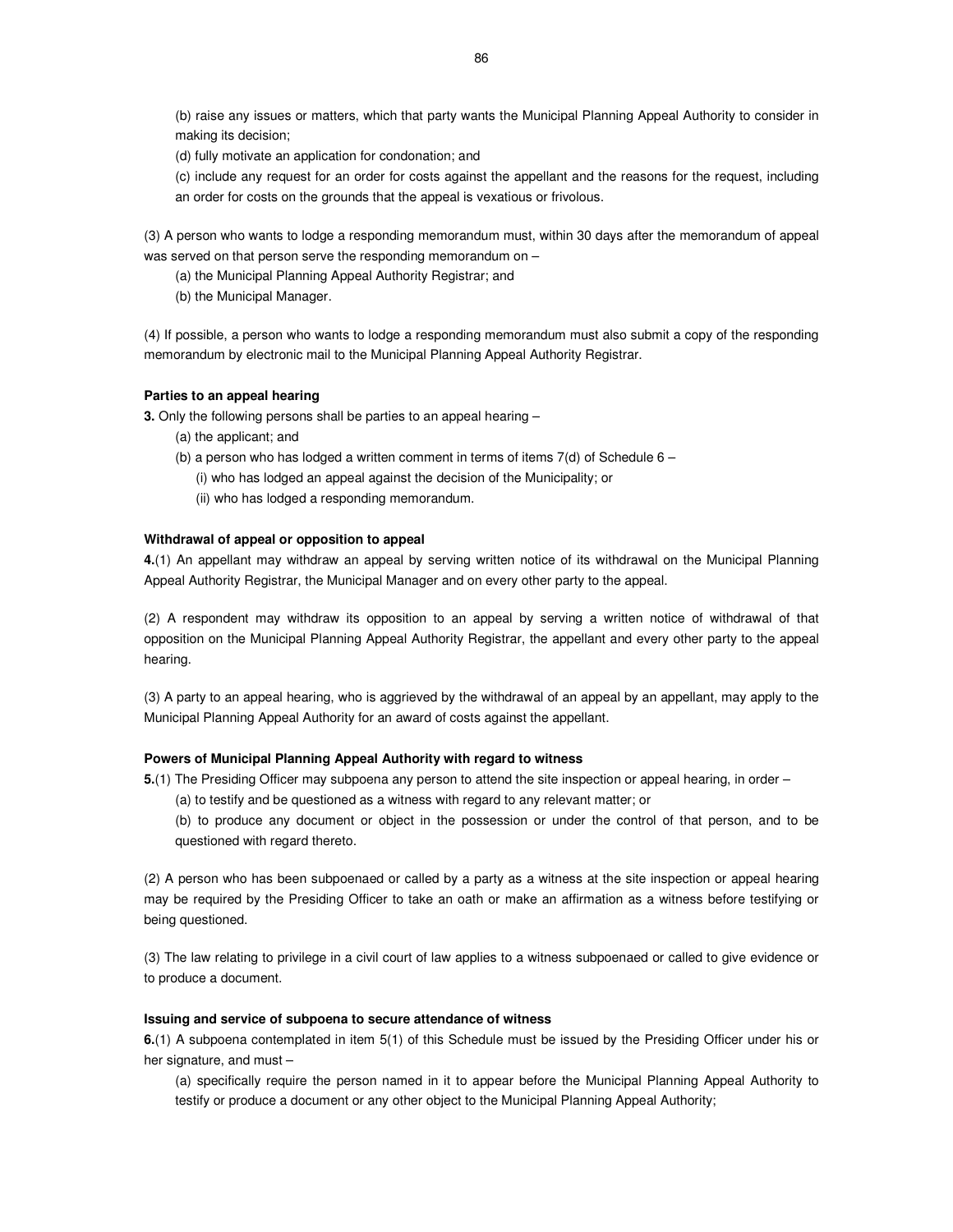(b) state the reasons why the person is required to appear before the Municipal Planning Appeal Authority to testify or produce a document or any other object to the Municipal Planning Appeal Authority;

(c) if applicable, sufficiently identify the document or object which the person is required to produce; and

(d) state the date, time and place at which the person must appear before the Appeal Authority

(2) A subpoena must be served on a person by a person who has been authorised in writing by the Municipal Planning Appeal Authority Registrar to serve it.

(3) A person who is serving a subpoena must display to the person who is served with a subpoena the original subpoena or the written authorisation to serve the subpoena, if requested to do so.

(4) A person who is serving a subpoena must provide a written return of service to the Municipal Planning Appeal Authority Registrar, including the manner in which the subpoena was served.

### **Powers of Municipal Planning Appeal Authority with regard to document required to decide appeal**

**7.**(1) The Presiding Officer, upon request of members of the Municipal Planning Appeal Authority or of any party to the appeal hearing, may subpoena any person to lodge any document in the possession or under the control of that person with the Municipal Planning Appeal Authority Registrar.

(2) A person who has been subpoenaed to lodge a document with the Municipal Planning Appeal Authority Registrar must serve the document on the Municipal Planning Appeal Authority Registrar at least 21 days before the appeal hearing commences.

(3) If the Presiding Officer has subpoenaed a Municipality to lodge a document that the Municipality relied on when it decided an application for municipal planning approval, and the Municipality fails to serve the document on the Municipal Planning Appeal Authority Registrar, the Municipal Planning Appeal Authority may uphold the appeal on the ground that the Municipality did not apply its mind when it decided the application.

(4) The law relating to privilege in a civil court of law applies to a person subpoenaed to lodge a document with the Municipal Planning Appeal Authority Registrar.

#### **Issuing and service of subpoena to obtain document**

**8.**(1) A subpoena contemplated in item 5(1) of this Schedule must be issued by the Presiding Officer under his or her signature, and must –

(a) specifically require the person named in it to lodge the document with the Municipal Planning Appeal Authority Registrar;

(b) state the reasons why the document is required by the Municipal Planning Appeal Authority;

(c) sufficiently identify the document which the person is required to lodge with the Municipal Planning Appeal Authority Registrar;

(d) state to how, where and by which date the document must be lodge with the Municipal Planning Appeal Authority Registrar.

(2) If the Presiding Officer has subpoenaed the Municipal Planning Approval Authority to lodge a document that it relied on when it decided an application for municipal planning approval, a warning that if it fails to serve the document on the Municipal Planning Appeal Authority Registrar, the Municipal Planning Appeal Authority may uphold the appeal on the ground that the Municipal Planning Approval Authority did not apply its mind when it decided the application.

(3) A subpoena must be served on a person by a person who has been authorised in writing by the Municipal Planning Appeal Authority Registrar to serve it.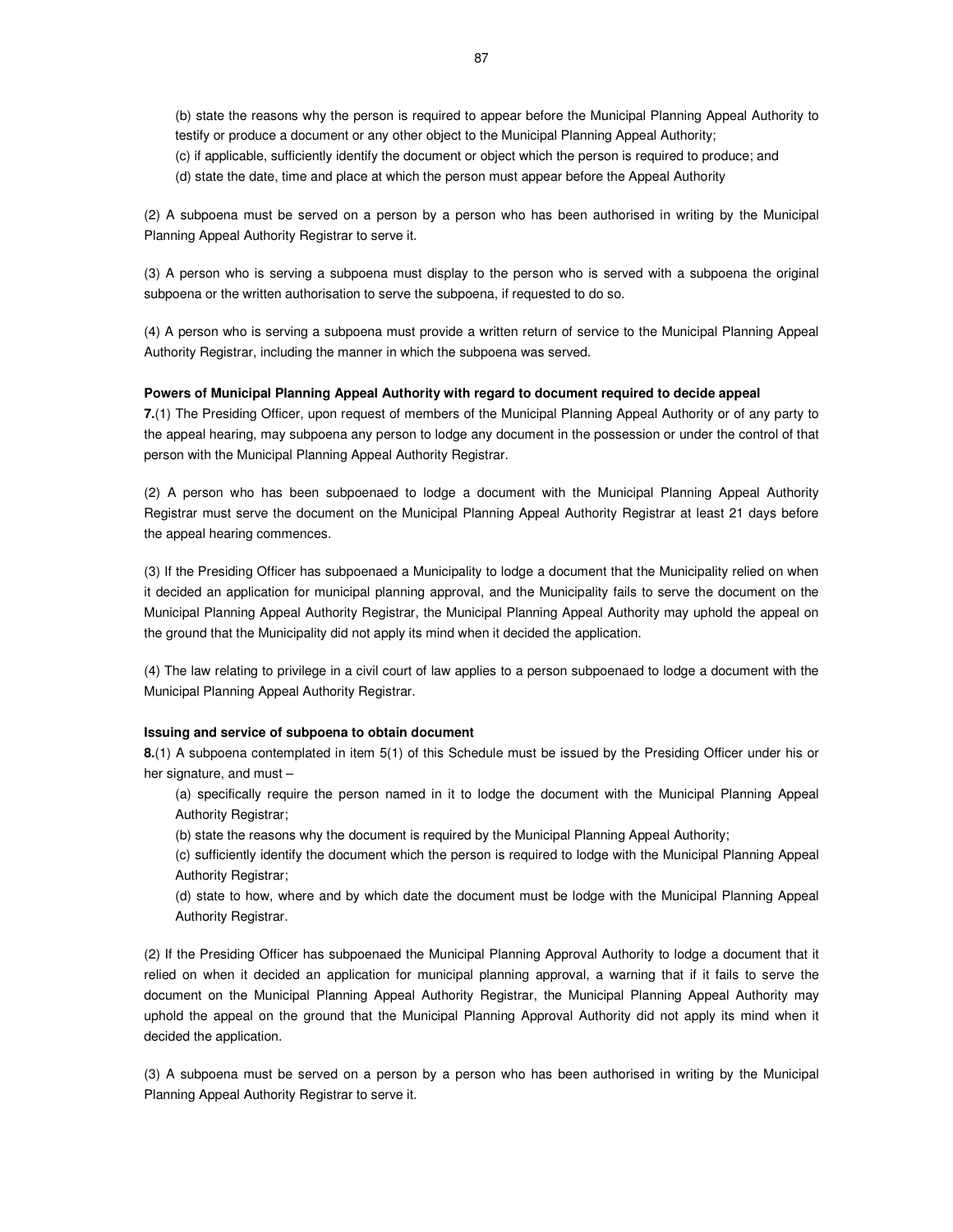(4) A person who is serving a subpoena must display to the person who is served with a subpoena the original subpoena or the written authorisation to serve the subpoena, if requested to do so.

 (5) A person who is serving a subpoena must provide a written return of service to the Municipal Planning Appeal Authority Registrar, including the manner in which the subpoena was served.

(6) The law relating to privilege in a civil court of law applies to a person subpoenaed to lodge a document with the Municipal Planning Appeal Authority Registrar.

#### **Collation of documents required to decide appeal**

**9.**(1) A party to an appeal hearing must serve every document on which the party intends to rely on at an appeal hearing on the Municipal Planning Appeal Authority Registrar at least 21 days before the appeal hearing commences.

(2) If possible, a party to the appeal hearing must also submit copies of the documents by electronic mail to the Municipal Planning Appeal Authority Registrar.

(3) The Municipal Planning Appeal Authority Registrar must collate all the memoranda and any other documents received from a party to an appeal hearing or requested by the Presiding Officer and post the collated documents on the Internet at least 14 days before the appeal hearing commences.

(4) If a party to an appeal hearing does not have access to the Internet, the party may obtain a copy of the collated documents from the Municipal Planning Appeal Authority Registrar at the cost of reproduction and posting.

Part 2: Setting down of appeal for hearing, site inspection and hearing of appeal

#### **Setting down of appeal for hearing**

**10.**(1) The Municipal Planning Appeal Authority Registrar must forward the memoranda to the Presiding Officer –

(a) upon expiry of the period allowed by item 2(3) for the lodging of responding memorandum; or

(b) as soon as the Municipal Planning Appeal Authority Registrar has been advised in writing by the parties entitled to lodge responding memoranda, that they do not intend to do so,

whichever occurs first.

(2) The Municipal Planning Appeal Authority Registrar must –

(a) within 21 days after receipt by the Presiding Officer of the memoranda contemplated in item 1(1) of this Schedule, set the date, time and place for the hearing of the appeal, which date may not be later than –

(i) 90 days after the date on which the memorandum of appeal was lodged with the Municipal Planning Appeal Authority Registrar; or

(ii) such extended date as may be agreed upon between the parties to the appeal and the Registrar;

(b) in writing, notify all the parties to the appeal of the date, time and place set for the hearing thereof.

#### **Rescinding of an appeal due to undue delay by appellant**

**11.** The Presiding Officer may in writing rescind an appeal, if he or she is satisfied –

(a) that the Municipal Planning Appeal Authority Registrar has made at least three attempts to set a date, time and place to hear the appeal;

(b) that the appellant has been warned that failure to agree to a date, time and place to hear the appeal can lead to the appeal being rescinded; and

(c) the appellant had sufficient opportunity to agree to a date, time and place to hear the appeal.

#### **Postponement of site inspection or hearing**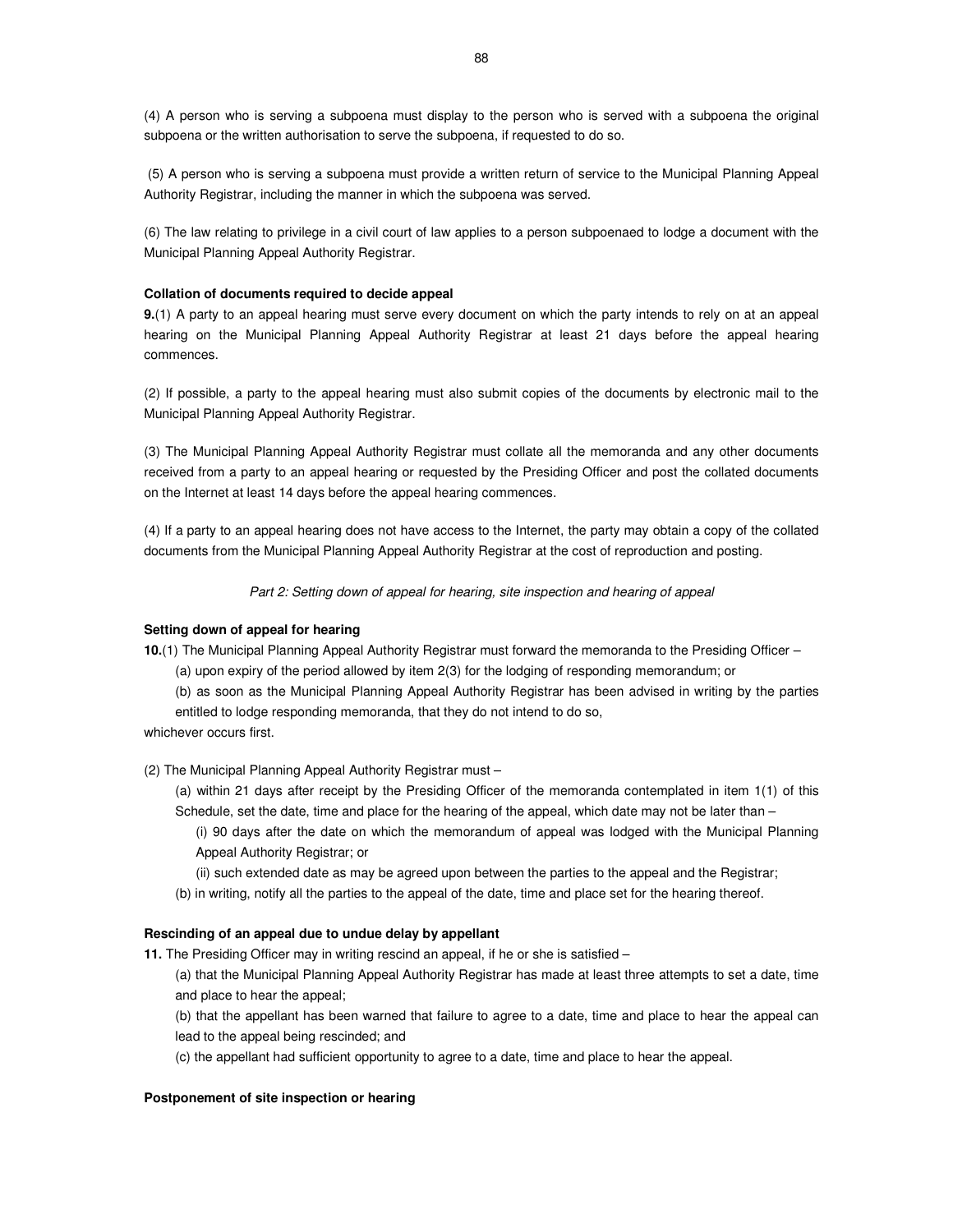**12.** (1) Any party to an appeal may request in writing that the site inspection or hearing be postponed at least 10 days prior to the site inspection or hearing.

(2) The presiding officer may grant a postponement upon good cause shown and must notify the parties of his or her decision within 5 days of the party's request.

(3) If the postponement is opposed, the presiding officer may request the parties to the appeal to make representations before ruling on the matter.

#### **Site inspection**

**13.**(1) Members of the Municipal Planning Appeal Authority may enter upon land or a building relevant to an appeal before it, during normal business hours or at any other reasonable hour, to conduct an inspection of the site.

(2) All the parties to an appeal hearing are entitled to attend an inspection and may be represented at the inspection.

(3) The Municipal Planning Appeal Authority Registrar must notify all parties to the appeal hearing in writing, of the Municipal Planning Appeal Authority's intention to carry out an inspection.

#### (4) The notice of the inspection must –

- (a) specify the place, date and time of the inspection;
- (b) state the purpose of the proposed inspection; and
- (c) invite all parties to the appeal hearing to be present during the inspection.

(5) The date and time of the inspection must be determined by the Municipal Planning Appeal Authority Registrar after consultation with the occupiers of the land or buildings concerned.

(6) In the event that the owner or occupier is not present during the inspection, the members of the Municipal Planning Appeal Authority must leave the land or building as effectively secured against trespassers as they found it.

(7) Any person who enters upon land or enters a building to attend a site inspection by the Municipal Planning Appeal Authority, who gains knowledge of another person's private or business affairs in the process, must treat that information as confidential and may not disclose it to any other person.

(8) A person who discloses knowledge of another person's private or business affairs that has been gained in the process of attending a site inspection of the Municipal Planning Appeal Authority is guilty of an offence, and liable upon conviction to a fine or to a period of imprisonment not exceeding one year, or both, unless the disclosure –

- (a) was made for the purposes of deciding the appeal;
- (b) was ordered by a competent court; or
- (c) is required under any law.

(9) A person who wilfully obstructs the Municipal Planning Appeal Authority from entering upon land or a building contemplated in this item, is guilty of an offence and is liable upon conviction to a fine of R10 000.

#### **Hearing**

**14.**(1) The Municipal Planning Appeal Authority Registrar must notify all parties to an appeal hearing in writing of the time and place of the appeal hearing.

(2) The Presiding Officer –

- (a) determines the procedure of the appeal hearing; and
- (b) decides all questions and matters arising with regard to the procedure at the appeal hearing.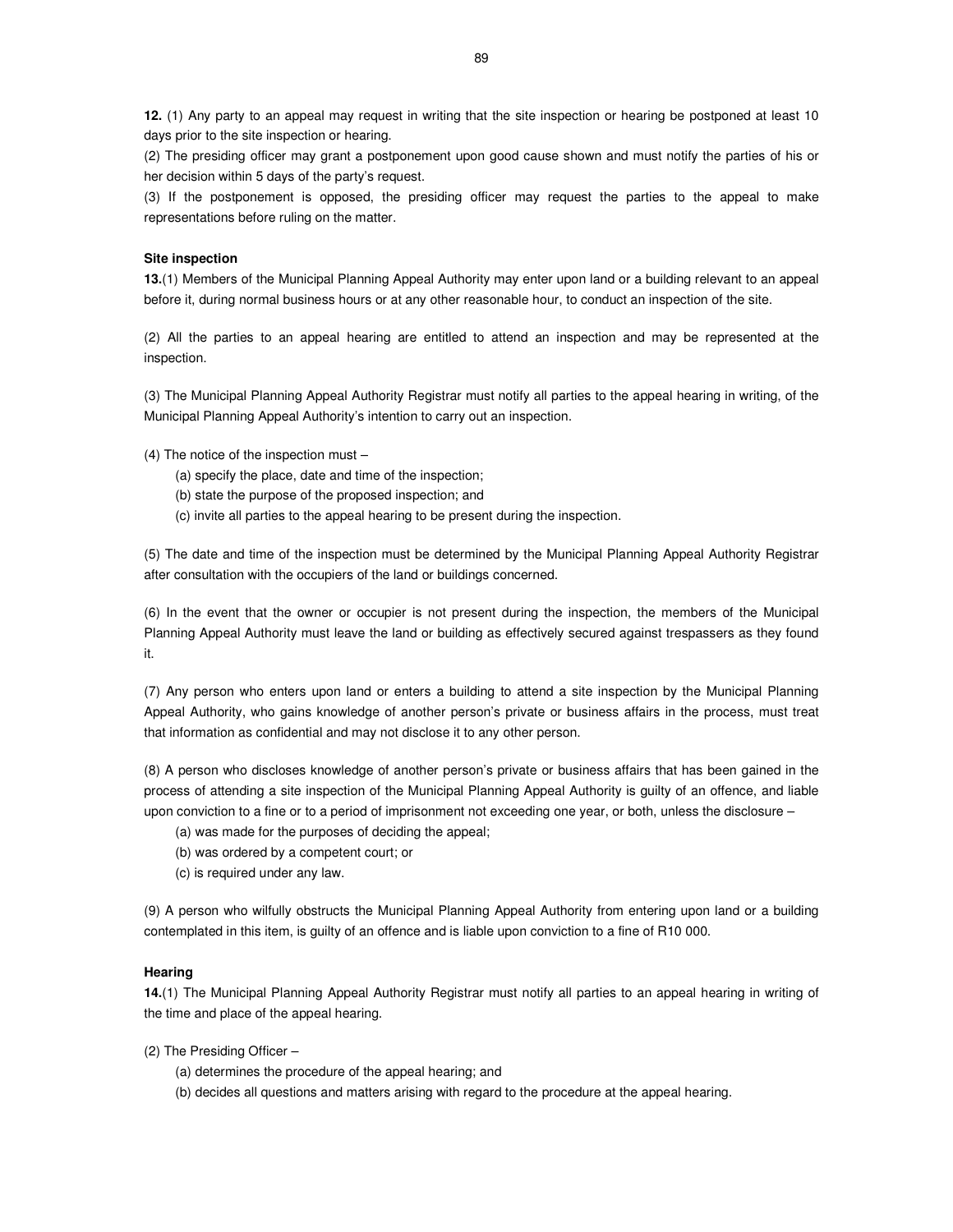(3) The Municipal Planning Appeal Authority must consider the merits of the matter on appeal, and to that end the Presiding Officer may allow the appellant and other parties in the appeal to raise new issues and to introduce new evidence, whether oral or documentary.

(4) A party to an appeal hearing is entitled to be present at the hearing of the appeal, and to –

- (a) be represented by a legal representative or any other person;
- (b) state a case and lead evidence in support thereof or in rebuttal of the evidence;
- (c) call witnesses to testify and question those witnesses;
- (d) present other evidence;
- (e) cross-examine any person called as a witness by any other party; and
- (f) address the Municipal Planning Appeal Authority on the merits.

(5) A party to an appeal hearing may object to the opposite party raising any issue or relying on any document not relied on in that party's memorandum on the ground that –

(a) the opposite party has not established good reason for the introduction of that issue or document in the proceedings; or

(b) the introduction thereof in the proceedings is likely to cause the objecting party unfair prejudice.

(6) The Presiding Officer must make a ruling as to whether or not the objection to the raising of the new issue or reliance on a new document is to be upheld, and, in the light of that ruling, may make any appropriate order, including an order for the –

- (a) payment of the costs relating to the determination of the objection, or
- (b) adjournment of the hearing for a period stipulated in the order.

### **Hearing of appeal in absence of parties**

**15.** (1) The Municipal Planning Appeal Authority may, after a notice of hearing has been served on all the parties, hear an appeal in the absence of an appellant or any other party if –

(a) it is satisfied that the reasons provided to it by the appellant or other party are not of a nature that necessitate his or her attendance;

(b) the party has notified the appeal authority that he or she does not wish to be present at the hearing; or

(c) the party fails to attend the hearing without providing any reasons for non-attendance.

### **Circumstances in which hearing may be dispensed with**

**16.** The Municipal Planning Appeal Authority may decide an appeal by considering the documents lodged with it without holding a hearing if -

(a) the Municipal Planning Appeal Authority is of the view that the issues for determination of the appeal can

be adequately determined in the absence of the parties; and

(b) the parties consent in writing to the appeal being determined without a hearing.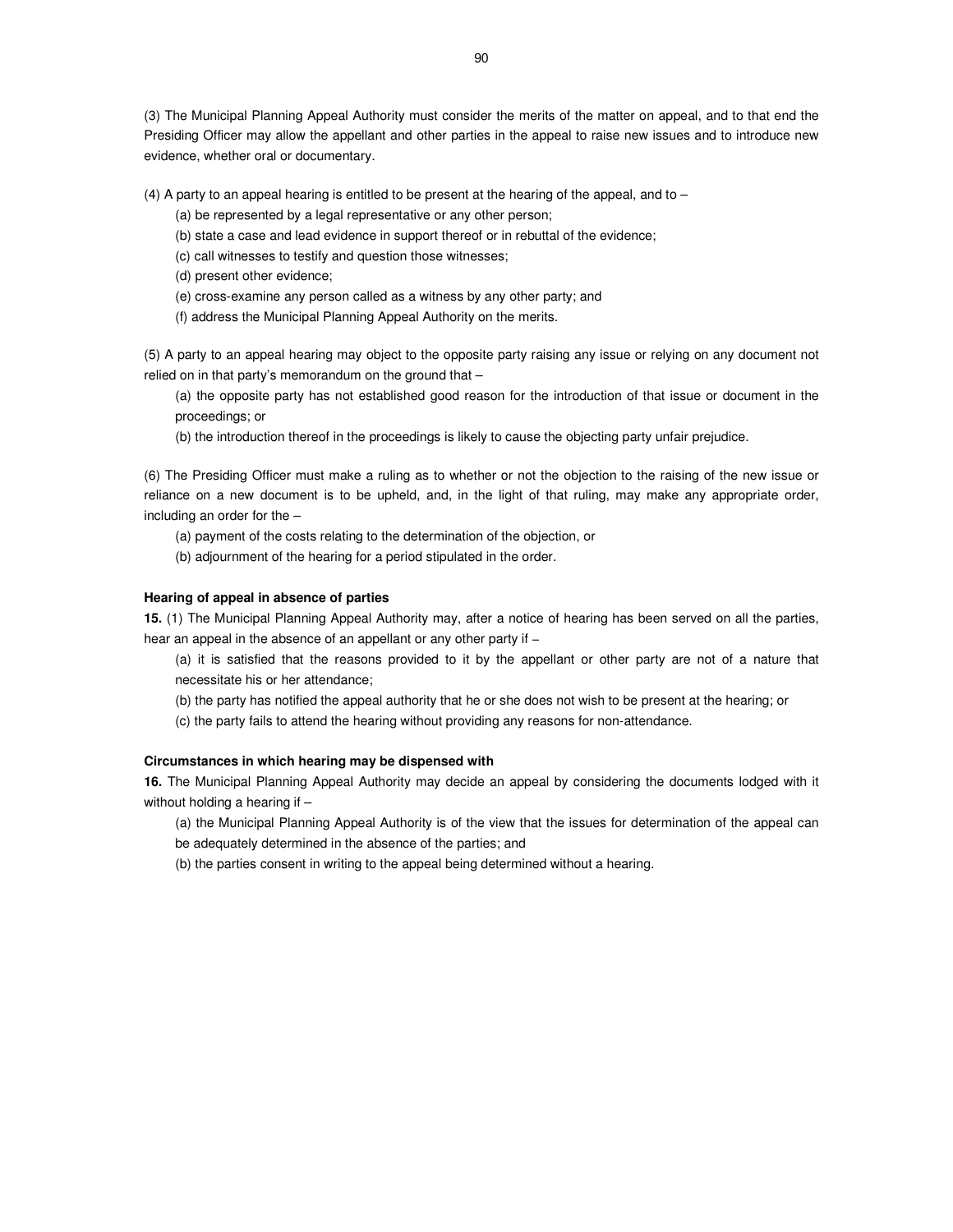## SCHEDULE 11 APPLICATION FOR LATE LODGING OF MEMORANDUM OF APPEAL (Section 76(2))

### **Application for late lodging of memorandum of appeal**

**1.**(1) An applicant or a person who has a right of appeal, may, within the 30 days allowed for the lodging of an appeal, apply to the Chairperson for an extension of the period within which to lodge a memorandum of appeal.

(2) An application for an extension of the period within which to lodge a memorandum of appeal must be in the form of an affidavit, showing good cause as to why the application should be granted.

(3) An application for an extension of the period within which to lodge a memorandum of appeal must be served on

–

(a) the Municipal Planning Appeal Authority Registrar;

(b) the Municipality; and

(c) the applicant, if the person lodging the application for the late lodging of a memorandum of appeal is not the applicant

### **Opposition by an applicant to late lodging of a memorandum of appeal**

**2.**(1) An opposition by an applicant to the late lodging of a memorandum of appeal must be in the form of an affidavit, showing good cause why the application for the late lodging of an appeal should not be granted.

(2) An applicant that intends to oppose an application for the late lodging of an appeal must serve an affidavit opposing the application for the late lodging of an appeal within 14 days after having been served with an application for the late lodging of a memorandum of appeal on –

(a) the Municipal Planning Appeal Authority Registrar;

(b) the Municipality; and

(c) the person who lodged the application for an extension of the period within which to lodge a memorandum of appeal.

#### **Matters relevant in determining merits of late lodging of a memorandum of appeal**

**3.** The Presiding Officer must consider the following matters, in so far as they may be relevant, in deciding on an application for the late lodging of a memorandum of appeal –

(a) the information and reasons contained in the application for the late lodging of a memorandum of appeal;

(b) the information and reasons contained in the affidavit opposing the late lodging of a memorandum of appeal;

(c) the underlying facts and circumstances for the application for the late lodging of a memorandum of appeal;

(d) the potential prejudice to any party to the appeal; and

(e) the time that has elapsed from the date of notice of the Municipality's decision.

### **Decision on application for late lodging of a memorandum of appeal**

**4.** The Presiding Officer must –

(a) rule on an application for late lodging of a memorandum of appeal within 30 days of the expiry of the period for the lodging of an application for the late lodging of a memorandum of appeal, which ruling may include an order as to costs as the Presiding Officer considers fair and appropriate;

(b) in the event that an application for late lodging of a memorandum of appeal is granted, review and adjust the time limits relating to the lodging of memoranda and the hearing of the appeal by the Municipal Planning Appeal Authority.

## **Notice of decision on application for late lodging of a memorandum of appeal**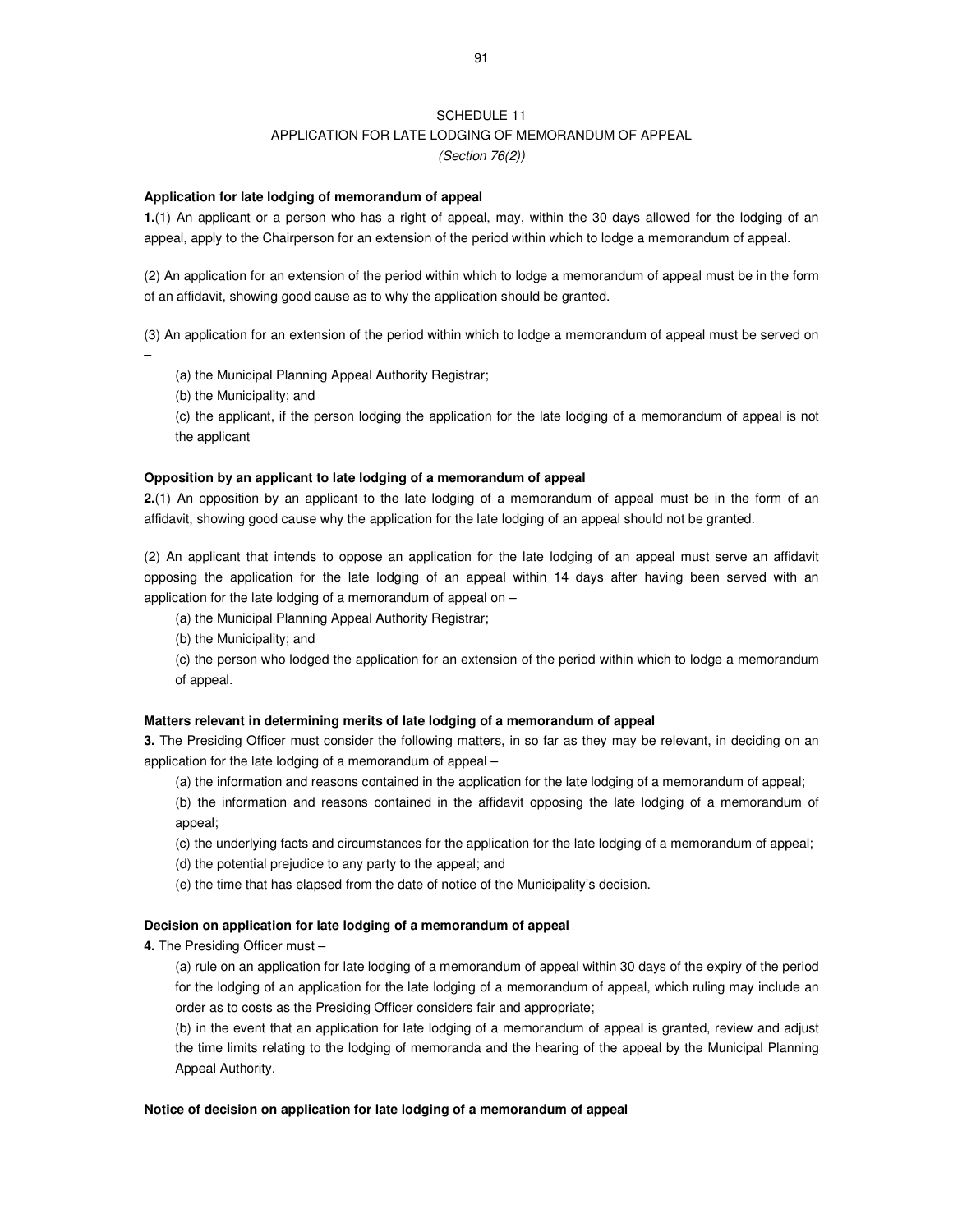**5.** The Municipal Planning Appeal Authority Registrar must, within seven days after the Chairperson has made a ruling on an application for the late lodging of a memorandum of appeal, serve written notice of the ruling on -

(a) the Municipality;

(b) the person who lodged the application for an extension of the period within which to lodge a memorandum of appeal; and

(c) the applicant, if the applicant was not the person who lodged the application for an extension of the period within which to lodge a memorandum of appeal.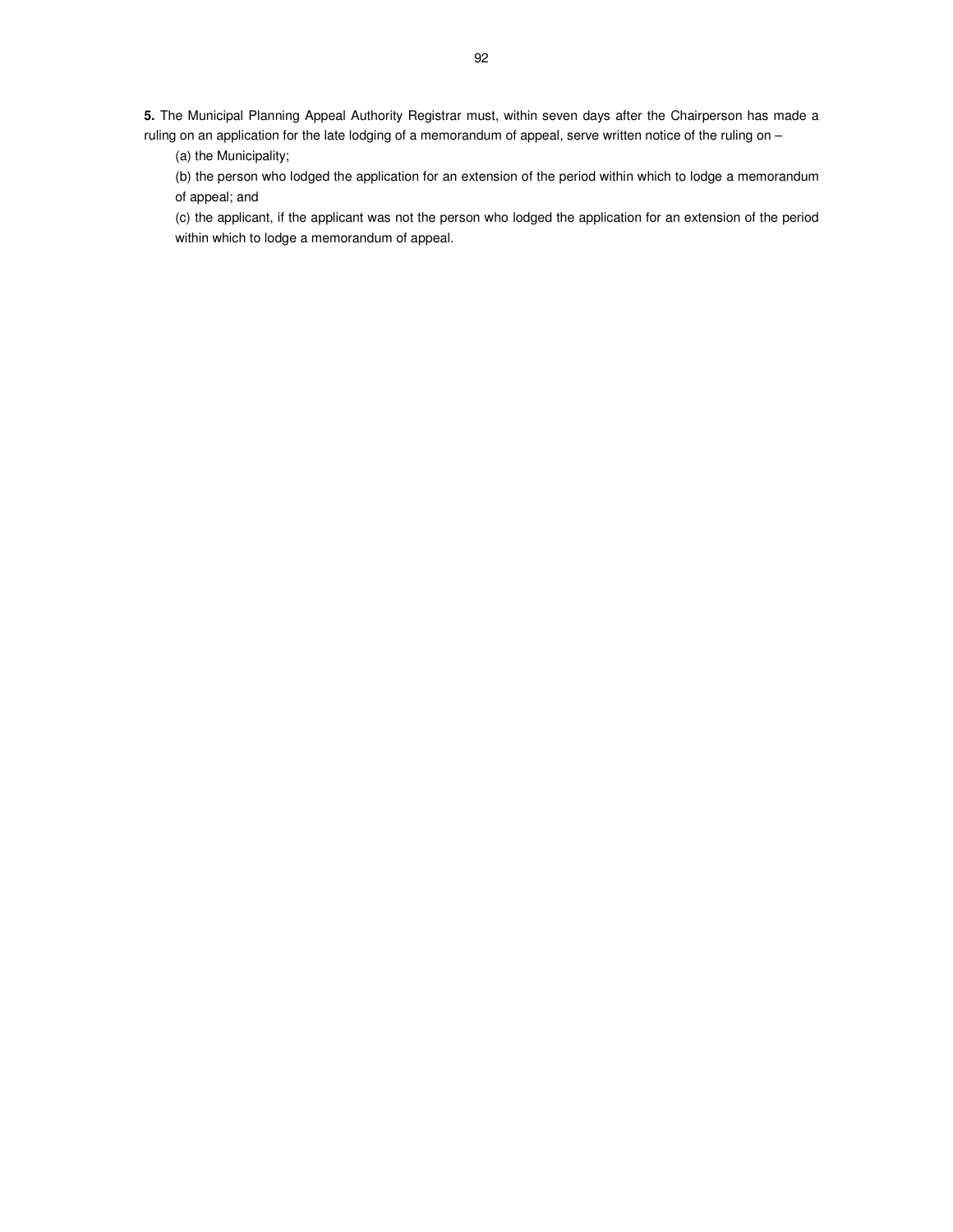## URGENT APPLICATION TO THE MUNICIPAL PLANNING APPEAL AUTHORITY TO CONFIRM THAT AN APPEAL IS INVALID OR FOR THE PARTIAL COMMENCEMENT OF A DECISION APPROVING AN APPLICATION FOR MUNICIPAL PLANNING APPROVAL (Section 76(3))

**Urgent application to the Municipal Planning Appeal Authority to confirm that an appeal is invalid or for the partial commencement of a decision approving an application for municipal planning approval** 

**1.**(1) An applicant may apply to the Presiding Officer before the appeal is heard −

(a) to confirm that an appeal is invalid, if  $-$ 

(i) the appeal was lodged by a person who is not entitled to lodge an appeal to the Municipal Planning Appeal Authority; or

(ii) if the appellant is an applicant, he or she failed to serve a copy of the memorandum on a person contemplated in item 1(2) of Schedule 10;

(iii) if the appellant is a person who lodged a written comment in terms of item 2(d) of Schedule 5, he or she failed to serve a copy of the memorandum on a person contemplated in item 1(3) of Schedule 10;

(b) for the commencement of –

(i) a decision on an application for municipal approval in respect of land that is not affected by the appeal; or

(ii) the parts of a decision on an application for municipal planning approval that are not affected by the appeal.

(2) An urgent application must be in the form of an affidavit, showing good cause as to why the application should be granted.

- (3) An urgent application must be served on
	- (a) the Municipal Planning Appeal Authority Registrar;
	- (b) the Municipality; and
	- (c) the person who lodged the appeal.

### **Opposition to an urgent application**

**2.**(1) An opposition to an urgent application must be in the form of an affidavit, showing good cause why the urgent application should not be granted.

(2) An appellant who intends to oppose an urgent application must serve an affidavit opposing the urgent application within 14 days after having been served with the urgent application on –

- (a) the Municipal Planning Appeal Authority Registrar;
- (b) the Municipality; and
- (c) the applicant.

### **Matters relevant in determining merits of an urgent application to confirm that an appeal is invalid**

**3.** The Presiding Officer must consider the following matters, in so far as they may be relevant, in deciding on an urgent application to confirm that an appeal is invalid –

- (a) the information and reasons contained in the application;
- (b) the underlying facts and circumstances for the application; and
- (c) the potential prejudice to any party to the application.

## **Matters relevant in determining merits of an urgent application for the partial commencement of a decision approving an application for municipal planning approval**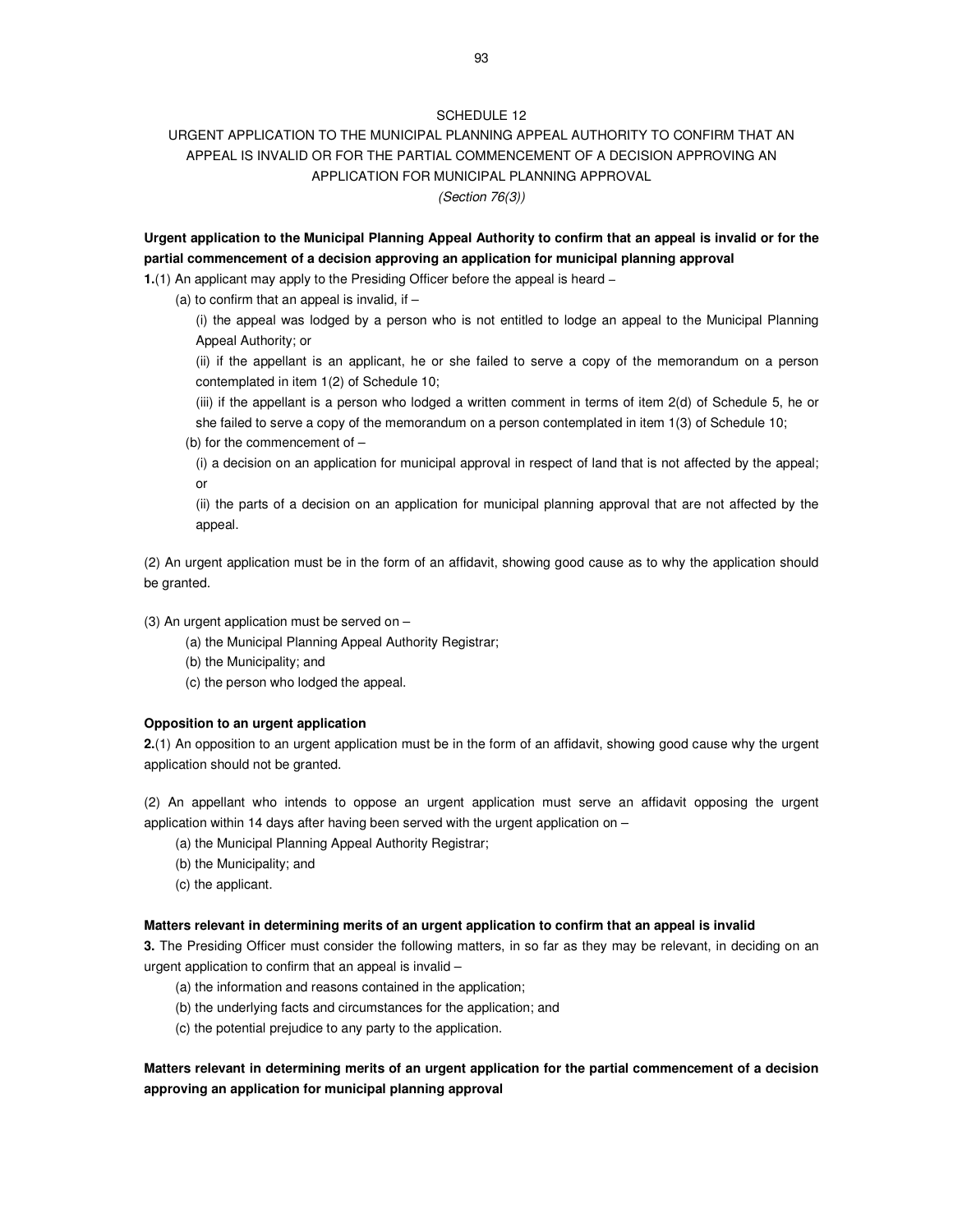**4.** The Presiding Officer must consider the following matters, in so far as they may be relevant, in deciding on an urgent application for the partial commencement of a decision approving an application for municipal planning approval –

(a) the information and reasons contained in the application;

(b) the extent to which the land that will remain subject to the appeal will be affected by a decision to allow the commencement of the decision to grant municipal approval in respect of the balance of the land;

(c) the extent to which it is possible to distinguish between the parts of the decision to grant municipal approval that may commence and the parts that may not;

(d) the underlying facts and circumstances for the application; and

(e) the potential prejudice to any party to the application.

## **Decision on urgent application**

**5.** A Presiding Officer must rule on an urgent within 14 days of the expiry of the period for the lodging of an opposition to the application, which ruling may include an order as to costs as the Chairperson considers fair and appropriate.

### **Notice of decision on urgent application**

**6.** The Municipal Planning Appeal Authority Registrar must, within seven days after a Presiding Officer has made a ruling on an urgent application, serve written notice of the ruling on –

(a) the appellant whose appeal was the subject of the urgent application; and

(b) the applicant.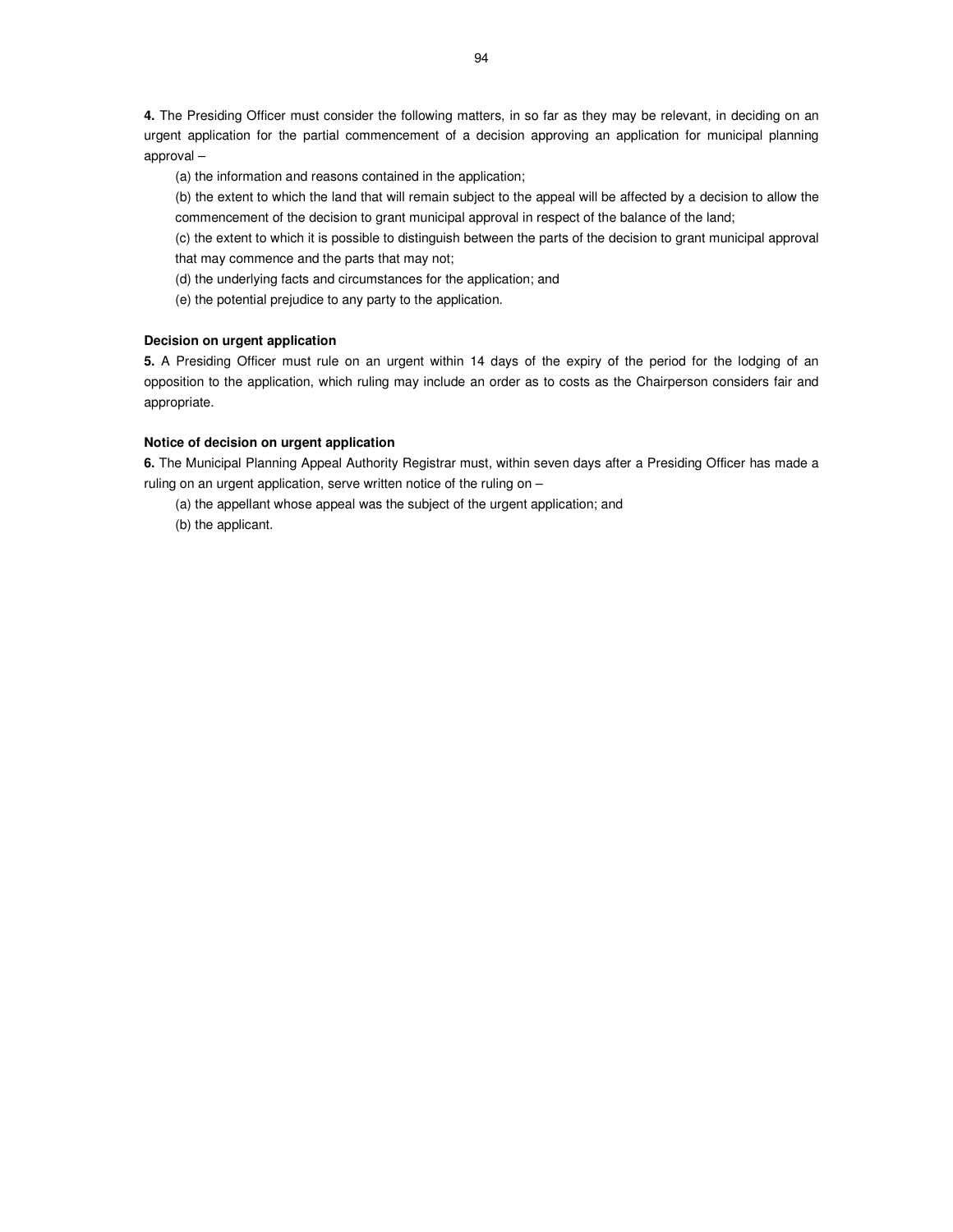## SCHEDULE 13 TRANSITIONAL MEASURES (Section 127)

#### Part 1: Ordinance

#### **Application for special consent approved in terms of the Ordinance**

**1.**(1) An approval for special consent in terms of section 67bis of the Ordinance must be regarded as consent by the Municipality in terms of the land use scheme contemplated in section 54(3)(a) of this By-law.

(2) For the purposes of section 60(2) of this By-law, the effective date of a Municipality's special consent contemplated in section 67bis of the Ordinance is –

(a) the date of expiry of the 28 day period referred to section 67ter of the Ordinance, if no appeal was lodged against the decision of the Municipality; or

(b) the date that the appeal was decided, if an appeal was lodged against the decision of the Municipality in terms of section 67ter of the Ordinance.

## **Application for special consent in terms of the Ordinance not finalised before commencement of this Bylaw**

**2.**(1) An application for special consent in terms of section 67bis of the Ordinance, that has not been finalised before the commencement of this By-law, must be continued in terms of this By-law.

(2) The Municipal Planning Registrar must confirm the corresponding provision in the application process from which the application for municipal planning approval must be continued.

(3) An applicant does not have to comply with a requirement in terms of this By-law that are more onerous than the requirements of the Ordinance in respect of a provision of this By-law that precedes the provision from which the application for municipal planning approval must be continued.

(4) An applicant does not have to comply with a requirement of the Ordinance that is more onerous than the requirements of this By-law.

### Part 3: Less Formal Township Establishment Act

### **Less formal settlement or township approved in terms of the Less Formal Township Establishment Act**

**3.**(1) An application for a settlement approved in terms of section 3(1) or a township approved in terms of section 14(1) of the Less Formal Township Establishment Act, that has been approved –

(a) subject to a layout plan; and

(b) subject to conditions for the development thereof,

must be regarded as a township approved in terms of section 54(3)(a) this By-law.

#### $(2)$  Despite  $-$

(a) the provisions of section 3(5)(b), (e) and (g) of the Less Formal Township Establishment Act; or

(b) a decision to the contrary by the Administrator in terms of section 12(1) of the Less Formal Township Establishment Act,

this Act applies to land designated as a less formal settlement in terms of section 3(1) or a township approved in terms of section 14(1) of the Less Formal Township Establishment Act.

(3) An application is not required in terms of this By-law for  $-$ 

(a) the development of a less formal settlement in accordance with an approved layout plan and conditions of approval contemplated in section 4(1) of the Less Formal Township Establishment Act; or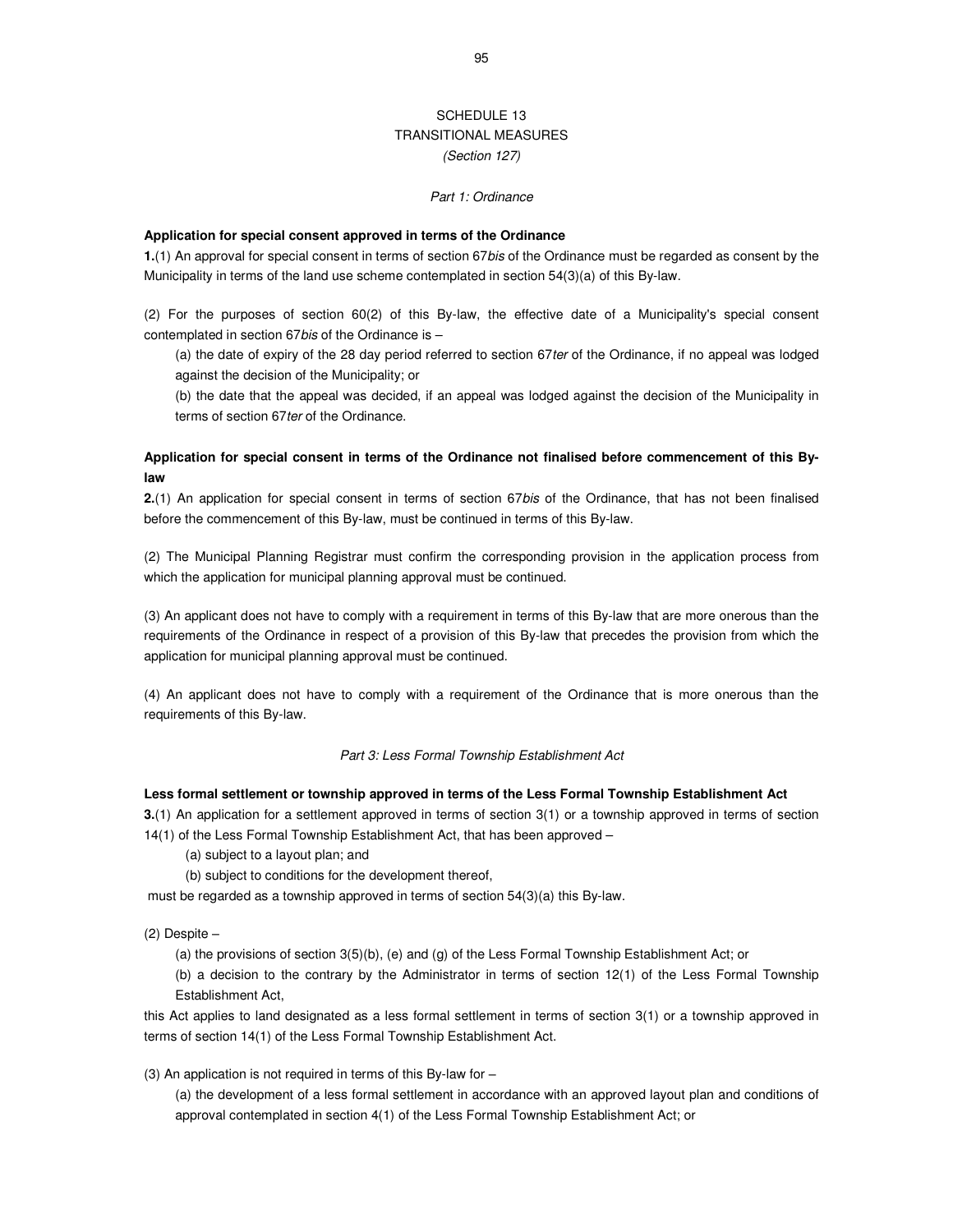(b) the development of less formal township in accordance with an approved layout plan and conditions of approval contemplated in section 14(1)(a) of the Less Formal Township Establishment Act.

(4) An application is required in terms of this By-law for the subdivision of land or establishment of a township on land that has been designated as a less formal settlement in terms of section 3(1) of the Less Formal Township Establishment Act, it the land was not designated-

(a) subject to a layout plan; or

(b) subject to conditions for the development thereof.

### Part 3: Development Facilitation Act

#### **Development approved in terms of the Development Facilitation Act**

**4.(1)** All applications, appeals or other matters pending before a Tribunal established in terms of section 15 of the Development Facilitation Act, 1995 (No 67 of 1995) at the commencement of the Spatial Planning and Land Use Management Act (1<sup>st</sup> July 2015) that have not been decided or otherwise disposed of, must be continued and disposed of in terms of the Spatial Planning Land Use Management Act.

(2) An application for development approved in terms of section 33(1) or 51(1) of the Development Facilitation Act must be regarded as an application for municipal planning approval approved in terms of section 47(2)(a) and 54(3)(a) of this By-law.

### **Functions of designated officer may be performed by Municipality**

**5.**(1) Despite the repeal of the Development Facilitation Act, the Municipality must continue to perform the following functions conferred on a designated officer in terms of the Development Facilitation Act –

(a) to publish the conditions of establishment imposed by the Development Tribunal or the Development Municipal Planning Appeal Tribunal that must be published in the Gazette, as contemplated in sections 33(4) and 51(3) of the Development Facilitation, in the Gazette;

(b) to inform the Registrar of Deeds that the conditions of establishment which have to be complied with prior to the commencement of registration, have been complied with, contemplated in section 38(1)(c) of the Development Facilitation Act; and

(c) to inform the Registrar of Deeds that the applicant and the Municipality have fulfilled their obligations relating to the provision of services, contemplated in section 38(1)(d) of the Development Facilitation Act.

(2) The Municipality must appoint a municipal official to perform the functions conferred on a designated officer as contemplated in this item.

## **Power reserved by Development Tribunal or Development Appeal Tribunal in a decision on an application in terms of the Development Facilitation Act**

**6.**(1) A power reserved by the Development Tribunal or Development Appeal Tribunal in a decision on an application in terms of the Development Facilitation Act must be regarded as a power that must be exercised by the Municipality.

(2) The Municipality must comply with the provisions of this By-law, including the procedure for the amendment of a notice of a decision on an application for municipal planning approval, when exercising a power contemplated in this item.

#### Part 4: KwaZulu-Natal Planning and Development Act

**Application approved in terms of KwaZulu-Natal Planning and Development Act** 

**7.** A decision by the Municipality –